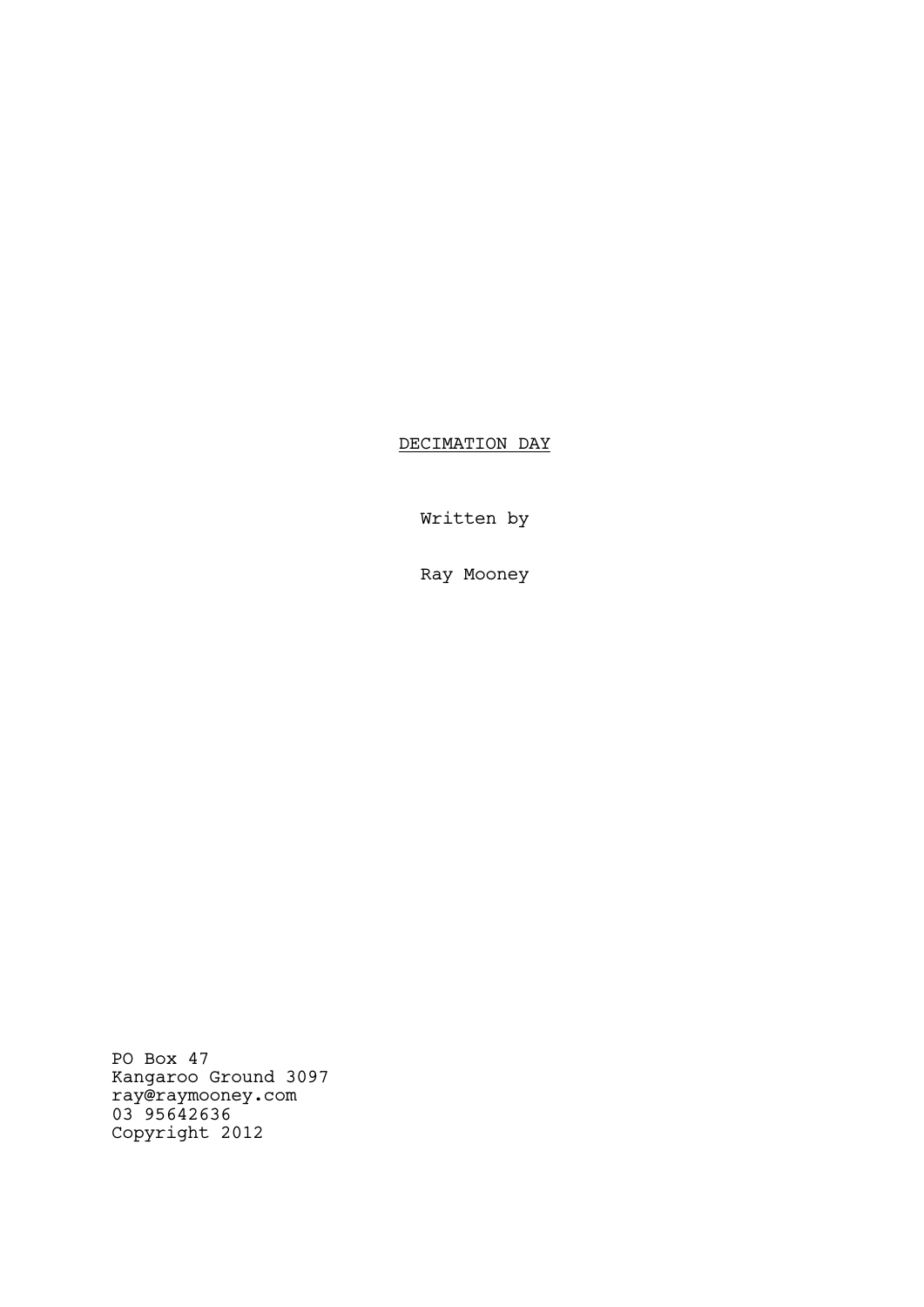Black screen.

A fight crowd cheers. A FIGHTER'S face appears in silhouette on a twilight sunset. The cheering builds to crescendo. A bare foot (Digger's) strikes in slow motion the side of the fighter's face creating a quarter moon of sweat droplets. A sickening thud is heard as the fighter's head hits the canvas and reverberates. Eerie gurgling emerges deep within the fighter. The screen changes to deadly red.

EXT. STADIUM -- NIGHT

Photographers' flashlights explode in a blinding scream as DIGGER, 35, unkempt and crazy-eyed, angrily pushes through REPORTERS bombarding him with questions. REPORTER ONE grabs Digger's arm.

> REPORTER 1 That's the third fighter you've killed in the ring....

REPORTER 2 Did you mean to kill him, Digger?

Digger's threatening glare silences the reporter who immediately releases Digger's arm.

> REPORTER 1 What about Decimation Day?

The reporter indicates a billboard promoting a coming attraction: DECIMATION DAY featuring a life-sized photo of Digger. Under Digger's name is SHOVEL ONE.

> REPORTER 1 (CONT'D) Can we expect you to bury anyone else?

Digger's glare is icy.

INT. BIG ARCH'S OFFICE/GYM -- DAY

Cigarette smoke wafts as the camera pans over a newspapercluttered desk. Headlines read: Ban Boxing, Legalised Murder and Shovel One. Photos on the wall show various boxers but mainly Digger.

> BIG ARCH (O.S.) This is a promoter's dream. The dogooders want to ban fighting...

CORBETT, 38, Digger's Manager, looks out the office window at fighters training below in the gym. He sees Digger, carrying an empty sports bag, enter the gym. Digger nods to TOBIAS, 25, training by himself.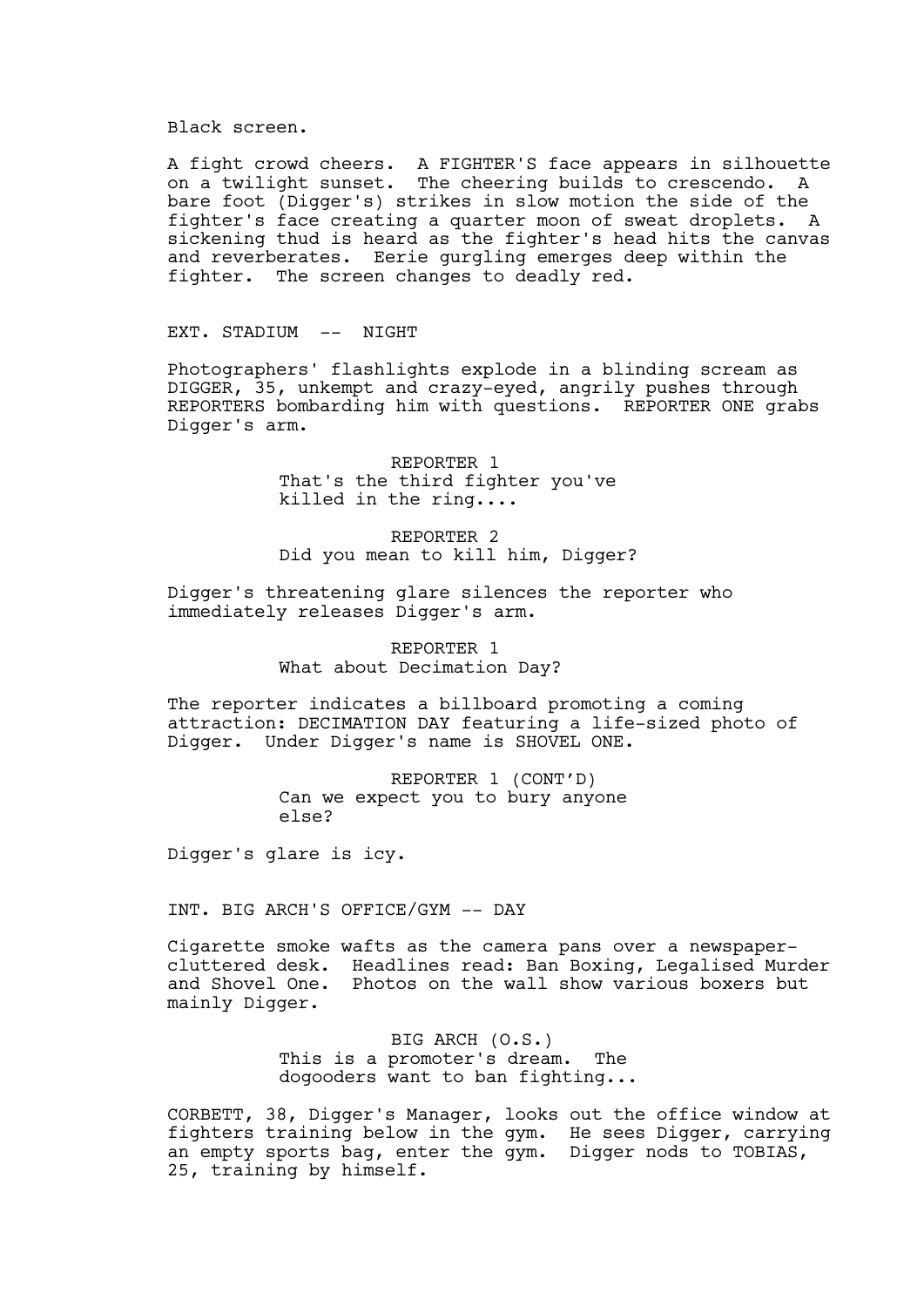Tobias, lightening fast, is performing Kyokushin Karate exercises. He smiles acknowledgment to Digger.

> BIG ARCH (O.S.) (CONT'D) ...the punters threaten to punch the dogooders' lights out...

INT. LOCKER ROOM -- DAY

A poster on the locker room wall promotes Decimation Day.

BIG ARCH (O.S.) ...we sit back and watch the money roll in.

Digger's hand opens a locker cluttered with training paraphernalia. The hand scoops the paraphernalia into a sports bag.

INT. BIG ARCH'S OFFICE/GYM -- DAY

BIG ARCH, 60, the Promoter, lights a cigarette from the butt of another. He laughs throatily as he squashes the butt in an overflowing ashtray.

> BIG ARCH All you've gotta do is keep him in the ring.

Corbett watches Digger hurriedly leave the gym. The fighters stop training, except TIGER ONE, who is sparring an opponent in the ring. Tiger One grins at his stationary opponent before hitting him in the face with snappy lefts.

Corbett darts out of the office, confusing Big Arch by his premature exit.

EXT. GYM/STREET -- DAY

Corbett catches up to Digger who continues walking.

**CORBETT** Mate, this is what we planned for, what we dreamed of.

DIGGER (Stopping)It's over.

CORBETT Decimation Day. The ultimate. The best fighters in the world. You can go down as the greatest ever.

Digger drops his eyes.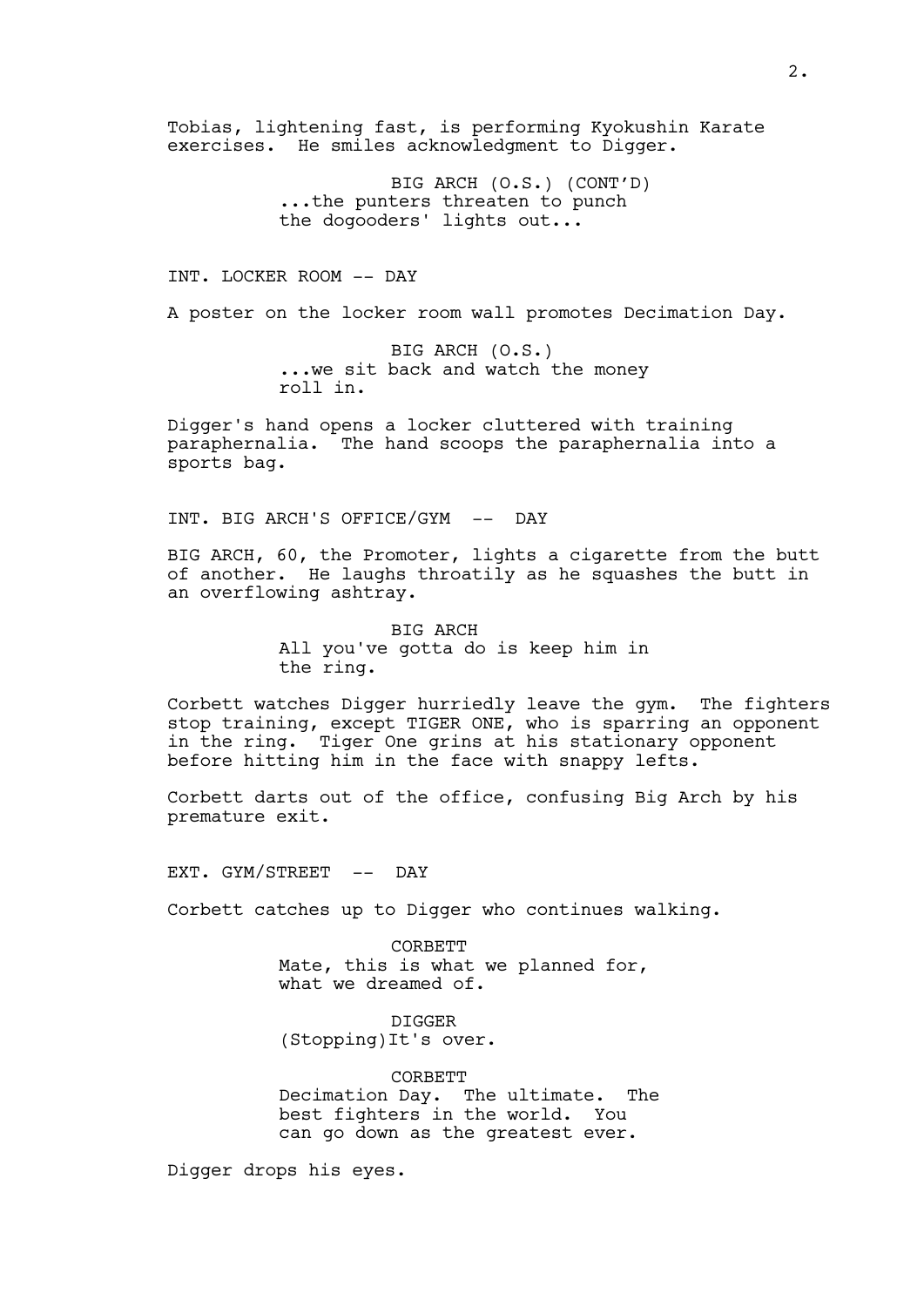DIGGER I'm finished.

CORBETT Mate, carn, what's there to be scared of?

Digger unemotionally stares at Corbett.

INT. AIRPORT -- DAY

PROSAK, a colossus with pale face make-up, wearing fighting gown, bursts through the international arrival gates at the Airport. He is accompanied by his trainer/manager, androgynous-Titan-like MARCUS. ANDY DOLT, hand out, greets Marcus who ignores him. Dolt hurriedly pursues them.

> DOLT Um, I've been instructed to go through the rules with you.

MARCUS We don't fight under rules.

DOLT No gloves, elbows, knees are legal except for biting or eye gouging.

Marcus rolls his eyes at Prosak.

DOLT (CONT'D) Um, I've, um arranged a press conference.

Prosak smiles.

INT. PRESS CONFERENCE -- DAY

Prosak sits at a table with Marcus in front of a large poster advertising Decimation Day. The poster highlights Digger and shows five other fighters, including Prosak. Prosak stares autistic-like at a female reporter. Dolt nervously watches from the side. Television cameras and photographers record events.

> REPORTER 1 Have you ever been defeated?

MARCUS (laughing) Next question.

REPORTER 2 What do you think of Australia?

MARCUS

Oh gawd!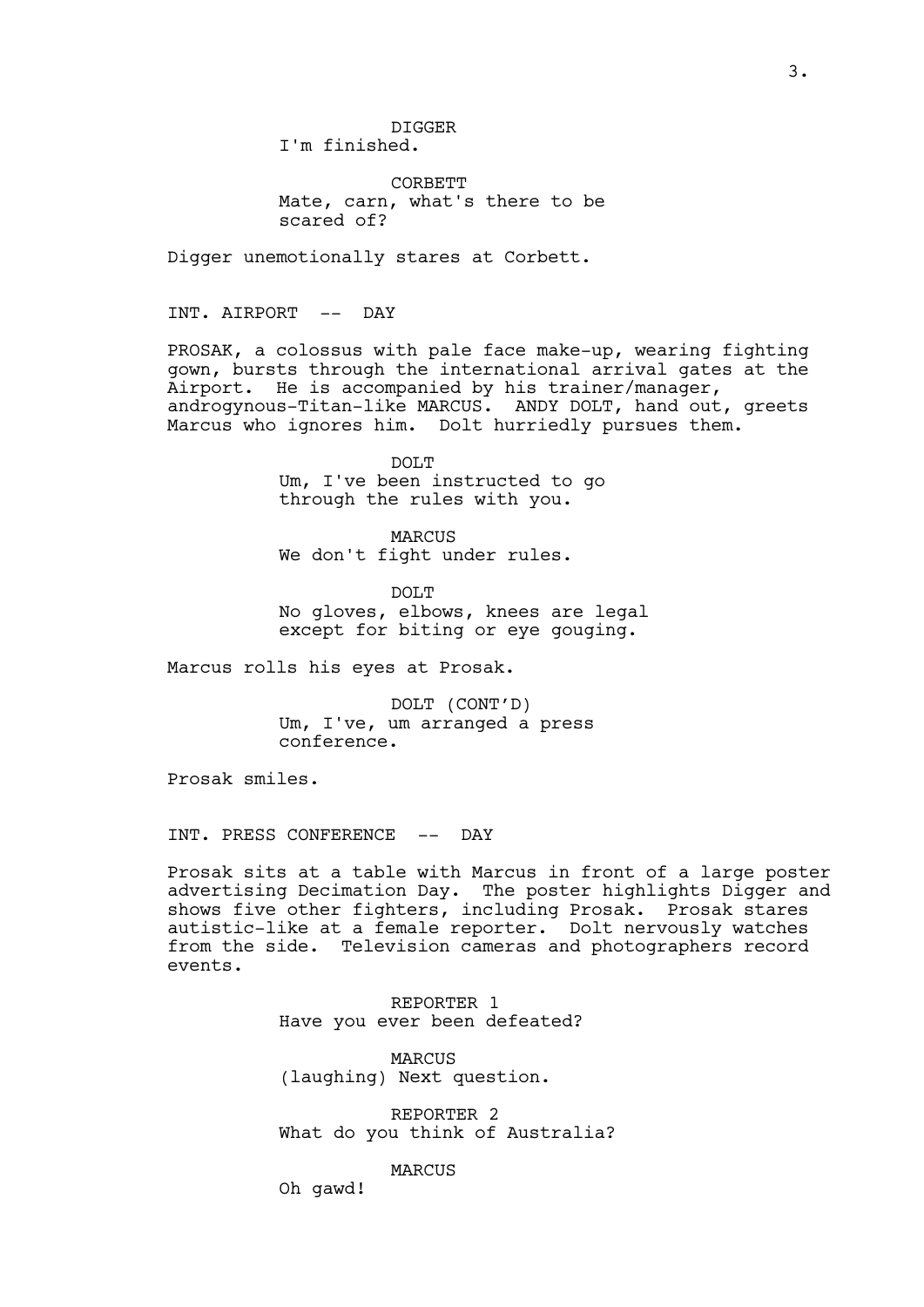# FEMALE REPORTER Do you like Australia?

Marcus sits back on his chair. Prosak grins at the female.

PROSAK

When I strike my opponent, I see, I advance, I strike. I do not consider. I do not judge. There is no intention involved in my action. Understand? Do I like Australia? Now you tell me what is the intention of Australia? Hmmmmm? Can you tell me that?

The reporters look at each other, bemused.

REPORTER 2 Um...Do you see what you do as violent and...?

REPORTER 3

Immoral?

MARCUS We have to go now.

PROSAK (restraining Marcus) A tornado when it strikes is violent. A bullet...A Tidal wave can kill

thousands yet do you ask a tidal wave, are you immoral?

REPORTER 1 There is a rumor...

The reporter looks at Dolt who freezes.

REPORTER 1 (CONT'D) ...that you've applied for a job here as a Prison Warder.

The reporters laugh.

PROSAK It is true.

DOLT

It is?

PROSAK I like a captive audience. Now I need my beauty sleep.

They start to leave.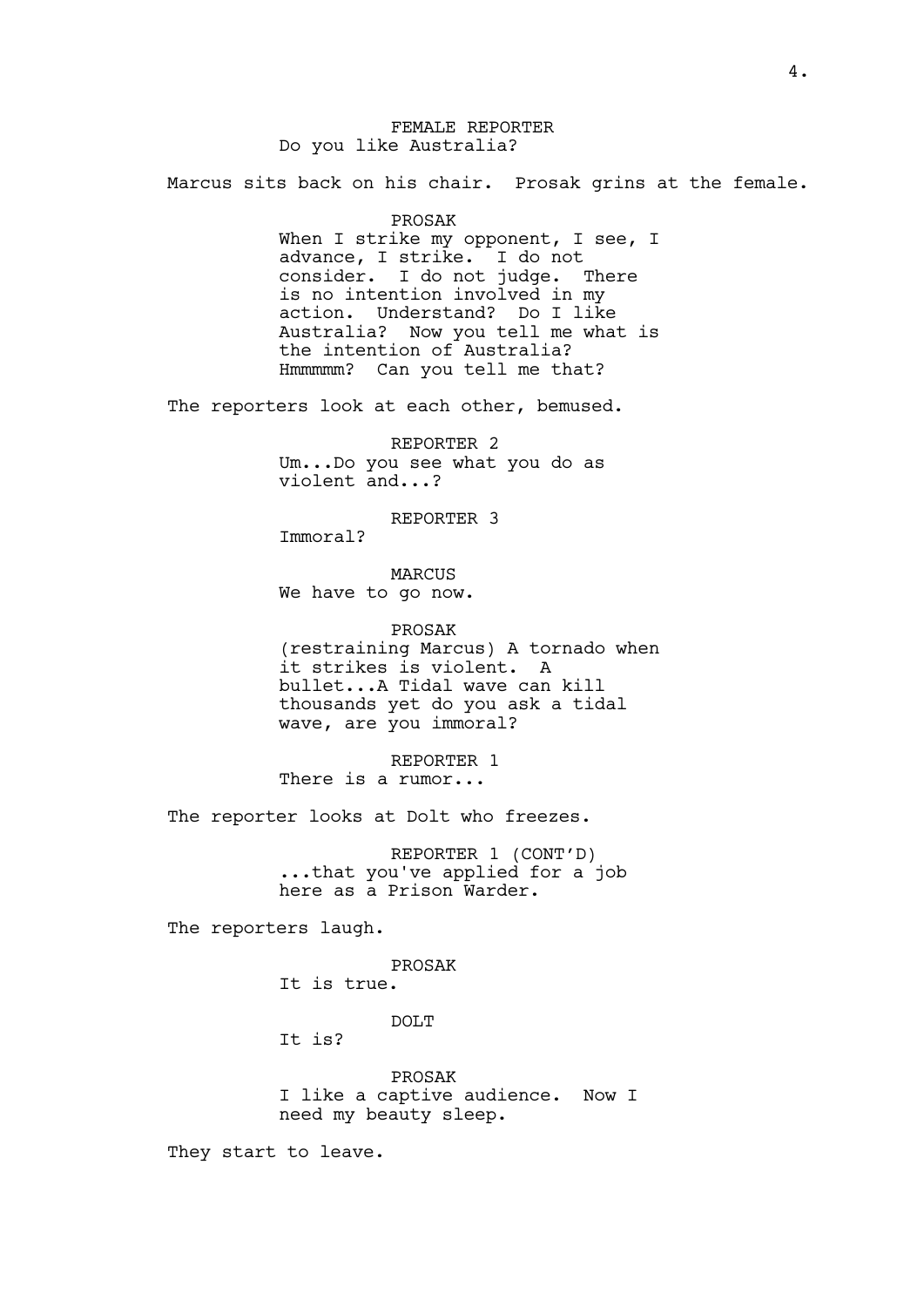FEMALE REPORTER Are you relieved Digger won't be fighting?

Prosak freezes like a block of ice, looks questioningly at Dolt who nods.

> PROSAK (to Reporter 1) Do you have Zen here in Australia? Hmmmmm?

Reporter 1 shrugs his shoulders.

PROSAK (CONT'D)

I see.

FEMALE REPORTER (Flirting) As in enlightenment through meditation and insight?

Prosak allows a smile to escape. Marcus attempts to pull him away but Prosak balks. Prosak goes to the female Reporter.

## PROSAK

Lipstick?

She hands Prosak her lipstick. Prosak draws the outline of a dead female body on the wall next to the poster.

> PROSAK (CONT'D) If Digger is there I take a position, a body length from him and before he can attack and without moving a single muscle I calmly and spontaneously strike.

Suddenly Prosak smashes the photo of Digger on the poster, shattering the wall.

> PROSAK (CONT'D) If there is no one there then nothing can happen.

Prosak returns the lipstick to the female reporter. He sneers at the damaged poster.

> PROSAK (CONT'D) I think I'll like Australia.

INT. JO KING'S FILM PRODUCTION OFFICE -- DAY

Digger's frightening image fills the screen. A finger presses stop on a remote control. The image fades. JO KING, owner of Joking Productions, dubiously smiles at Corbett. The room is covered in photos of sporting greats, including the promotion for Decimation Day.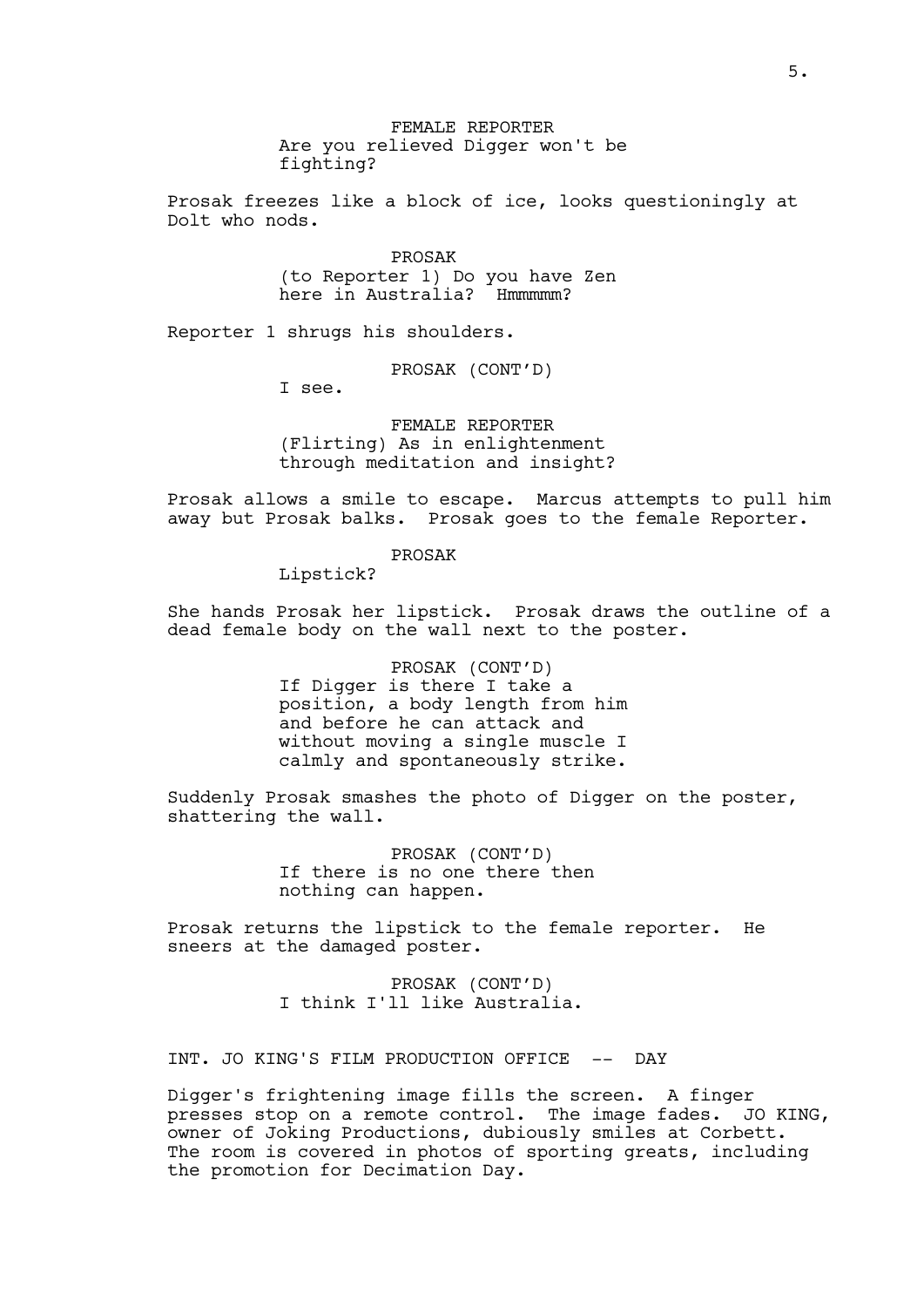CORBETT

How hard would it be? A one-off documentary, Digger the greatest, up there with Cathy Freeman and Tiger Woods. The script almost writes itself.

Jo is skeptical. DEAN, an employee of Joking Productions, is eager for the challenge.

> JO You've just had the most publicised death in sporting history. He's seen as a murderer, not a hero.

SHANDY, 28, sashays past. Corbett is immediately struck by her beauty. His attempt to catch her eye is met with aloof avoidance. Shandy is accompanied by a traditional ABORIGINE, dressed fashionably, but uncomfortably.

#### CORBETT

Put a new spin on it. Good family values, Christian man....Something patriotic like: Australia needs Digger in the ring fighting for you....

DEAN On a background of Anzacs coming over the hill...

JO I thought he retired.

CORBETT He doesn't retire until I say so.

Corbett notices a photo featuring a traditional Aborigine in the outback using a mobile phone. He realises the Aborigine in the photo is the Aboriginie he just saw.

> CORBETT (CONT'D) Who shot that?

# INT. FILM STUDIO - DAY

SHANDY is directing a commercial for QUIT. Two teenage SCHOOLKIDS, one white, one Aboriginal, smoke behind a shelter shed. On the other side of the shed two primary SCHOOLKIDS, one white, one Aboriginal, smoke lolly cigarettes, in imitation of the bigger kids.

> JO (O.S.) You'll never get her to agree.

CORBETT (O.S.) Wanta bet?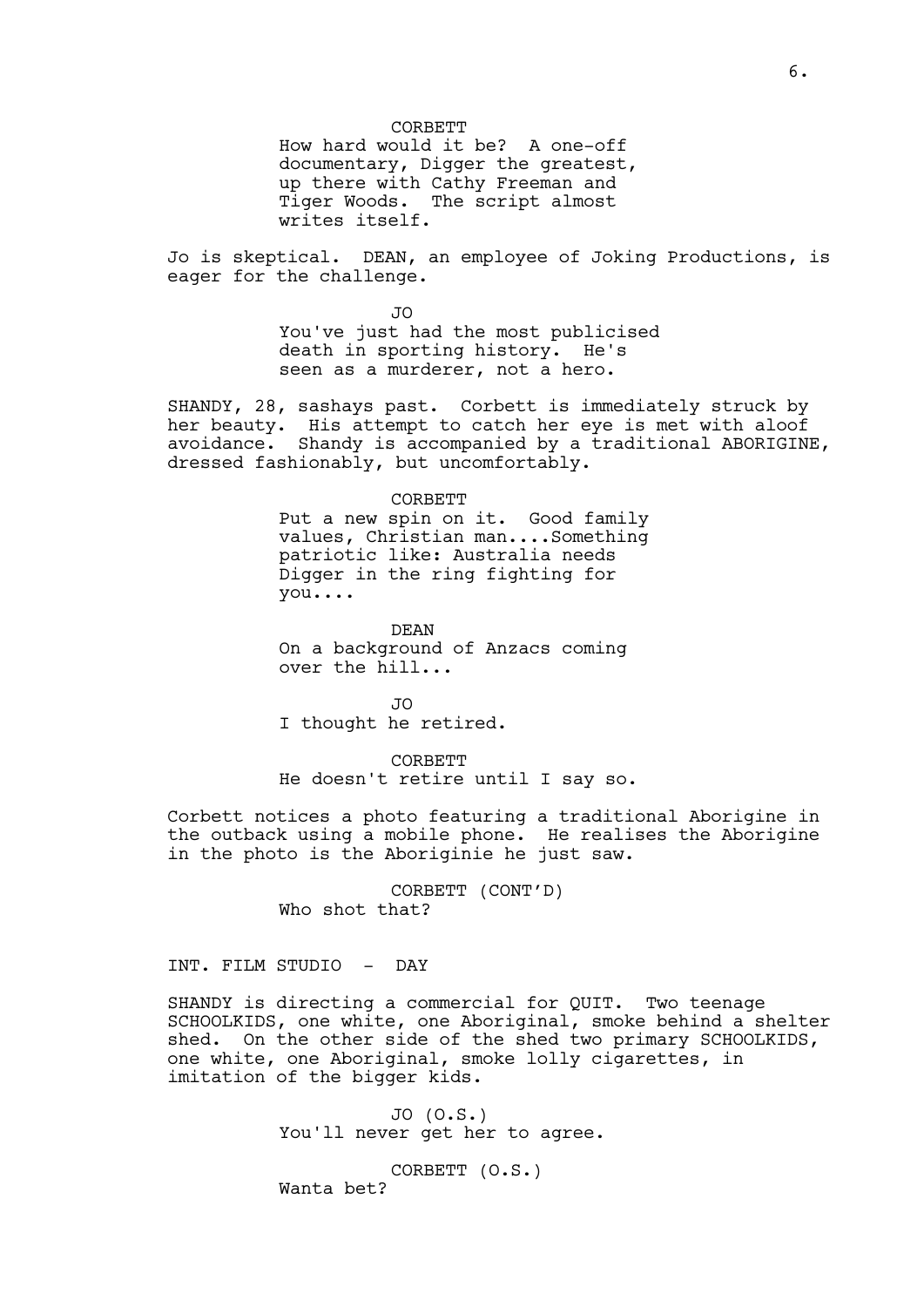Jo and Corbett enter the studio.

JO (whispering) She has a boyfriend.

Corbett smiles at Shandy who, annoyed at the intrusion, indicates to wrap it and gives the thumbs up to the youthful actors who leave with the Traditional Aboriginie.

INT. OUTSIDE STUDIO -- DAY

Shandy hurries away with Jo and Corbett hotly pursuing her.

SHANDY

No.

JO I told you.

CORBETT She wants to.

INT. SHANDY'S OFFICE - DAY

Shandy, revealing shapely thighs, sits on a couch. The office is surrounded by photos of traditional indigenous people with various electrical appliances.

> SHANDY (to Jo) You know I hate violence.

Corbett's eyes linger on Shandy's thighs. She purposefully covers them. Corbett scrutinises posters on the walls.

> CORBETT Professional fighting isn't violence.

> > SHANDY

(raising an eyebrow) Yeah right, and bin Larden's not a terrorist.

**CORBETT** Do you know anything about professional fighting?

**SHANDY** You pulverise your opponent's face and if that fails you kick each other to death. Did I forget something?

**CORBETT** Only its history, its values, its importance to civilization....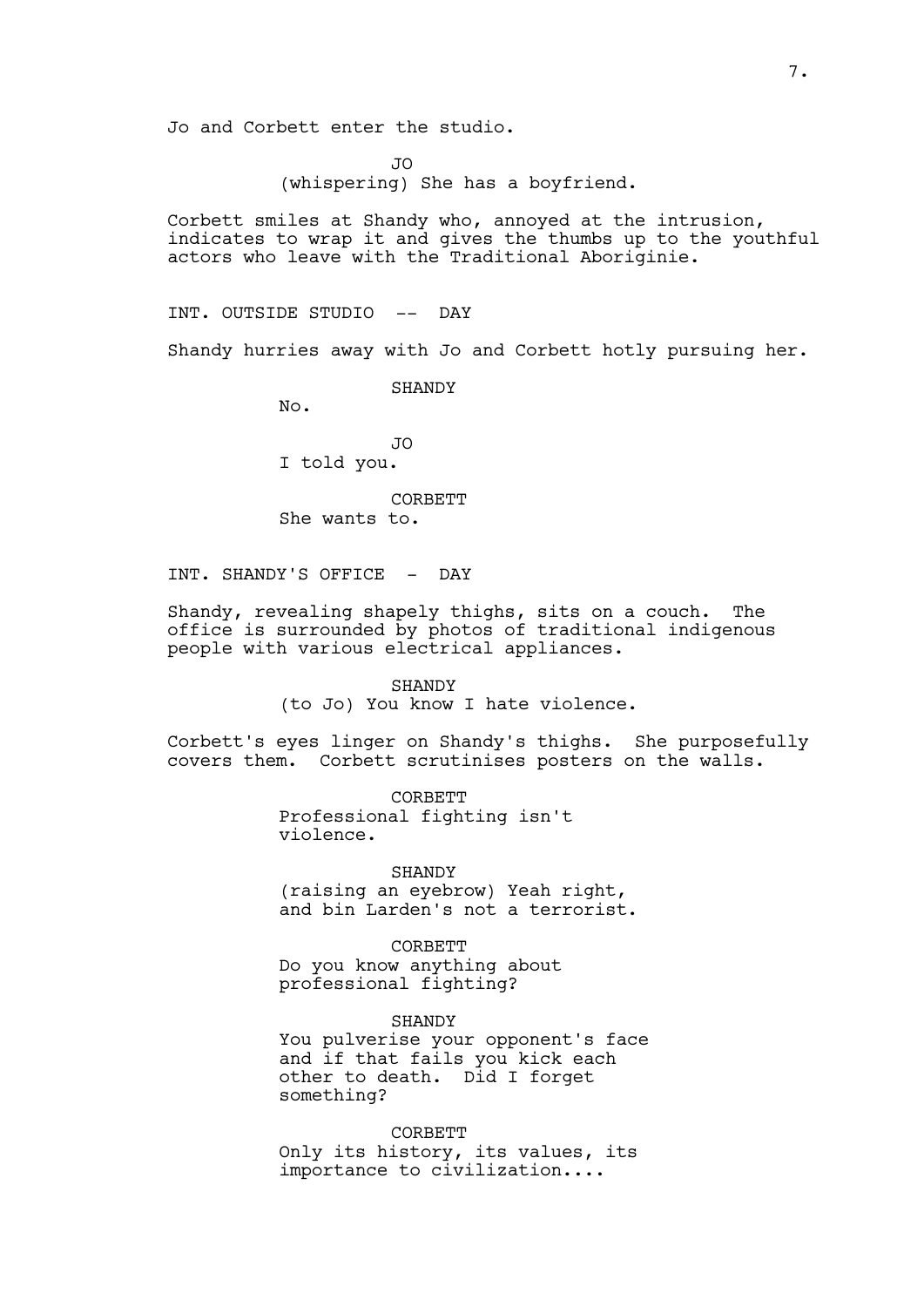Shandy laughs, shaking her head

SHANDY As in the decline of civilization?

CORBETT If you don't know anything about it how can you be so against it?

SHANDY I don't know anything about foot binding, cliterectomeries, nipple piercing but I'm against them.

**CORBETT** (to Jo) What's wrong with nipple piercing?

Shandy shakes her head in disgust. Jo gives Corbett an 'I told you' so look.

> CORBETT (CONT'D) He runs masterclasses for Aboriginal kiddies.

SHANDY Great, let's rip off the underprivileged!

CORBETT How about as a favour to me?

SHANDY If you'll excuse me.

She puts a poster, about a documentary on the harmful effects of mobile phone radiation, on a work bench.

> CORBETT Good one, let's rip off the priviliged!

Corbett puts his mobile on the poster.

**SHANDY** There's documented evidence linking radiation....

**CORBETT** Manufactured!

SHANDY If you choose to fry your brain......!

Corbett stands in front of the Aborigine with the mobile phone photo.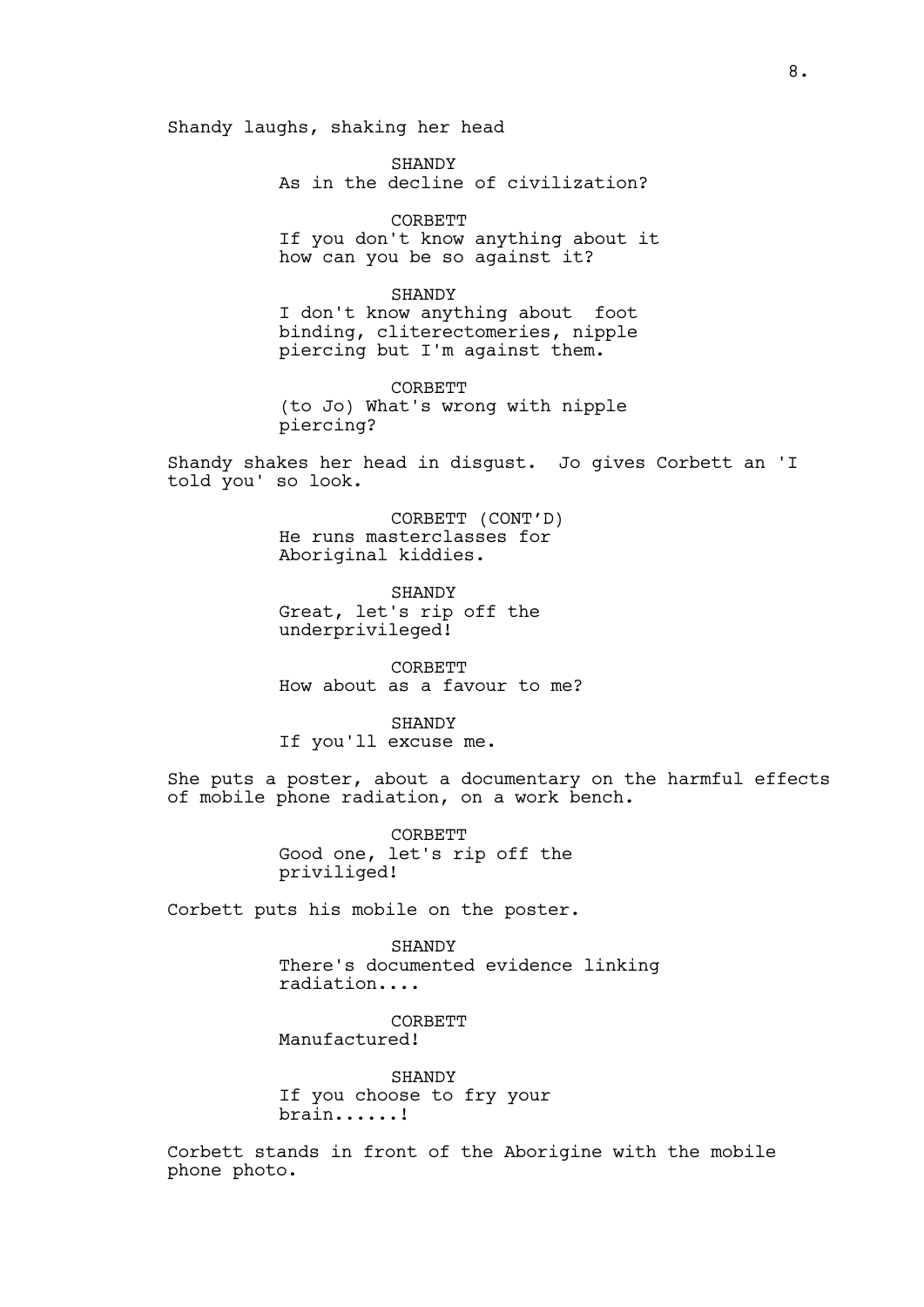CORBETT

Did you tell your indigenous friends about the dangers of radiation poisoning?

Shandy can't reply.

CORBETT (CONT'D)

Hmmmmmm?

Corbett winks at Jo.

SHANDY (to Jo) I'll meet him. If I don't like what I see I'm out of it.

EXT. SUBURBAN PARK, INDUSTRIAL ESTATE, FOREGROUND/BACKGROUND - DAY

We see the back of an Instructor (Digger) working with a group of KIDS in a park attached to an industrial estate. Some of the kids are physically handicapped. The Instructor demonstrates slowly with a GIRL how to defend herself while the others work in pairs.

In the background Corbett and Shandy, carrying a digital video camera, approach. Corbett gives her a photo of Digger with blood streaming down his face while aggressively holding aloft a championship belt

> CORBETT I'm thinking, maybe highlight his rough exterior, you know, a barbarian chic look. Chicks love it.

SHANDY What's your stake in this?

CORBETT

You married?

SHANDY Ten per cent, right?

CORBETT Fair go, I don't get outa bed for less than fifteen. Try twenty.

Shandy grabs Corbett's arm.

**SHANDY** I want to watch from here.

Corbett smiles at her touching him. She immediately removes her hand.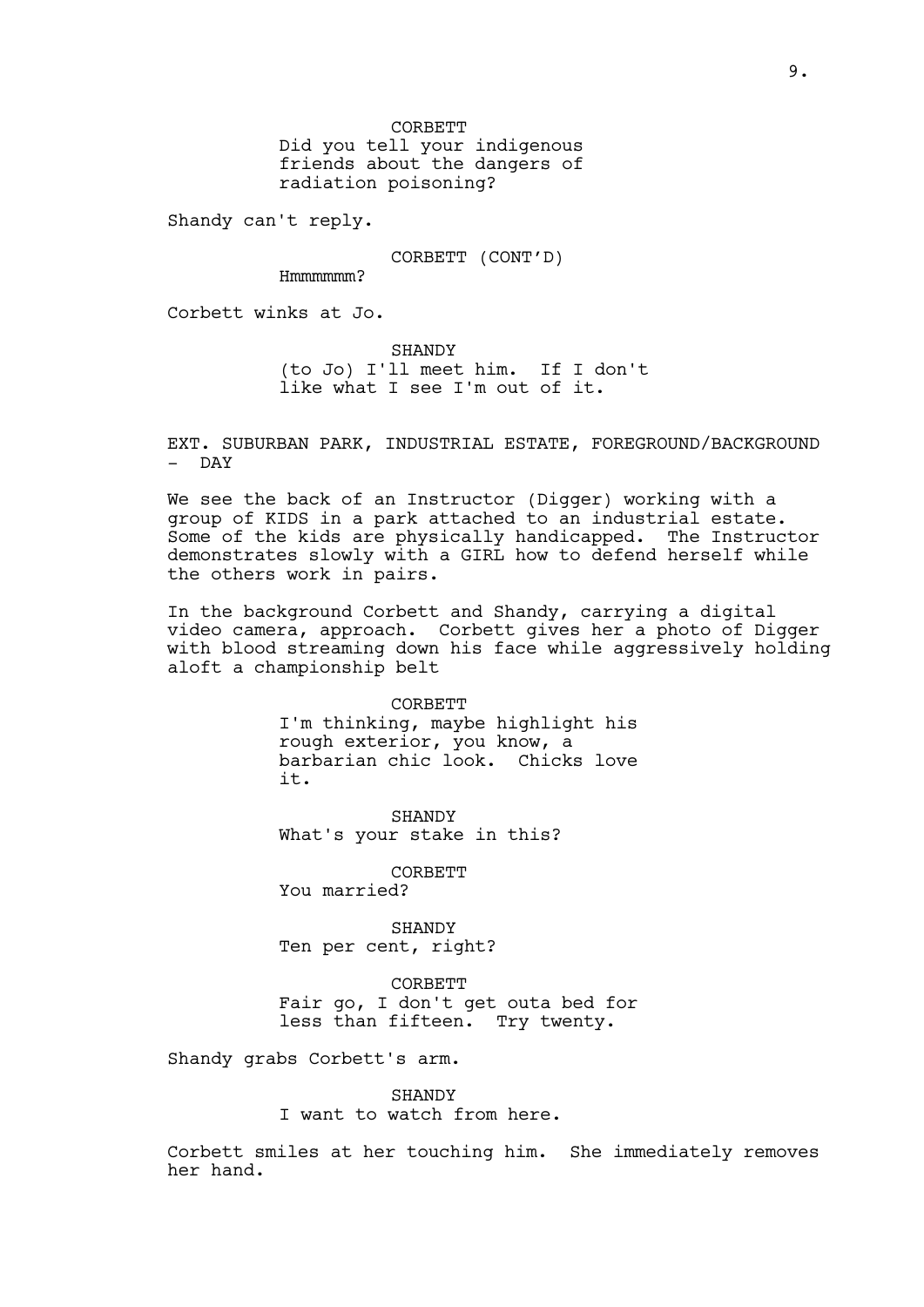Digger turns. His hair is neatly trimmed and his suave appearance belies his previous look.

SHANDY (CONT'D)

That's him?

Corbett can't believe his eyes.

They watch Digger allow the girl to 'throw' him. The girl is overjoyed. Other kids high-five the girl. Digger feigns pain. The handicapped kids goes to assist. Digger hugs them giving them kisses. Shandy smiles as she films.

> CORBETT What're you doing tonight?

Shandy gives him a 'you must be joking' look.

CORBETT (CONT'D) You're not one of 'them' are you?

SHANDY Not that it's any of your business I have a boyfriend and no I'm not interested in an affair with you.

**CORBETT** For someone who's against violence you sure know how to hurt a bloke.

A gang of TEENAGE KIDS on trailbikes surround Digger's group.

SHANDY Gawd, how clichÈd.

DIGGER Please don't interrupt, boys.

BIKKIE 1 What're you gonna do, granddad, tell our parents?

The Bikies rev their bikes. The handicapped kids become agitated.

> DIGGER I'm asking politely. Leave us alone.

BIKKIE 1 Make it worth our while.

BIKIE 2 Give us your wallet.

Bikie 1 rides through the group scattering them. Digger momentarily bristles.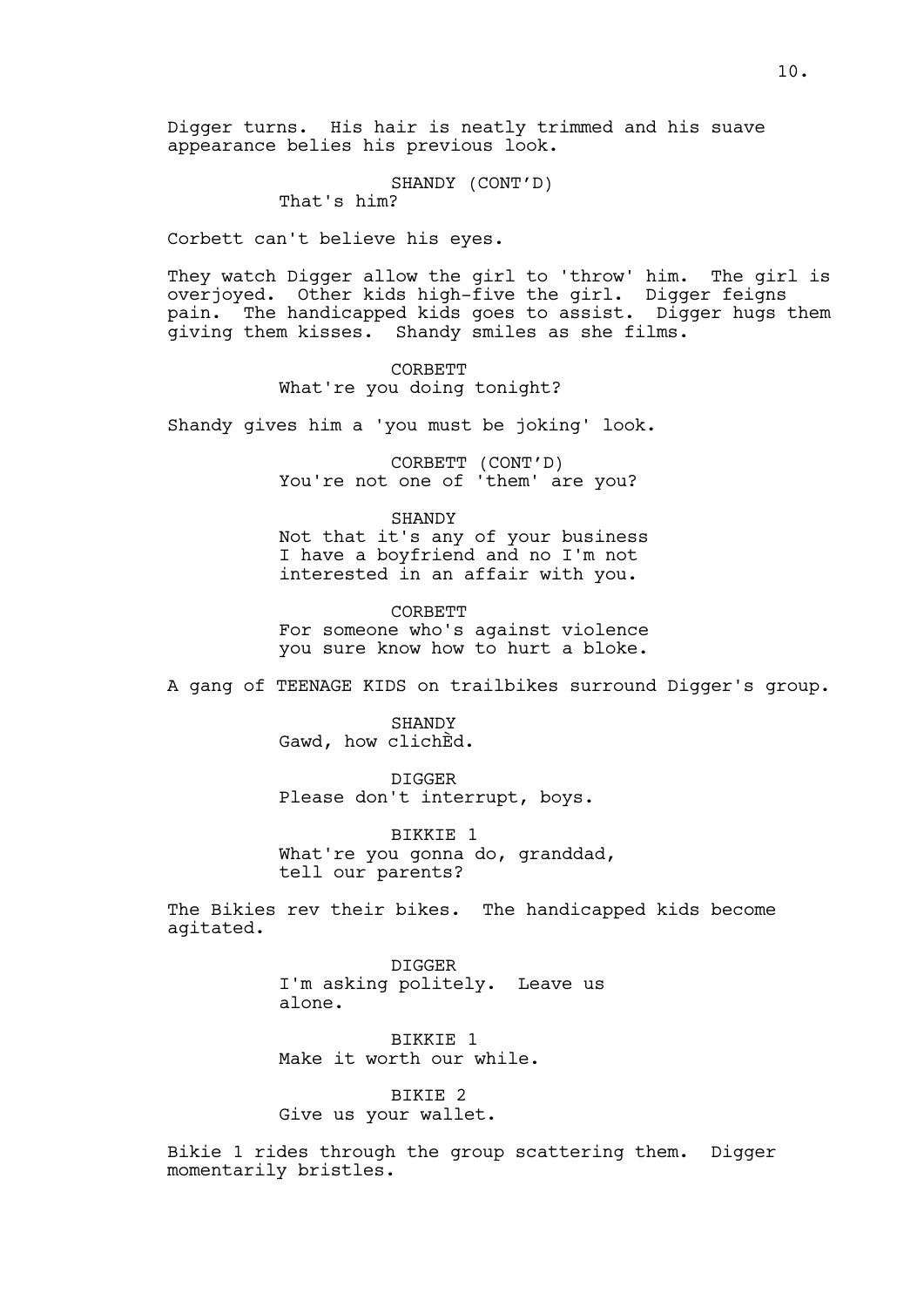Bikie 2 pushes a handicapped kid in the chest causing him to crash to the ground. Digger picks up a brick.

> CORBETT Shit! No, Digger.

SHANDY Isn't this what you planned?

Bikies 1 immediately pulls a home-made pipe-gun.

CORBETT Don't film this!

Corbett runs towards Digger. The bikies move on Digger.

CORBETT (CONT'D) (screaming) Don't, Digger!

Suddenly Digger karate chops the brick. The brick disintegrates as does the nerve of the bikies who ride off.

Corbett arrives.

DIGGER Just in time.

CORBETT Arseholes! For a moment there...

Shandy warily joins them.

SHANDY Was that a real brick?

DIGGER

Who're you?

Corbett smiles.

CORBETT This is your new best friend. Shandy. She's gonna make you famous.

Digger grins seductively, holds his hand out to Shandy.

DIGGER I'm already famous.

CORBETT Forget it, she's got a boyfriend and she could be a pacifist.

**SHANDY** My boyfriend's the pacifist. I just don't like fighting.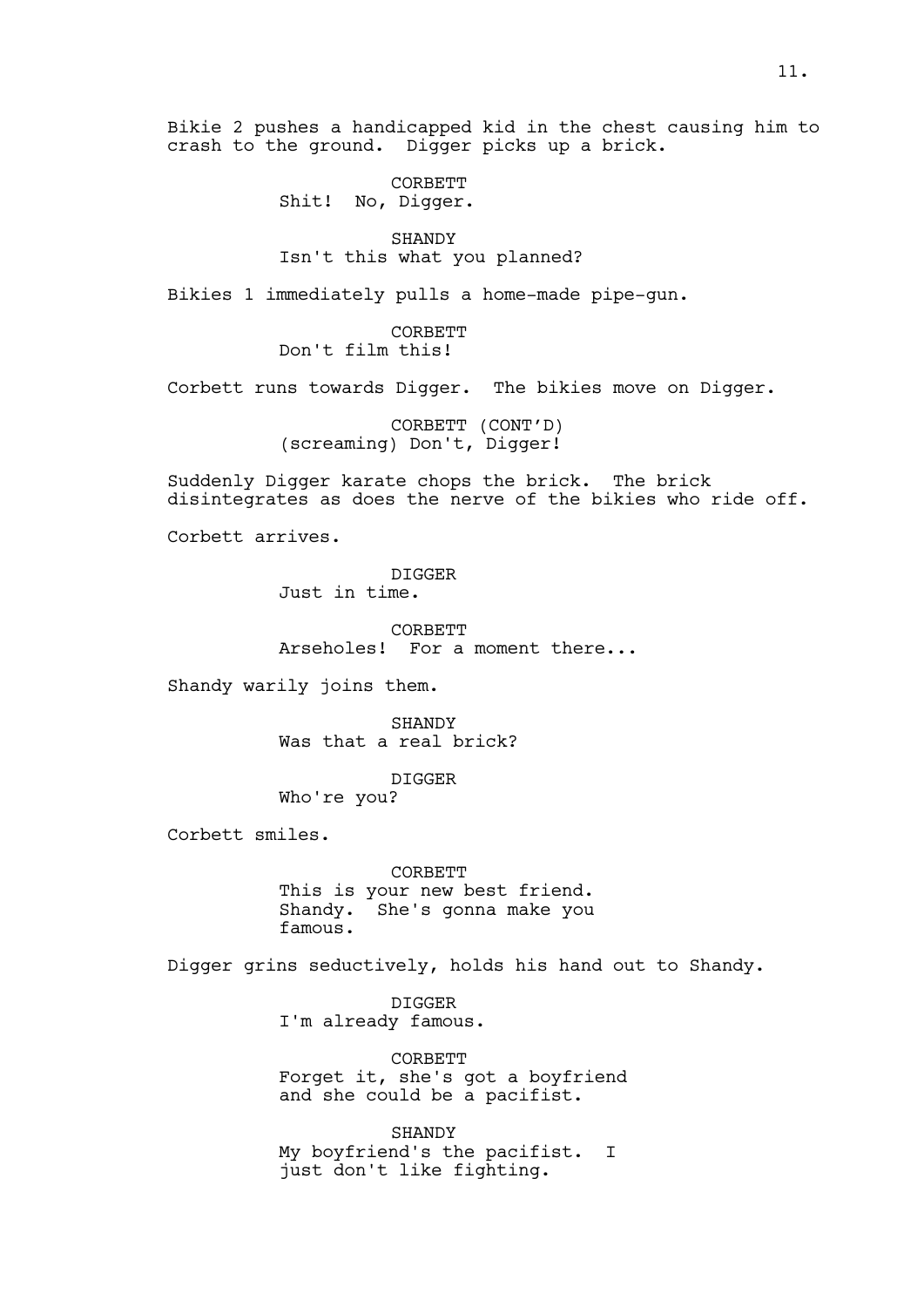Digger returns to the kids.

DIGGER Neither do I.

CORBETT He's just pretending. You know, in front of the kids.

Shandy watches Digger with restrained interest. He lines the kids up. They bow and he dismisses them. Shandy walks around them, filming.

> DIGGER I'm not interested. You should respect that.

CORBETT I do, mate. I do. It's to build your profile, that's all.

DIGGER I don't want to build my profile.

CORBETT We're talking videos here, CD's, your own web page.

DIGGER Not interested.

Shandy smiles triumphantly at Corbett and puts her camera away.

> CORBETT They're trying to ban fighting, for Christ sakes! You want that! (aside to Digger) Do it as a favour for me, mate. She needs the work.

Digger shakes his head and turns to leave. Shandy turns to leave in the opposite direction.

> CORBETT (CONT'D) What is it with people? We have a country with a million wanta-be Kung Fu experts. Who's gonna guide them? Eh? (to Digger) You with your head in the sandpit? (to Shandy) Or you with your feminist bullshit?

Shandy and Digger look at each other bewildered.

DIGGER & SHANDY Piss off, Corbett!

Digger and Shandy smile at each other.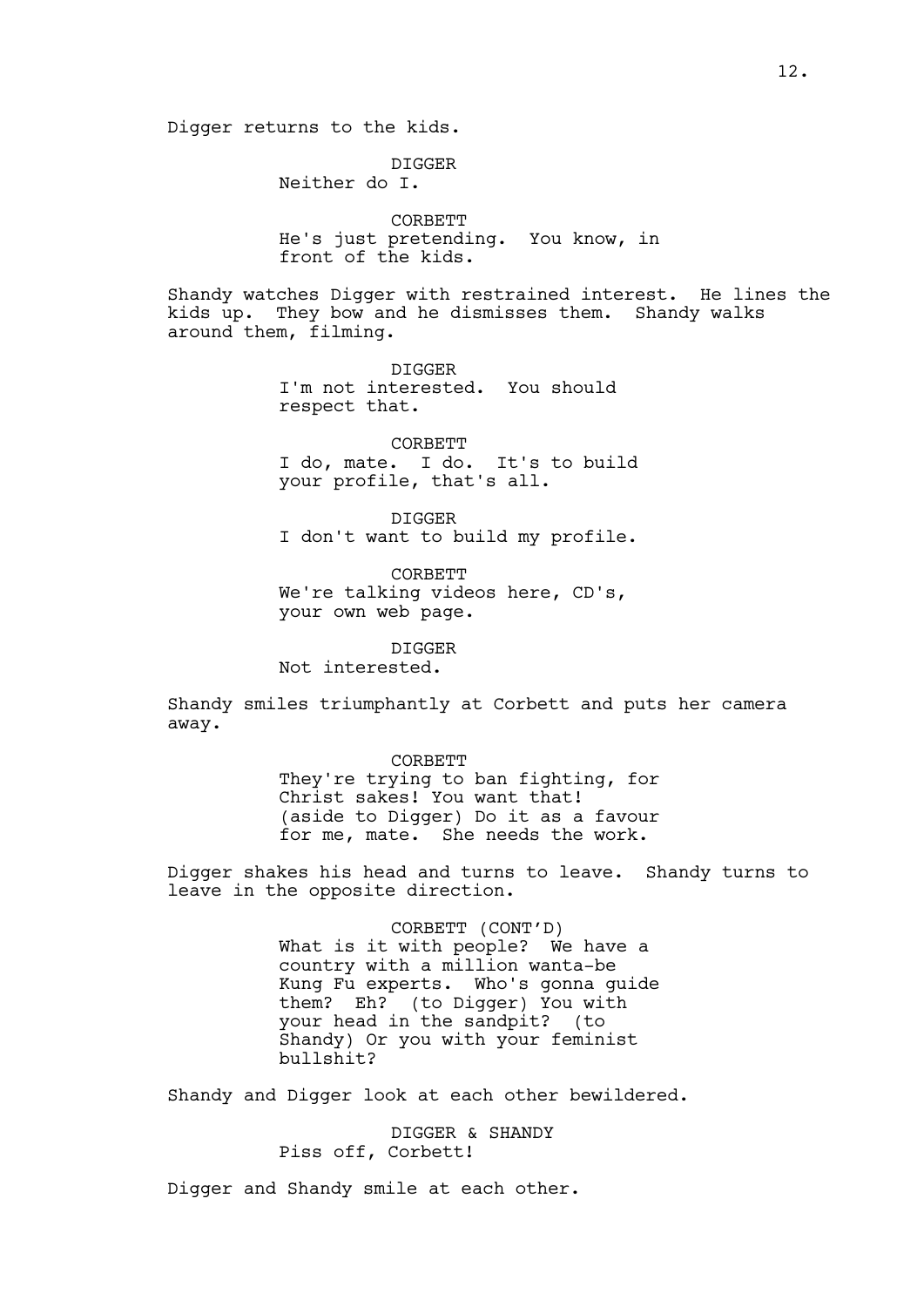EXT. CITY -- DAY

A Tribal Aboriginal BUSKER is near the end of performing Al Jolson's Mammy. A group of HOMEBOYS stand to the side. The Busker comically covers his body in white handprints. The appreciative crowd throw money into an old billy.

The Homeboys surround the billy. The LEADER picks it up.

HOMEBOY LEADER Rent, for my boys letting you use our land.

BUSKER I'll have to confer with the Elders. Meet Elder One.

The Busker smashes the Leader in the mouth, elbows another Homeboy behind him.

BUSKER (CONT'D)

Elder Two.

He uses alternate feet to kick two others.

BUSKER (CONT'D) Three and four.

The other Homeboys scram. The Busker casually retrieves his billy, looks at the semiconscious Leader.

> BUSKER (CONT'D) By the way, sorry.

EXT. BILLBOARD - DAY

A Billboard promotes Decimation Day, highlighting six lifesized photos of fighters. We pan from Digger's photo to see Prosak written under his photo and The Busker under The Busker's photo. The other photos are not revealed.

INT. COFFEE SHOP -- DAY

Shandy, Corbett and Stan are served coffee by a WAITRESS.

SHANDY What anyone sees in two grown men attempting to kill each other, beats me.

CORBETT (LAUGHING) 'Beats' me too.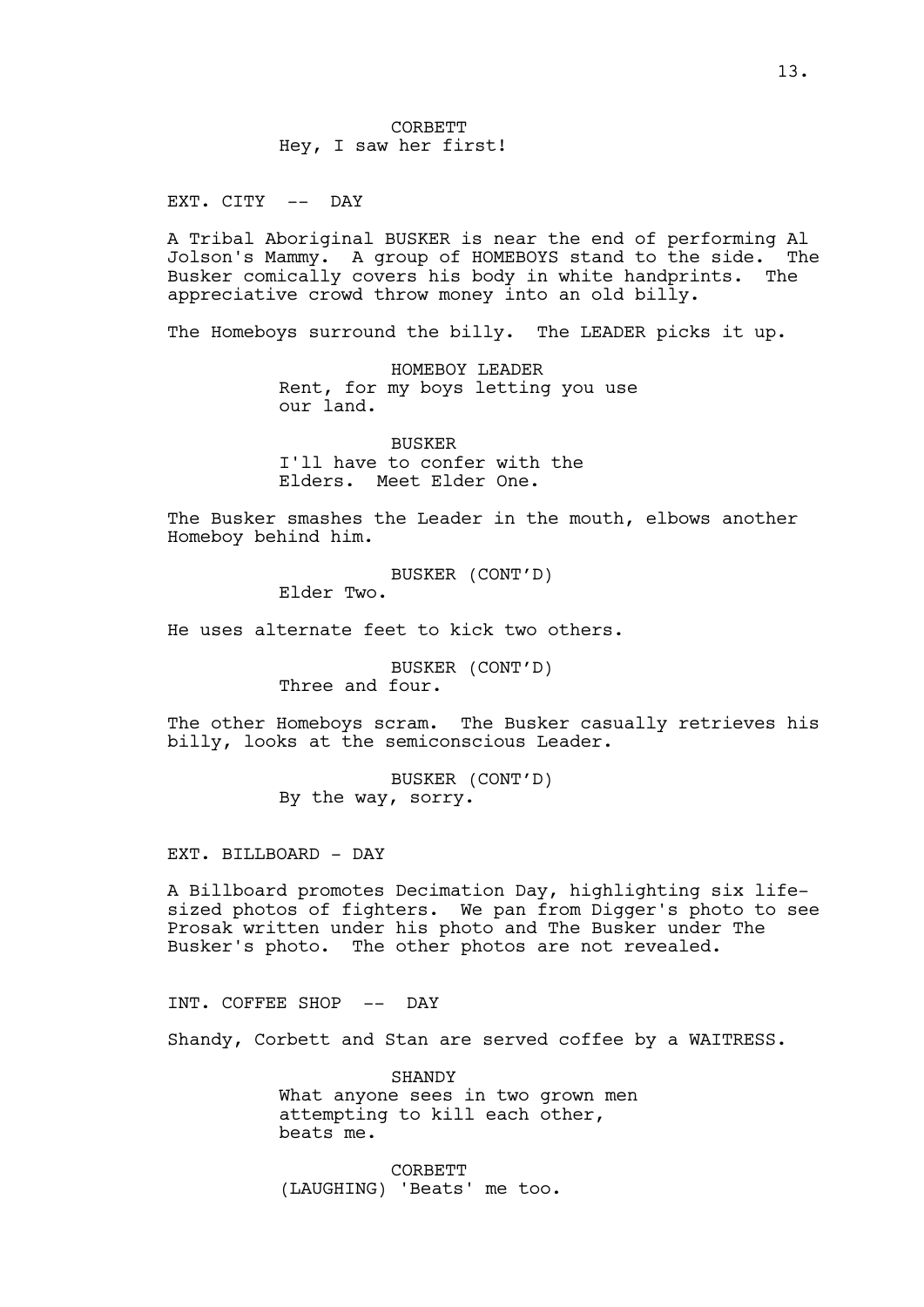WAITRESS Are you Digger?

## CORBETT

He sure is.

The waitress nods excitedly to another WAITRESS. Shandy rolls her eyes. The waitress folds the bill and hands it to Digger.

> WAITRESS This one's on me, (winking) if you know what I mean.

Digger smiles and winks. The Waitress hurries off. Shandy takes the bill from Digger and reads: Melissa - 93869712. Shandy looks at the Waitresses excitedly talking.

> SHANDY I'd like to ask some personal questions.

CORBETT Not too personal!

Shandy films Digger.

SHANDY Why quit?

DIGGER I don't know.

**SHANDY** You feel guilty killing someone?

CORBETT He didn't kill him.

SHANDY He's dead, isn't he?

CORBETT It was an accident.

DIGGER

Maybe.

**SHANDY** You scared it could be you next?

Digger smiles and shakes his head.

SHANDY (CONT'D) Are you too old?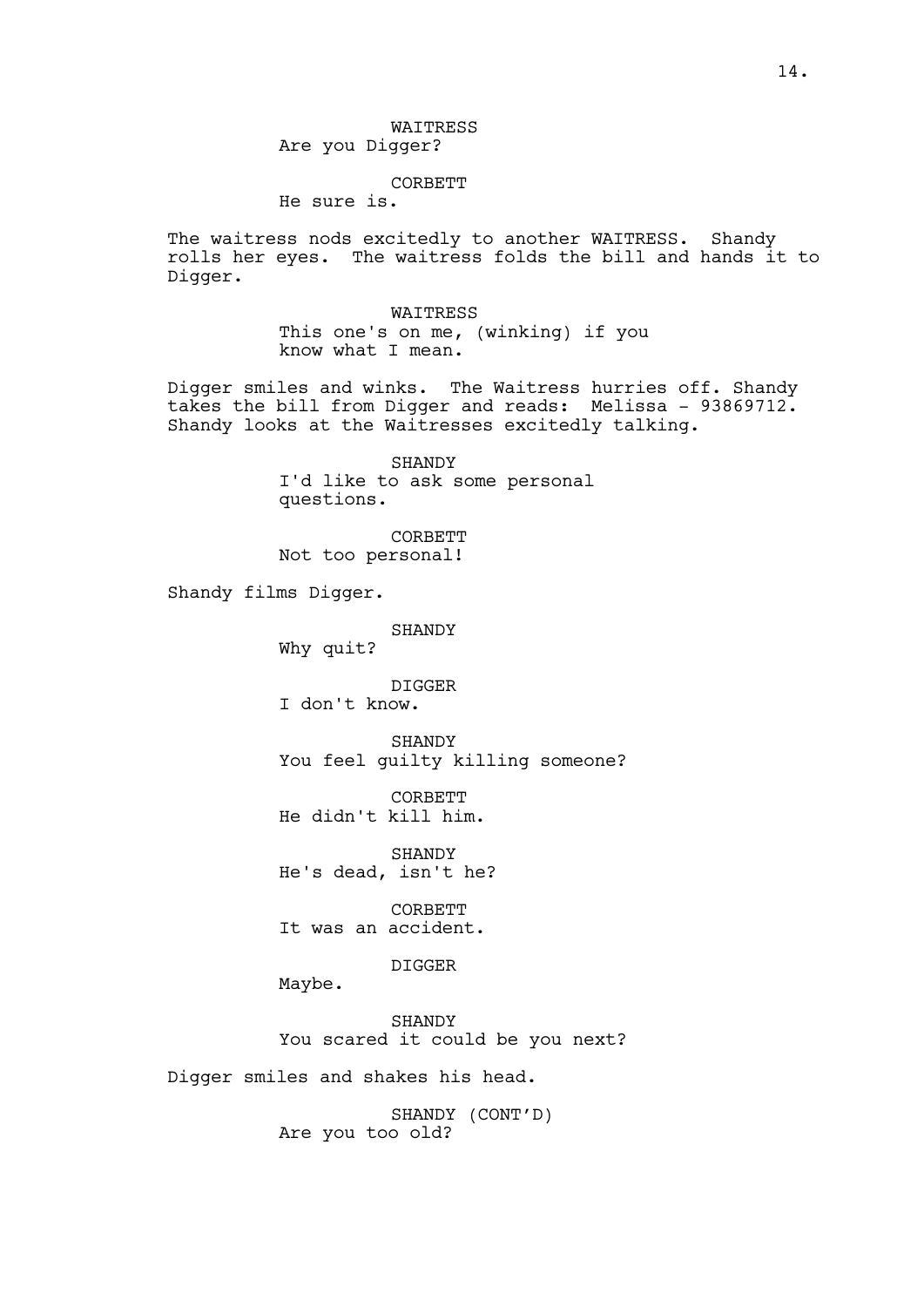CORBETT The best fighter in the world is in his sixties. He kills bulls with one punch.

SHANDY Just what we need, a one-man abattoir.

DIGGER Don't worry. He's in Spain.

SHANDY Do you see yourself as a killer?

DIGGER Have you ever stood outside the gates of hell?

### SHANDY

Where?

Digger stands, puts twenty dollars with the bill and leaves the bill and the money on the table.

CORBETT

Good one.

SHANDY (Yelling) We need to go to my office. (QUIETLY) Sign some papers.

CORBETT That's my job.

SHANDY (Leaving) Don't take this personally, Corbett, but this film won't be about you.

CORBETT Tell him we've got a meeting with Big A in one hour.

EXT. SUBURBAN PARK, INDUSTRIAL ESTATE - DAY Shandy catches up to Digger.

> SHANDY You always do what Corbett wants?

DIGGER He's my friend.

Her look challenges Digger.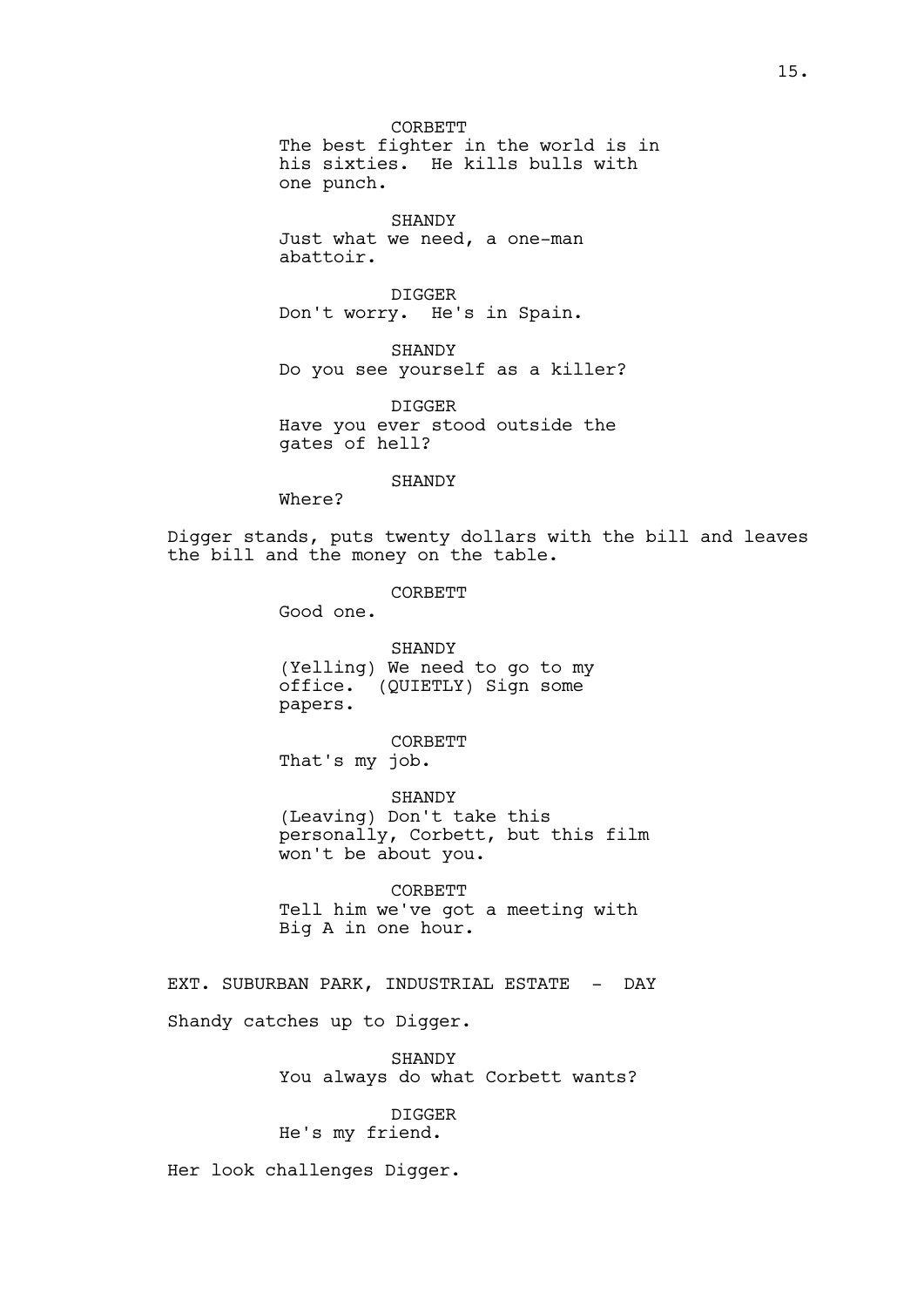SHANDY

Who's Big A?

DIGGER

No one.

Shandy laughs.

DIGGER (CONT'D)

What?

SHANDY My father answers that way when he doesn't want me to know something.

DIGGER Maybe he doesn't want you to worry.

SHANDY

I said, "If you shut me out, Dad, you can't expect me to trust you." Know what he said? "Shandy, I'm having it off with Mrs Lamb across the road."

DIGGER Big Arch is a promoter, the man behind Decimation Day. I was their drawcard. He thinks I'm screwing him for more appearance money.

Suddenly the Bikies fly past scaring the living daylights out of Shandy. One throws a flour bomb that splatters over Digger's head. Shandy laughs.

SHANDY

Are you?

DIGGER

What?

SHANDY Screwing him?

Digger squints disbelievingly through the flour.

INT. SUPERMARKET -- DAY

THE COMEDIAN, an awesome sight in full bikie regalia, wanders the aisles of a supermarket. He spies a bearded MAN in the toiletries section.

> COMEDIAN Have you seen Bluey?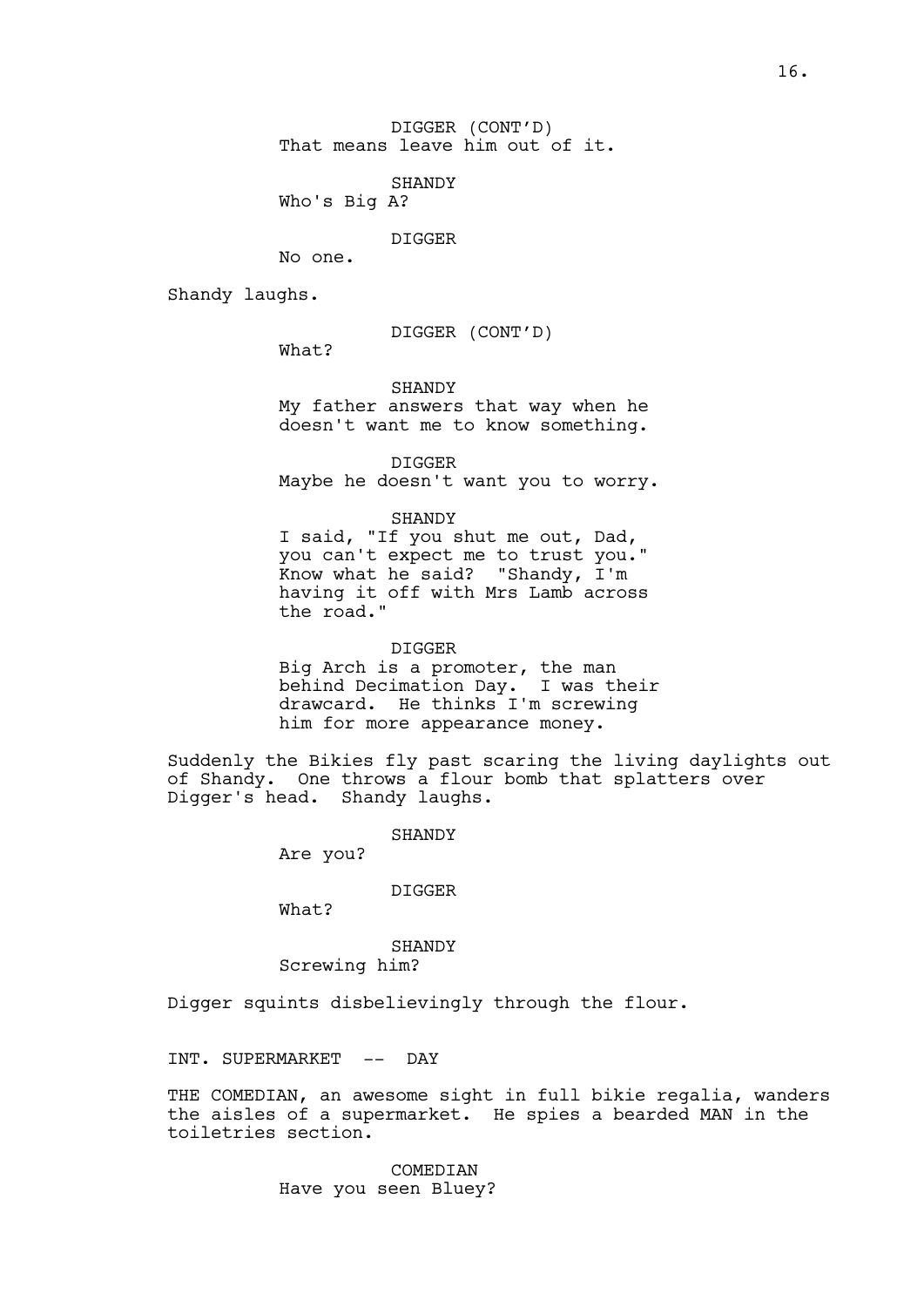The Comedian king-hits the Bearded man crashing him to the ground. The Comedian throws disposable Gillette razors on him.

### COMEDIAN

Bluey Gillette.

EXT. SUPERMARKET -- DAY

THE COMEDIAN approaches a Security Guard outside the supermarket. He offers his hand to shake.

THE COMEDIAN

Who is my name.

The Security Guard looks at him as if he's stupid.

THE COMEDIAN (CONT'D) Knock knock.

SECURITY GUARD (send-up) Who's there?

THE COMEDIAN Practice yer king-hits.

SECURITY GUARD (send-up) Practice yer king-hits who?

COMEDIAN

Okay.

The Comedian smashes the Security Guard.

EXT. BILLBOARD - DAY

The Comedian is written under his photo on the billboard.

INT. SHANDY'S OFFICE - DAY

Inside Shandy's office Digger examines numerous awards on the walls.

> DIGGER World champion, eh?

Shandy hands him a document.

**SHANDY** It's a release form.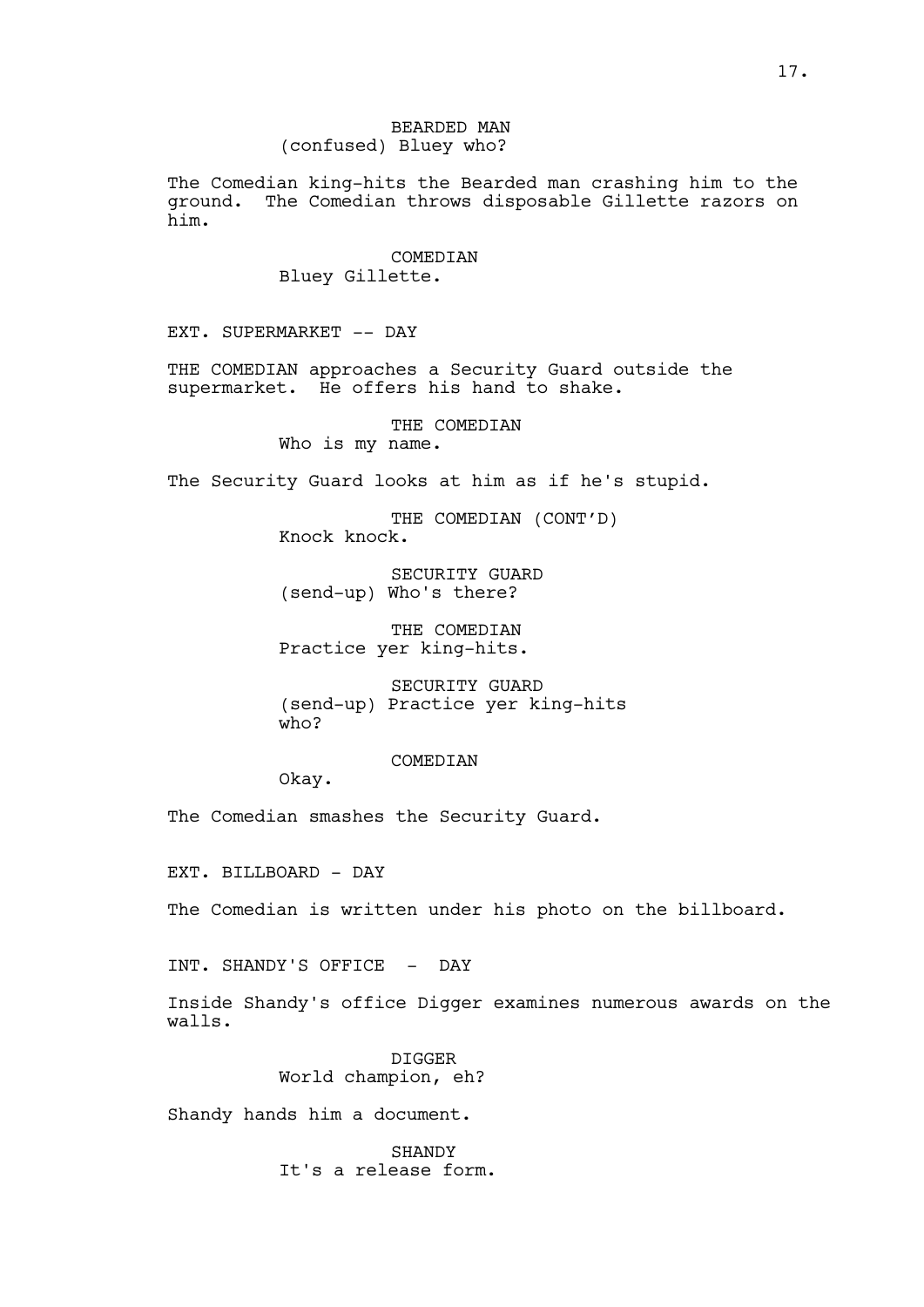DIGGER I leave that to Corbett. SHANDY I don't deal with middle men. Digger, bemused, sits on the couch. SHANDY (CONT'D) You're giving me complete artistic control to make a half hour documentary. Jo enters, nods to Digger. SHANDY (CONT'D) If I don't like what I see, too bad.  $\overline{J}$ Peirre's on his way over. Not a happy chappie. **SHANDY** Lost the case? Jo nods and mouths 'the boyfriend' to Digger before leaving. SHANDY (CONT'D) I want to meet Big A. DIGGER Not a wise move. Shandy photographs Digger using an old camera. **SHANDY** I'll decide what's wise. Digger grins. They hold eye contact. PEIRRE enters. SHANDY (CONT'D) Peirre.. She hurries to kiss Peirre who politely kisses her then pulls away, appraising Digger. SHANDY (CONT'D) This is...um, Digger. Digger eagerly shakes hands with a reluctant Peirre. SHANDY (CONT'D) Digger's a fighter. Peirre can't conceal his disgust.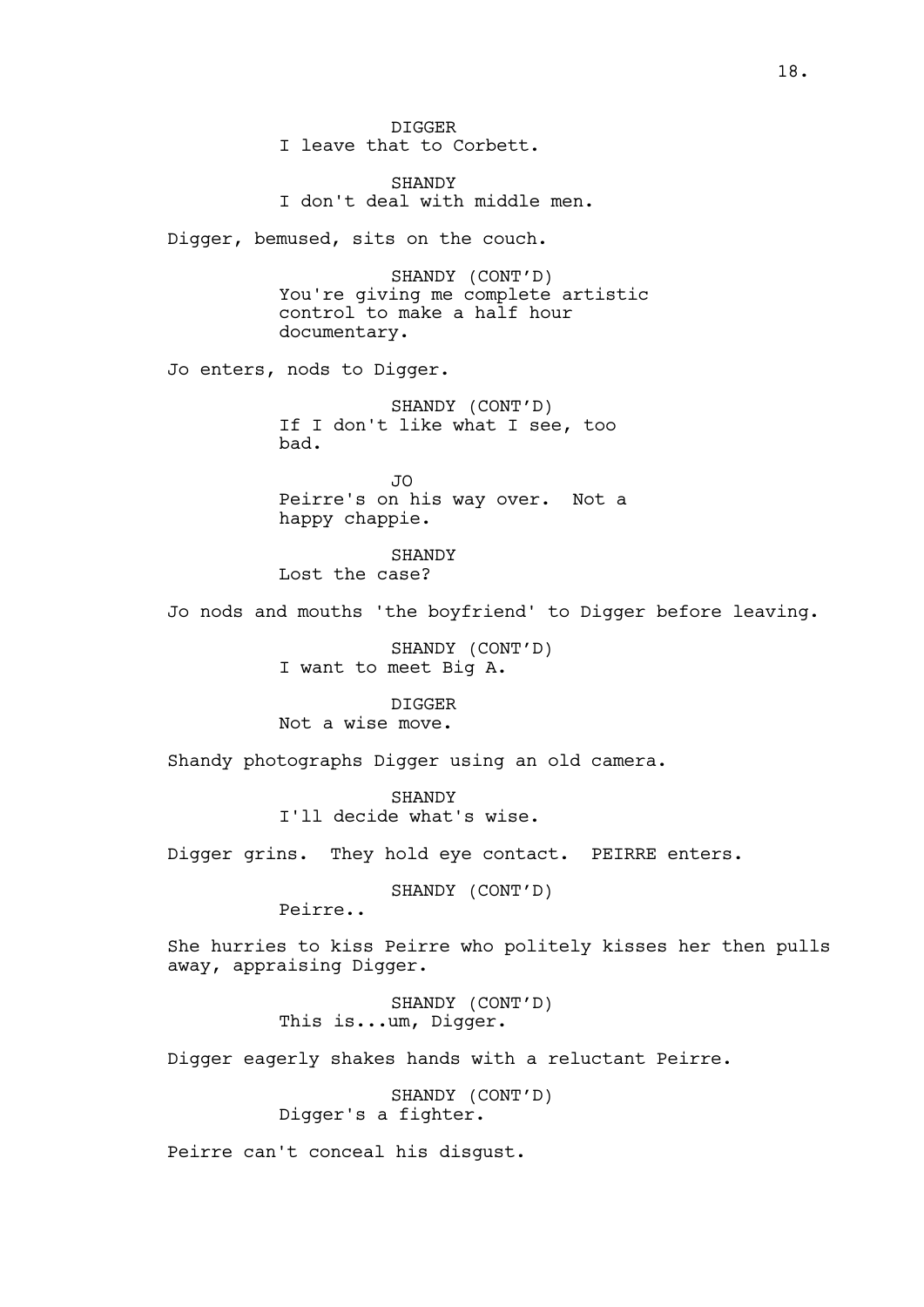DIGGER

Retired.

**SHANDY** Peirre was defending Jeanine Rankin.

DIGGER

Greenpeace.

Peirre is surprised at Digger knowing Rankin.

SHANDY Um, look we have a meeting to go to.

Peirre kisses Shandy.

PEIRRE I'm having a victory celebration Saturday night.

Digger raises an eyebrow.

PEIRRE (CONT'D) When the courts reveal their stupidity it's a victory.

DIGGER

For who?

PEIRRE Humanity. (TO SHANDY) Bring your latest project along?

Peirre abruptly leaves.

SHANDY He was joking.

Digger's look implies he doesn't believe her.

INT. GYM -- DAY

Digger and Shandy enter the gym. Fighters acknowledge Digger. Above, Big Arch talks to BERT LONNIGAN, a Director of International Cable.

Tiger One spars an OPPONENT in the ring.

Tobias, hanging upside down from a horizontal bar, does repetition stomach crunches.

Tiger One, aware of Digger and Shandy, rushes his opponent sending him to the canvas with a flurry of hard punches. Tiger One's TRAINER jumps into the ring and pushes Tiger One away.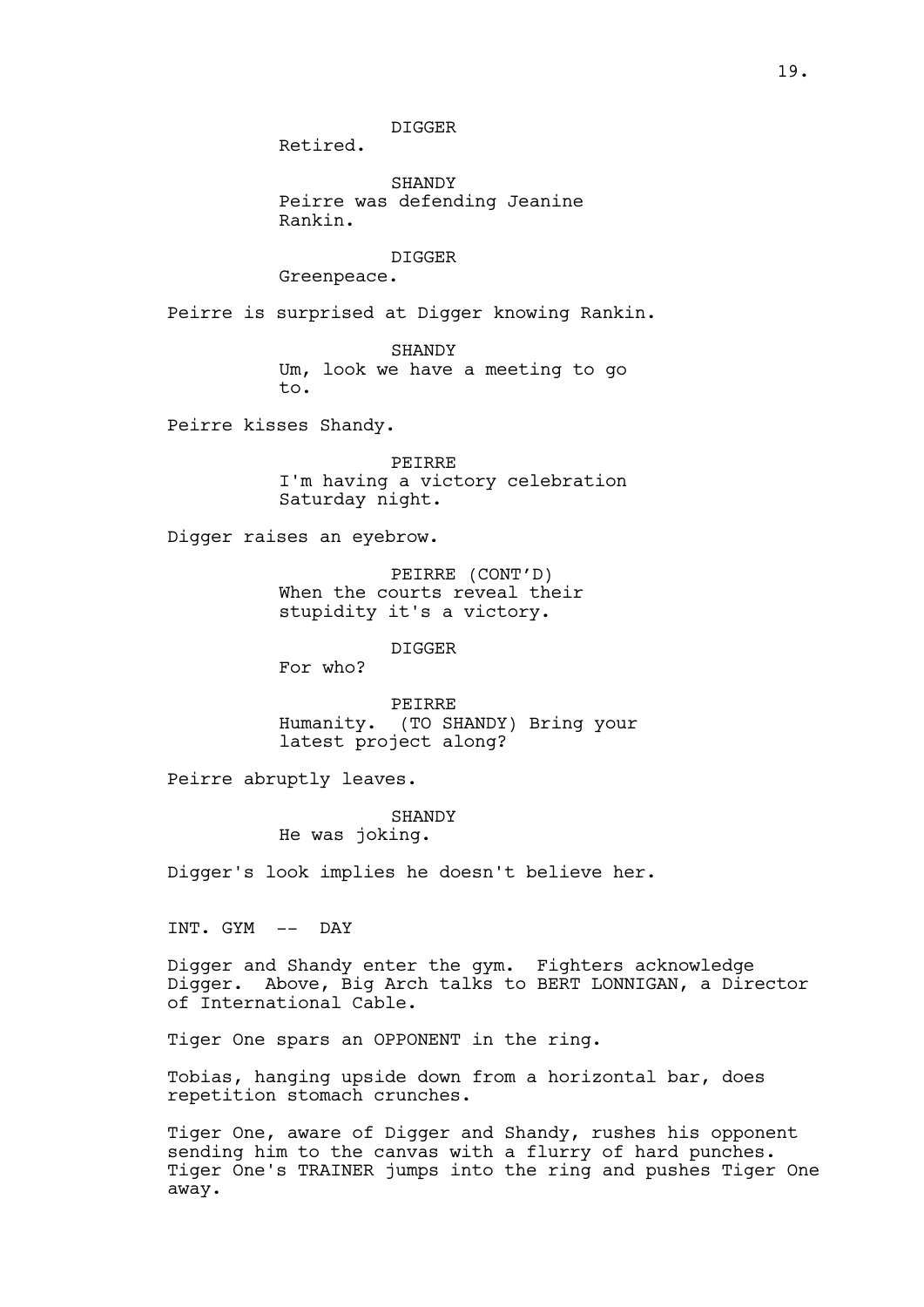TRAINER Enough. That's enough. I said enough.

Tiger One reluctantly backs but grins menacingly at Digger. Blood streams from the opponent. Shandy races outside.

EXT. OUTSIDE GYM -- DAY

Shandy, nauseous and breathing deeply, leans against the gym wall. Digger appears, causing her to shudder.

> DIGGER You get used to it.

SHANDY I can't cope with violence.

DIGGER That's not violence. Violence is.....

Suddenly Corbett grabs her waist from behind. She freaks.

CORBETT When you're not expecting it.

She pulls away, forces a smile.

DIGGER .....when it's unnecessary.

INT. BIG ARCH'S OFFICE -- DAY

Big Arch sits behind his antique desk. Digger sprawls on a couch. Corbett stands uncomfortably. Shandy, irritated by Big Arch's chain smoking, observes the photos of the fighters.

> BIG ARCH (to Corbett) Sit down, for Christ sake.

Corbett sits.

BIG ARCH (CONT'D) You're like an exposed wire. (to Digger) See what you've done to him.

Shandy films the photos on the wall. Big Arch appears uncomfortable with her presence. Corbett smiles to appease him.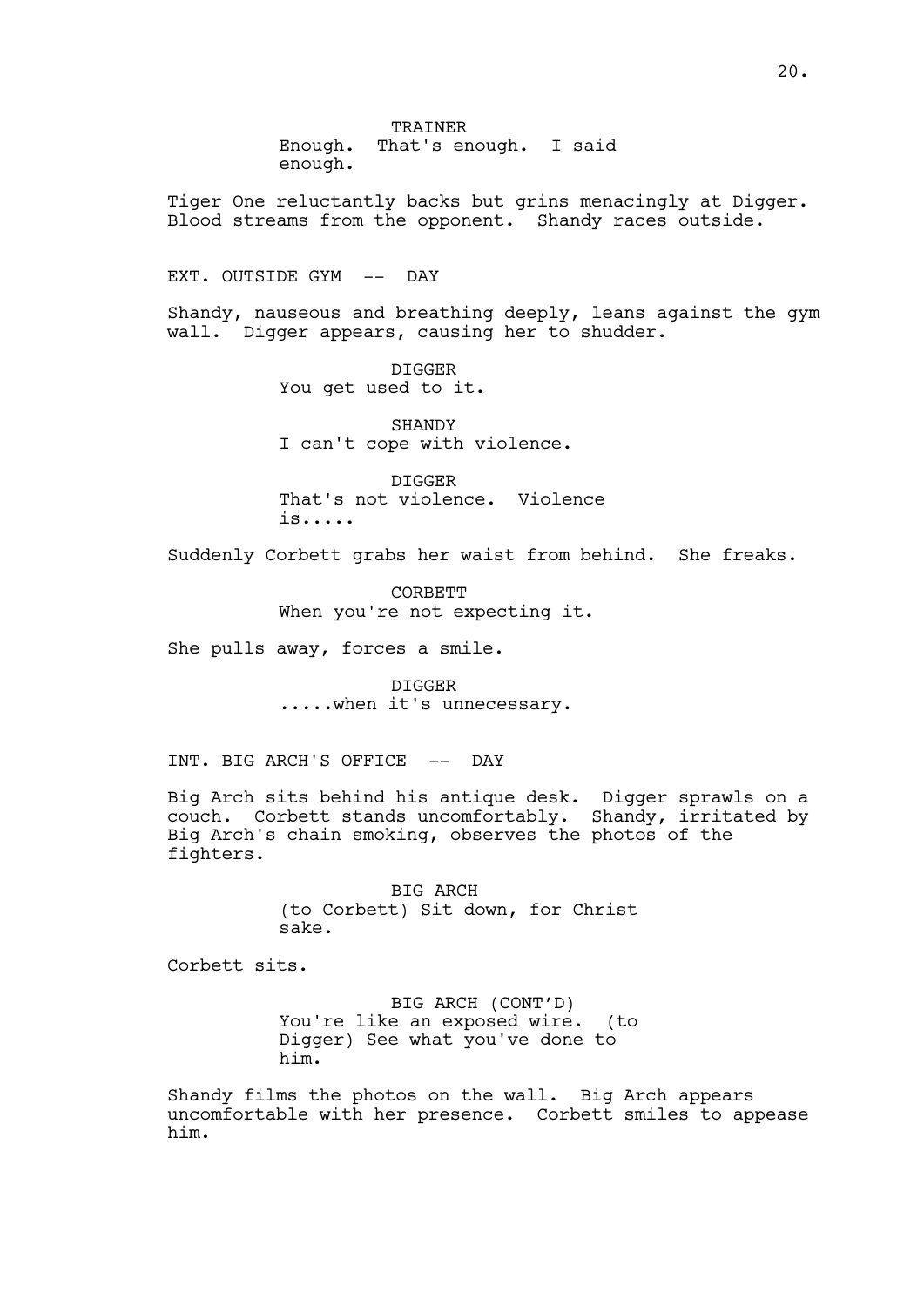BIG ARCH (CONT'D) (to Shandy) He's the best fighter in the world, karate, streetfighting, play stations, you name it.

Shandy looks into the gym where Tiger One is fighting OPPONENT 2. Tobias is rigorously working on the bag.

> BIG ARCH (CONT'D) (to Shandy) I gave him his start. (to Digger) You were fighting polukas in pubs. Am I Right?

Digger smiles.

BIG ARCH (CONT'D) You would've been brain dead by now if it hadn't been for me.

Corbett rolls his eyes at Shandy.

BIG ARCH (CONT'D) I turned you into a millionaire. Look at you. You've got everything.

DIGGER I owe you a lot, Arch.

BIG ARCH (to Shandy) See. (to Digger) So why do you want to send me to the poor house? (to Corbett) Hey? Why's he doing this to me?

Corbett is unable to answer.

BIG ARCH (CONT'D) Hey? What have I done? What haven't I done? You wanta marry one of my daughters?

Digger laughs.

BIG ARCH (CONT'D) Which one? (to Shandy) I've got three. (to Digger) You want two of them?

Digger smiling shakes his head.

BIG ARCH (CONT'D) Then what is it?

DIGGER It's the way I feel.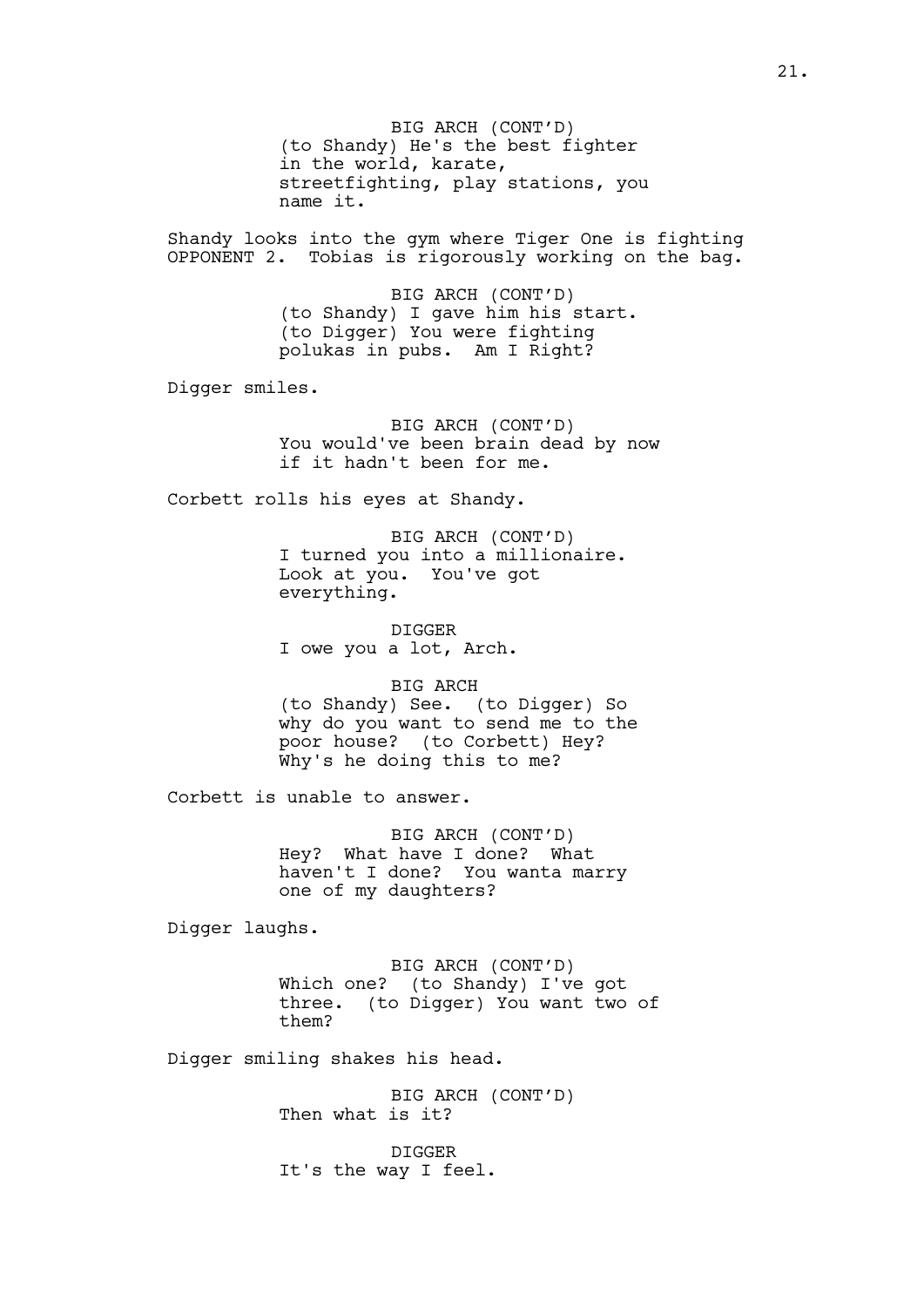BIG ARCH Don't tell me you've lost your nerve because I won't have it. (to Corbett) You've put him up to this, I know!

CORBETT Come on, Arch.

BIG ARCH Then I want him to tell me.

DIGGER I just don't want to fight anymore.

BIG ARCH I already know that! Why?

Digger shakes his head, unable to respond.

BIG ARCH (CONT'D) I'll set up a fund for, whatisname, who didn't make it...?

CORBETT Pablo Parez.

BIG ARCH His family'll be able build their own chilli factory.

Digger's steely eyes pierce Big Arch.

**CORBETT** He was Australian.

BIG ARCH I know that!

Big Arch puts his arm round Digger's shoulder.

BIG ARCH (CONT'D) You tell me you've lost your nerve, that you're scared and I'll never ask you again. But you tell me this is about more money (to Corbett) and I'll skin you alive like a blanched tomato.

DIGGER I'd fight for nothing if it was about money. I've done that plenty of times.

BIG ARCH You look me in the eyes.

Digger looks him deep in the eyes.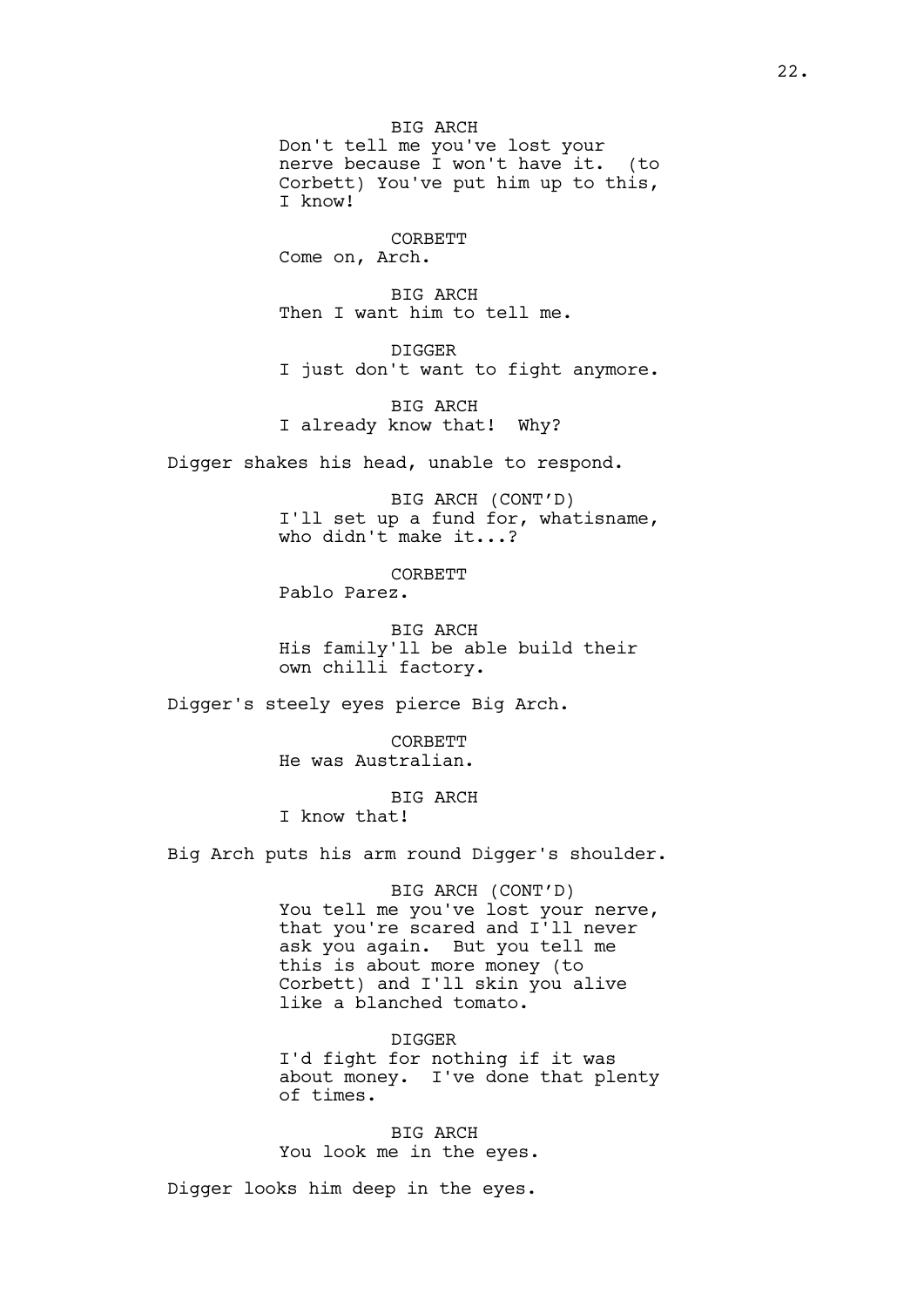BIG ARCH (CONT'D) You tell me it's not about courage. You tell me you haven't opened the gates, Digger.

Digger turns away. Big Arch angrily hits the desk.

SHANDY It takes courage to walk away.

BIG ARCH Who're you, his shrink?

SHANDY It takes more courage to turn the other cheek than fight.

DIGGER

Hey!

SHANDY Oops, sorry. I forgot. A woman doesn't have the right to an opinion.

BIG ARCH Not in here she doesn't!

SHANDY (laughing) Is that what you think, he needs a shrink?

CORBETT Look, can we work on a contingency plan?

BIG ARCH This's what I'll do for him.

Big Arch points to the list of seven ranked fighters on the electronic board in the gym. He types. Digger is removed from the electronic board, promoting the others one place and leaving a blank at seventh. Corbett groans.

INT. GYM -- DAY

Tiger One and Tobias light up on seeing the blank seventh position.

INT. BIG ARCH'S OFFICE -- DAY

BIG ARCH I'm giving you a wild card.

Corbett breathes a sigh of relief.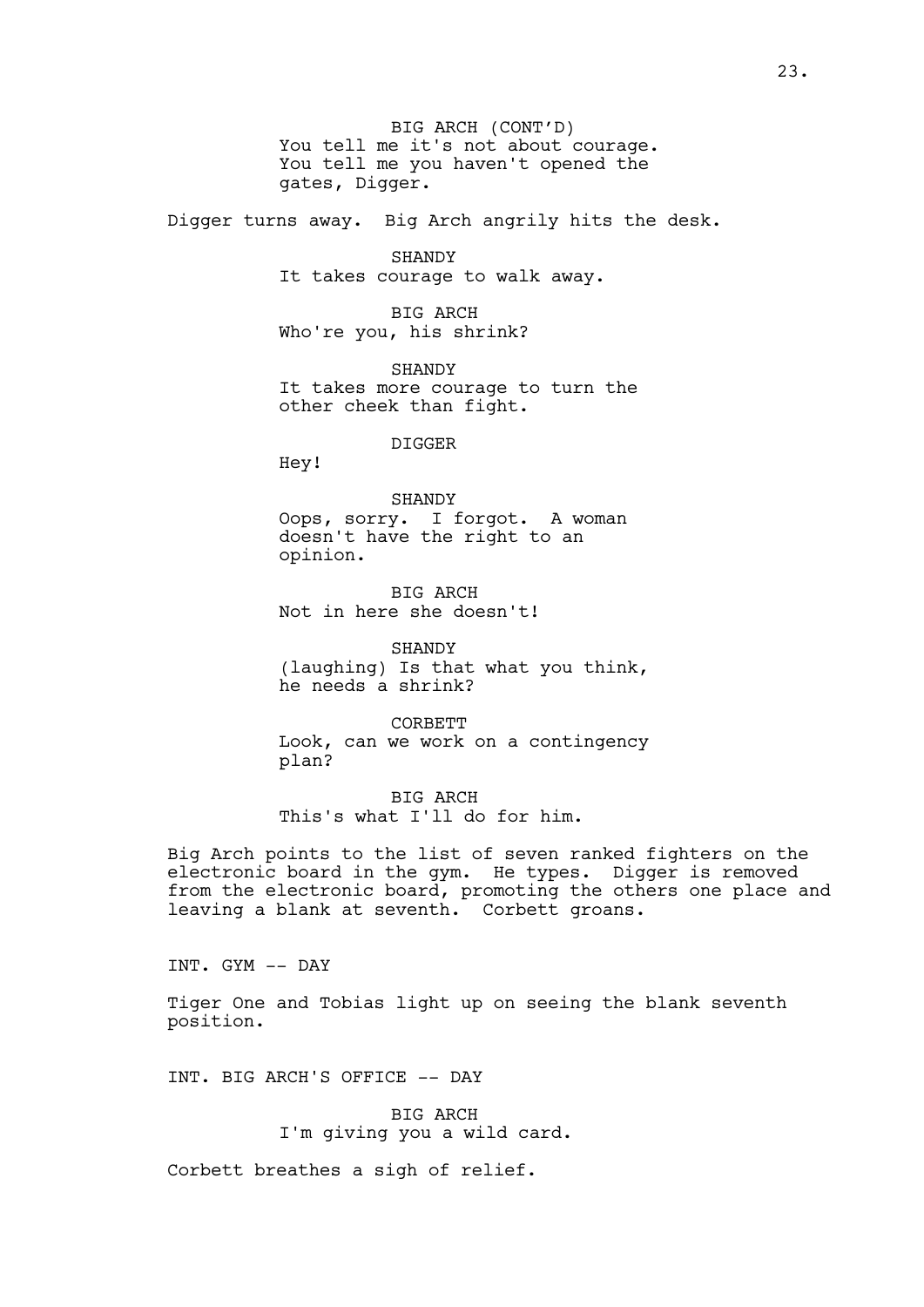BIG ARCH (CONT'D) (to Shandy) You know what that means?

### SHANDY

Um...

BIG ARCH

Course you don't! (to Digger) Anytime, anytime during the first and second round he can challenge any fighter on the board and they have to fight him.

DIGGER You're wasting your time.

#### BIG ARCH

It's my time to waste. He beats them, he takes their place on the board. Can I be fairer than that?

CORBETT No, that's good, Arch.

BIG ARCH It's more than good. It's downright generous.

DIGGER I appreciate it, mate, but I'm not interested.

Big Arch nods disbelievingly.

CORBETT I won't forget this Arch.

BIG ARCH Now I want you at the Bluestone Challenge.

CORBETT

The prison?

DIGGER I told you I'm not fighting.

BIG ARCH I don't want you to fight!

INT. GYM -- DAY

Tiger One and Tobias train ferociously.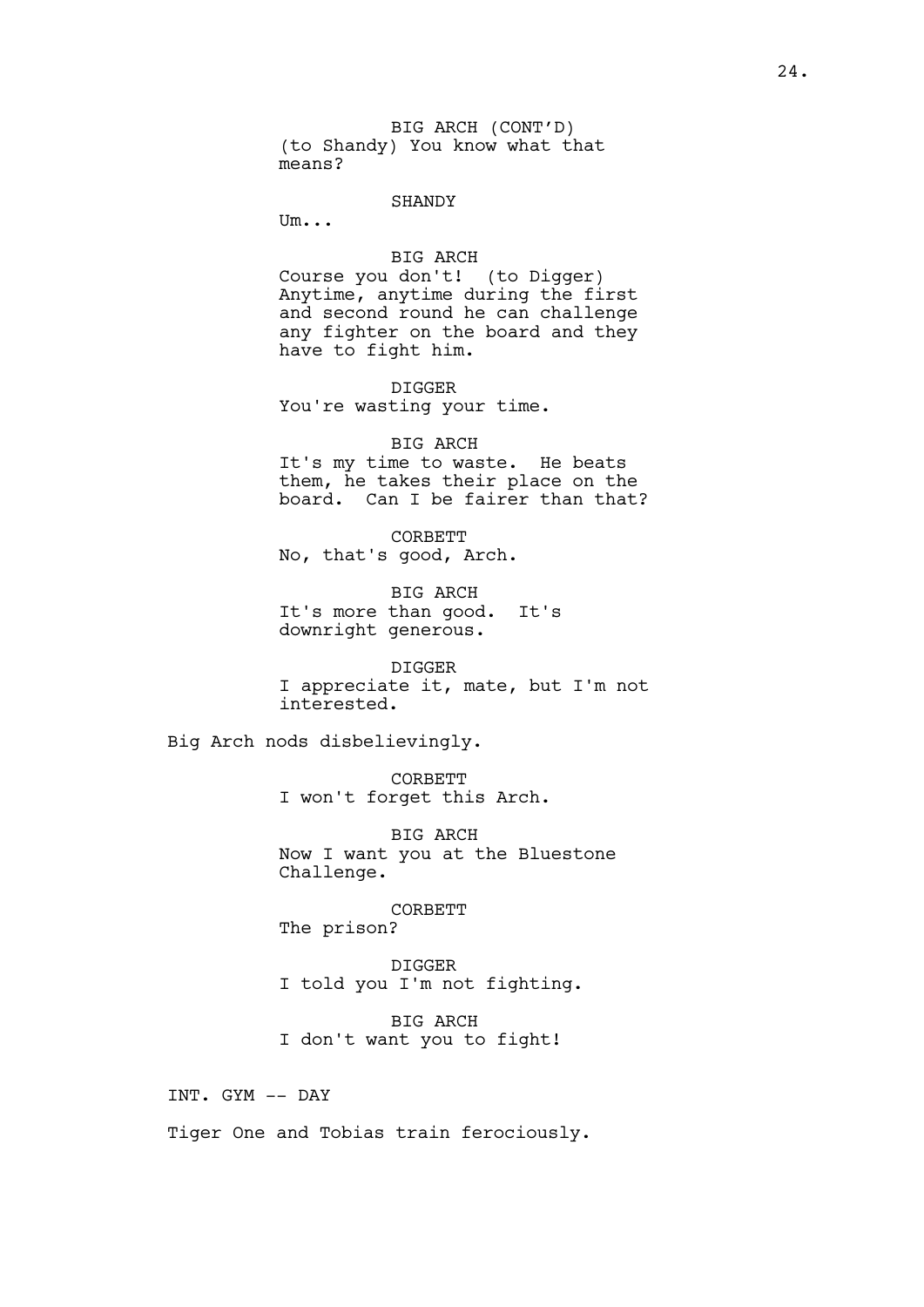BIG ARCH (O/S) Your spot'll be taken by the winner of Tiger and Tobias. I'm holding that elimination in the prison. I want you there.

INT. BIG ARCH'S OFFICE -- DAY

BIG ARCH The Prison Governor, he's a fan of yours.

Digger nods.

INT. GYM -- DAY

Digger, Corbett and Shandy walk through the gym. Big Arch, watching from above, opens his window.

> BIG ARCH Digger, there's one exception to that wild card.

The main door opens. Prozak and Marcus enter capturing the attention of the fighters and trainers. Prosak looks at his new ranking on the electronic board.

> BIG ARCH (CONT'D) I don't want to lose my other drawcard.

Shandy films Prosak. He stands in front of her, smirking.

PROSAK If the first question is, do I eat and breathe, the answer is yes. If the second question is why, the answer is, you must learn to depend on yourself.

Tiger One jumps in front Digger.

TIGER ONE You and me.

DIGGER

I'm busy.

TIGER ONE It's not an option.

Tobias shapes up to Tiger One but Prosak walks between them then smashes the heavy punching bag, shattering it. Tiger One gulps.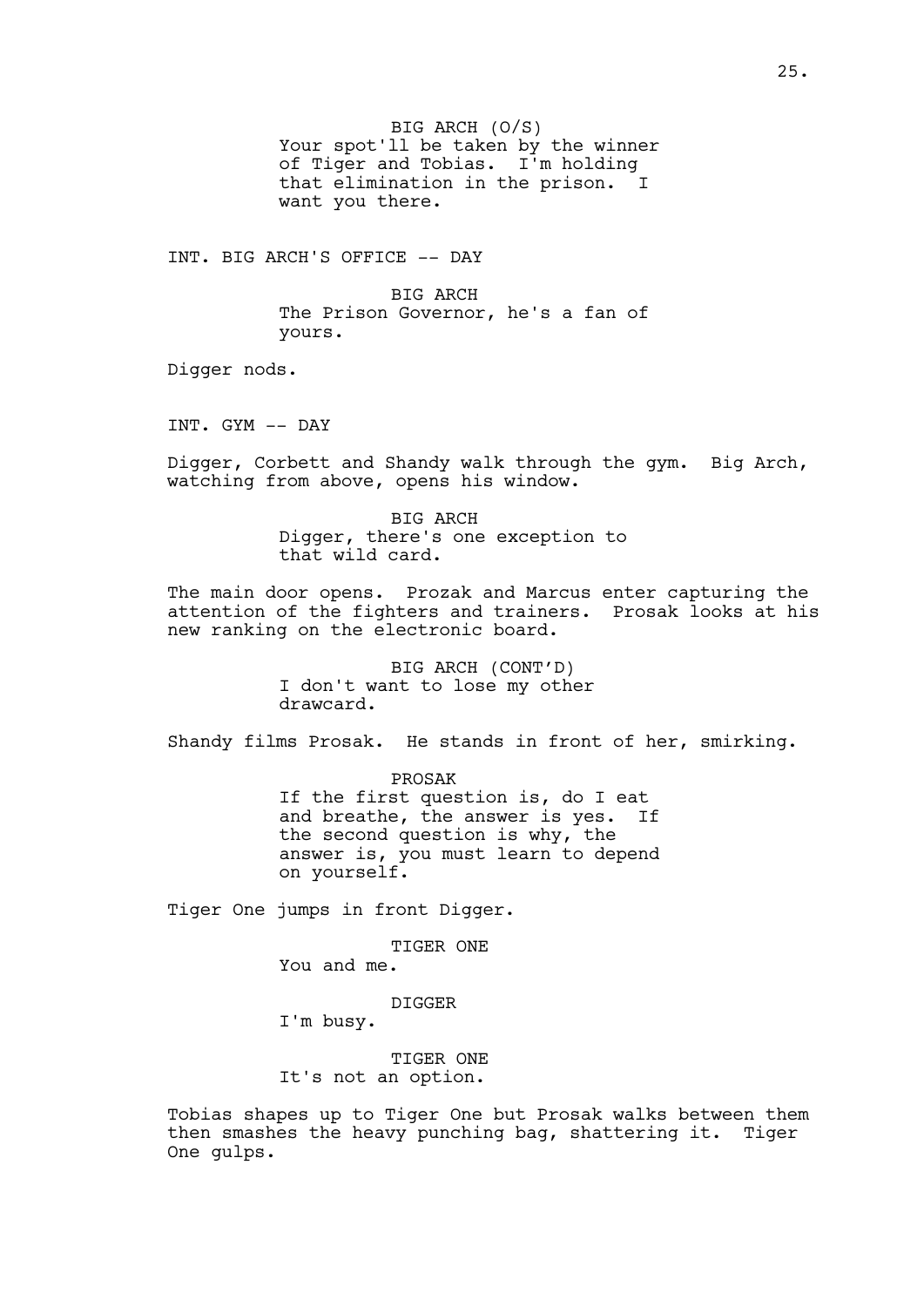PROSAK (to Shandy) That was called measuring the length of the bamboo. Maybe we'll make a beautiful movie together.

SHANDY Don't steroids leave you impotent?

Tobias laughs loud. Prosak glares at Tobias who pretends he's scared and performs a send-up karate stance. Digger laughs. Tobias beams. Digger and Corbett walk to the door.

> PROSAK (to Shandy) The true spirit of understanding, my dove, is through oral communication. (running his tongue round his lips) It is important to practice diligently.

Shandy hurriedly leaves. Bert Lonnigan appears next to Big Arch in the window above.

EXT. BAYSIDE BEACH -- DAY

FEROCITY MAN, bean-pole, whitish, whippet-fast and wearing sun glasses, performs extraordinary bounding and rhythmic exercises on the beach. Off-shore, jet-skis hoon in and out of terrified SWIMMERS. Ferocity Man puts on steel mesh gloves.

EXT. 50 METERS OFF-SHORE -- DAY

A HOON nearly hits a group of swimmers with his jet-ski. The hoon turns, stops the jet-ski and prepares to speed at the swimmers. Suddenly Ferocity Man, plus sun glasses and gloves, breaks the surface in front of the jet-ski, nearly giving the hoon a heart attack. Ferocity Man repeatedly punches the jet-ski until it sinks. The Hoon swims to safety.

EXT. BILLBOARD - DAY

Ferocity Man is written under the photo of Ferocity Man on the billboard.

INT. SHANDY'S OFFICE - DAY

Shandy and Jo work on a graphic design for a publicity poster about Greenpeace. Corbett enters carrying two boxes of videos. He plonks them on the poster. Shandy glares at him.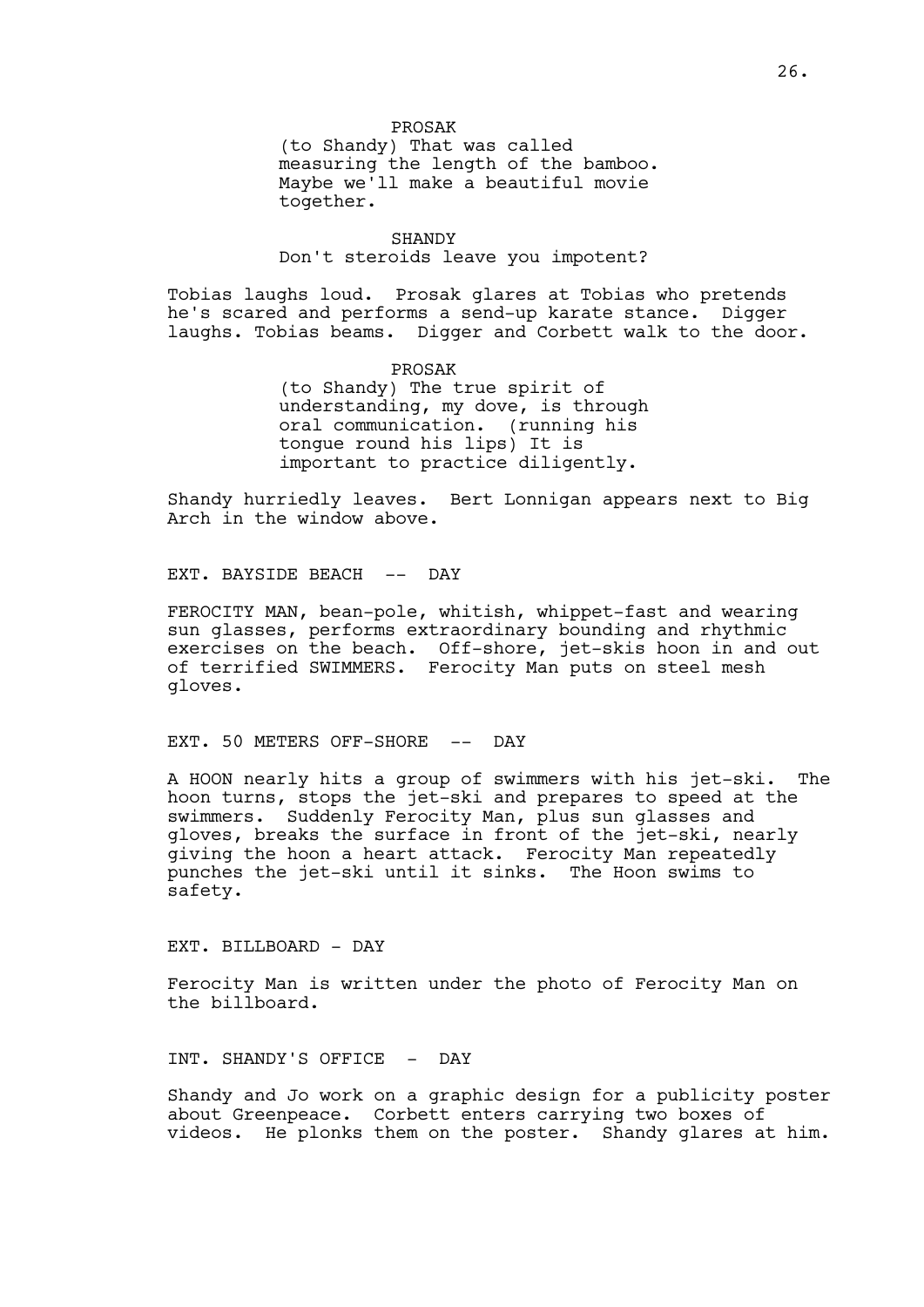CORBETT Everything from his first communion to his first you know what.

SHANDY In colour I hope.

CORBETT That can be arranged.

SHANDY Is there anything that happens without your involvement?

**CORBETT** There'd better not be. What's say we hit the clubs? You into table top?

Shandy laughs derisively. Jo eyes her mischievously.

CORBETT (CONT'D) You know it's only a matter of time.

INT. SHANDY'S BEDROOM -- NIGHT

Shandy, wrapped in a towel and lying on her bed, watches a video of Digger easily winning a fight. Shandy takes notes.

Peirre, also in towel, enters with a tray of sliced fruit. He puts it on the bed, frowns at the video.

> PEIRRE Look at him. He's positively getting off on it.

SHANDY (eating cantaloupe) That's what fascinates me.

PEIRRE That he's addicted?

SHANDY That he no longer wants to.

Shandy fast forwards, then rewinds and plays.

PEIRRE It's associated with brain damage.

**SHANDY** Was your father brain damaged?

The question hurts Peirre.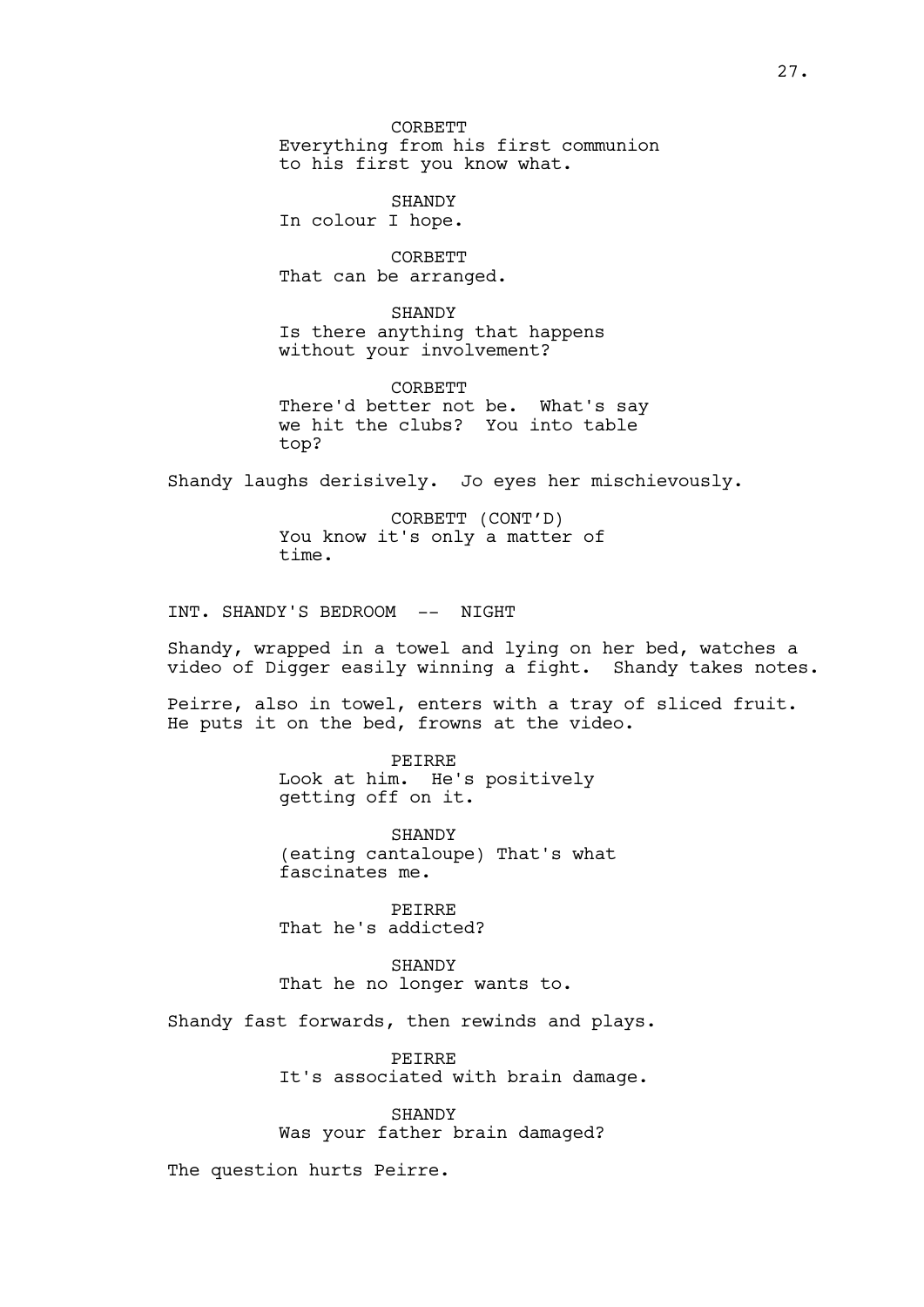## PEIRRE

Probably.

Peirre gently brushes the back of his hand down her back. Digger is winning another fight.

> PEIRRE (CONT'D) You know what I think?

Shandy smiles and faces Peirre.

## SHANDY

Sometimes.

PEIRRE That you're lucky to have someone as understanding as me.

He unhooks her towel and kisses her breasts. She switches the video to mute and responds passionately. As they make love she glances at the video of Digger fighting.

INT. GYM -- DAY

The gym is in full swing when the front door bursts open. NOSTRADAMUS, resplendent in 16th century costume, enters.

> BIG ARCH Nostradamus, you fraud.

Big Arch leads Nostradamus to his office.

NOSTRADAMUS I tell you all, there will be a great ring of destruction from which one man will emerge.

BIG ARCH And who will that be?

NOSTRADAMUS A great man will emerge vanquisher, my noble patron.

Big Arch laughs.

EXT. BILLBOARD - DAY

Nostradamus appears under the photo of Nostradamus on the billboard.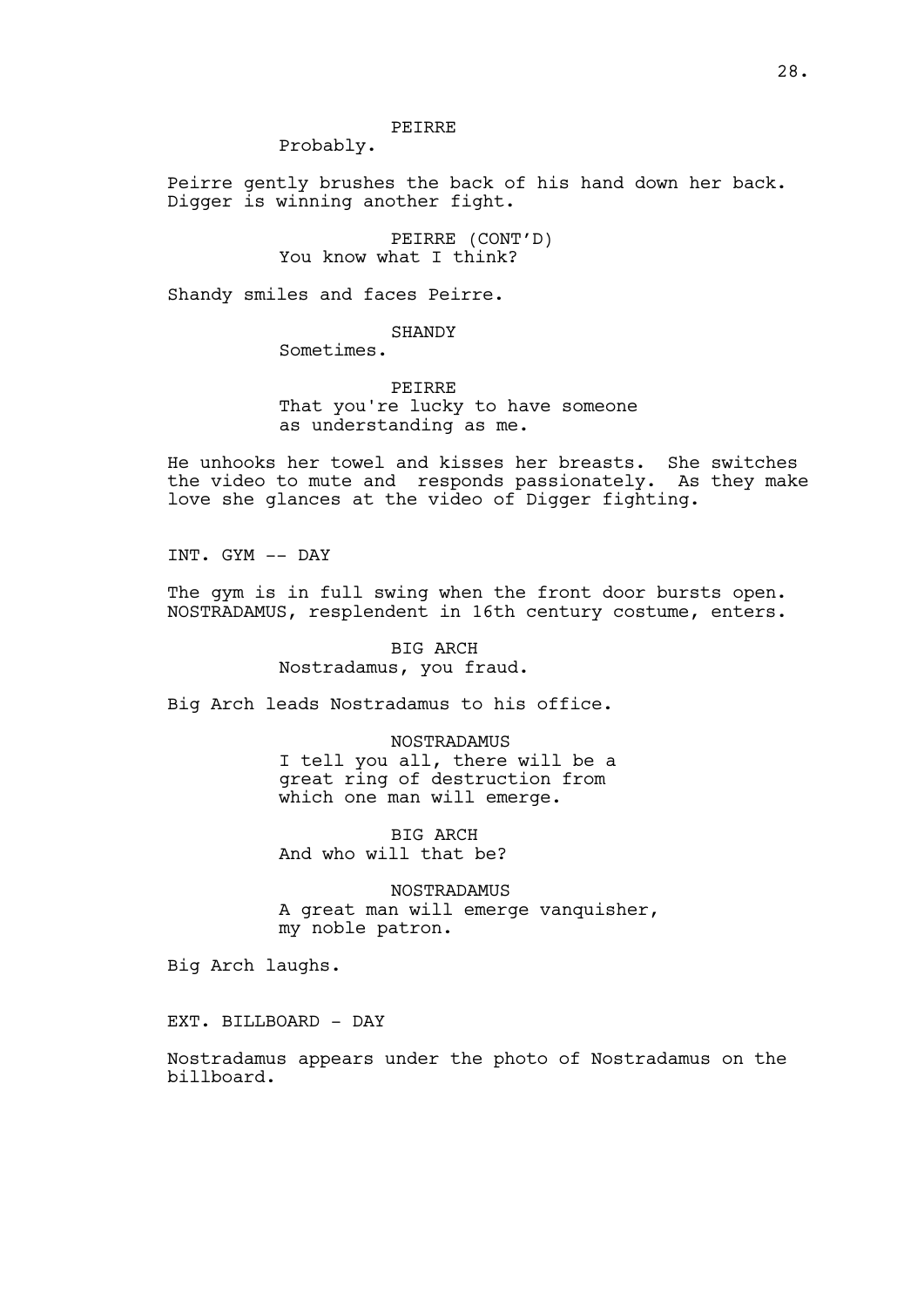Digger and Tobias work out together in the park. Digger has the boxing pads while Tobias throws alternating kicks and punches.

LATER: Tobias sprints between three padded trees, throwing a flurry of punches at each tree.

> DIGGER You're off balance. Focus.

TOBIAS I won't be fighting trees.

DIGGER The hardest fight is when there is no opponent.

TOBIAS Because you don't know what's coming?

Digger smiles.

TOBIAS (CONT'D) Where do you fix your concentration? The face or the feet?

DIGGER The center. That way you don't need to see your opponent.

TOBIAS But if you can't see him...!

Digger closes his eyes.

DIGGER

Attack me.

Tobias hesitates.

DIGGER (CONT'D)

Attack!

Tobias tentatively throws a punch but Digger parries it. He throws another, then another which Digger successfully parries. He kicks and Digger blocks.

> TOBIAS How did you learn that?

Digger opens his eyes.

DIGGER By fighting trees.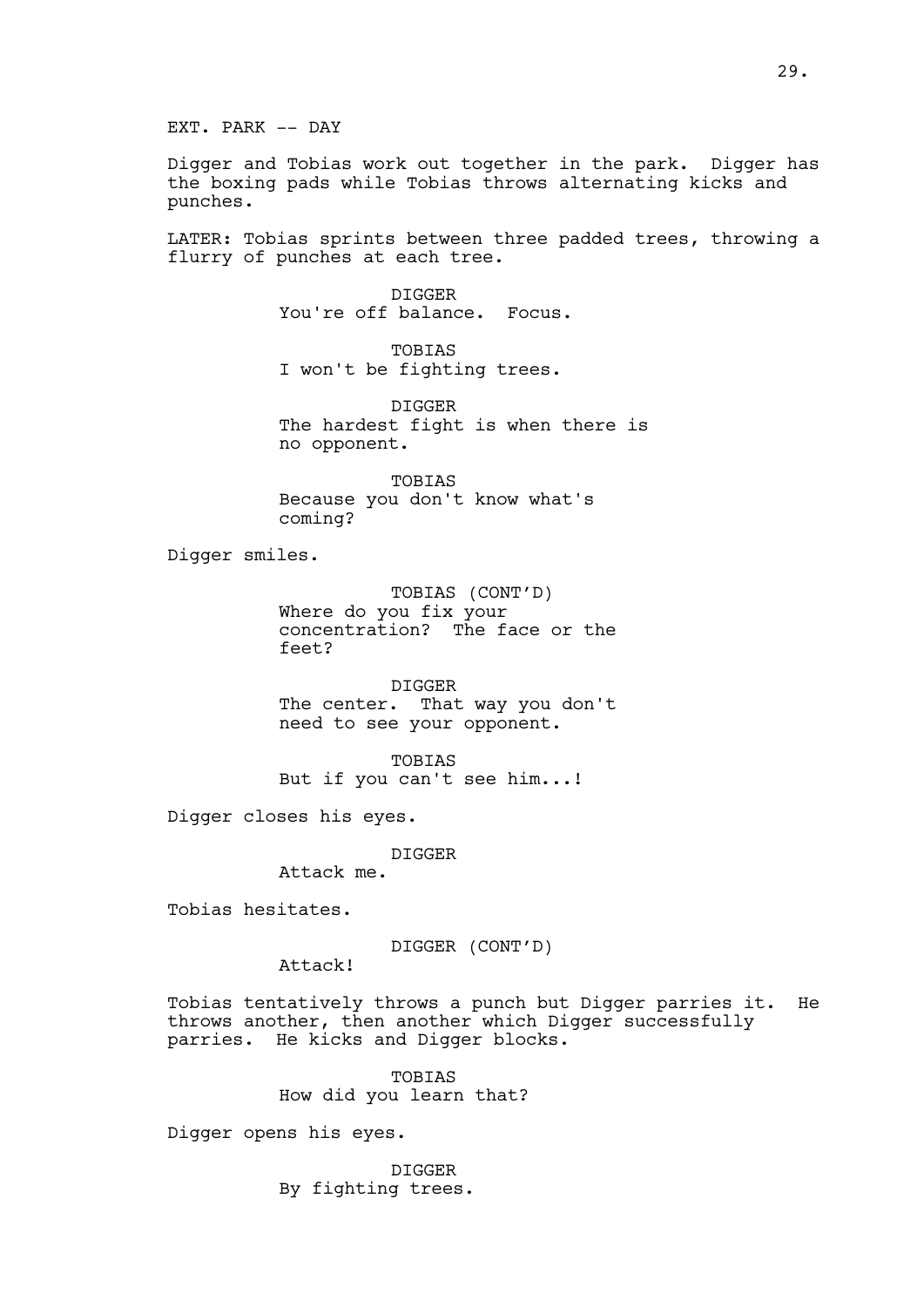## EXT. FOREST -- NIGHT

Moonlight illuminates a forest. Massive arms surround a tree. A grunting figure, CYPRUS, rips the tree from the ground. Cyprus, wearing padded head-band, holds the tree behind his neck while performing squats. Standing straight, he lets the tree fall behind him then savagely headbutts another tree.

## EXT. BILLBOARD - DAY

We pan along the billboard, past Cyprus written under his photo, to a question mark under a silhouetted photo of the last fighter.

INT. PEIRRE'S HOUSE -- NIGHT

In a rustic mudbrick home Peirre is giving a party for Greenpeace devotees. The house is a shrine to environmental causes with posters of Greenpeace, Save The Whale, Ban Woodchipping, etc.

The front door opens. Corbett, dressed in nightclub attire, is grinning.

> CORBETT So, who do you want killed?

Peirre is horrified. Digger appears. Shandy laughs.

PEIRRE (derisive) Everybody, this is the Digger.

Some giggle. Digger smiles.

PEIRRE (CONT'D) (tongue in cheek) Most of you have probably been to his fights.

There is polite laughter.

LEN

Not another lawyer.

The group laugh. Corbett pours himself a large glass of wine.

> **SHANDY** Can I get you a drink?

> > DIGGER

Any water?

**SHANDY** When it rains.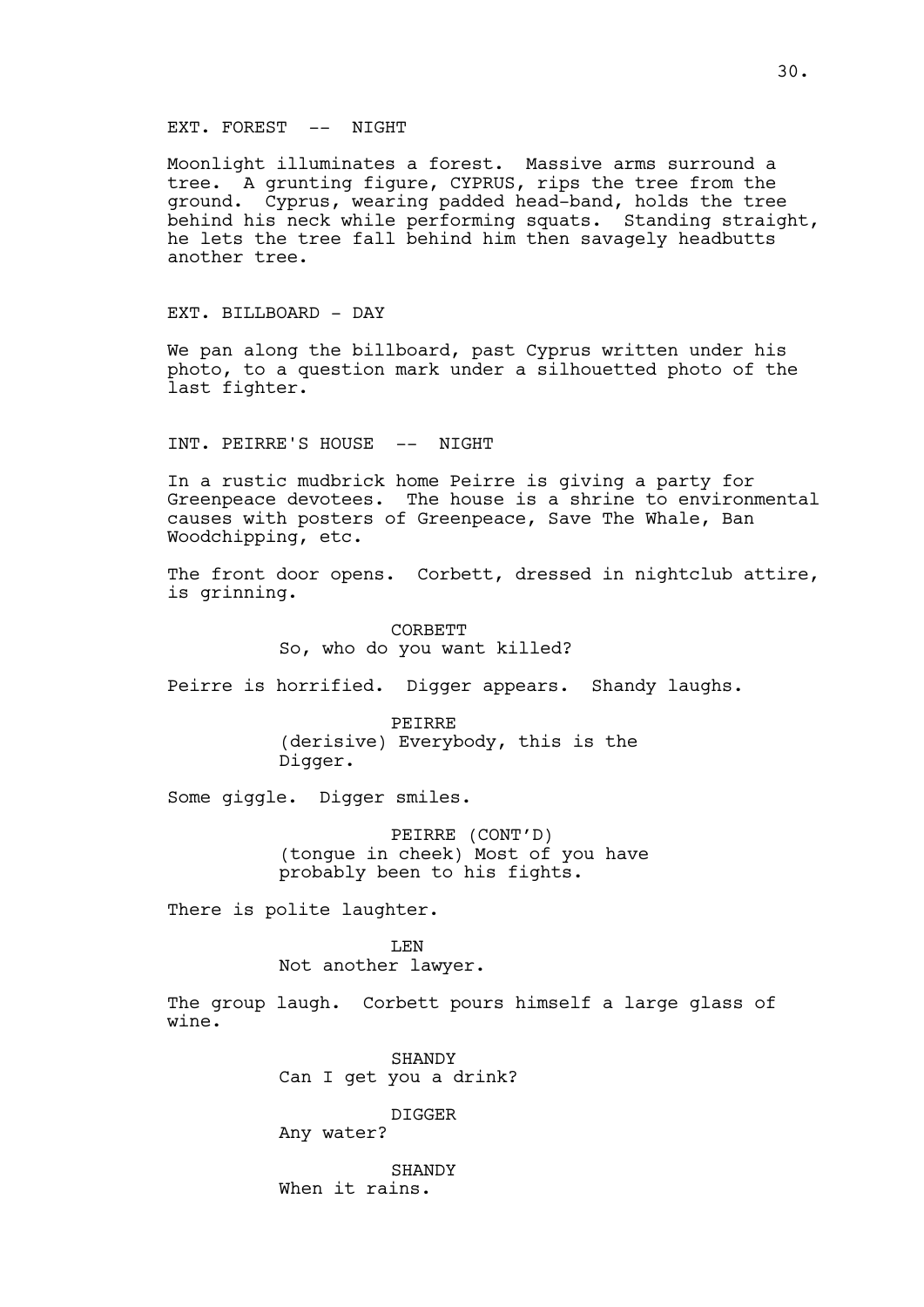Shandy pours Digger a glass of tap water, adds ice.

SHANDY (CONT'D) You don't drink alcohol?

DIGGER Sometimes. But never when I want to.

SHANDY That's original.

CINDY offers Digger a joint. He politely shakes his head. Shandy puffs hard, returns it. Digger looks at two KIDS outside pushing and shoving.

> SHANDY (CONT'D) You don't approve?

DIGGER I don't judge people.

SHANDY Then how d'you know who to trust?

DIGGER I just don't like being outa control.

Shandy films Digger.

SHANDY Were you ever out of control when you were fighting?

Digger considers before answering.

DIGGER That's what you train for. To be in control. If it's not Digger in the ring, who is it?

SHANDY And lately has it been Digger in the ring?

Digger's not sure how to answer. Shandy lowers her camera but searches his face for clues. Peirre observes them before putting his arm round Shandy.

> PEIRRE Digger, there's people simply dying to meet you.

Shandy playfully elbows Peirre in the ribs. Digger follows Peirre. Corbett, stoned, blows smoke down the back of Shandy's dress.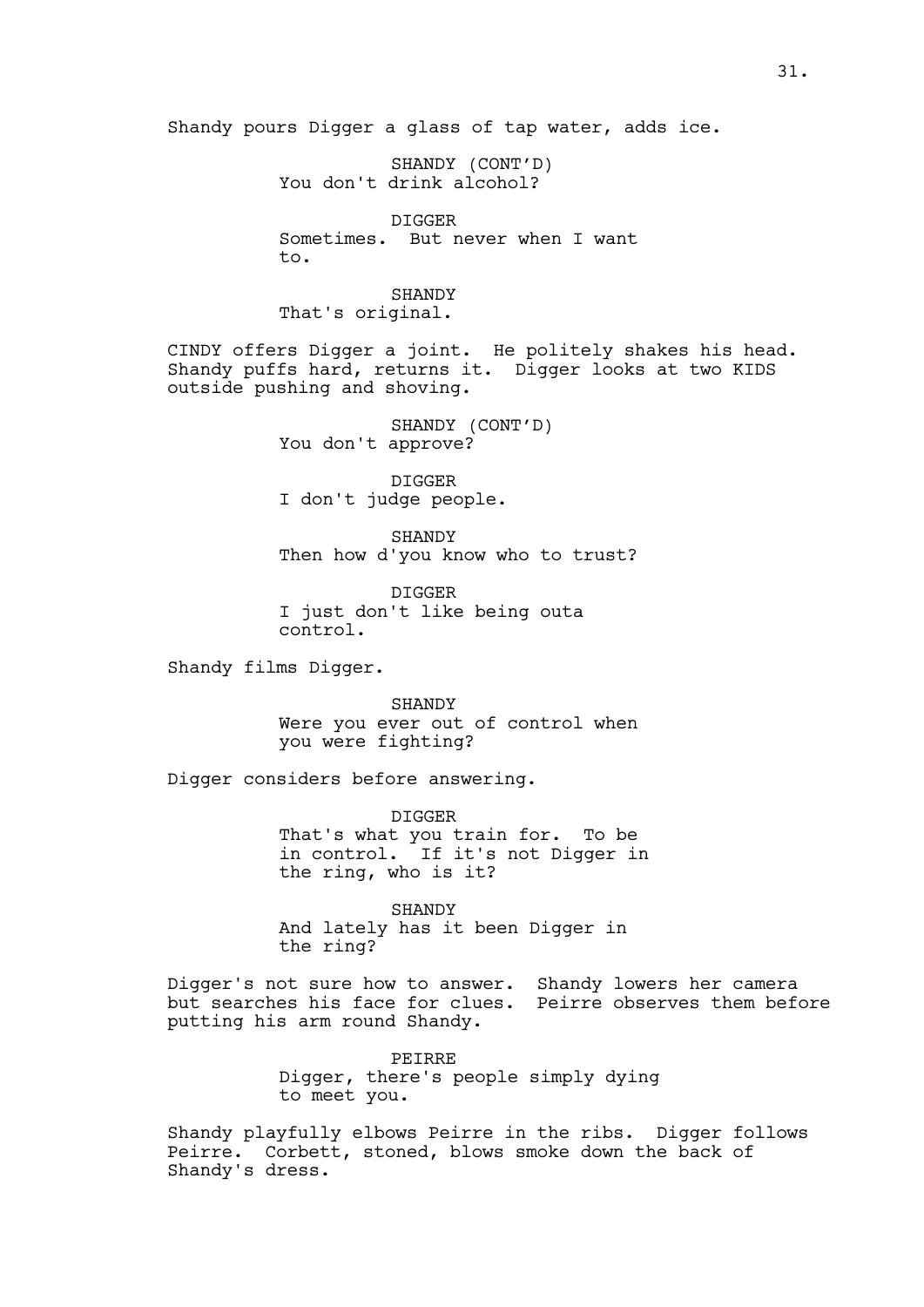Corbett gently pats her on the bum. She angrily glares at him.

Peirre introduces Digger to a group obviously bemused by Digger. Shandy films the group.

> CINDY Peirre tells us you earn your living fighting.

DIGGER I'm retired.

RHONDA A retired fighter. There goes an oxy moron.

CINDY (jokingly looking round) Where? Where?

There is polite laughter.

RHONDA Wasn't it....Pablo...?

DIGGER

Parez.

They look at Digger as if he's just confessed to murder.

CINDY That poor man. It must have been horrible, I mean for you of course.

Shandy watches Digger's reaction. Digger slightly nods.

PEIRRE That's what fighters are trained to do, isn't it? Be unemotional, outside the pain of it?

LEN You're simply like us, old boy.

PEIRRE Does it concern you, knowing you killed someone?

**SHANDY** 

Peirre!

PEIRRE Not being a fighter I wouldn't know how it feels.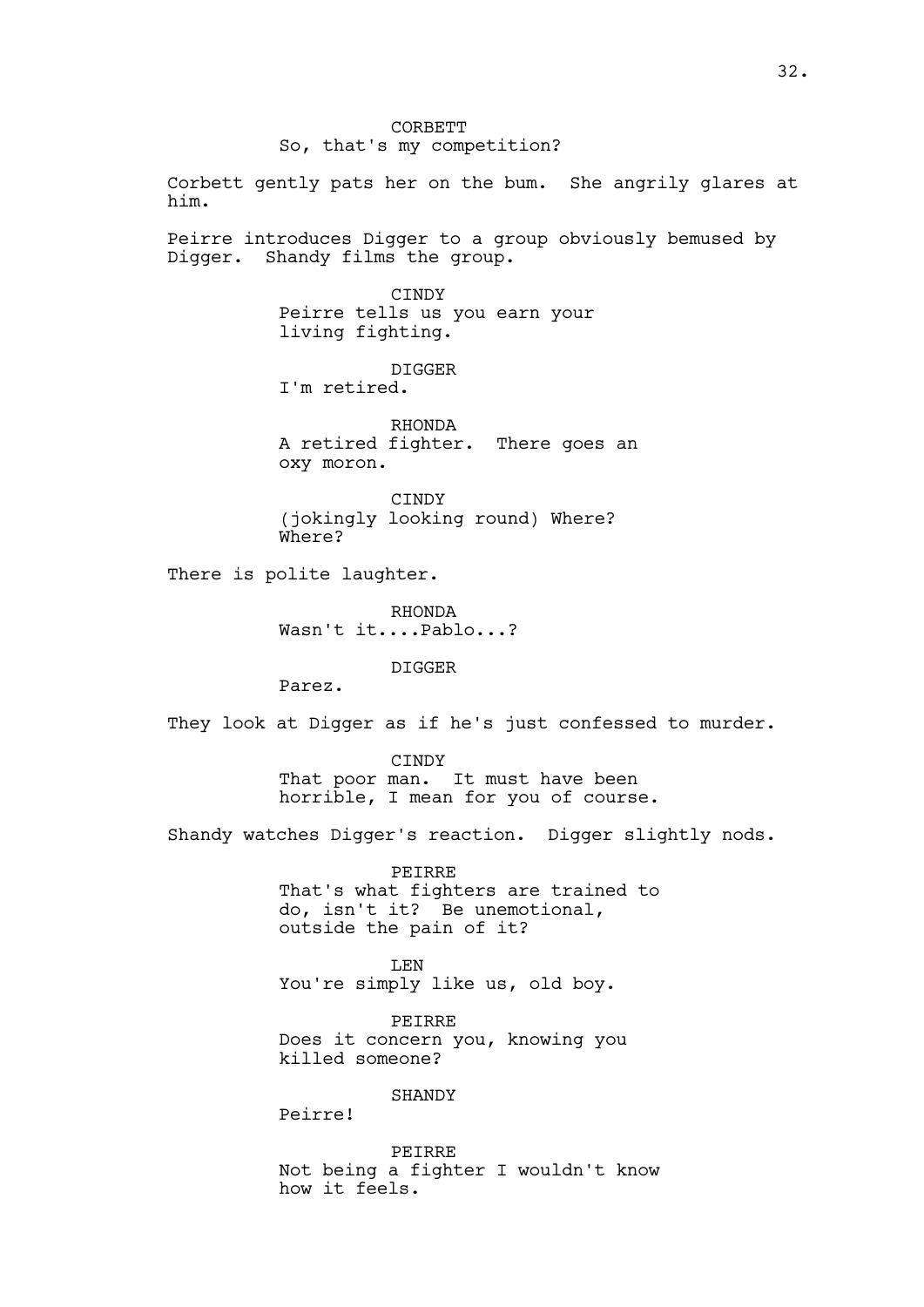CORBETT

That's right! Fighters aren't for your type, are they? Except when you need them and ough then they're your best friends!

There is an uneasy silence.

CORBETT (CONT'D) (To Shandy) You so-called pacifists, you always see yourselves as the good guys. If someone hits you what do you do, turn the other cheek?

RHONDA

Why not?

**CORBETT** Because people who turn the other cheek get their whole fucken head blown off.

RHONDA Are you familiar with the works of Gandhi, Martin Luther King, Mr Corbett?

Peirre smiles. Corbett rolls his eyes.

RHONDA (CONT'D) I thought not. We don't expect you to understand.

DIGGER Ghandhi wasn't above throwing the odd cut lunch....in the playground.

CORBETT If they had of been into a bit of the biffo they might have scared off the lunatics who blew them away.

RHONDA

Rubbish!

Suddenly a little BOY runs screaming into the house. He is being chased by a little GIRL. Rhonda grabs the girl.

> GTRL He deserved it!

Corbett laughs.

RHONDA (To Corbett) The point is Pablo Parez didn't deserve to die.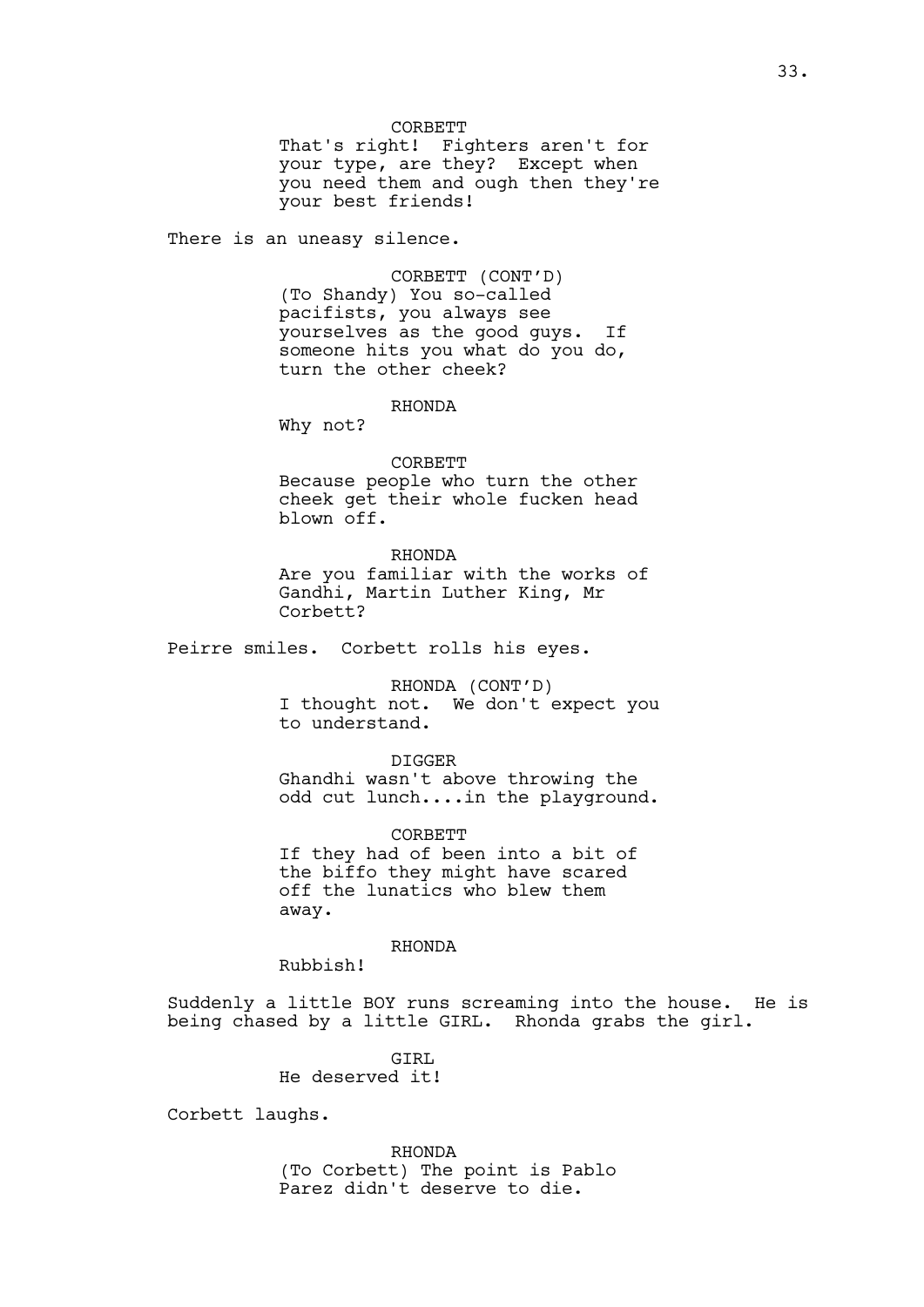INT. SHANDY'S OFFICE - DAY

Digger's upset reaction appears on a computer screen. Shandy is editing rushes. Corbett enters, drops an envelope in front of her. On the envelope is written Bluestone Challenge - pass.

> CORBETT You can't be serious about derriere Peirrie.

**SHANDY** He's more courageous than you'll ever be.

Corbett laughs.

SHANDY (CONT'D) Courage isn't about aggression.

CORBETT He hides behind bullshit, in coward's castle.

SHANDY You and I couldn't be more different.

CORBETT Opposites attract.

SHANDY If opposites attracted, Corbett, there wouldn't be violence in the world.

CORBETT Admit it, deep down you really crave a barbarian.

**SHANDY** In future, use the mail.

Corbett laughs.

EXT. PARK -- DAY

Digger demonstrates a hip swivel exercise where he switches weight from leg to leg by transferring the center of gravity through the hips. Shandy films, moving around Digger.

> DIGGER No! No! No! Watch.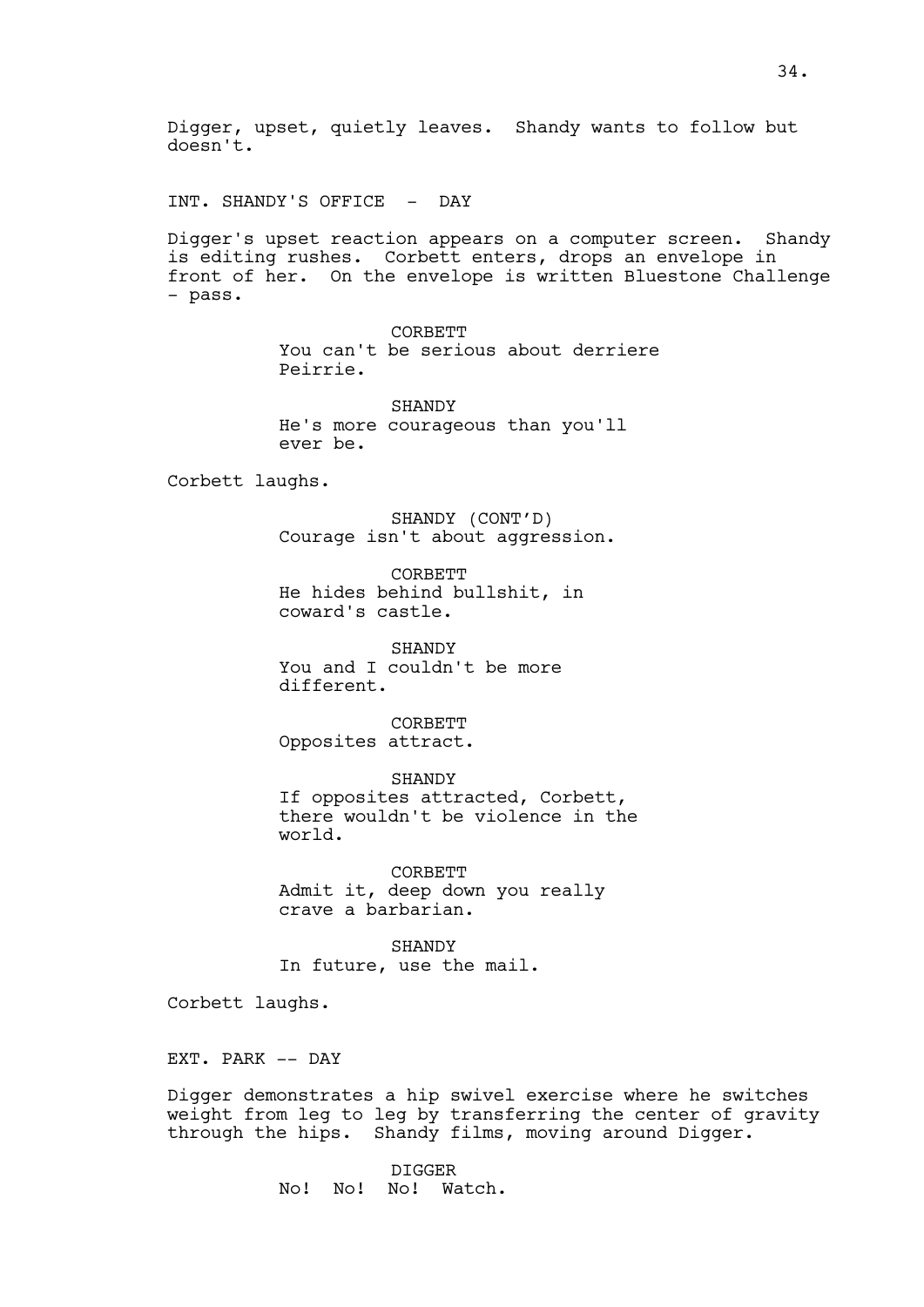Digger demonstrates the exercise again.

DIGGER (CONT'D) Get your hips through. Set up a whiplash.

Digger follows with a savage punch.

DIGGER (CONT'D) You're punching with your arm and not your body.

Tobias feels chastised. He awkwardly attempts the hip swivel. Frustrated he kicks the air.

TOBIAS

Fuck!

EXT. ROAD -- DAY

Digger steps onto a road, into the face of oncoming traffic. He dodges a car, almost miraculously. Shandy, extremely concerned, films.

DIGGER

Here.

Tobias tentatively follows. Digger weaves in and out of passing cars. Tobias is nearly run over. Cars beep their horns but Digger continues. A truck approaches.

> DIGGER (CONT'D) Use your peripheral vision.

SHANDY That's stupid!

Digger evades the truck. The DRIVER screams abuse.

SHANDY (CONT'D) (lowering her camera) I'm not filming this!

DIGGER Calm. Always remain calm, then you avoid being manipulated by your opponent.

Tobias successfully dodges a car. Shandy angrily puts her camera away. Digger and Tobias stand on the edge of the road.

> DIGGER (CONT'D) Good. Now, can you do it with eyes closed?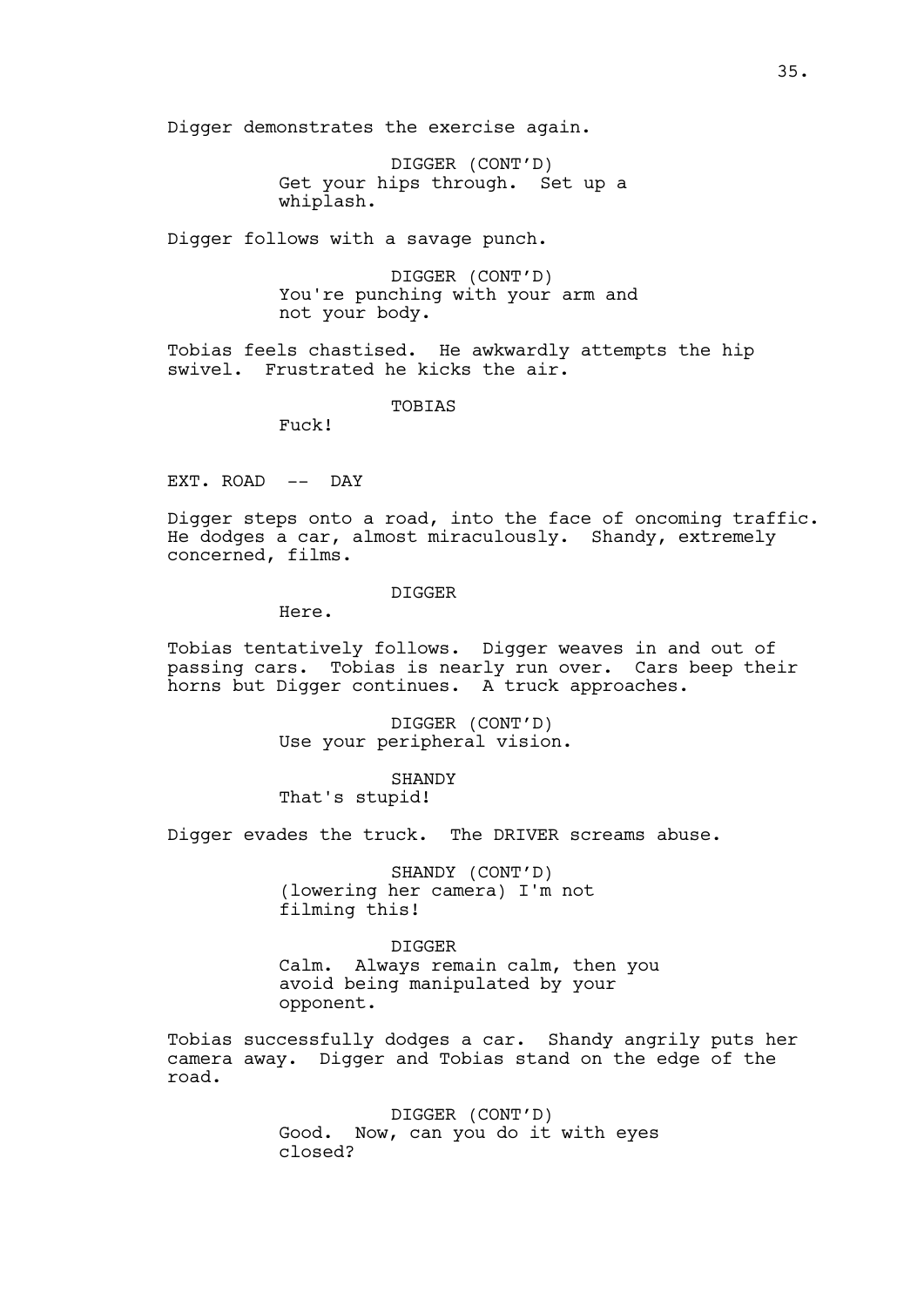SHANDY

Digger!

TOBIAS

Shit no!

DIGGER Neither can I.

Digger roars laughing. Shandy storms off.

SHANDY That was stupid....

Suddenly Digger pulls her out of the way of a wayward motorist. He holds her tight.

> SHANDY (CONT'D) ....really stupid!

He smiles and she is unable to prevent herself smiling, but pulls away.

EXT. CAFE -- DAY

Shandy and Digger sit outside a cafe.

SHANDY Did you always want to be a fighter?

Digger shakes his head.

SHANDY (CONT'D) Who got you into fighting?

Digger momentarily relives his foot hitting the fighter's face from scene 1. The head hits the canvas.

EXT. SCHOOL SPORTS OVAL -- DAY

FLASHBACK, 20 years. A shot-put sprays sand as it smashes into the shot-put area.

SCHOOLBOY 1

Wow.

Digger, 16, standing in the shot-put ring, smiles.

SCHOOLBOY 2 (measuring) Fourteen meters. That's easily a record, Sir.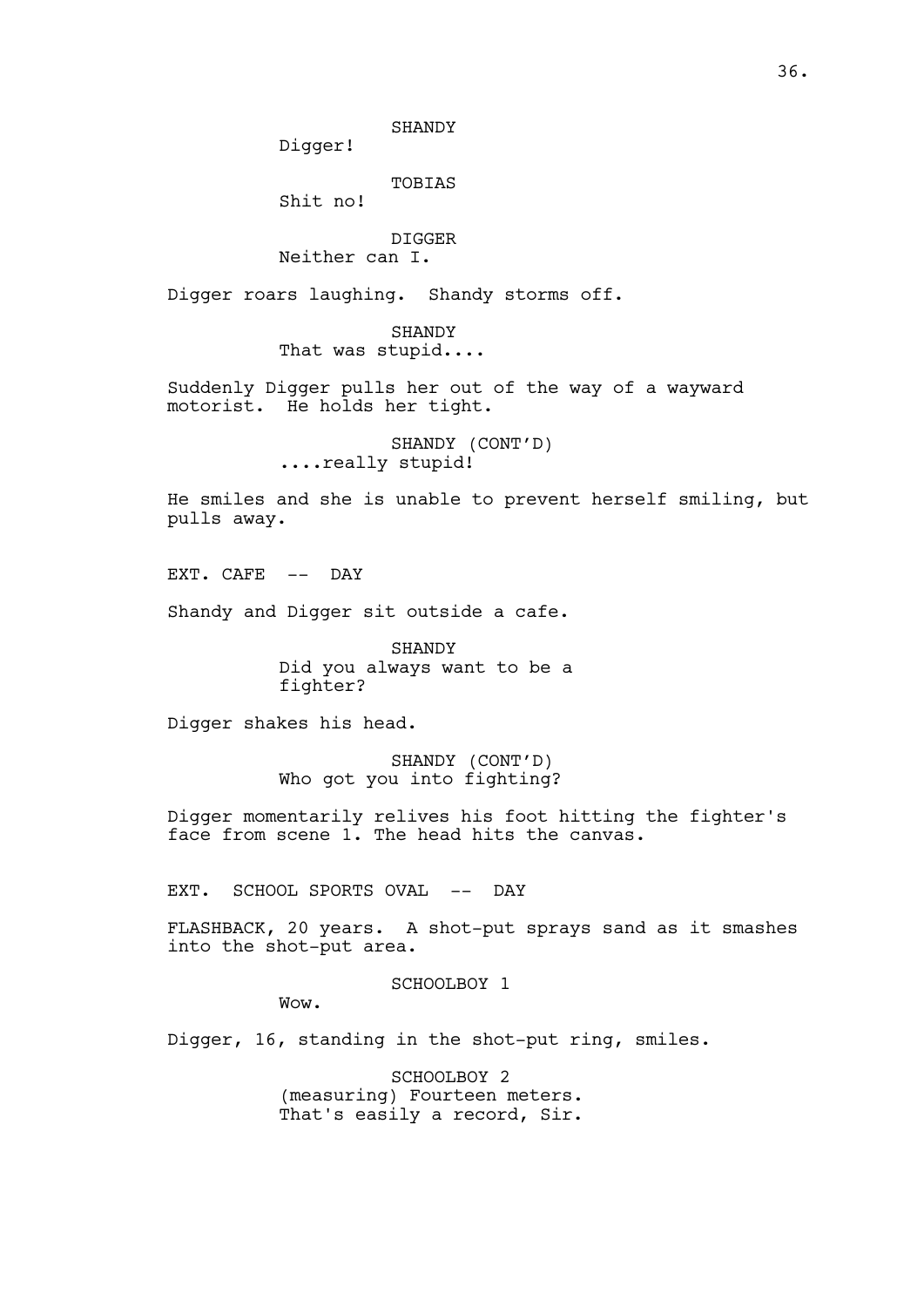ATHLETIC COACH Gotta do it in competition to get the record. Go for height this time.

PETER, 17, skips with a rope, occasionally observing Digger. Digger throws another put. It lands slightly further but this time Digger falls out of the ring as he throws. The kids cheer and clap the distance.

> ATHLETIC COACH (CONT'D) Foul. You've gotta stay in the ring.

Peter watches the Coach.

ATHLETIC COACH (CONT'D) Shorten your hop across. Give yourself room to steady.

Digger throws the put and shortens his hop across. The put falls a metre shorter than the first two. The kids moan. The Coach walks away.

> PETER Got nothing to do with shortening your hop. Get your hips through, that'll whiplash your body first then use your arm.

DIGGER I'll be out of the ring before I've thrown the bloody thing.

PETER (walking away) Okay.

DIGGER You throw the thing with your arm. Any idiot knows that.

Peter halts. Momentarily there's fire in his eyes. He smiles.

#### PETER

How much money you got? I've never picked up one of these but I'll throw it further than you.

## DIGGER

Five bucks.

Some of the kids listen and gather round.

PETER Rich, eh. One throw.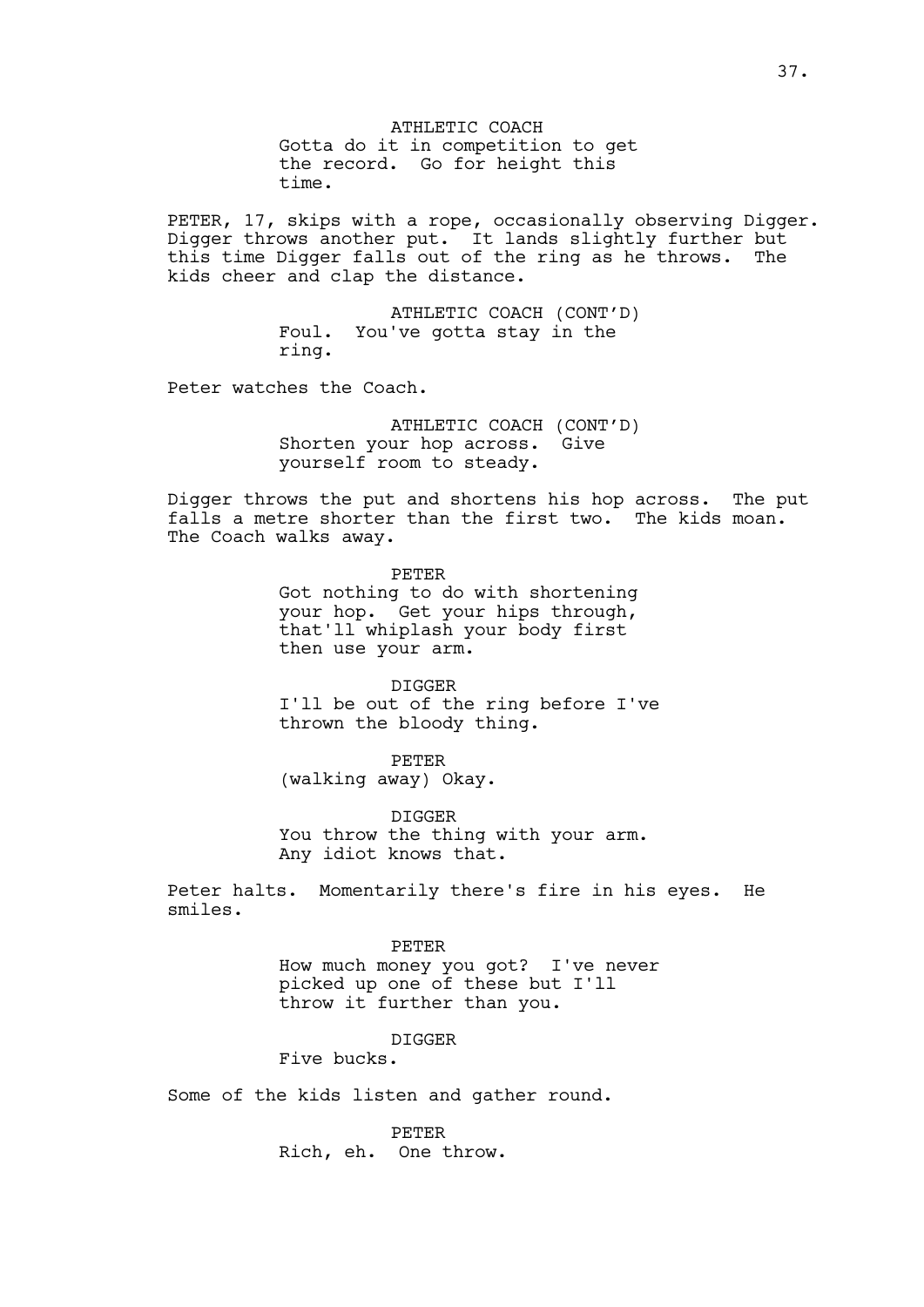DIGGER

You're on.

PETER One condition. Not allowed to throw it with your arm.

DIGGER

What?

PETER (demonstrating with the shot) Keep it under your chin, come across, let it go without using your arm. No practice, one throw.

DIGGER That's bullshit.

PETER Forget it then.

DIGGER You go first.

PETER Uh ah, you're the expert.

Digger confidently picks the shot up with one hand, pushes it up and down a few times then puts it under his chin. He stands at the back of the ring, facing the direction of his throw, strongly hops across and lets the shot go without using his arm. A schoolkid eagerly marks the spot, around four meters.

Digger smiles confidently. Peter uses both hands to pick the shot up, carefully places it under his neck, stands at the back of the ring but faces away from the direction of his throw. In slow motion we see Peter kick back with one leg, hop across but continue facing the back of the ring. When both feet are firmly planted he drives his hips through while his shoulders face the back of the ring, then whiplashes his body. The shot shoots from his neck and splashes in the sand double Digger's distance.

## SCHOOLBOY 1

Wow.

Peter grabs his rope and continues skipping. Digger walks to where the shot landed and looks at the mark in bewilderment.

> DIGGER How'd you do that?

He drops the rope.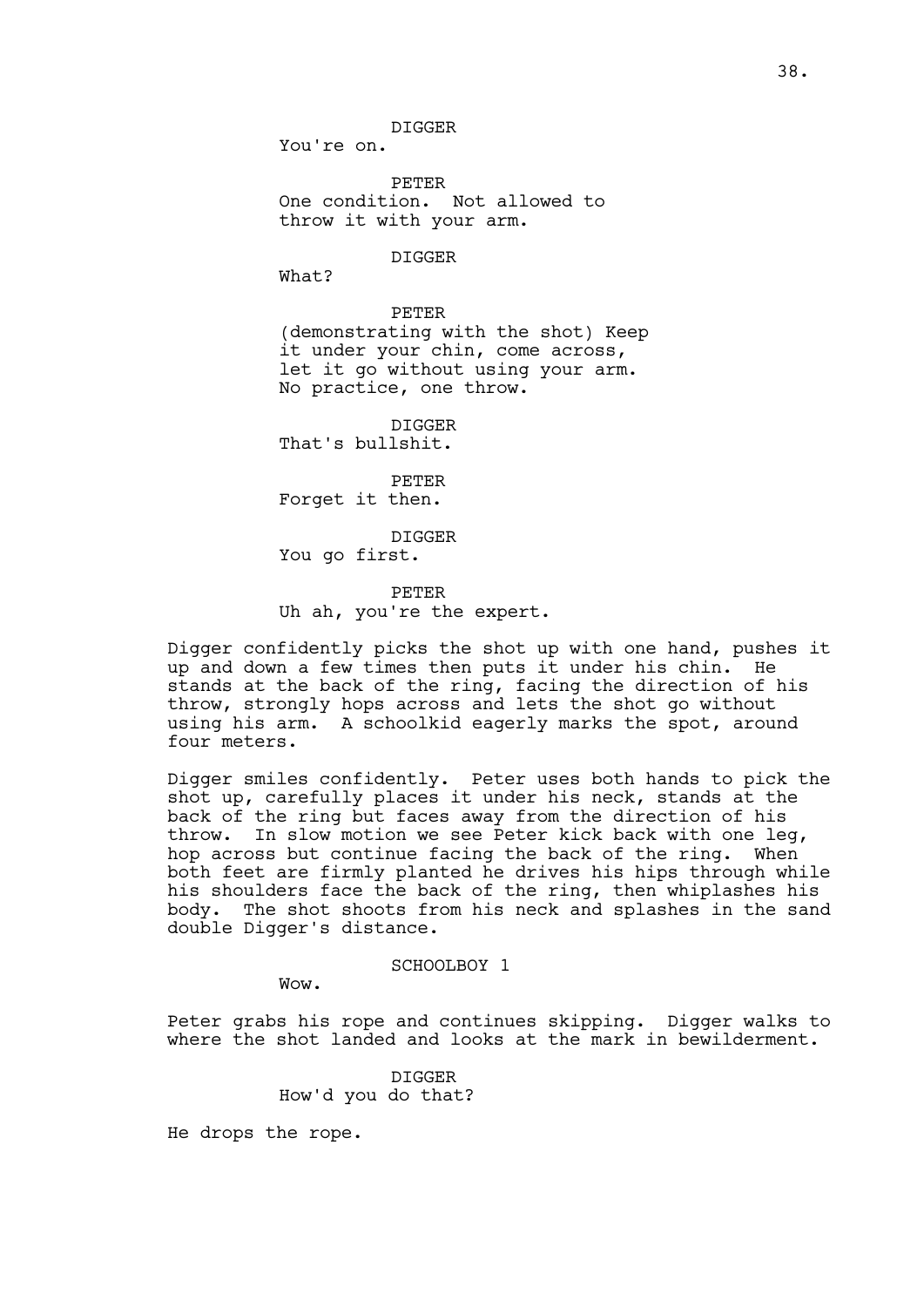PETER

(demonstrating) It's the same as throwing a punch. You get your hips through first then you can punch with your entire body.

Peter demonstrates his hip mobility.

EXT. COFFEE SHOP -- DAY

DIGGER Needless to say I didn't amount to much as a shot putter.

SHANDY And Peter? (Digger doesn't reply) Did he become a good fighter?

Digger drops twenty dollars on the table and leaves a puzzled Shandy.

EXT. PARK -- DAY

Digger and Tobias do hip flexibility exercises in the park. Shandy curiously watches the intensity of Digger.

EXT. PARK -- DAY

Later: Digger and Tobias, bare-chested, lie on their backs while the kids run across their stomachs. Shandy films.

> DIGGER (to Shandy) Come on.

Shandy removes her shoes and tentatively steps on Digger's stomach.

> DIGGER (CONT'D) You've got to do it properly.

Digger grabs her leg and she falls on him. There is a moment of awkward eye contact between them. The kids laugh as she gets up.

INT. SHANDY'S BEDROOM -- DAWN

Peirre, in bed, frowns as Shandy packs a sports bag. She is aware of Peirre's attitude. A car horn is heard. Shandy attempts to kiss Peirre but he subtly avoids her. Disappointed, she leaves.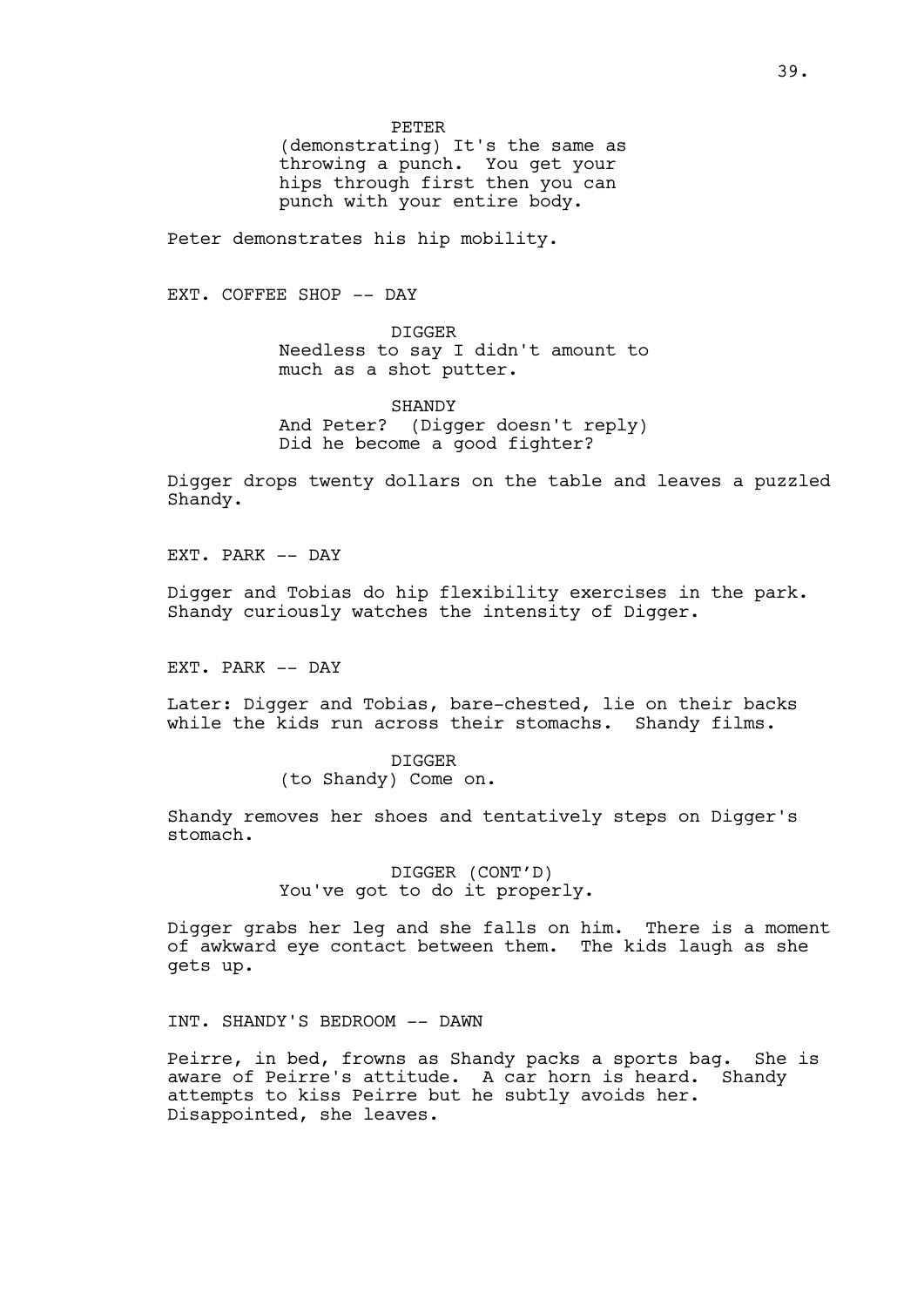EXT. SHANDY'S HOUSE -- DAY

Through the window a naked Peirre watches Shandy get into the front passenger seat of Digger's car. Tobias, in the back, waves to Peirre who immediately disappears.

INT. DIGGER'S CAR -- DAY

They drive through snow covered mountains. Romantic music plays on the radio. Tobias sleeps. Digger smiles at Shandy.

EXT. SNOWFIELDS -- DAY

Digger and Tobias train barefoot and bare-chested in the snow. Tobias kicks into the pads while Digger moves around him in the snow.

> DIGGER Hips through, hips through....

LATER: Digger and Tobias continue the exercise in freezing knee-deep water.

> DIGGER (CONT'D) Hips through, hips through.....

LATER: As Shandy changes film, Digger drops a snowball down the back of her jumper. She screams and chases him. Digger trips and tumbles down a small ravine.

### SHANDY

### Serves you right.

Tobias hits her on the head with a gigantic snowball. Laughing, Shandy tumbles down the ravine.

INT. JACUZZI -- DAY

Digger and Tobias, in briefs, sit in a steaming jacuzzi. Shandy, in skimpy bikini, enters. Digger and Tobias roll their eyes and slide underwater. Shandy jokingly shakes her head.

INT. SHANDY'S BEDROOM -- NIGHT

Shandy tiptoes into her bedroom. Suddenly Peirre sits up, eyes open.

# SHANDY

Da, da.

Shandy hits him in the face with a snowball and shrieks laughing. Peirre angrily darts out of bed after her.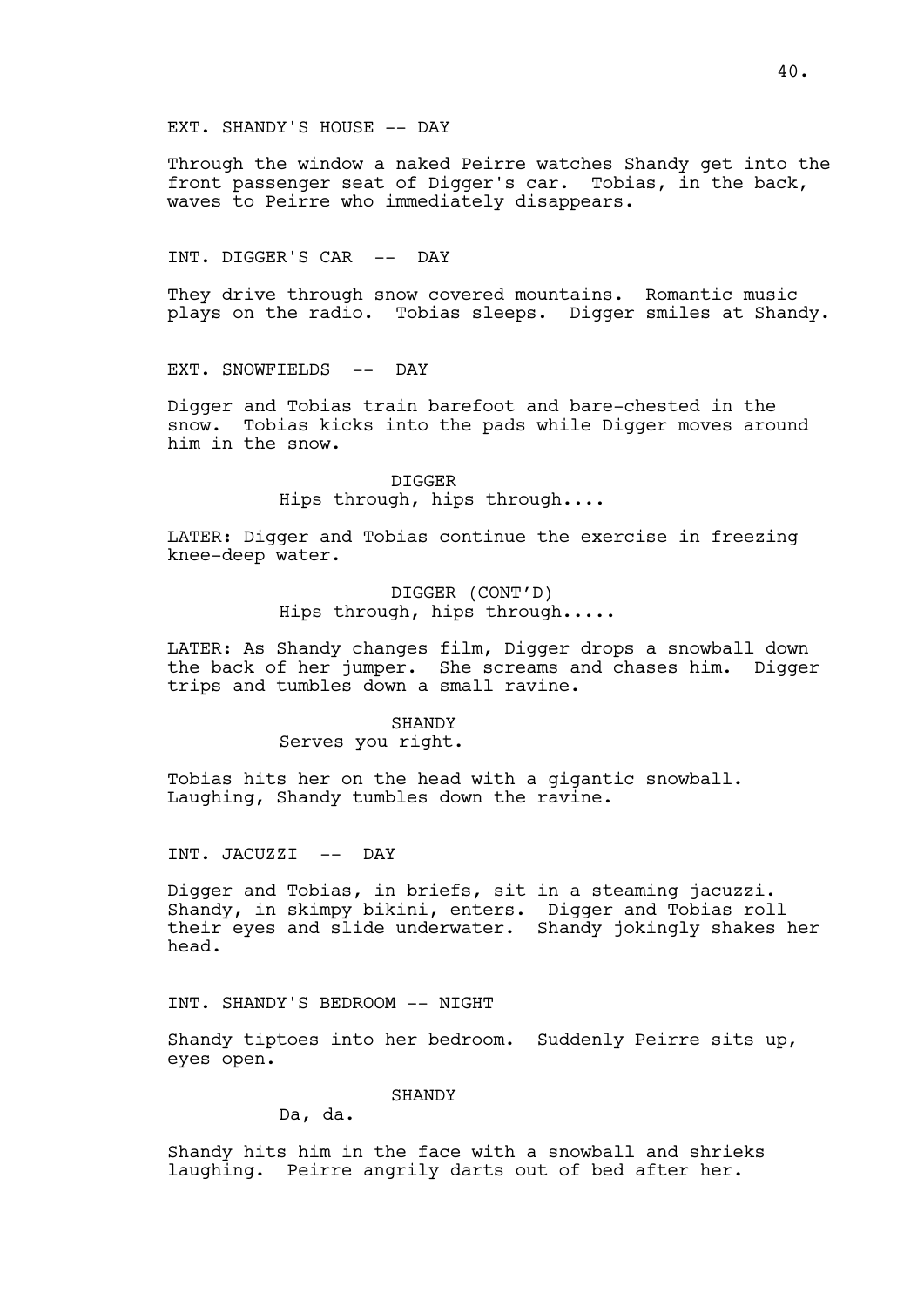Laughing and breathing heavy, Shandy closes the bathroom door behind her, leans against it. Suddenly a face presses against the outside window. Shandy screams as the window opens. Peirre jumps through the window.

#### PEIRRE

Come here, wench.

She attempts to open the door but he traps her, nuzzles his chin into her neck.

> SHANDY (laughing) No! No! You haven't shaved!

They kiss passionately, sliding to the floor.

INT. SHANDY'S OFFICE - DAY

Jo and Shandy watch rushes of the doco, showing the snowfields.

> JO It's got the feel of being made by a woman.

Shandy, hands on hips, looks angry.

JO (CONT'D) You did ask.

INT. SHANDY'S BEDROOM -- DAY

Peirre, in bed, studies a legal brief. Shandy puts her makeup on.

> SHANDY Please come. For me. Please. I need you there for support.

Peirre is unmoved.

SHANDY (CONT'D) I'll do anything.

Peirre gives her a mischievous grin.

SHANDY (CONT'D) Except that.

Peirre returns to his brief.

SHANDY (CONT'D) Oh, alright.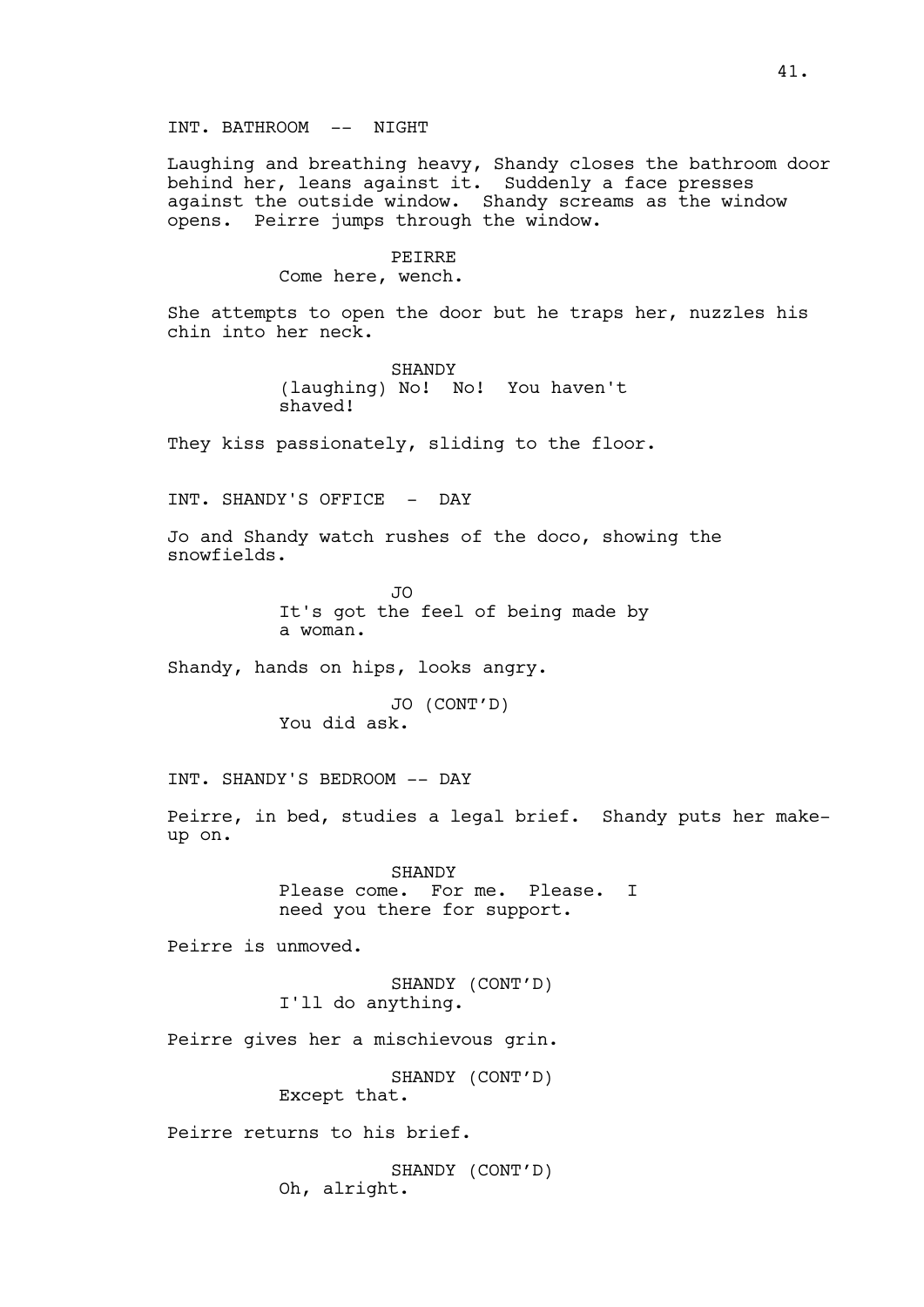Shandy exits. Peirre smiles.

LATER: Shandy returns to the bedroom carrying croissants and steaming percolated coffee. While Peirre scoffs a croissant Shandy nibbles the end of one.

> SHANDY (CONT'D) They're full of chemicals you know.

> PEIRRE (smiling) So are most of the people I defend.

EXT. SHANDY'S HOUSE -- DAY

Corbett parks outside Shandy's house in his convertible with Digger and Tobias in the back. Shandy and Peirre are waiting.

> CORBETT We have to hurry.

Corbett is disappointed when Peirre hops in the car.

SHANDY You don't mind, d'you?

CORBETT

Course not.

Corbett speeds off.

DIGGER With Corby driving, you always need a good lawyer.

INT. CORBETT'S CAR -- DAY

Corbett merges into heavy traffic along a freeway. He continually glances at Sandy sitting next to him filming Digger, Peirre and Tobias in the back. Tobias relaxes, listening to music through headphones. His eyes are closed but he moves to the music. Talkback radio plays on the car radio. The car hits slow moving traffic. Corbett drives dangerously. Shandy glances disapprovingly.

> **CORBETT** Gotta be there by two.

The clock on the dash shows ten to two. Corbett turns the radio up and looks at Shandy's partly bare thigh. She discretely moves her legs. Corbett smiles to himself.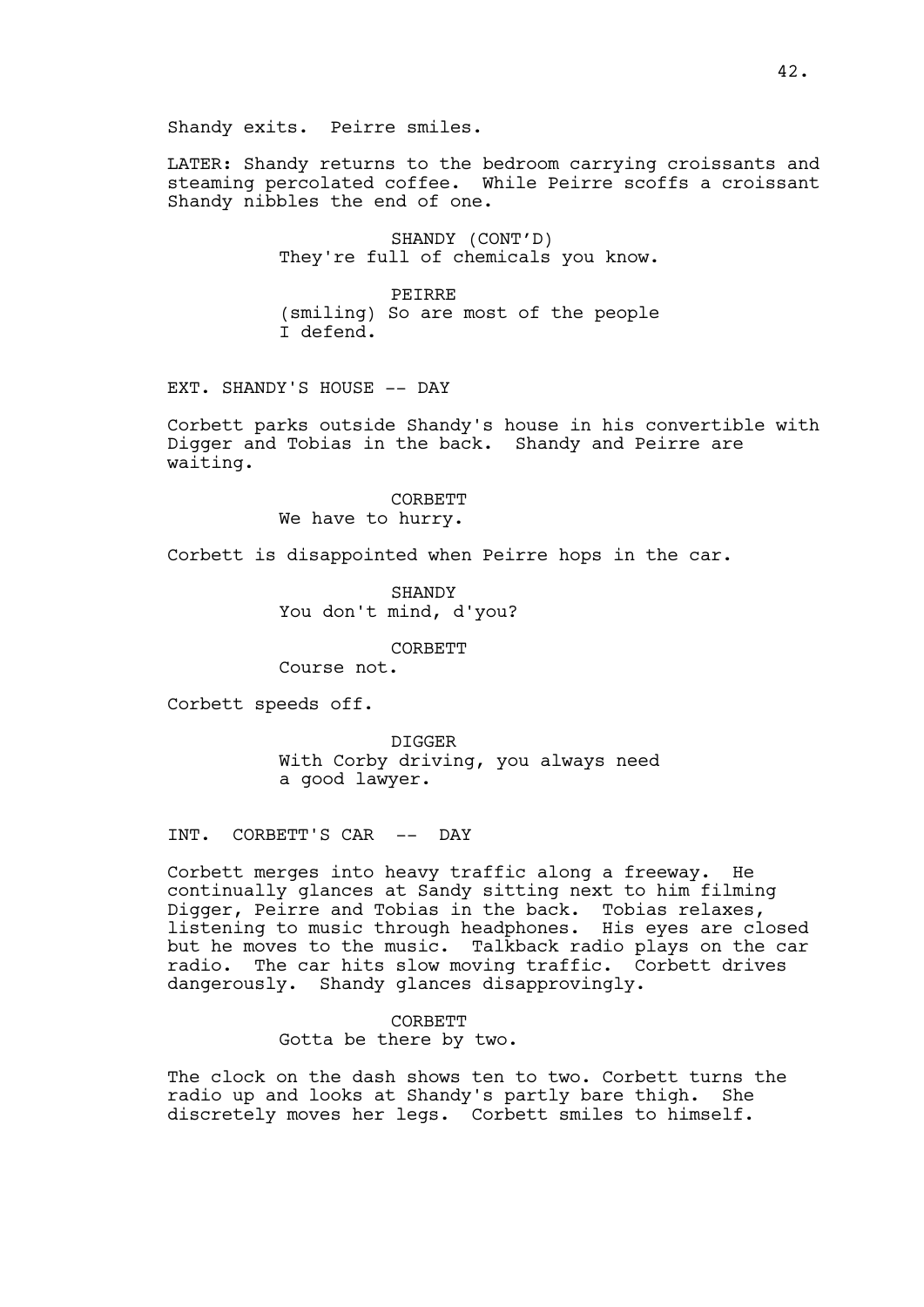....all be banned. It's getting to the point where if you bump someone you're likely to be stabbed in the back with a cutlass. In my day you fronted a bloke one out. What's the world coming to..?

> CORBETT In my day. Listen to the pickle!

DIGGER He's right. Too many kids running round with knives.

COMMENTATOR I reckon we should lock them up and throw away the key...

Corbett drives recklessly in and out of traffic.

## TALKBACK CALLER 1

Bring back the lash.

#### COMMENTATOR

Why not? My old man flogged me and<br>it didn't do me any harm. This is it didn't do me any harm. your say and I'm Kevin Boswell. We're asking the question should<br>violent sports be banned. 1116 violent sports be banned. 2039.

Music plays. The traffic slows. Corbett rings his mobile. A MOTORIST in the next laneway points her finger indicating it's wrong to talk on the mobile while driving. Corbett pretends it a battery shaver. The woman shakes her head.

> CORBETT Gedday. I wanta talk to Kevin Boswell......Corbett. I manage Digger and Tobias Long.....Fighters...Look, I'm about to board a flight in two minutes. (to Shandy) Always works.

The music abruptly stops.

COMMENTATOR Sorry about that folks, must be a faulty disk. Never mind because we have on the line someone who makes his money managing fighters. Gedday, Corbett.

**CORBETT** Kevin, how're they hanging?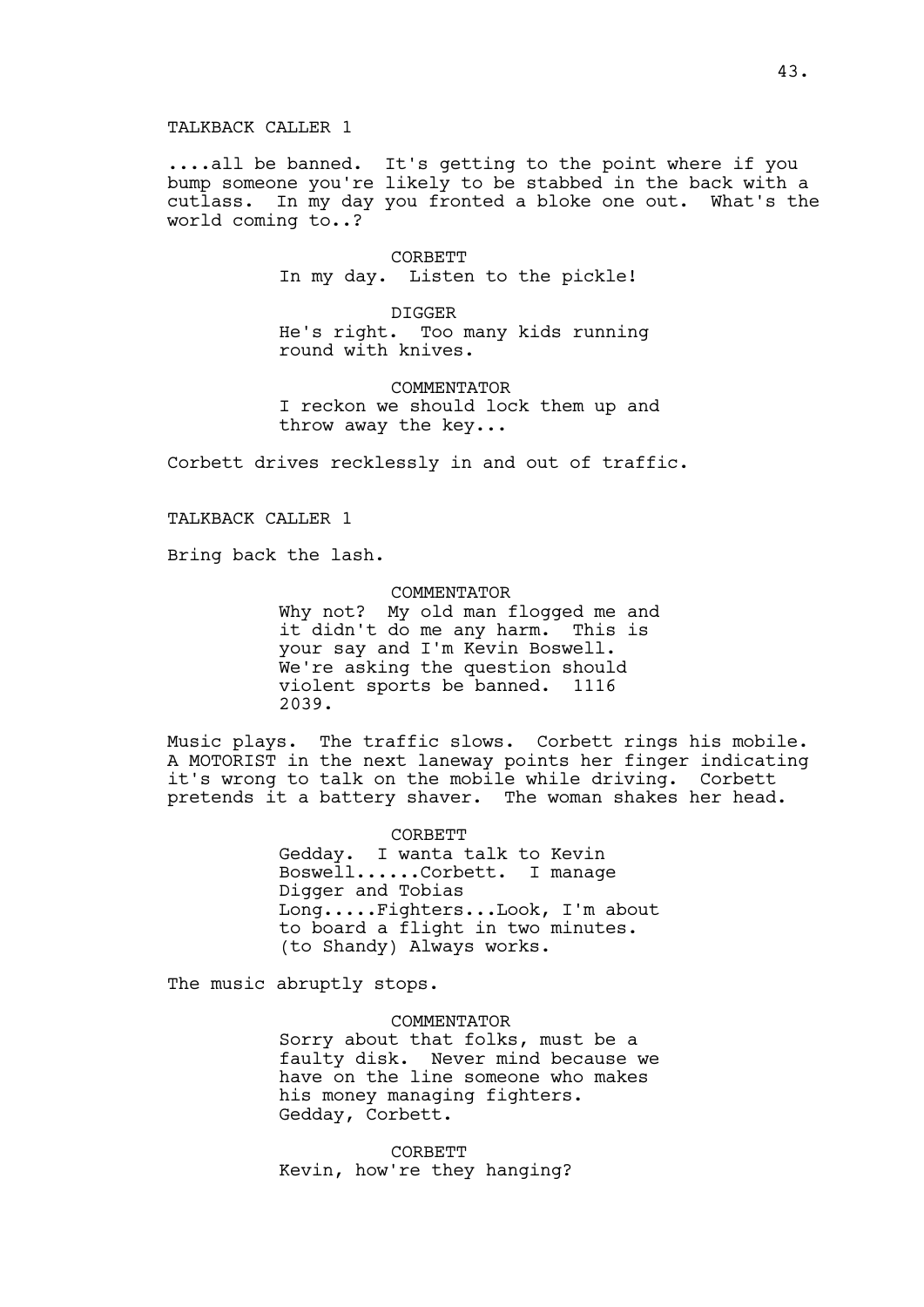You must be feeling the squeeze these days what with all the antiviolence sentiment around?

## CORBETT

Not at all, Kev.

#### COMMENTATOR

We're getting a lot of anti reaction from women who're are genuinely concerned...

#### CORBETT

The most aggressive people I've come across lately have been women.

While talking he holds the phone at arms length then puts it to his mouth.

> CORBETT (CONT'D) I seem to be breaking up. You might wanta know I just got off the end of the new freeway and there was a seven car pile up, outward bound. Bad one. Your listeners should get off before the end.

# COMMENTATOR Thankyou, Corbett. Avoid that one, listeners. I'll put you back to our producer. We're sending you a copy of the latest street directory....

Corbett switches the radio off.

CORBETT

Idiot!

Up ahead, cars can be seen leaving the freeway. Corbett puts the car into another gear and speeds up.

MOMENTS LATER: they near the end of the now deserted freeway.

EXT. PRISON -- DAY

The car pulls up next to an OB van, marked INTERNATIONAL CABLE. Digger stares at the gates to the prison which appear foreboding.

# INT. PRISON RECEPTION -- DAY

The prison reception is fortified with the latest video surveillance. Two armed GUARDS man the reception desk.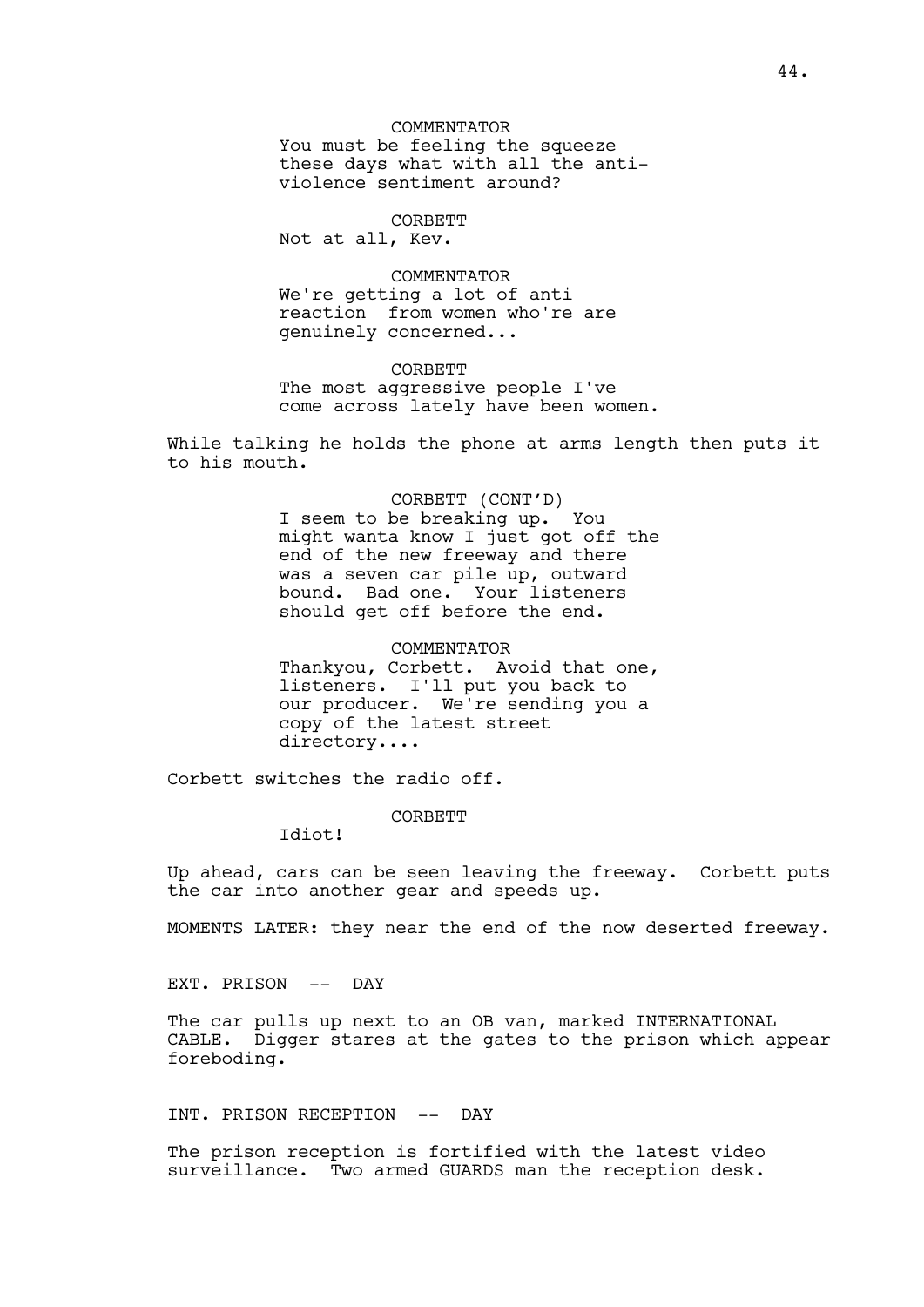As the group enter, the Guards recognize Digger. Reception Guard 1 hands Digger a pen and paper. RECEPTION GUARD 1 Could I get your autograph, Digger? Digger signs the paper. Reception Guard 2 checks names against a list. The group in turn pass through a sophisticated metal detector. RECEPTION GUARD 2 (to Peirre) Sorry, there's no paperwork on you. CORBETT Oh, that's my fault. He was a late inclusion. Shandy angrily glances at Corbett. CORBETT (CONT'D) Sorry, mate. RECEPTION GUARD 2 Out of my hands, sorry. SHANDY I was told I could bring an assistant. RECEPTION GUARD 2 But he hasn't been approved. PEIRRE It's okay. I'll get a taxi home. Corbett smiles to himself. SHANDY If you'll just ring....! RECEPTION GUARD 2 Sorry. DIGGER If he can't enter, neither can I. **CORBETT** Shit!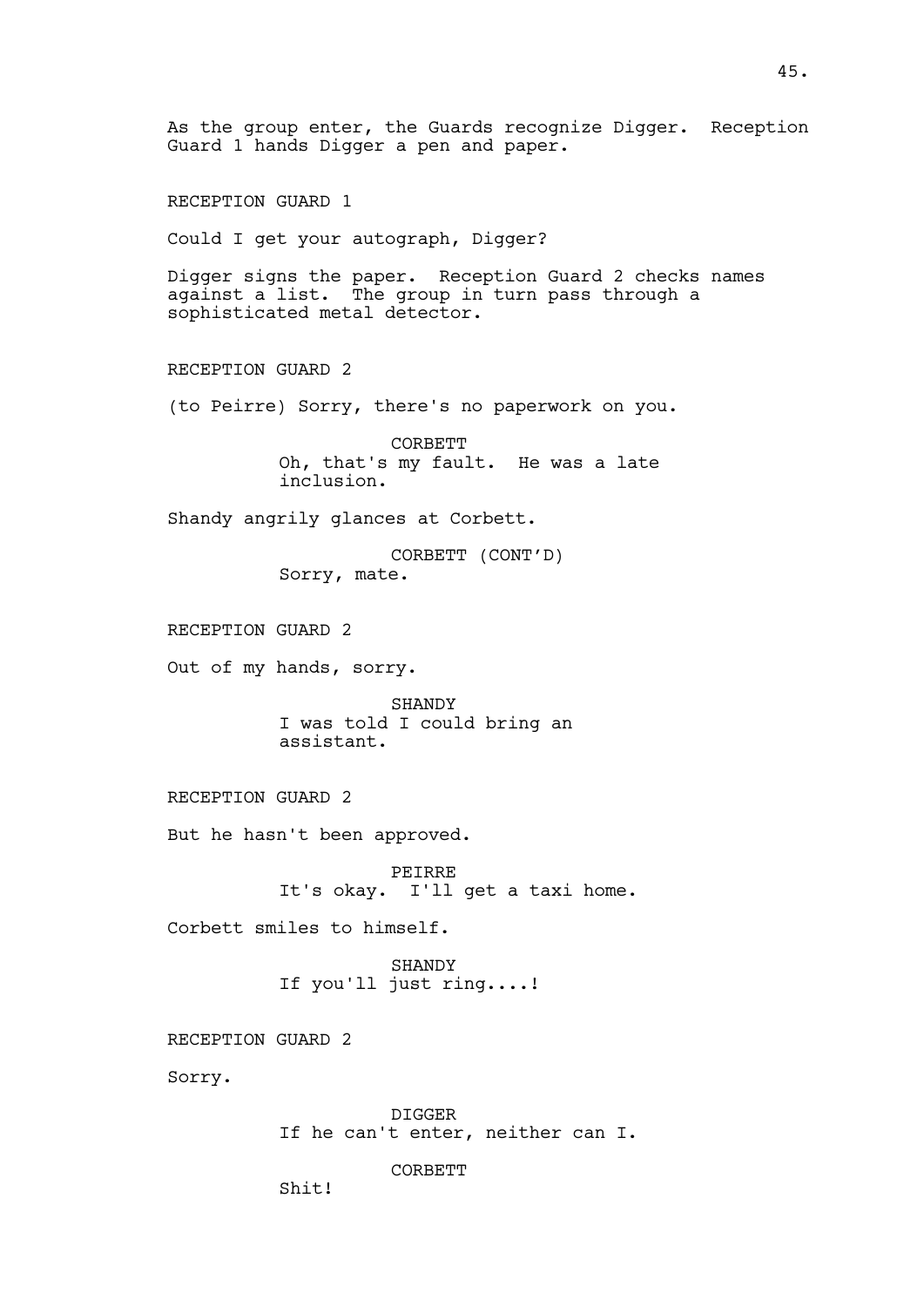RECEPTION GUARD 2

But.....!

RECEPTION GUARD 1

Everyone's expecting you.

DIGGER Then everyone'll be disappointed.

PEIRRE It's alright. I mean it.

CPO DAVIS enters.

CPO DAVIS What's the problem?

SHANDY

Dad.

RECEPTION GUARD 1 & 2

Dad?!

CORBETT

Dad?

CPO DAVIS This I take it is The Man?

Digger and CPO Davis shake hands. The phone rings and Reception Guard I answers.

> CPO DAVIS (CONT'D) I'll take responsibility for Peirre.

Davis pats Peirre on the back, ushering him through.

RECEPTION GUARD 2

But....!

CPO DAVIS That's an order!

RECEPTION GUARD 2

Yes, sir.

CPO DAVIS We'd better hurry.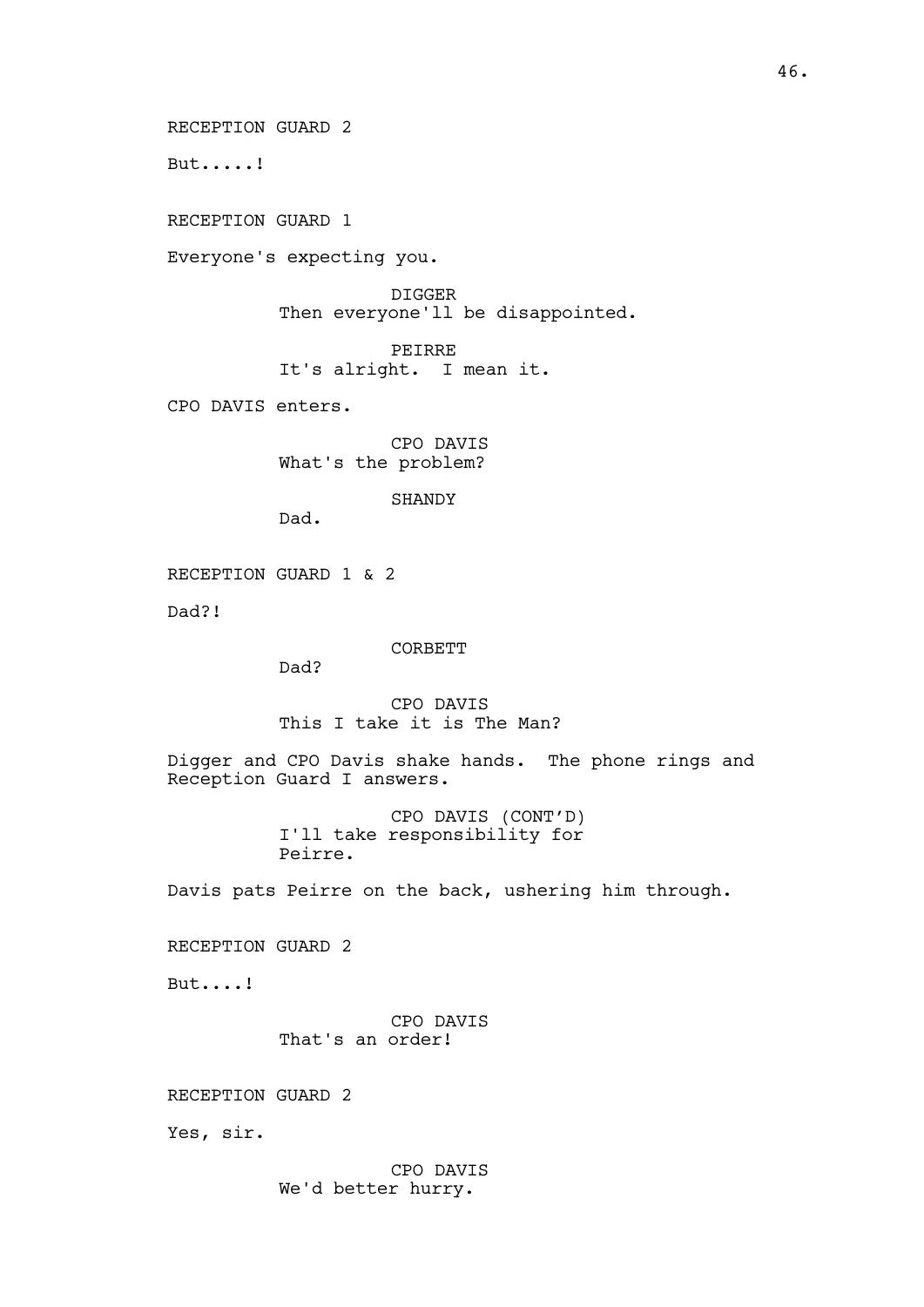RECEPTION GUARD 1

I'm sorry, miss but you can't take your camera.

## SHANDY What! Why not?

Reception Guard 1 glances at a video surveillance camera.

RECEPTION GUARD 1

(to Davis) Orders.

# CPO DAVIS Oh, that'll be to do with television rights. Sorry, luv.

## CORBETT

We're late.

Shandy, disappointedly hands her camera kit to the Guards, but first removes a small bag.

> SHANDY Need my make-up.

INT. PRISON CORRIDOR -- DAY

The group hurry down a space-like corridor.

INT. CHANGING ROOMS, PRISON - DAY

The atmosphere is akin to back stage at a rock concert. Two girls, ROMPER and STOMPER, immodestly change amidst BOXERS, WRESTLERS and KICK BOXERS. Raucous chanting from the PRISONERS outside can be heard. Big Arch anxiously checks his watch.

Corbett, Digger, Tobias, Shandy and Peirre feeling out of place, are escorted in. Big Arch breathes a sigh of relief.

> BIG ARCH How about an exhibition, a simple training drill?

Digger shakes his head. He indicates Tobias.

DIGGER He's gonna be the next world champion.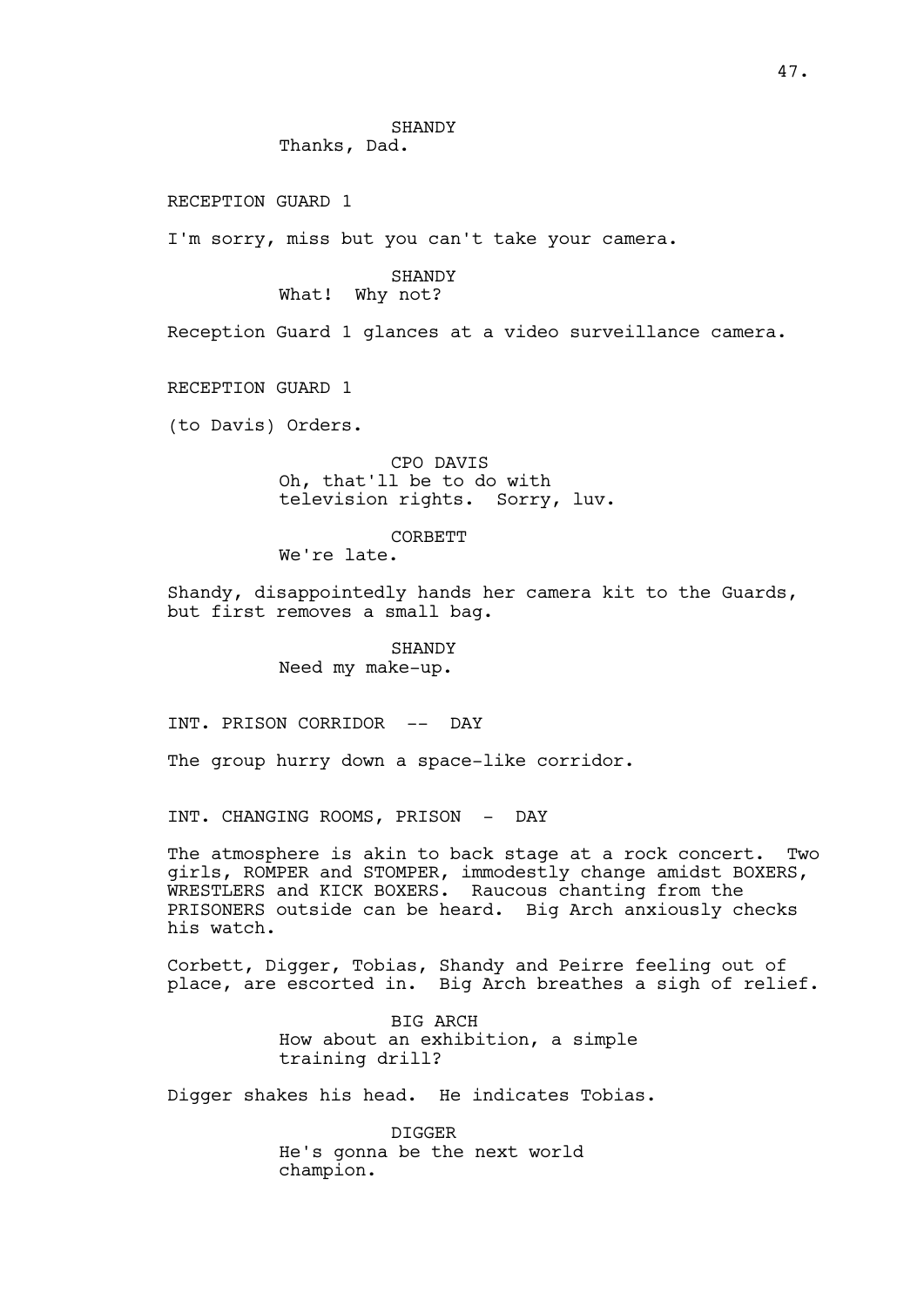Corbett has a sneak look at the girls changing. When Shandy catches him he laughs.

> SHANDY Is there a toilet?

INT. PRISON TOILET -- DAY

A bed sheet separates a section of the male toilets. The GUARD stands in the male section.

INT. PRISON MAKE-SHIFT TOILET -- DAY

Shandy attaches a miniature video cam to a brooch between her cleavage.

INT. PRISON SECURITY CONTROL ROOM -- DAY

The control room is equipped with a wall of monitors showing various prison locations, including the changing rooms and the make-shift toilet. BISCUITS ARNOTT, an employee of International Cable, has set up an integrated video production mix, incorporating the security monitors with his equipment. A master monitor shows Shandy in the toilet.

CONTROL SECURITY GUARD 1

What did she just do?

CONTROL SECURITY GUARD 2

Who?

A monitor zooms in on Shandy, now applying lipstick.

CONTROL SECURITY GUARD 2

Forget her.

Control Security Guard 2 zooms his monitor in on the naked backsides of Romper and Stomper.

INT. TUNNEL TO PRISON HALL -- DAY

The fighters, including the girls, wearing gowns with hoods, are escorted through a tunnel by armed GUARDS. The roaring from the prisoners is deafening. The entourage follows.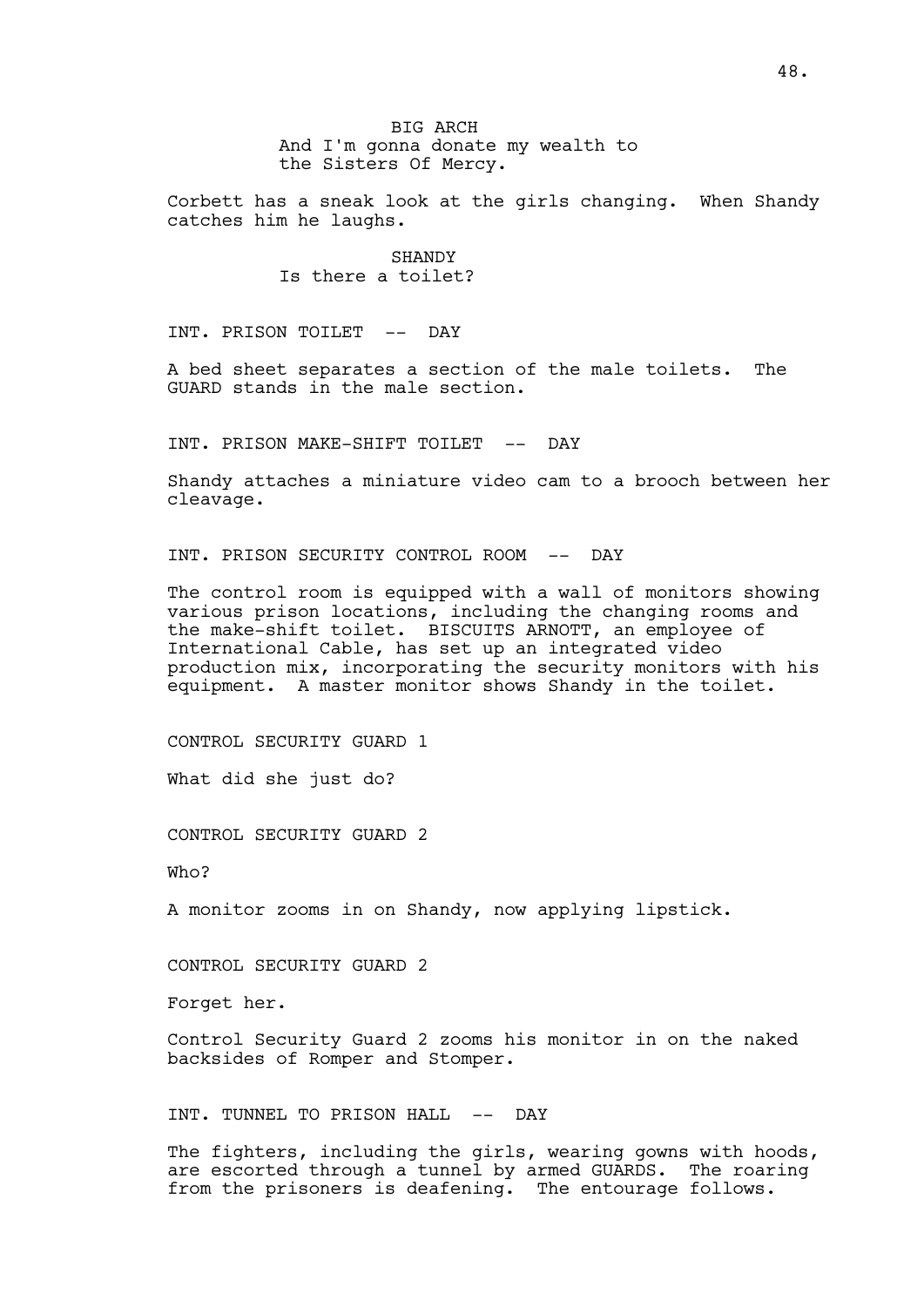#### INT. PRISON HALL -- DAY

The auditorium is a state of the art chrome-steel and mesh containment chamber with a mesh-encased fighting ring in the center. Prisoners are sectioned in self-contained units circling the ring like theater-in-the-round.

One unit contains GOVERNOR LYNCH, wearing sunglasses. Next to him is Lonnigan. Another unit holds camera crew and members of International Cable. A television camera and a security camera circle on overhead mono-rails. At the back armed GUARDS form an outer-protection.

As they emerge from the tunnel into the auditorium PRISONERS erupt into cheering and screaming. When the Prisoners see Shandy they give an extra cheer. Shandy forces a smile. CPO Davis is not happy. Davis seats Shandy and Peirre in a special Unit for Visitors.

The Prisoners are treating the occasion like beach volleyball. The COOKS are dressed in white, the BODYBUILDERS in shorts and skimpy singlets, TRANSVESTITES dressed to the nines, ABORIGINES in tribal paint, etc.

THE FOOL, a colorfully dressed prison dwarf, continually encourages prisoners to participate.

TV cameras film the entrance. The Governor stands and claps.

Another unit of prisoners, contains BLACKIE, a massive Aboriginal, wearing a red, black and gold bandanna and SNOWY, white, elderly (60) and overweight, sitting silent and unemotional.

As the entourage enter, a PRISONER waving a sign: I'M INNOCENT, jumps and screams. The cameras film him. The Governor runs his finger across his throat to the cameraman who immediately returns to filming the entrance. GUARDS drag the protesting prisoner away.

Albert, microphone in hand, is in the middle of the ring.

ALBERT This is the finest array of fighting talent ever assembled under one roof.

The entourage is assisted into the ring by PRISONERS. Digger remains outside the ring. Corbett looks out at the sea of prisoners. Shandy observes Corbett recognising Blackie, who nods.

INT. PRISON SECURITY CONTROL ROOM -- DAY

In the Security Control Room one monitor plays a preview for<br>the Decimation Day, others scan the Prisoners. Control the Decimation Day, others scan the Prisoners. Security Guard CLARKE sits alongside Arnott.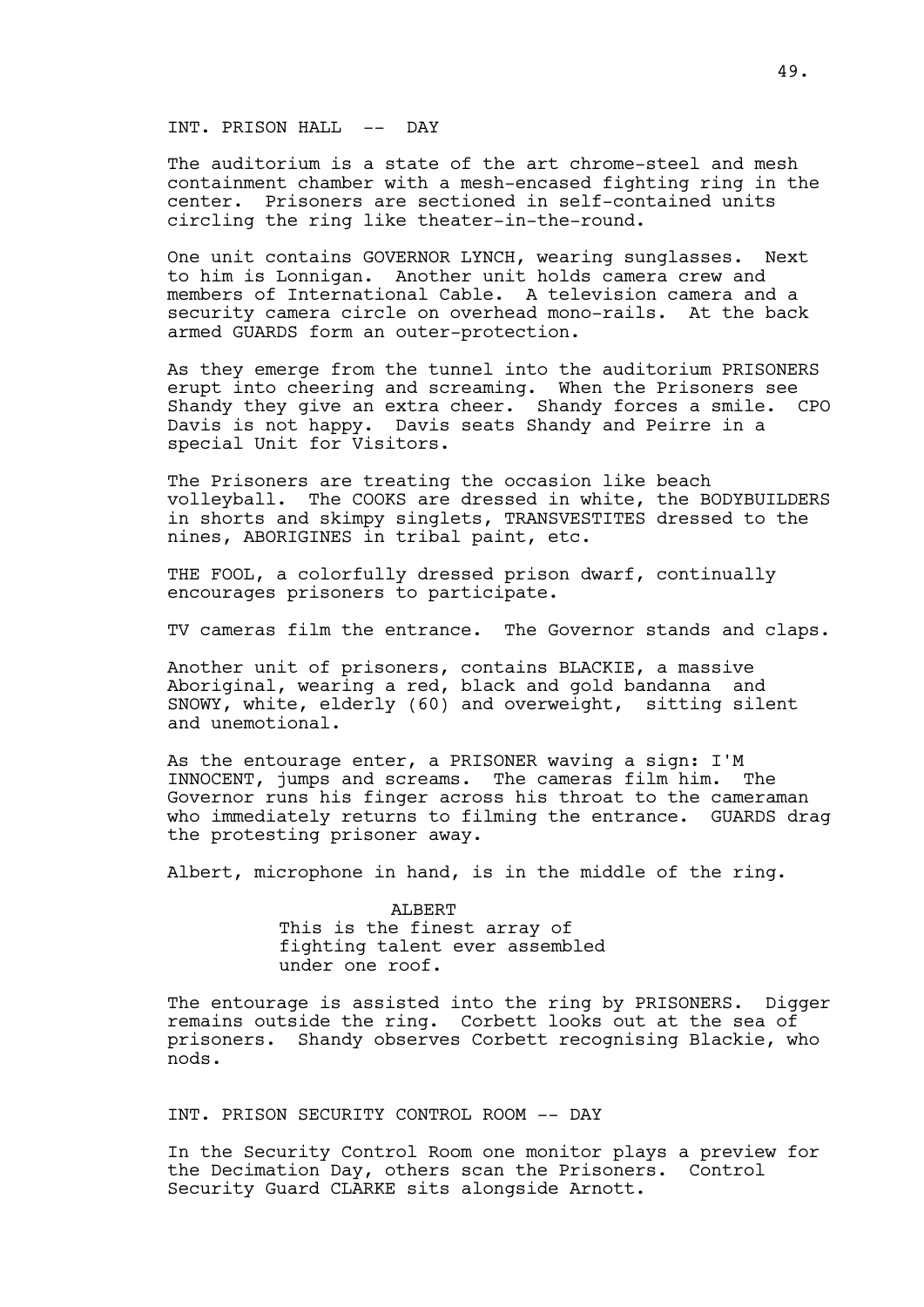## CLARKE Blackie Lovitt, murderer, life.

Clark zooms in on Blackie. Arnott types. MURDERER - LIFE appears in a caption under the image of Blackie on the master monitor. Next to Arnott is an up-to-the-second rating calculator presently displaying ratings in the mid-range area.

INT. JO KING'S FILM PRODUCTION OFFICE -- DAY

Jo and STAFF watch the Bluestone Challenge on a screen in Jo's Office. Murderer - Life appears under Blackie's image.

> $\overline{J}$ A nice boy like him, a murderer?

The Staff laugh.

INT. PRISON AUDITORIUM -- DAY

The Governor greets Digger, shakes his hand and offers a seat next to him. Lonnigan leans over, offers his hand.

> LONNIGAN Bert Lonnigan, Head of International Cable.

Corby is covertly observing Shandy. The entourage sit in the unit for visitors. Some PRISONERS make seductive gestures to Shandy who ignores them, but Peirre is annoyed.

ALBERT

I'm gonna hand you to the man who made all this possible. One of the few men in the country prepared to give an ex-crim a job, Big Arch McDonald.

The Fool does a back somersault. The crowd roar approval as Albert hands Big Arch the mike.

> BIG ARCH Thanks, Albert. There's a job waiting for you the moment you get out.

ALBERT I bet you say that to all the lifers.

Everyone laughs.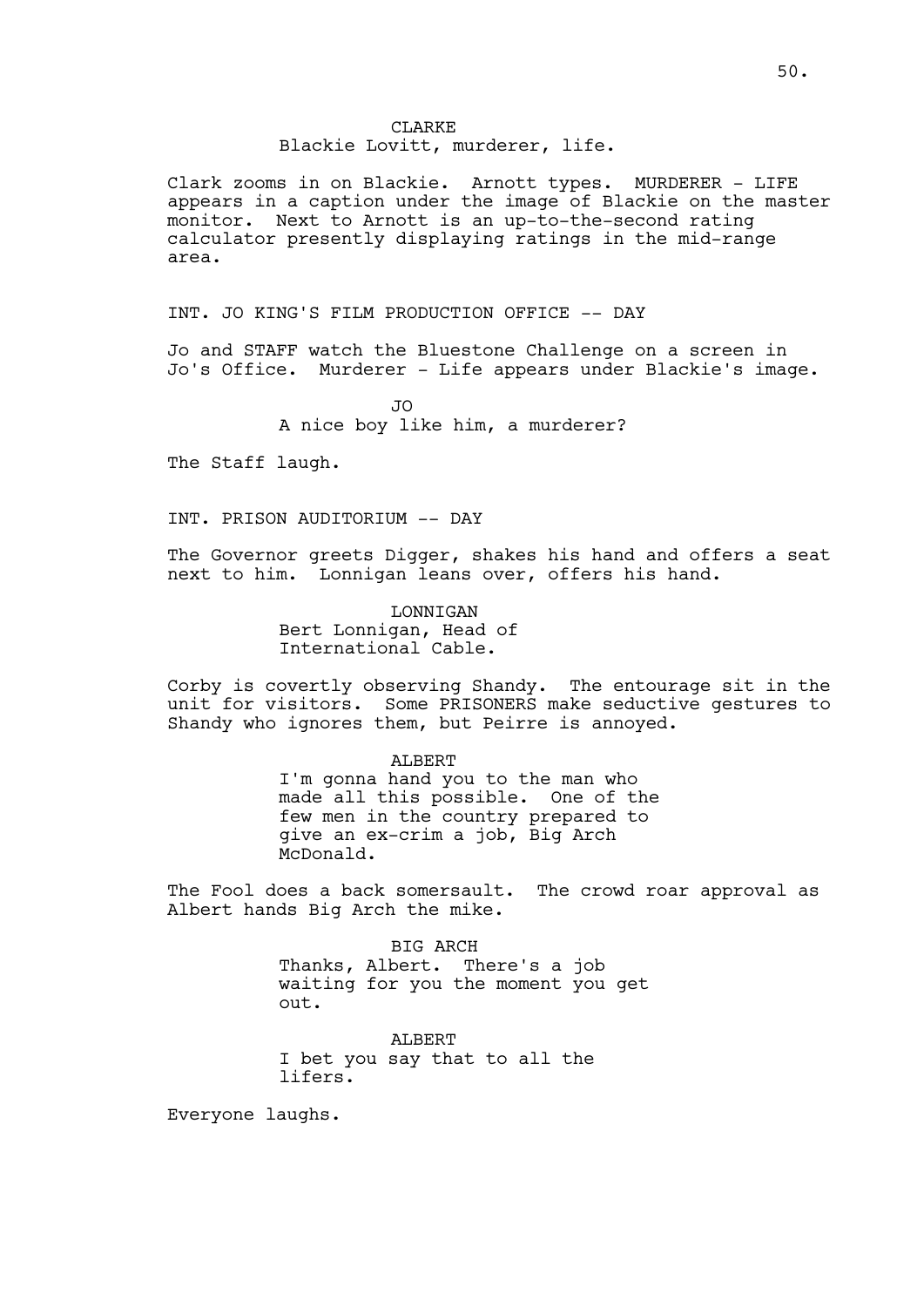INT. PRISON SECURITY CONTROL ROOM -- DAY

A monitor shows Albert with the caption: MURDERER - LIFE. Arnott smiles at the rating's calculator now fractionally higher than before.

INT. PRISON AUDITORIUM -- DAY

BIG ARCH I've brought with me the greatest fighter ever. World champion for seven years.

The Fool chants Digger. The Prisoners join in.

INT. PRISON SECURITY CONTROL ROOM -- DAY

A monitor shows Digger. Arnott types. DIGGER - 7 YEARS appears. Clark laughs.

INT. PRISON AUDITORIUM -- DAY

Digger bows. The crowd erupt into an almighty roar. Digger sits but the roaring continues. Shandy surreptitiously films the prisoners. Big Arch raises his arms. The Prisoners quieten.

> BIG ARCH Digger has retired so you won't see him fight.

The Prisoners groan and begin booing.

BIG ARCH (CONT'D) But he is available for autographs so bring your files along for him to sign.

The booing increases in intensity. Big Arch indicates for the two wrestlers to get ready.

> **PRISONERS** (chanting) We want Digger...We want Digger...

The Wrestlers strip off their gowns and immediately stalk each other. The chanting ceases. Big Arch referees.

> BIG ARCH Brutus, in the red, is a one man thrashing machine

The Wrestlers tangle and go through their preplanned routine.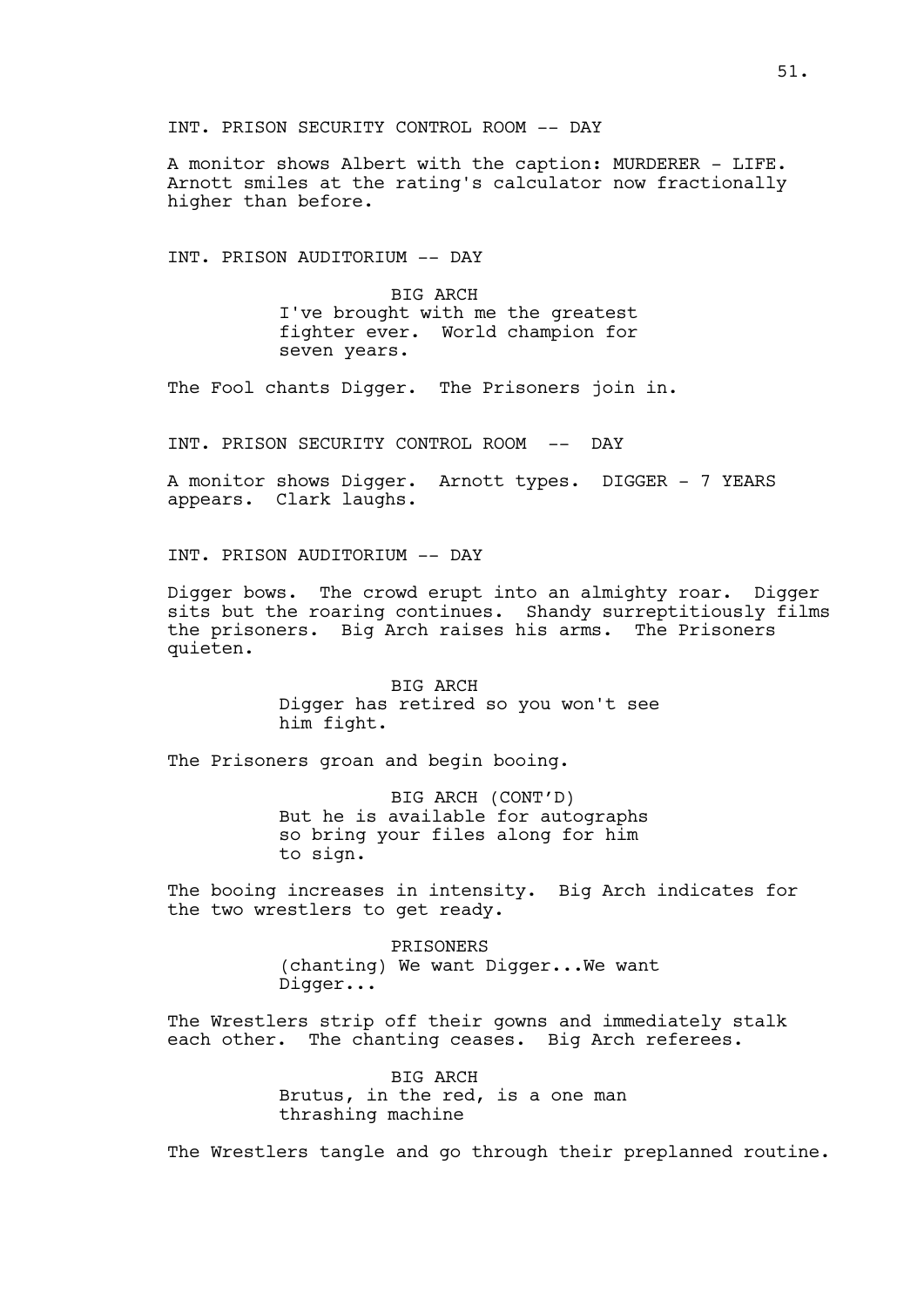BIG ARCH (CONT'D) He's fighting Hannibal Leftovers. Hannibal's that savage he'll even back up for prison food.

The prisoners are not convinced the wrestlers are fair dinkum. Hannibal picks Brutus up and dumps him. Prisoners stand.

> PEISONER 1 Bite his nose off.

PRISONER 2 Get up him while he's still warm.

Shandy squirms but continues covertly filming. Hannibal runs into an average fore-arm jolt and staggers round halfconscious. Some of the prisoners boo. Suddenly The Fool jumps into the ring and boots Brutus in the arse. Arch laughs. The Prisoners laugh and cheer. Brutus, caught unawares, freezes, allowing The Fool to kick him in the shins and when he doubles over he hits Brutus under the chin with the heel of his hand, sending him to the canvas. The Prisoners boo. The Governor is apprehensive.

Big Arch motions for the girls to hop into the ring. Romper and Stomper, wearing boxing gloves, strut around the ring but the prisoners continue booing. Suddenly the girls remove their gowns, revealing skimpy bikini costumes. The booing instantly stops. Corbett winks at Shandy who ignores him. The girls go to opposite corners. The Transvestites perform over-the-top female impersonations during the bout.

INT. PRISON SECURITY CONTROL ROOM -- DAY

One monitor focuses on the girls another on the prisoners.

ARNOTT

Get me a secko.

A monitor brings up a PRISONER. Arnott types. RAPIST - 12 YEARS appears under the Prisoner on the master monitor.

INT. PRISON AUDITORIUM -- DAY

Many of the Prisoners are on their feet screaming.

BIG ARCH Romper in red and Stomper in blue. This is a demonstration match only, boys. (to the girls) I want a clean contest, girls. No biting, scratching or pulling hair.

PEISONER 1 Show us your tits.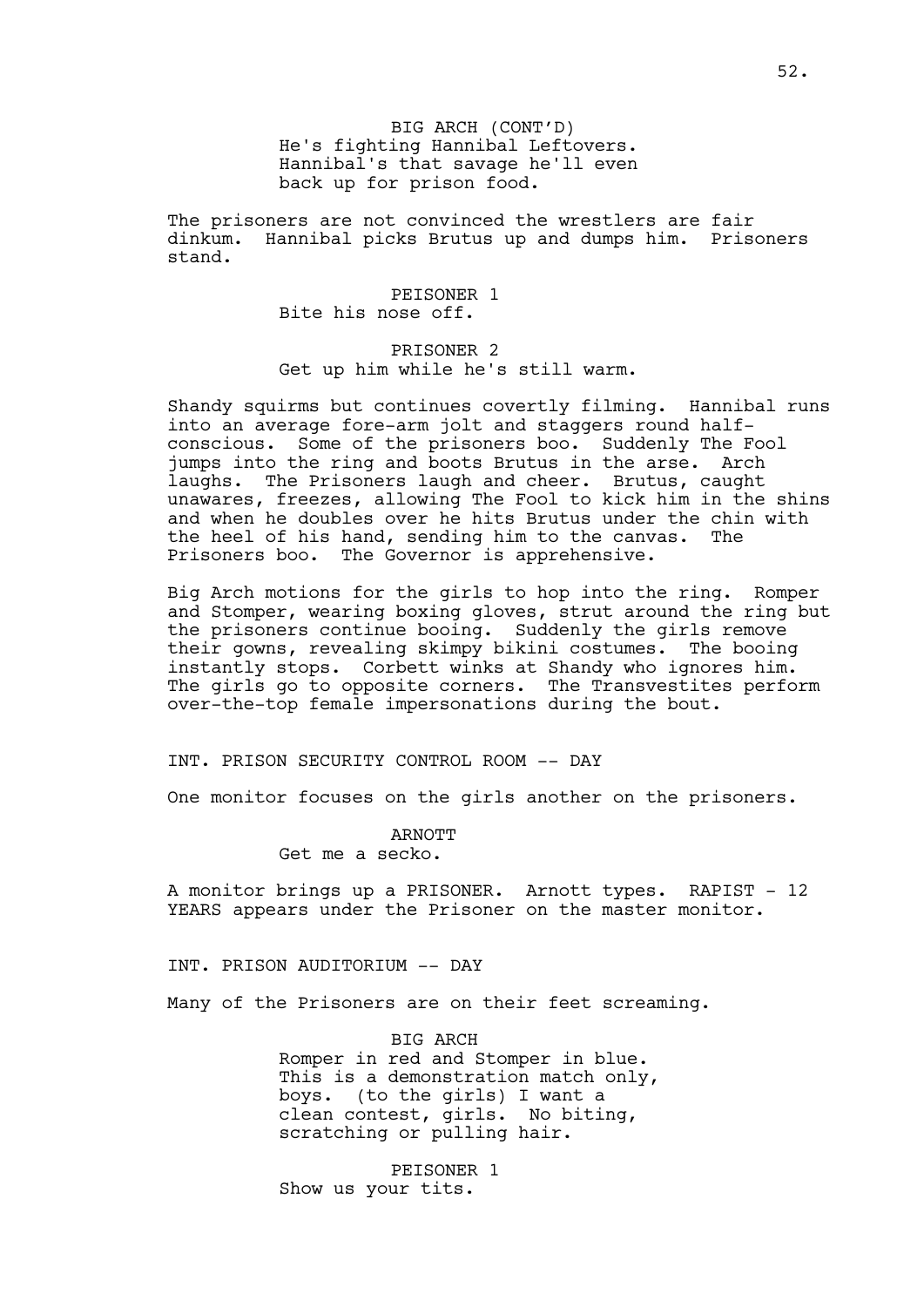THE FOOL (to Prisoner 2) You'd look real funny with tits, luv.

The prisoners roar laughing. The bell rings and the girls tentatively suss each other. The girls throw a flurry of punches but not serious. The Prisoners cheer them on. Romper accidentally clocks Stomper on the nose causing blood to flow. The Prisoners go wild. Shandy grimaces.

# CORBETT

Jab, jab, use your right....

Corbett screams for the girls to get into it. Stomper hits Romper hard in the abdomen and it's on. Big Arch lets them go. The Prisoners are on the point of frenzy. Stomper knocks Romper down and before Big Arch can get between them Stomper reigns blows on Romper. Corbett fists the air. Shandy squirms. Big Arch drags Stomper, still throwing punches, away. Romper is unconscious and bleeding. Big Arch attempts to bring her round. Digger jumps into the ring to help.

> PRISONER 1 Let me give her mouth to mouth.

THE FOOL Someone loosen her clothing. I'll do it.

Romper recovers, grabs Digger and kisses him on the mouth. The Prisoners roar. Stomper goes to her and the girls hug.

> BIG ARCH That's what boxing'll do for you, boys. Make a man of you.

Corbett smiles at Shandy who ignores him. The prisoners chant to the girls: Get your gear off. It builds in intensity and the two girls are quickly escorted out by Guards. Big Arch waves. Prosak slowly enters the ring. Marcus watches from the side. The Prisoners quieten.

> BIG ARCH (CONT'D) This is a man I believe you all know.

The Prisoners are silent.

BIG ARCH (CONT'D) Prosak, the invincible.

The Governor slowly claps, then the Guards clap. The Prisoners remain silent.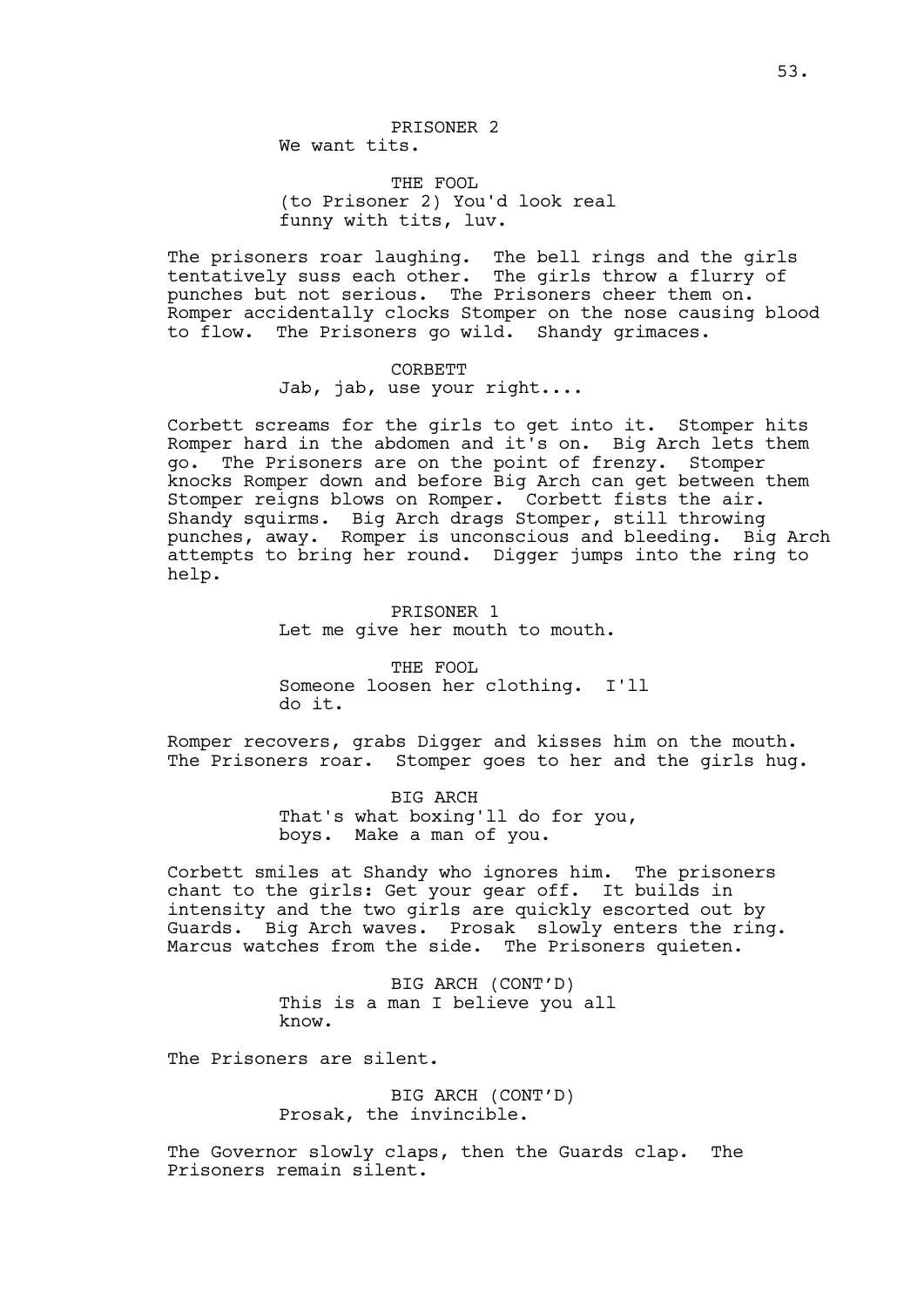Prosak performs shoulder loosening exercises as two watermelons hanging from portable basketball rings are brought into the ring by PRISONERS, dressed seductively as females. Two beefy GUARDS, carrying baseball bats, enter the ring. Prosak sneers at Digger.

> BIG ARCH (CONT'D) This is a demonstration of what lies ahead for the winner of our next bout.

Tobias and Tiger One glare at each other. The Guards each hold a baseball bat tightly. Suddenly Prosak smashes one bat with a kick and the other bat with a karate punch, turns kicks one watermelon sending pieces flying into the audience and karate chops the other melon neatly in half. As it falls he boots it into the audience. There is not a murmur from the Prisoners. Prosak turns to Digger.

> PROSAK Attack decisively with the attitude of one punch. Certain death.

Blackie punches his fist into his hand and all the Prisoners do likewise, building in intensity. Prosak is unaffected.

> DIGGER (to the Governor) Could it get out of hand?

> > GOVERNOR

Dixon, get here.

The Fool hurries to the Governor.

THE FOOL

Sir.

GOVERNOR

Dixon, name?

THE FOOL

Dixon, Sir.

GOVERNOR

Get back.

The Fool returns.

GOVERNOR (CONT'D) The moment they give me their name they're mine.

The Prisoners appear to be on the edge of erupting. Shandy carefully films. The Governor smiles and speaks into his mobile. Instantly mesh screens drop, partitioning units into sections. Tear gas enters the Prisoners' units from pipes in the roof. The Prisoners prepare for evasive action.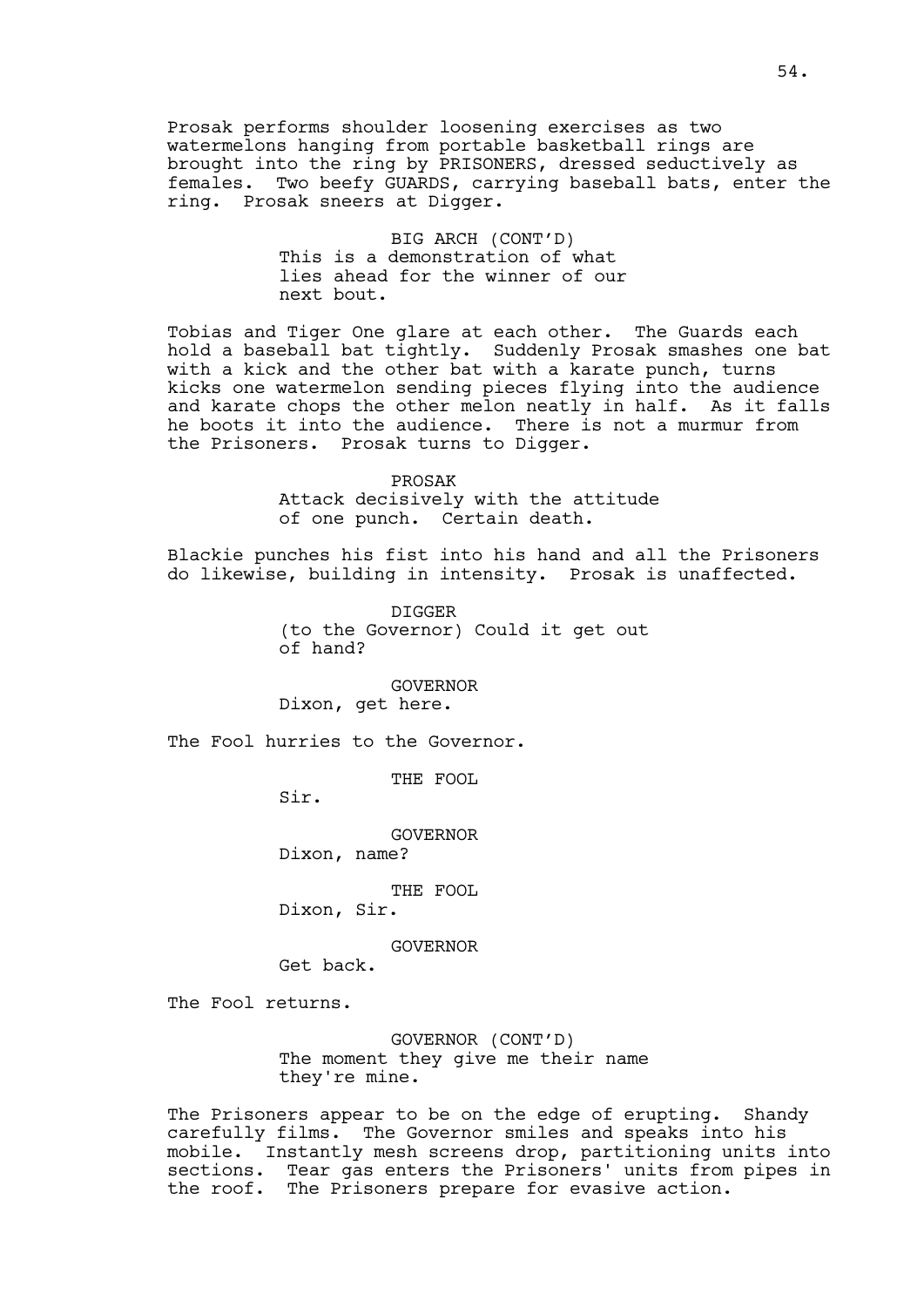The Governor speaks into his mobile again. A switch is thrown and the tear gas is sucked away.

> ANNOUNCEMENT (O/S) Attention, this is a trial run. I repeat, this is a trial run. Please remain seated.

The partitions retract and the prisoners sit quietly. The Governor smiles triumphantly at Digger.

INT. PRISON SECURITY CONTROL ROOM -- DAY

The monitors show what's happening in the auditorium, but the control monitor shows an advertisment for Decimation Day.

> ARNOTT Fantastic. Great footage. Could we do that again?

INT. PRISON AUDITORIUM -- DAY

Prosak seductively smiles at Shandy as he leaves the ring. Shandy cringes. Davis watches Prosak from above.

INT. PRISON SECURITY CONTROL ROOM -- DAY

A monitor shows Shandy, then zooms into her face.

INT. PRISON AUDITORIUM -- DAY

Tobias and Tiger One are in opposite corners of the ring.

BIG ARCH No rules, no rounds, last man standing. The winner to fight on Decimation Day.

The bell rings. Tobias races at Tiger One, leap frogs over him, turns and shatters Tiger One's leg with one almighty kick. Tiger One writhes in agony. Even Digger is surprised, but not Tobias who performs a backward somersault then fists the air. The Prisoners are annoyed with the fight finishing prematurely. Digger smiles at Big Arch.

> TOBIAS I told you. I can beat anyone. I need a workout, Digger. Put someone else in with me.

> > DIGGER

No!

Blackie stands. Tobias smiles.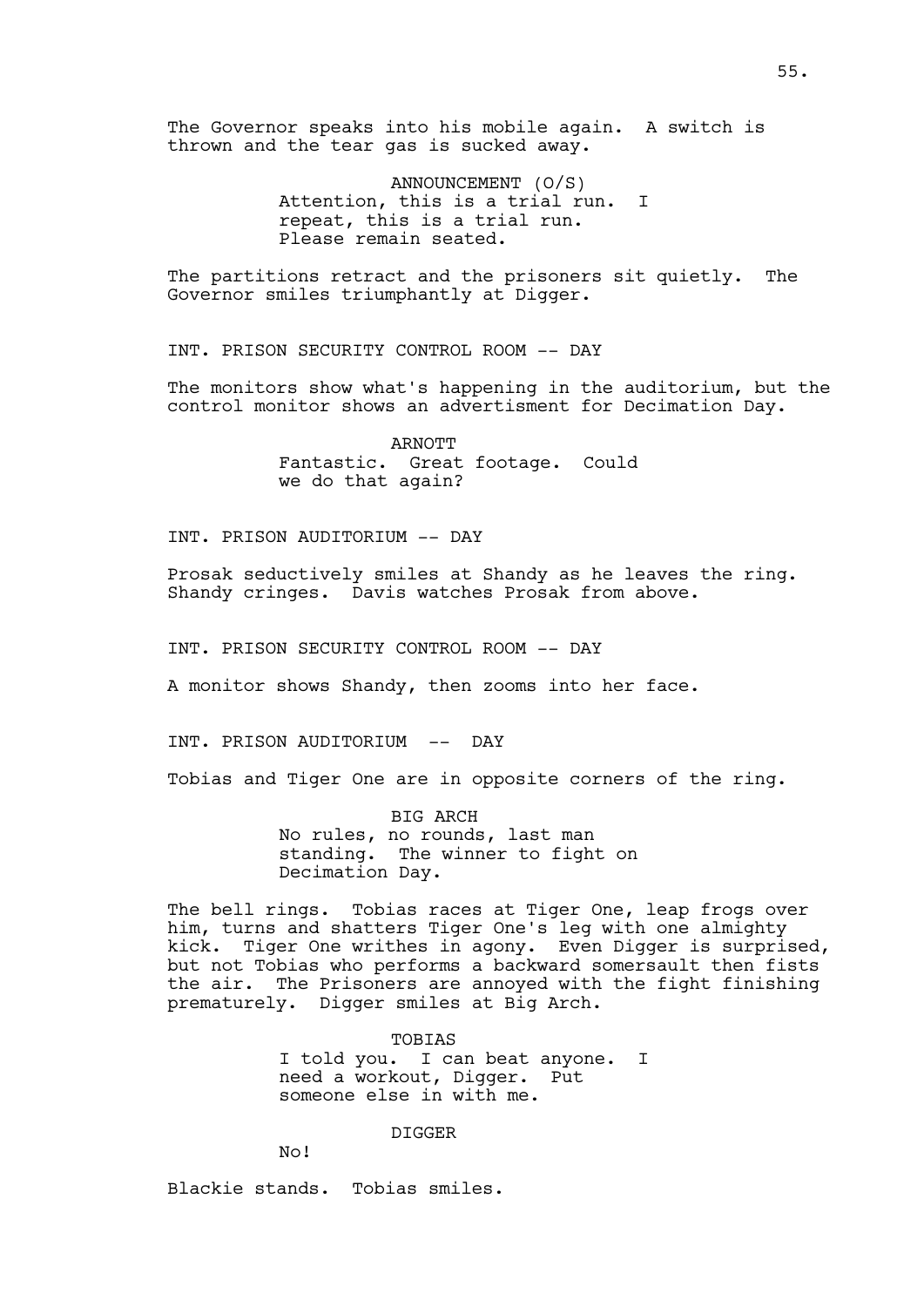THE FOOL

Blackie.

PRISONERS (chanting) Blackie...Blackie...

BIG ARCH Come up here, lad.

BLACKIE

Not me, him.

Blackie turns and points to SNOWY. Big Arch laughs. Snowy stands and the prisoners chant.

> PRISONERS Snowy.....Snowy.....

Digger is weary.

TOBIAS (to Arch) Give me Blackie. I won't hurt him. I promise.

Snowy stumbles to the edge of the ring. The Fool helps Snowy into the ring. Snowy can hardly hold himself up and staggers forward.

INT. PRISON SECURITY CONTROL ROOM -- DAY

CLARKE

Snowy Boyd.

Arnott types and Lifer - Triple Murderer appears under the image of Snowy.

INT. PRISON AUDITORIUM -- DAY

Tobias laughs as Snowy removes his shirt.

BIG ARCH (to Tobias) Don't hurt him. I don't want a riot on our hands.

Big Arch motions for tobias and Snowy to meet in the center. Tobias bounces in. Snowy lumbers across.

> BIG ARCH (CONT'D) (seriously to Tobias) This is a demonstration only. Three minutes. I don't want any serious hitting. Now shake hands...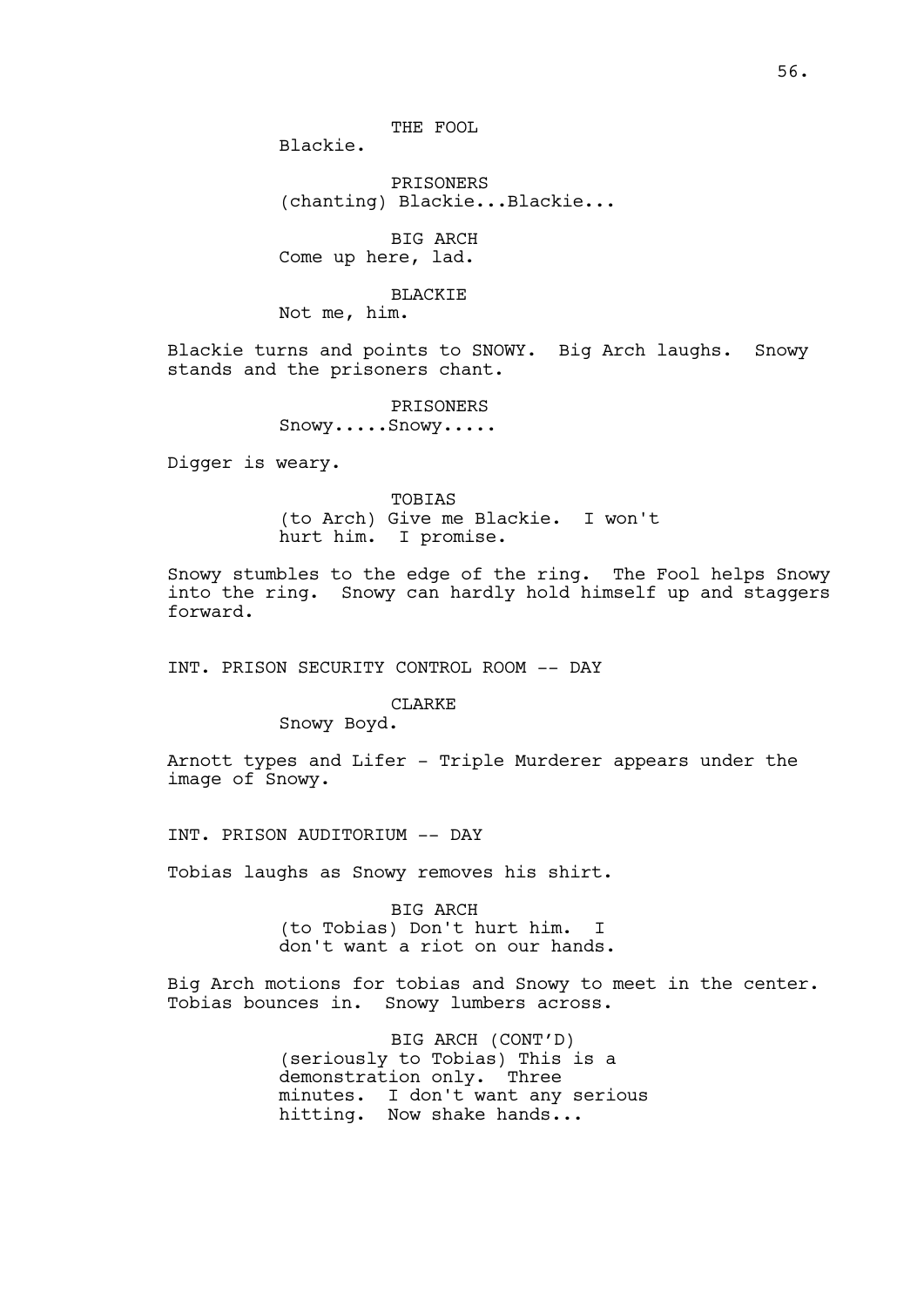The Governor discretely nods to Lonnigan.

Tobias struggles to breathe. Digger hurries to him. Snowy, grinning, turns on the spot, stumbles to the ropes and nearly falls straight through, but is assisted by The Fool.

> BIG ARCH (CONT'D) (to Digger) World champion, eh?

#### **BLACKIE**

Shovel One.

Digger looks up at Blackie, ringed in a halo of lights.

BLACKIE (CONT'D) You and me one out.

Digger ignores him and tends to Tobias who appears unable to move his chest.

> THE FOOL What's the matter, champ, the old man put the wind up you?

The Governor grins at Lonnigan.

BLACKIE (shouting) Is the ex-world champion a coward?

Blackie makes his way to the ring. Guards prepare to advance but the Governor motions them back.

> DIGGER Some other time.

Shandy notices something in Blackie's hand. She looks at the Governor. Light bounces off the Governor's sunglasses.

INT. PRISON SECURITY CONTROL ROOM -- DAY

The monitor zooms in on Blackie.

INT. PRISON AUDITORIUM -- DAY

Blackie slowly moves towards Digger.

**BLACKIE** In my world you fight to the death.

Shandy directs her camera at Blackie.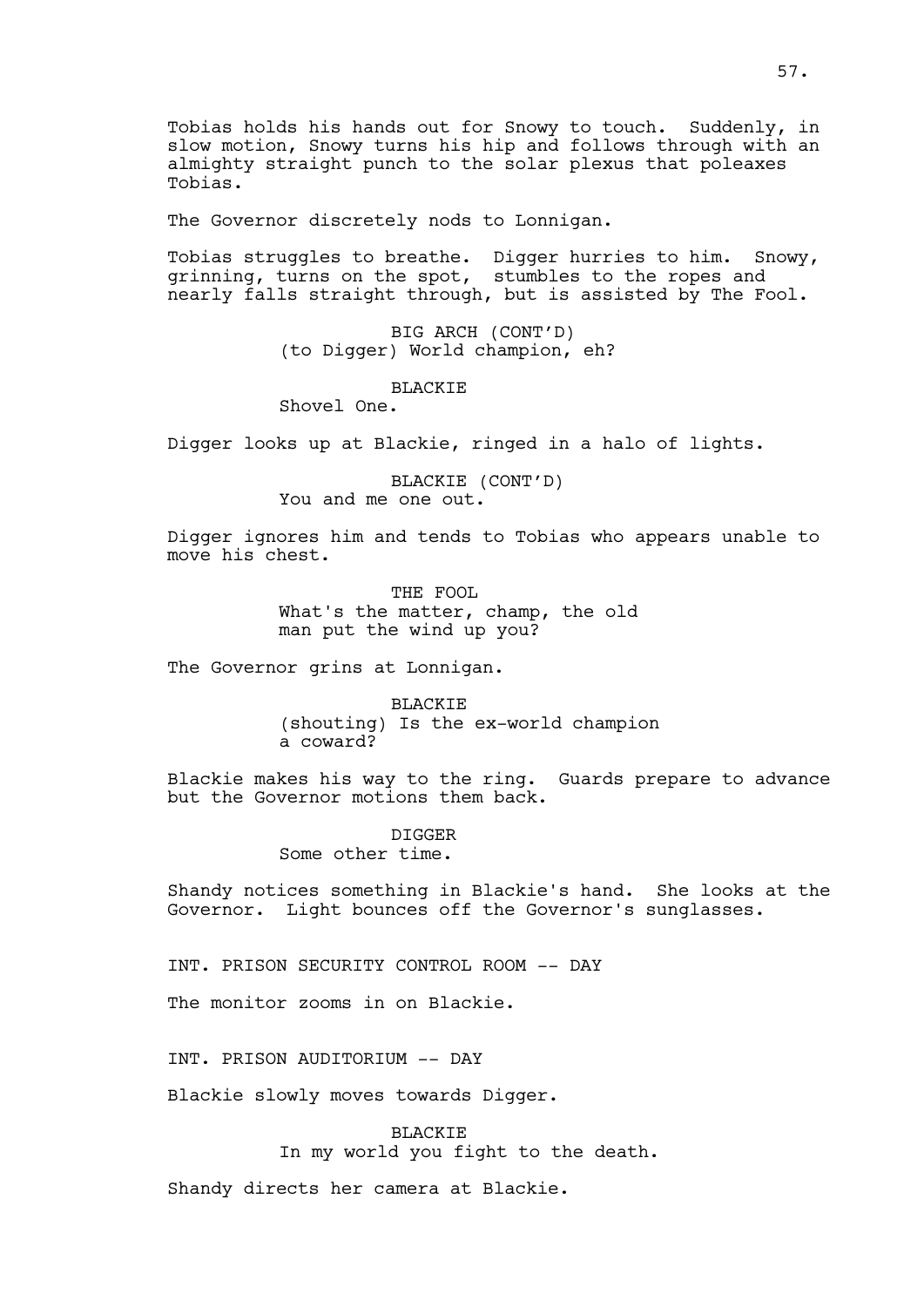The monitor zooms in on Shandy's cleavage.

CONTROL SECURITY GUARD

I knew it!

INT. PRISON AUDITORIUM -- DAY

Digger turns his back. Blackie sets himself to attack. A shot rings out. Blackie puts his hand to his ear and discovers his hand covered in blood. Blackie looks up. Davis, at the back, is aiming a rifle at him. Blackie freezes. The Fool takes a knuckle duster from Blackie and disappears. Blackie waves his arms to indicate he's unarmed. Lonnigan leaves hurriedly.

> BLACKIE (to Digger) I'll be seeing you.

DIGGER I doubt it.

BLACKIE Count on it.

Guards escort the entourage out. Blackie seductively licks his tongue at Shandy who shivers.

INT. PRISON SECURITY CONTROL ROOM -- DAY

Lonnigan smiles at the rating's meter now in the highest rating zone. Lonnigan types. Would you appears on the master monitor now showing an advertisement for Decimation Day.

INT. JO KING'S FILM PRODUCTION OFFICE -- DAY

Would you pay to see Digger fight Snowy? Phone 11440099? appears under the ad for Decimation Day on their screen. Two of the boys eagerly throw their wallets on the table. Jo feigns disgust.

INT. PRISON SECURITY CONTROL ROOM -- DAY

Arnott has Shandy in close up on a monitor.

ARNOTT (to Lonnigan) There's something you should see.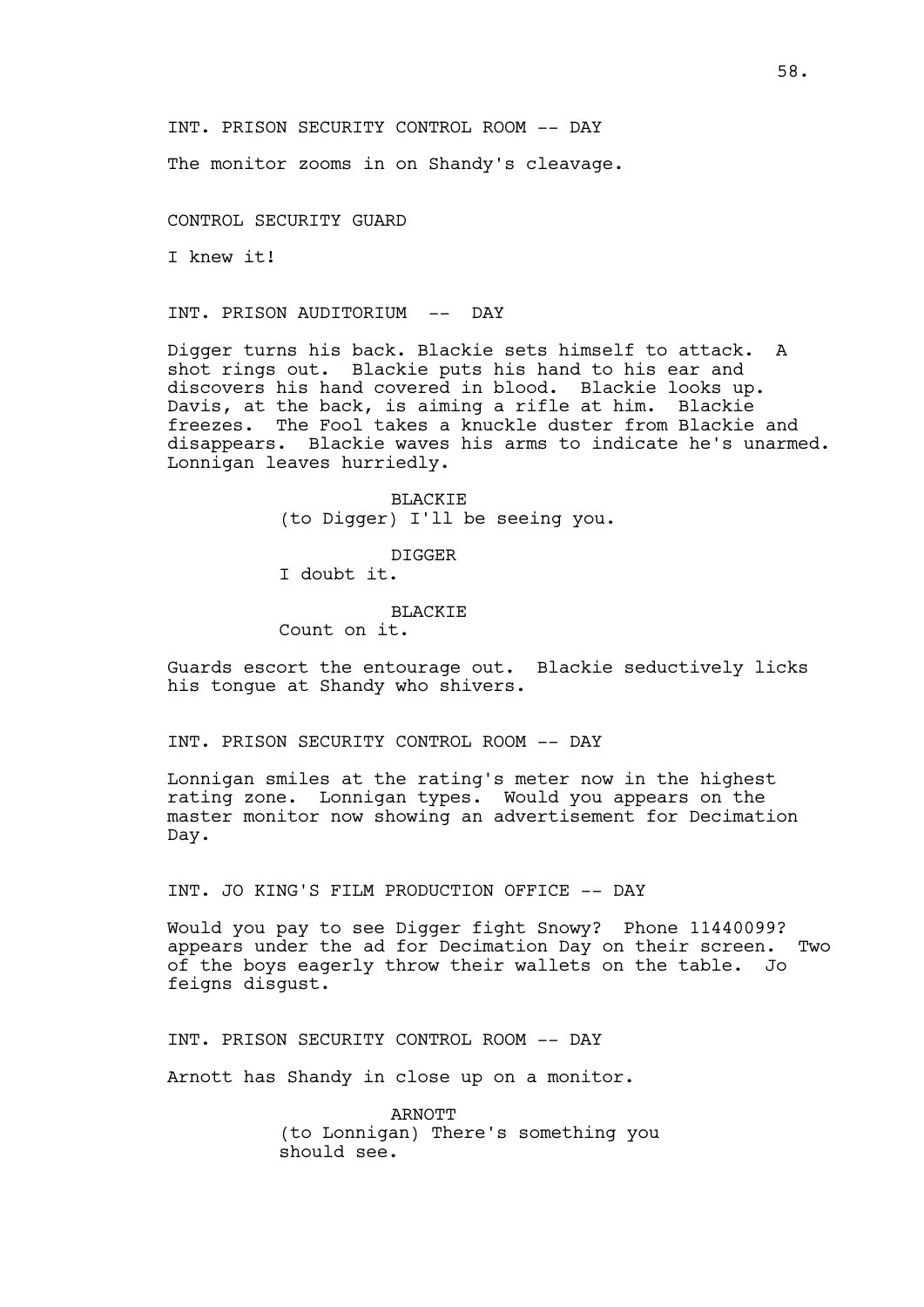INT. PRISON RECEPTION -- DAY

The entourage are checked out one by one. Shandy is last. She anxiously awaits the return of her camera kit.

INT. PRISON CORRIDOR -- DAY

Arnott and two Guards hurry down the corridor.

INT. PRISON RECEPTION -- DAY

A Guard hands Shandy her camera kit. Arnott and the Guards appear.

## ARNOTT

One moment.

Shandy freezes as the two Guards move towards her.

ARNOTT (CONT'D) Would you remove your blouse, please?

#### SHANDY

What!

ARNOTT I believe you have something of ours.

Arnott motions to the Guards who grab her. Davis appears.

CPO DAVIS

Let her go.

GUARD 1

But...!

CPO DAVIS

Immediately.

They unhand her. Arnott storms off.

INT. SHANDY'S OFFICE - DAY

Shandy plays Jo the tape of the Bluestone Challenge. It shows the tear gassing in the segmented units.

> JO This is sensational. I mean it, Shandy.

**SHANDY** We can't use it.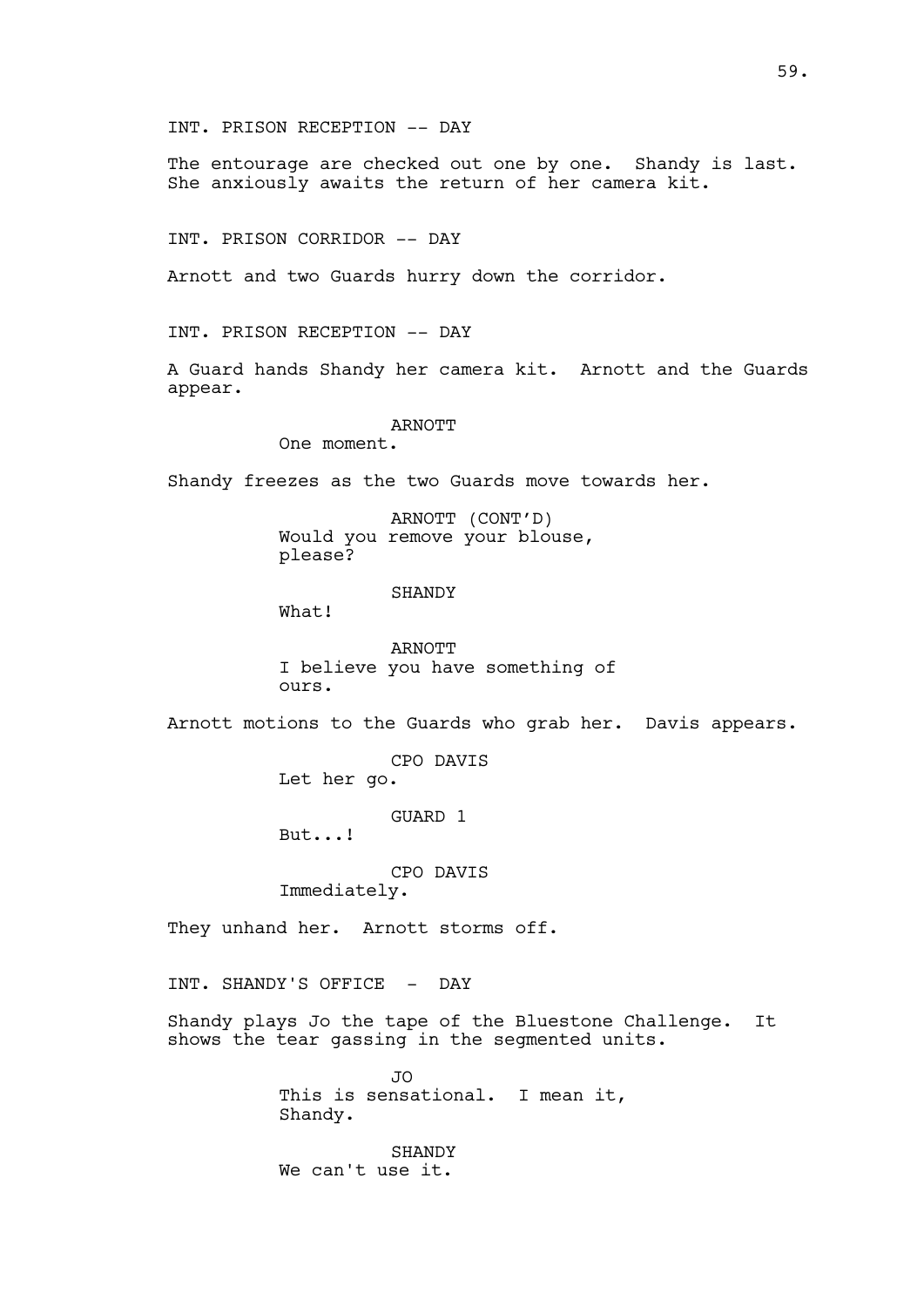JO Bullshit!

SHANDY It'll get Dad into trouble.

JO

# Then why are we watching it?

The tape shows Blackie acknowledging Corbett.

INT. DIGGER'S HOUSE -- DAY

Digger, Tobias and Shandy watch the tape in Digger's expensively furnished flat. Tobias has bandages round his ribs. Digger rewinds the tape.

> DIGGER I want to see it again.

SHANDY Thought you'd be interested.

Digger stops the tape then plays it in slow motion. It shows Snowy getting his hips into place before hitting Tobias.

TOBIAS

Ouch!

SHANDY He'll do anything to get you to fight.

DIGGER See. Hips through, then pow. (to Shandy) Brilliant. You're good, you know that.

Shandy shakes her head.

DIGGER (CONT'D) (to Tobias) That's what we work on, every moment of every day, hips through, both legs, till you're the best, as good as the old bloke.

Shandy, disappointed, starts to leave.

DIGGER (CONT'D) Corby's known Blackie all his life. I've known Blackie all my life. He used to bash me when I was a kid. Then I used to bash him when we were teenagers.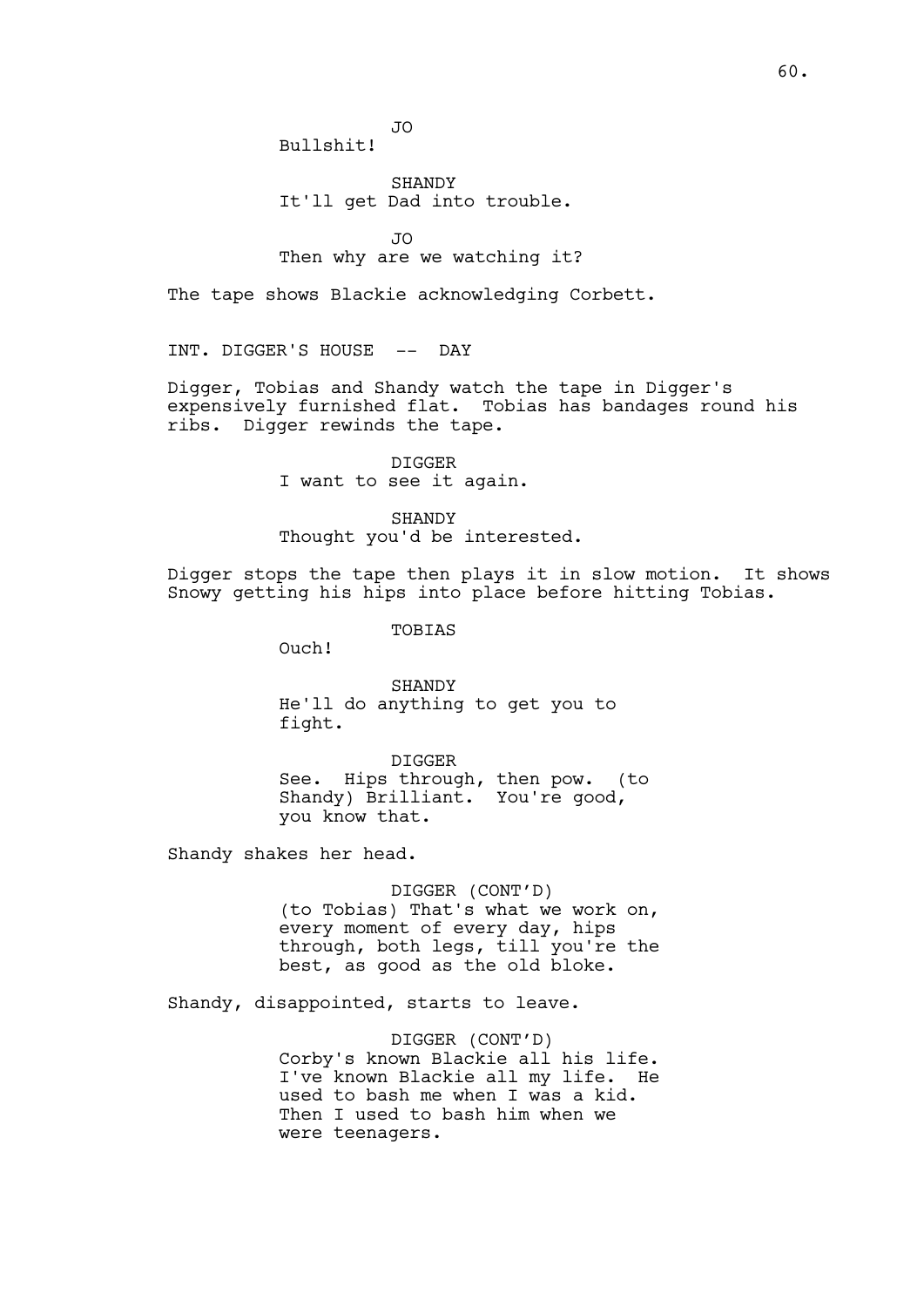SHANDY (leaving) That's all you still are, bloody teenagers.

TOBIAS

She likes you.

Digger and Tobias smile at each other. Digger rewinds the tape and watches Blackie and Corbett.

EXT. SUBURBAN PARK, INDUSTRIAL ESTATE - DAY

Digger and Tobias jog around the park. Tobias shadow boxes as he runs. Shandy is running with them. Exhausted, she stops as they continue. She gets her camera.

LATER: Digger and Tobias stop. Tobias immediately goes into stretching exercises. Shandy films Digger.

> SHANDY You want to get back into the ring, don't you?

DIGGER If it was Peirre...What would make Peirre change his mind?

Shandy considers.

SHANDY

Me.

DIGGER

You sure?

Shandy doesn't respond. Digger smiles.

INT. BIG ARCH'S OFFICE -- DAY

Big Arch is seated at his desk with Lonnigan. Digger and Corbett enter. Lonnigan immediately stands and offers his hand to Digger.

> LONNIGAN Digger. How's that kid of yours doing?

DIGGER He's doing fine.

Big Arch scoffs.

BIG ARCH Andy has an offer you can't refuse.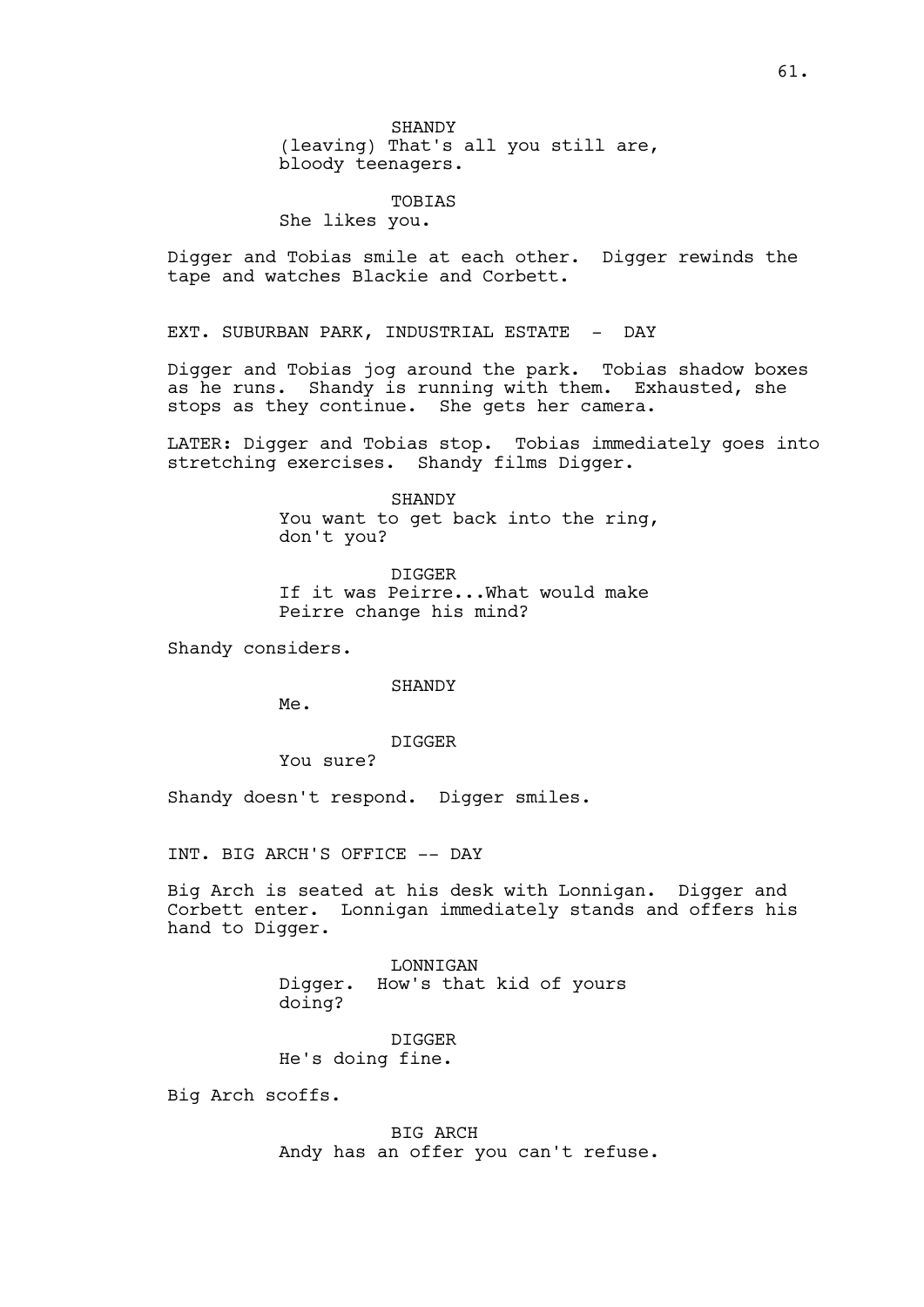LONNIGAN As you're no doubt aware we had the rights to broadcast the Bluestone Challenge...

Shandy hurriedly enters.

SHANDY Sorry, bloody traffic.

BIG ARCH This is Mrs Speilberg and Lucas all rolled into one.

Lonnigan nods acknowledgment. Shandy prepares her camera.

SHANDY

Ms, thankyou.

#### LONNIGAN

Our backers are prepared to pay one million dollars, that's US one million, for you to go back and fight the old bloke..

Lonnigan puts a contract on the table. Corbett reads through it.

> LONNIGAN (CONT'D) It's already been approved by the authorities.

BIG ARCH The Prison Governor himself's behind it.

Digger shakes his head. Shandy smiles which is noticed by Big Arch.

> LONNIGAN Give me a minute.

Lonnigan dials his mobile and turns away. Big Arch goes to the window.

> BIG ARCH Come here, Digger.

Digger joins him. They watch Tobias working by himself, getting his hips through.

> BIG ARCH (CONT'D) He's a good kid, but what's gonna happen when Prosak gets hold of him? Is that what you want, spend your life training cannon fodder for the likes of Prosak?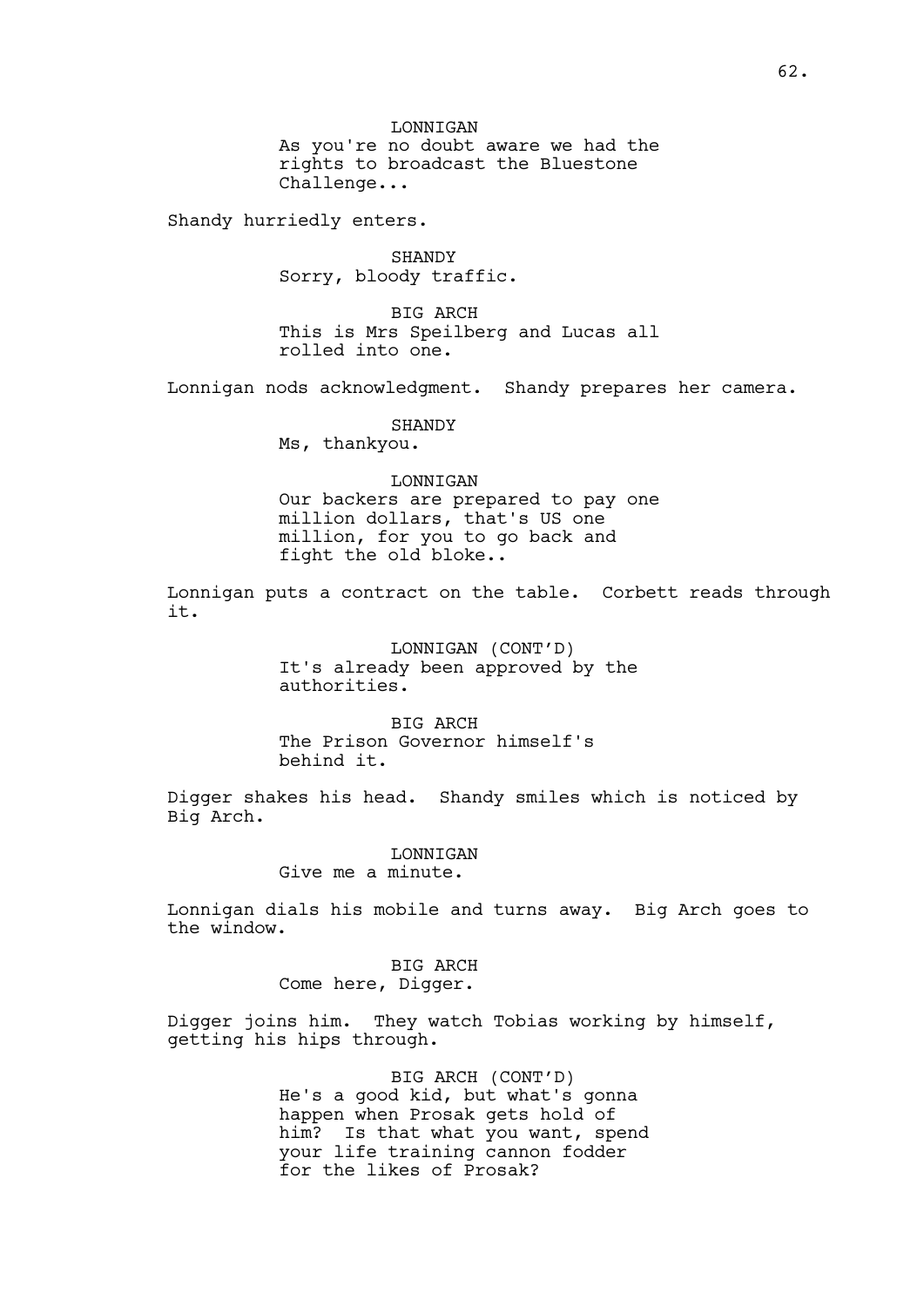## LONNIGAN

Right, I've got approval, and this is irrespective of the outcome, for you to walk away with one mil and another mil to go to any charity of your choice.

CORBETT (indicating the contract) Mate, this is solid. Rock solid.

BIG ARCH Think of what those kids can do with one million.

#### LONNIGAN

We're gonna promote it world wide. The footage of that old bloke stiffening your bloke, is truly awesome.

DIGGER I appreciate everything and the charity thing, but I'm not interested.

Corbett is devastated. Big Arch pleads with him to influence Digger.

CORBETT

Mate....

DIGGER I'll ask Tobias if he's interested.

LONNIGAN (screaming) Why would I want the fucken monkey? I want the organ grinder.

DIGGER (leaving) Sorry, mate.

SHANDY (leaving) If it's the organ grinder you want maybe you should get in the ring yourself.

Big Arch gives Corbett a filthy look.

EXT. OUTSIDE GYM -- DAY

Corbett chases after Shandy and Digger.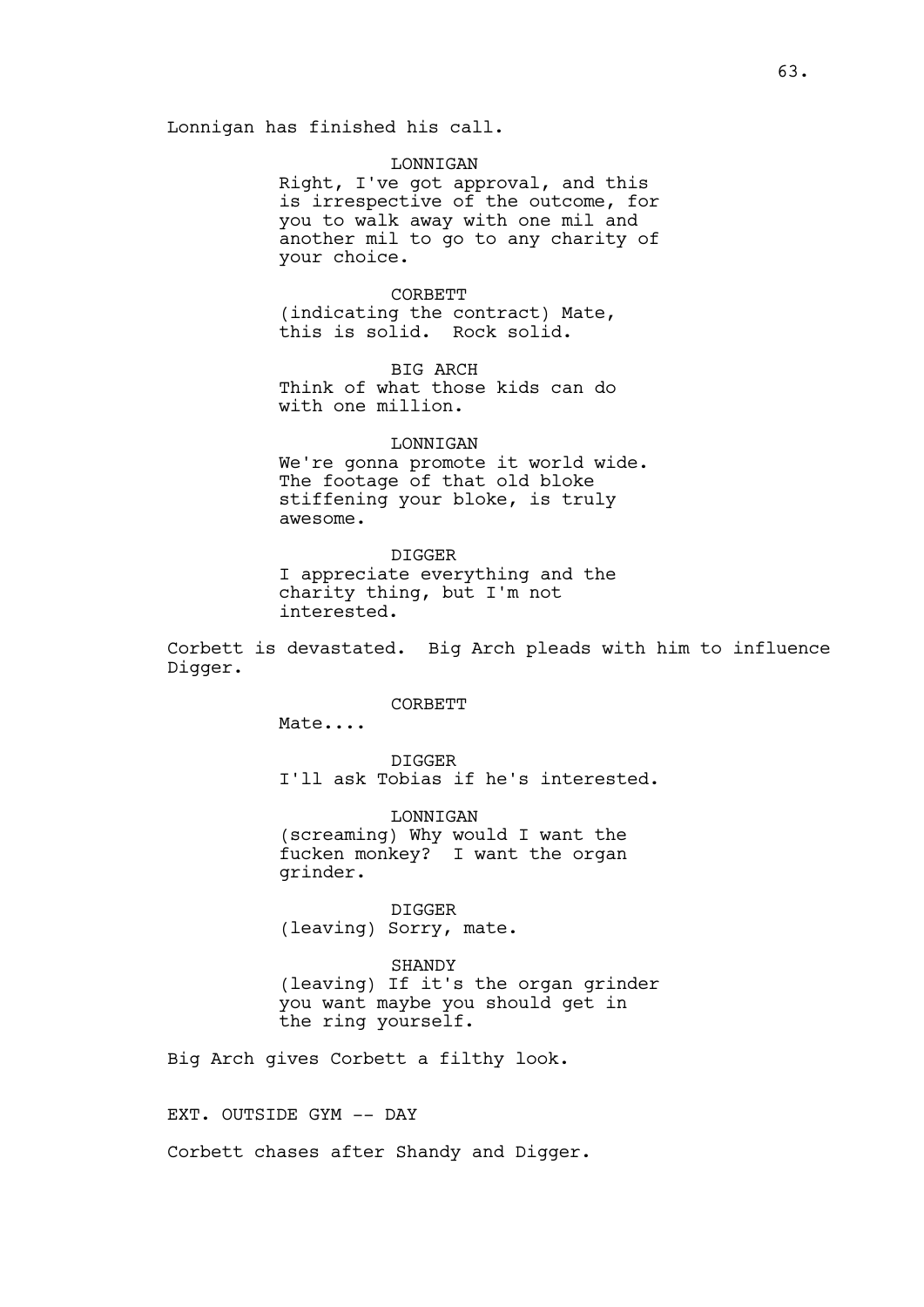CORBETT Mate, one fight, one, and you walk away on top of the world. DIGGER I'm not interested. Understand? CORBETT I wouldn't ask you, mate if it wasn't important. Corbett looks at Shandy and she tactfully moves away. CORBETT (CONT'D) Have I've never asked you for anything in my life...? DIGGER You're in trouble. (Corbett looks away) How much? CORBETT Don't even ask. DIGGER I'll help you out. Corbett laughs and shakes his head. DIGGER (CONT'D) I will. CORBETT It's more than money, mate. It's goodwill. DIGGER Are we talking about your life here? Corbett can't answer. He walks away. DIGGER (CONT'D) Corby. **SHANDY** What was that all about? He looks deep into her soft eyes. She senses he wants to embrace her. After a moment of uncertainity she follows Corbett. EXT. CORBETT'S CAR -- DAY

Corbett is in his car, ready to drive off. Shandy arrives.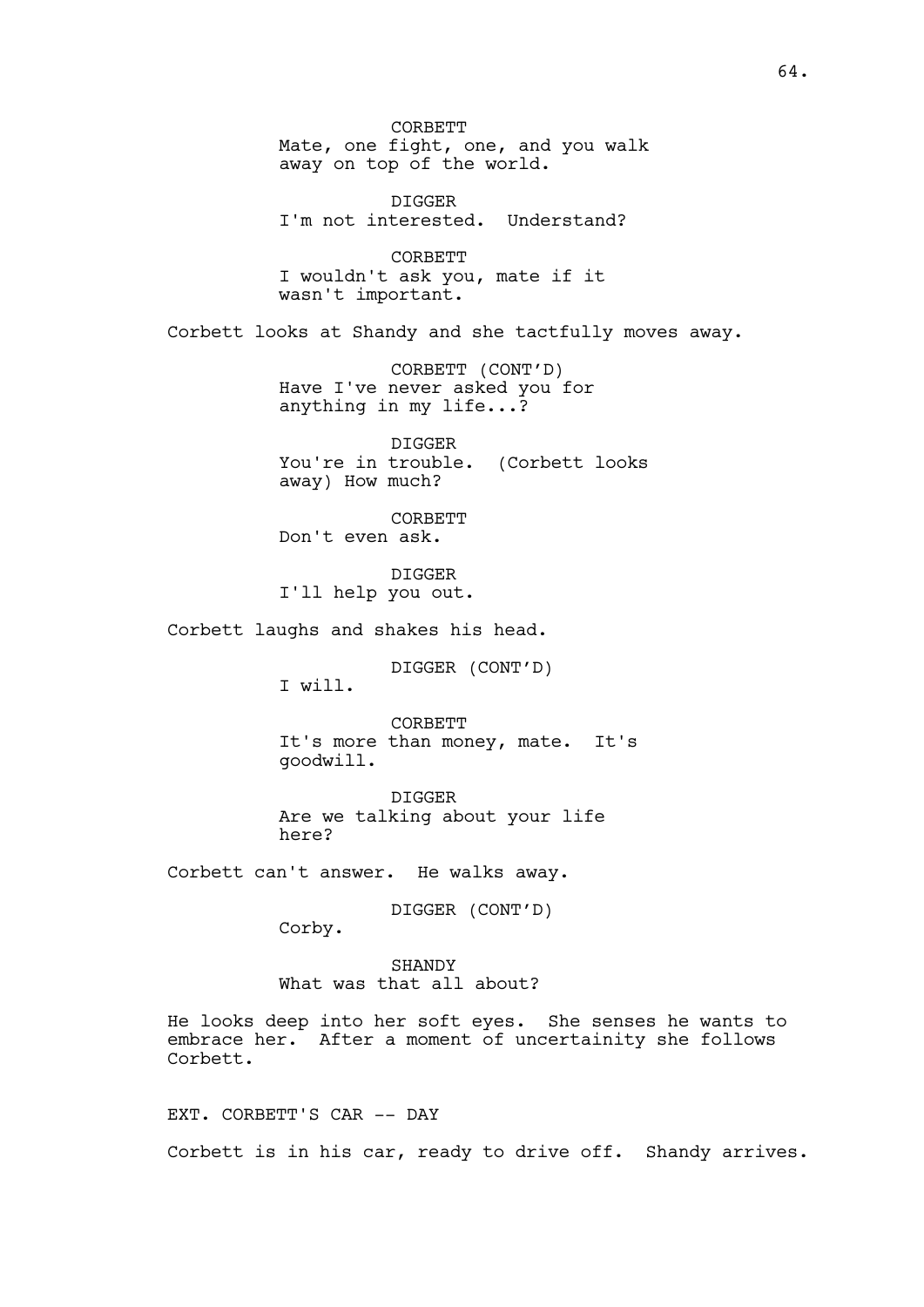You know he doesn't want to fight.

**CORBETT** 

Get in.

Shandy hesitates then reluctantly gets in.

INT. CORBETT'S CAR -- DAY

Corbett drives along a Boulevard.

SHANDY Where are we going?

He doesn't reply.

EXT. RIVER -- DAY

Corbett pulls up under a tree overlooking a River.

CORBETT This is where we met. I was being chased by a gang. He was fishing. It was awesome. Pure poetry.

SHANDY Why were you being chased?

CORBETT What matters is we're mates. And that means I can ask him anything. Isn't that what it's like with you and Perriere?

She doesn't reply. Corbett leans over and gently kisses her on the lips. She doesn't respond. He pulls her towards him.

> CORBETT (CONT'D) Admit it, you do like me a little.

SHANDY I like you a little.

**CORBETT** And you like this?

He leans over to kiss her but she avoids him.

SHANDY Yes, but not as much as I could.

Corbett stares straight ahead momentarily before driving off.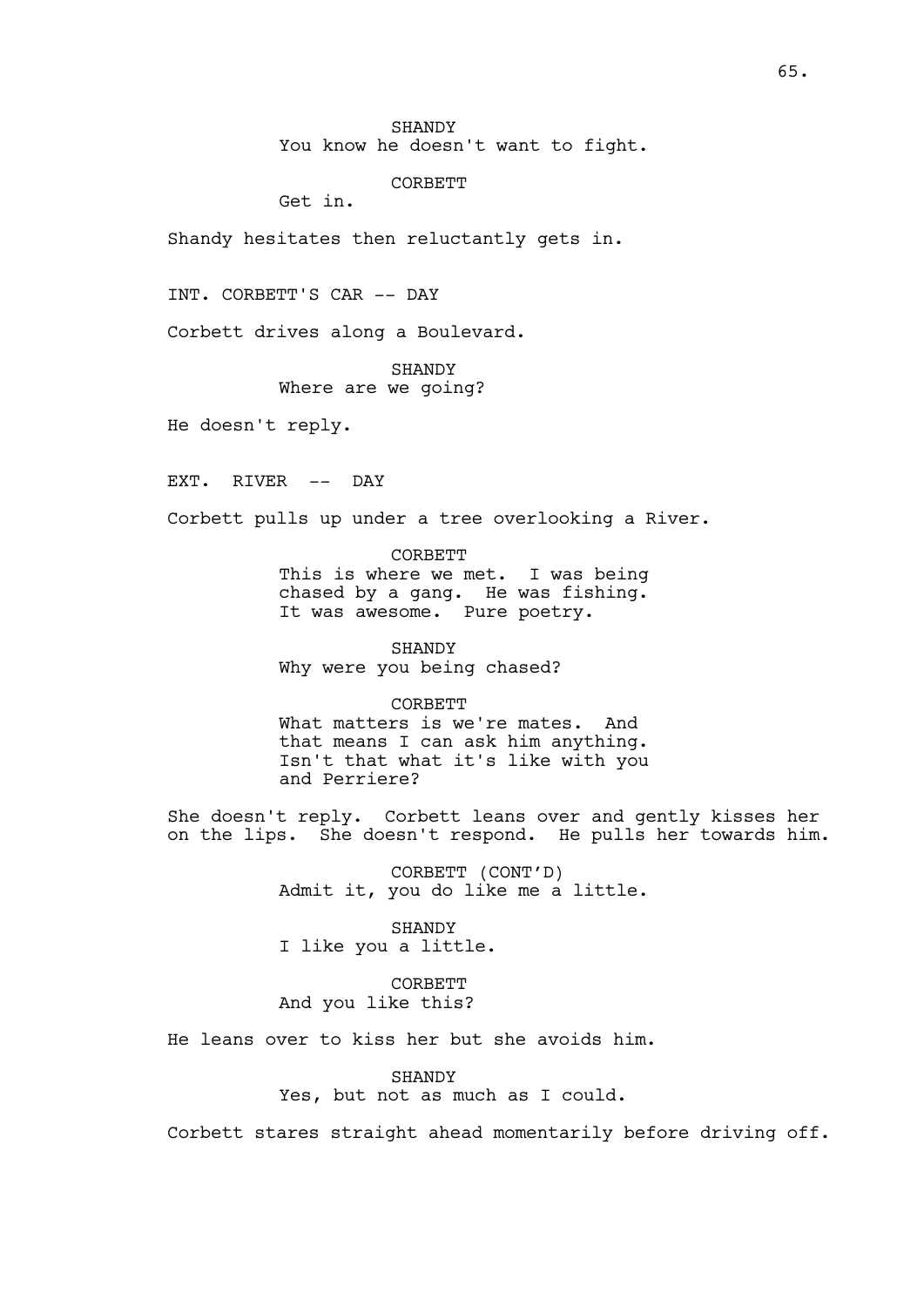EXT. PARK -- DAY

Digger and Tobias train in the park. Shandy watches.

SHANDY You're going to fight, aren't you?

Digger gently strokes her hair. She moves slightly. He stops stroking.

> SHANDY (CONT'D) You will, I know it.

She leaves.

INT. SHANDY'S HOUSE -- NIGHT

Romantic music plays as Shandy enters her semi-darkened lounge. Peirre has prepared a candlelit dinner.

> SHANDY I'm impressed.

He fills her glass with wine and sits her down.

SHANDY (CONT'D) How long did this take?

He gets his glass from the kitchen. There are stacks of dirty plates and cooking utensils.

> PEIRRE Oh, ten minutes.

SHANDY (playfully) You fibber. You had a caterer come in.

He kisses her. She returns his kiss lovingly.

PEIRRE

I love you.

SHANDY

I love you.

He holds her face in his hands.

SHANDY (CONT'D) I really do, Peirre. Very, very much.

PEIRRE

Marry me.

Shandy, taken by surprise, reaches for a large strawberry.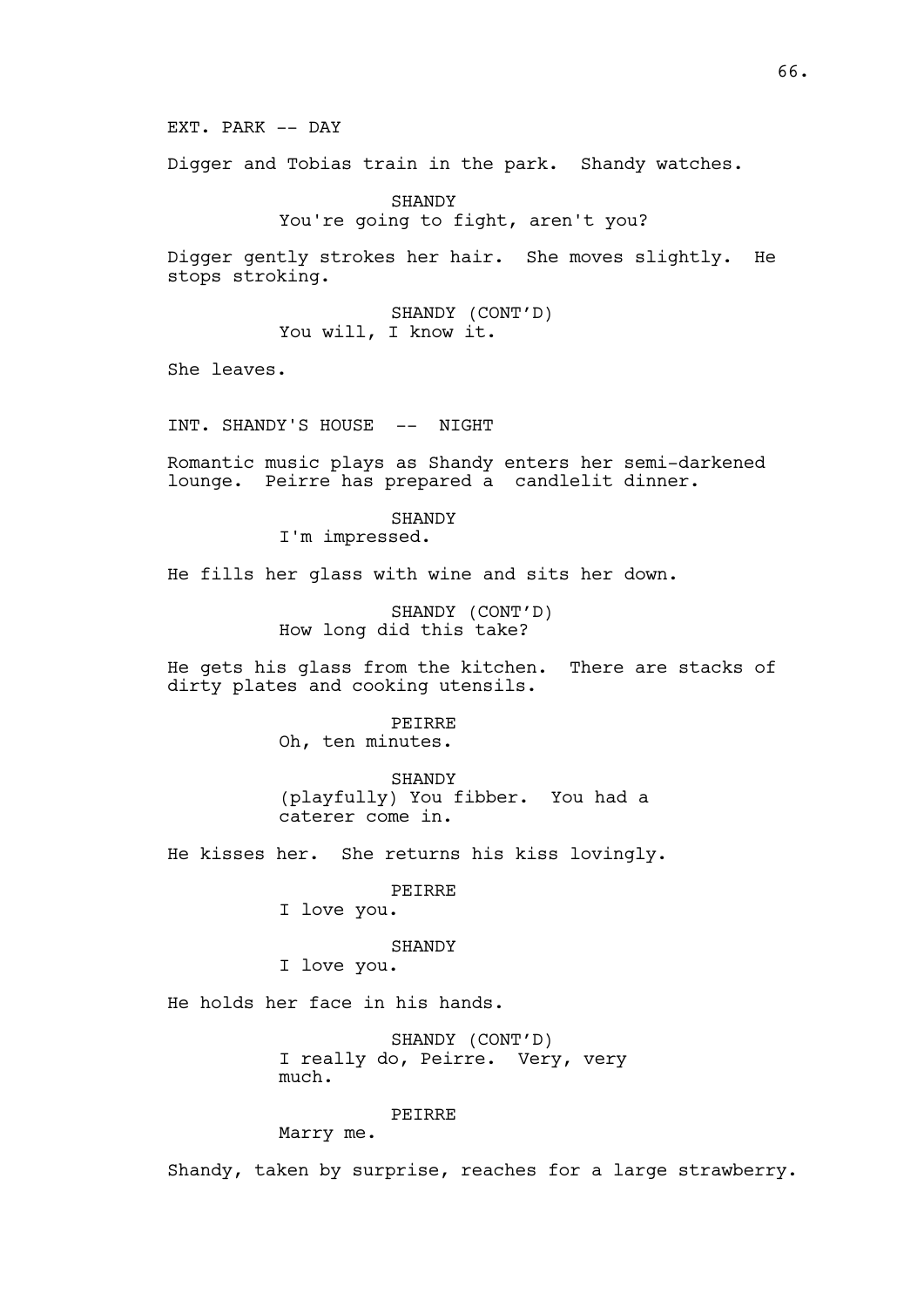# PEIRRE (CONT'D) I love you, so very, very much.

Shandy smiles warmly, softly strokes his hand. Suddenly the front door smashes open and the room is plunged into darkness. A hooded figure rushes in. Shandy screams. Peirre stands but is clubbed to the floor.

# INT. SHANDY'S BEDROOM -- NIGHT

The room is illuminated slightly by light through partially closed Venetians. Shandy, gagged, is tied face down on the bed. Peirre sits on the floor, his back against the wall. He has eye contact with Shandy. Blood trickles from a head wound. A cricket bat is on the floor in front of him. The attacker, wearing balaclava, pushes a chest of drawers against the closed door. Peirre is frozen with fear. The Attacker stands at the foot of the bed, runs his hand along Shandy's leg. Shandy Struggles. The Attacker laughs, speaks in a distorted French accent.

> ATTACKER (to Peirre) What's your name?

Peirre doesn't answer

ATTACKER (CONT'D)

Name?

The Attacker squeezes Shandy thigh. She grimaces in pain.

PEIRRE Peirre. It's Peirre. Don't! Leave her. This is wrong, it's silly. If it's money you want.....

ATTACKER

Shut-up!

PEIRRE Take anything you want. I can get you money if....

The attacker squeezes harder.

ATTACKER I said, shut-up!

Shandy arches her body. Peirre stops talking.

ATTACKER (CONT'D) Ah, he understands English.

PEIRRE I'll give you anything you...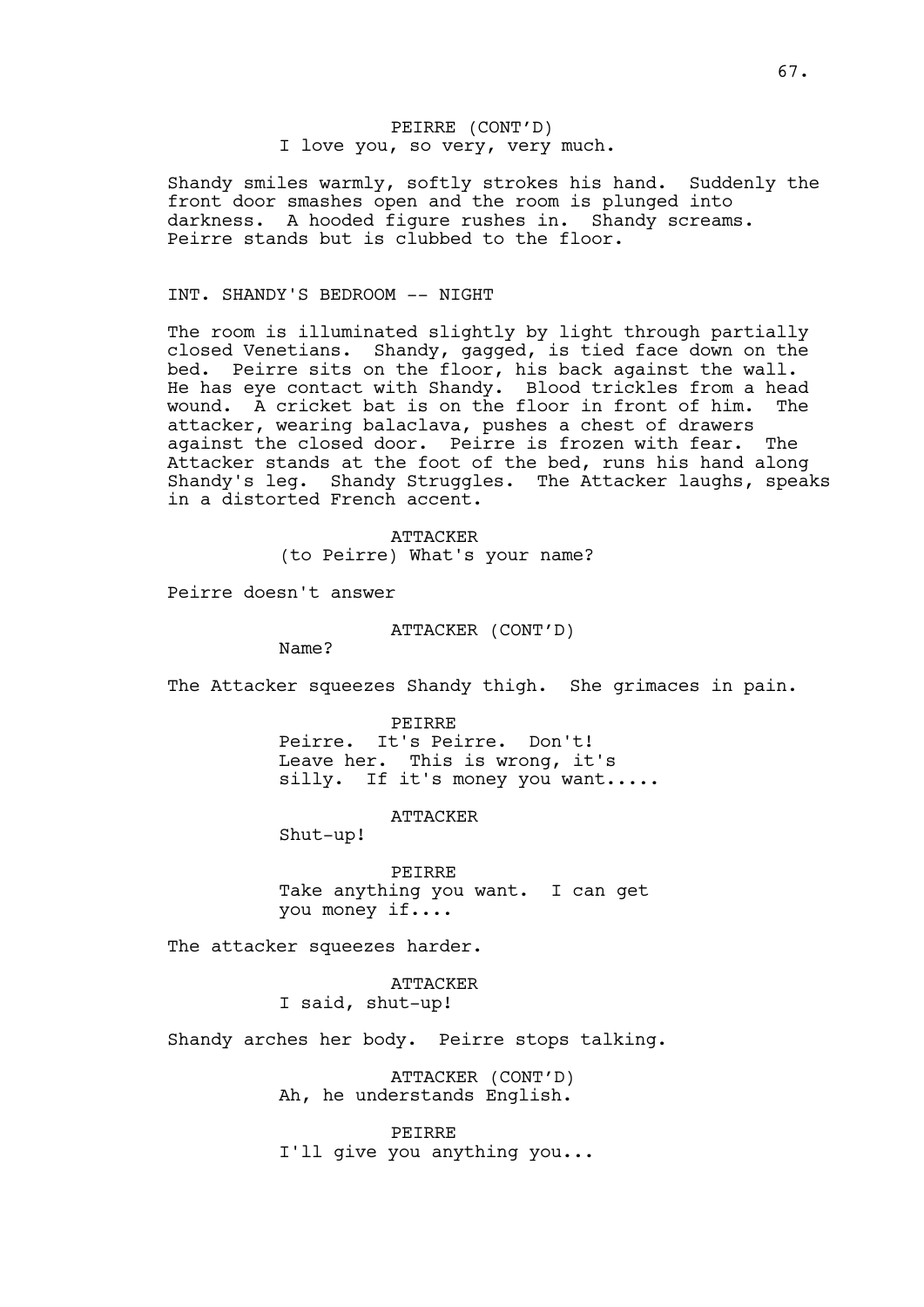The Attacker squeezes Shandy's leg. She grimaces. Peirre stops mid-sentence.

### ATTACKER

# Anything?

The attacker pushes Shandy's dress up. Most of the following is told through Shandy and Peirre's reactions.

> ATTACKER (CONT'D) Are you going to play hero, Peter?

Peirre looks at the cricket bat. Suddenly the Attacker spins and smashes the wall above Peirre's head with his boot. Peirre cowers against the wall.

### ATTACKER (CONT'D)

Hmmmmmmmmm?

Shandy's underwear is ripped. Peirre's fear is shown through the reflection in Shandy's eyes.

> ATTACKER (CONT'D) Then pick up the bat.

Through the reflection in Peirre's eyes we see the Attacker undressing.

> ATTACKER (CONT'D) I'll even give you a free hit.

The attacker purposefully turns his back allowing Peirre the perfect opportunity to grab the bat.

> ATTACKER (CONT'D) You want Peter to hit me with the bat? Hmmmmmm?

Shandy's eyes plead for Peter to do something.

ATTACKER (CONT'D) (turning) Oh I get it, Peter's a non-combatant. You're really dangerous, Peter. You know that? Would you like to see the devil in action? Hmmmmm?

The Attacker kneels behind Shandy. He whispers in her ear.

ATTACKER (CONT'D) And you, my delicate petal?

The attacker thrusts. Peirre screams hysterically and thrashes about as if restrained.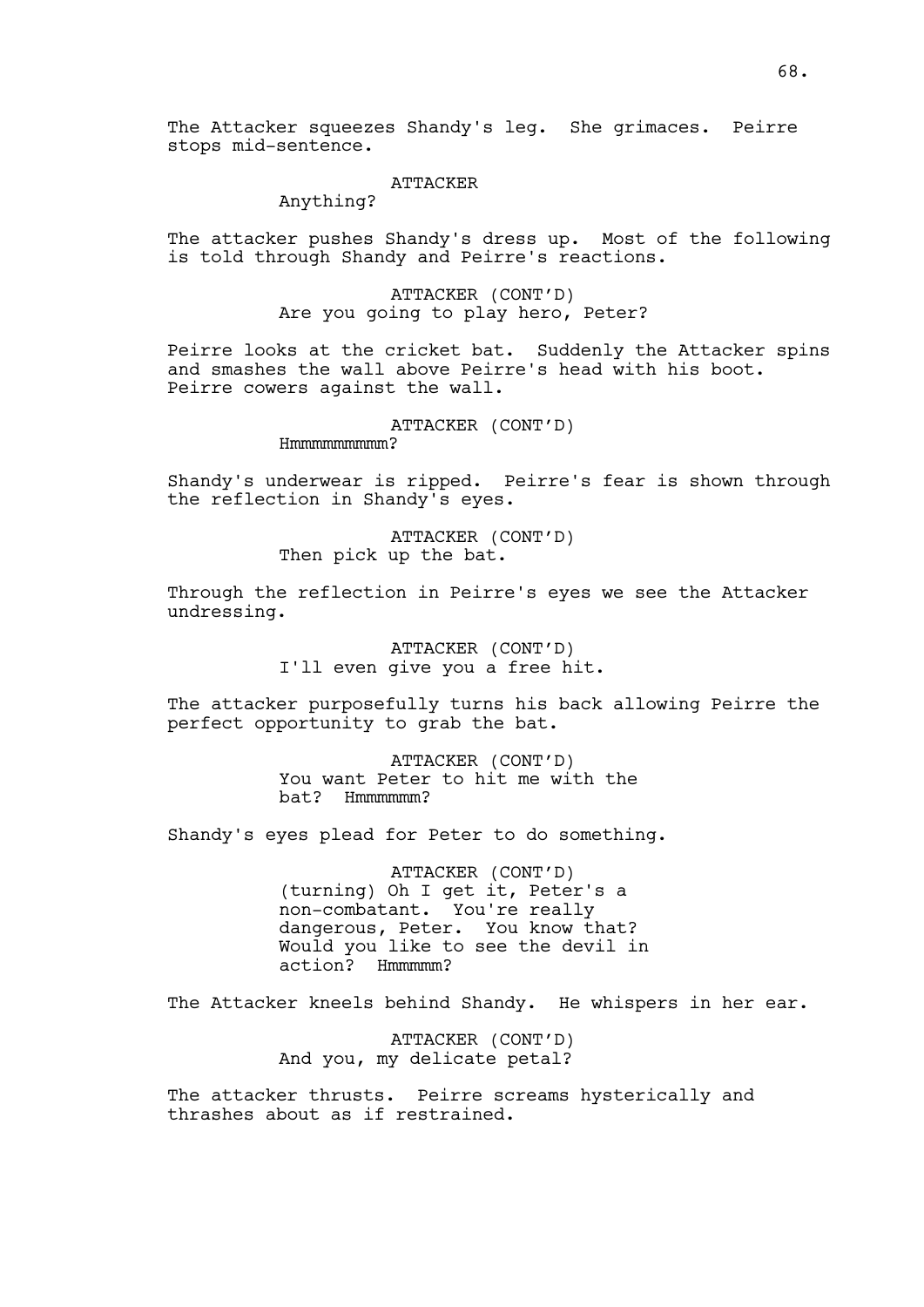EXT. STREET, SHANDY'S HOUSE -- NIGHT

Car wheels screech as they U-turn, mount the nature-strip and speed away.

INT. SHANDY'S BEDROOM -- NIGHT

Shandy, her clothes torn and disheveled, sits on the end of the bed. Peirre picks items off the floor and returns them to the chest of drawers. Peirre goes to turn the light on.

## **SHANDY**

Don't.

Peirre sits next to her, puts an arm round her shoulder. She unemotionally stares ahead.

INT. SHANDY'S, LOUNGE -- NIGHT

Peirre picks up the phone, dials 000. Shandy's hand prevents him continuing.

INT. SHANDY'S, BATHROOM -- NIGHT

Shandy, under the shower, allows the water to cascade over her hair and face. Peirre enters the bathroom. Shandy immediately draws the shower curtain. Peirre is devastated.

INT. SHANDY'S BEDROOM -- NIGHT

Peirre, wearing rubber gloves, carefully folds the sheets and blankets. Shandy, in dressing gown pulled tight, enters carrying cleaning equipment.

> PEIRRE There'll be samples. They can get DNA.

Her hair and face drip as she wipes everything the Attacker might have touched.

> PEIRRE (CONT'D) What are you doing?

**SHANDY** (softly and calmly) I don't want you to blame yourself.

Shandy continues cleaning, wiping harder.

SHANDY (CONT'D) There was nothing you could have done. Nothing.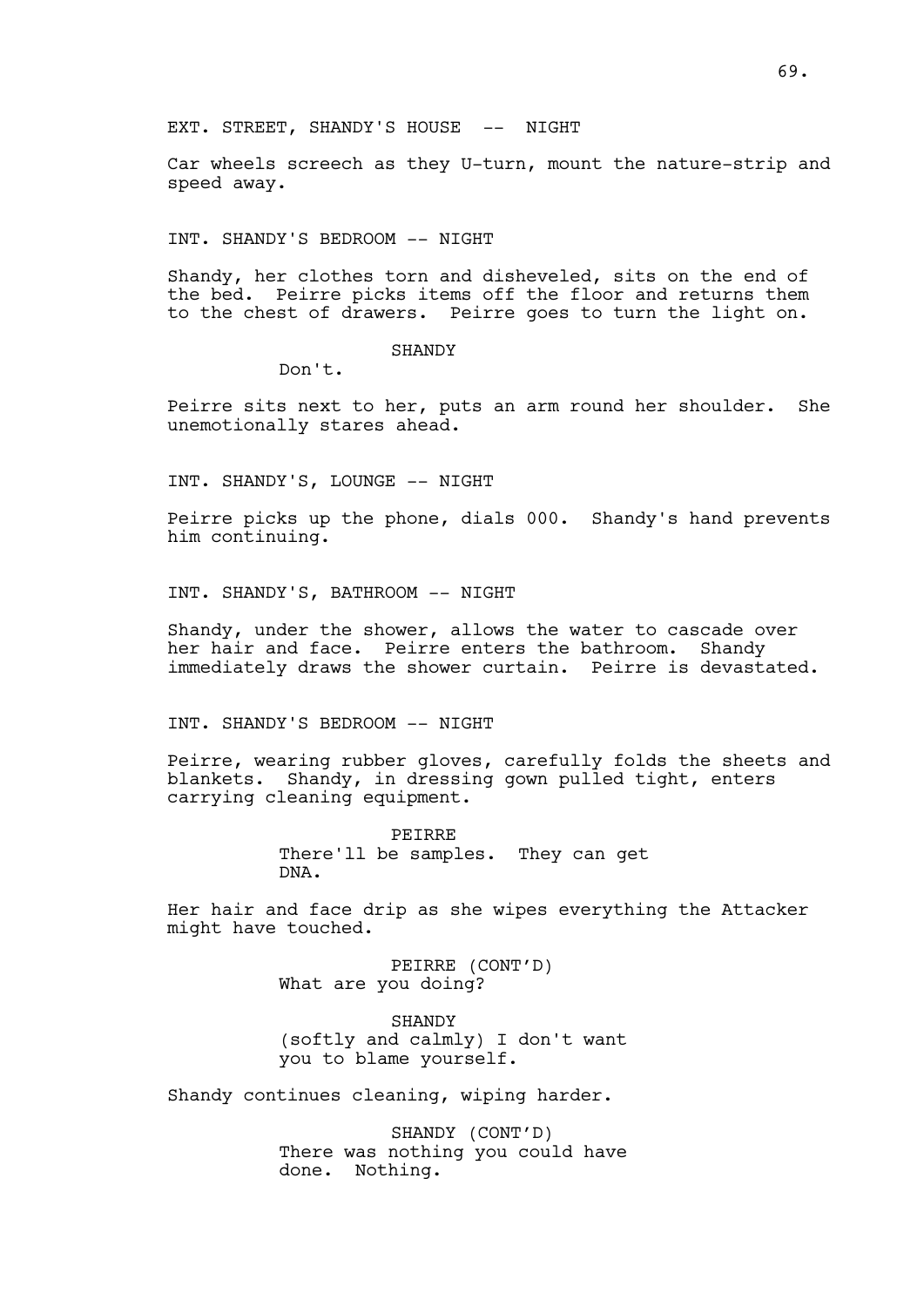Peirre doesn't respond.

SHANDY (CONT'D) I'm going to carry on as if this never happened. Because it didn't.

A tears roll down Peirre's face. Shandy stops wiping.

SHANDY (CONT'D) I want to be alone now. I know you'll understand.

Peirre leaves.

EXT. SHANDY'S HOUSE -- NIGHT

Shandy, holding flood light and camera, exits the broken front door.

EXT. STREET - NIGHT

Shandy videos the tire marks on the nature strip.

EXT. SHANDY'S HOUSE -- NIGHT

Shandy vacuums the path leading to her front gate.

EXT. STREET, SHANDY'S HOUSE -- NIGHT

Shandy vacuums the road and nature strip. Lights in near-by houses are turned on.

INT. SHANDY'S HOUSE -- NIGHT

Shandy sits in the dark staring out her window at the street.

INT. SHANDY'S OFFICE - DAY

Shandy tidies her desk, empties drawers. A mobile bin is full of discarded photos and work sheets. Jo enters, watches. Shandy doesn't acknowledge her.

> JO What's happened? SHANDY It's spring.

Jo leaves.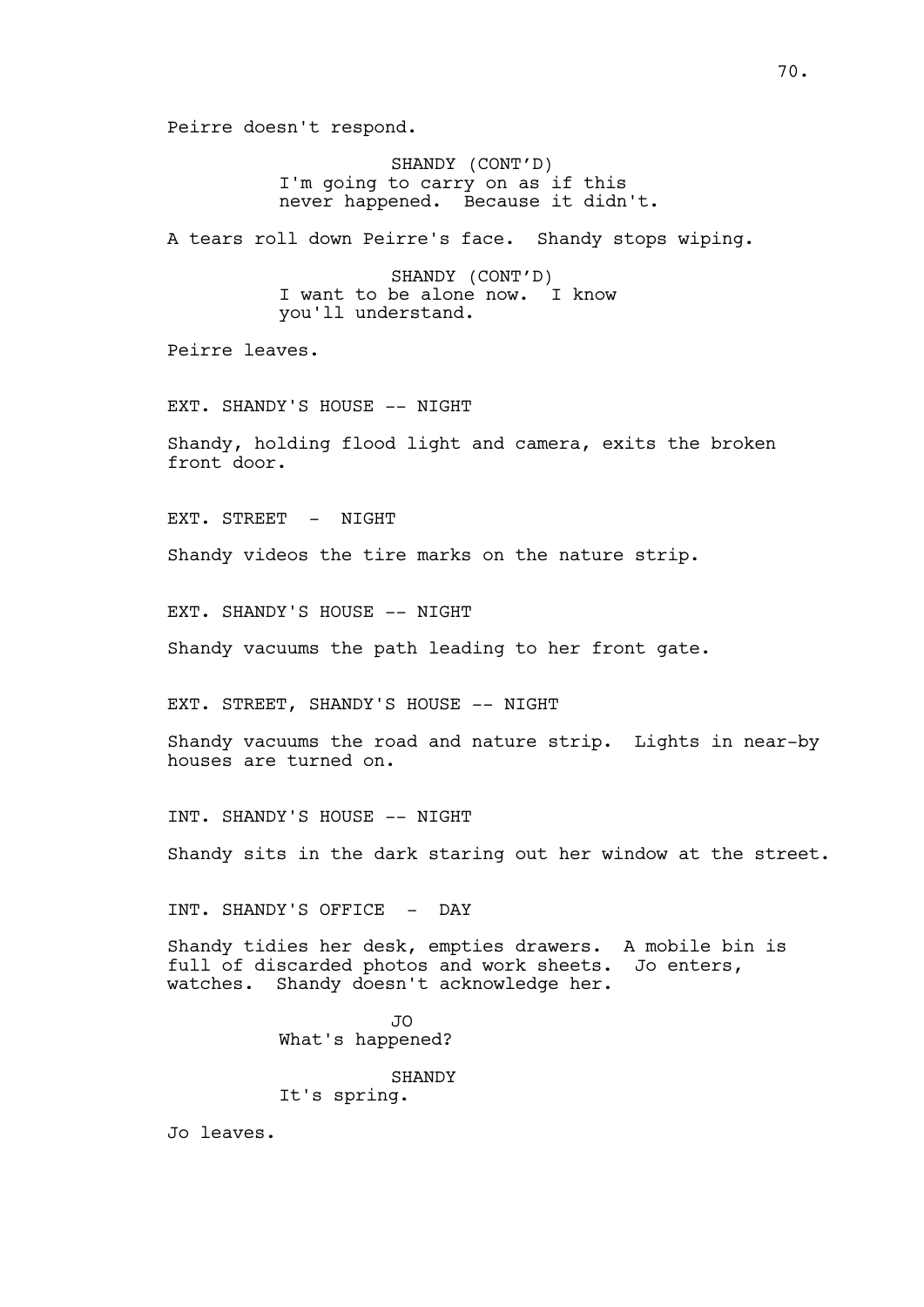LATER: Shandy scans photos of the tire marks into her computer and wall papers her desktop with it. Jo appears, looks over her shoulder.

> JO Either you go to the police or I will.

SHANDY I knew he'd tell you.

JO You can't let him get away with it.

SHANDY I have no idea who him was.

 $\overline{J}$ The police will find him.

Shandy scoffs.

SHANDY No, the police will not find him. Because I don't want them to find him.

JO (hugging her) Oh, darling.

SHANDY I don't want him to exist ever again. I have already erased him. He is merely an image. I can delete with a press of a button.

Shandy touches her keyboard and the image disappears.

INT. GYM -- DAY

Shandy enters the gym, walks immediately to Digger and Tobias who are working with the pads. Digger stops when he sees her. She searches Digger's eyes, uncertain.

> DIGGER What happened?

> **SHANDY** What d'you mean?

He reaches a hand to touch her cheek.

DIGGER You've got a bruise.

She immediately pulls away and puts the back of her hand to her cheek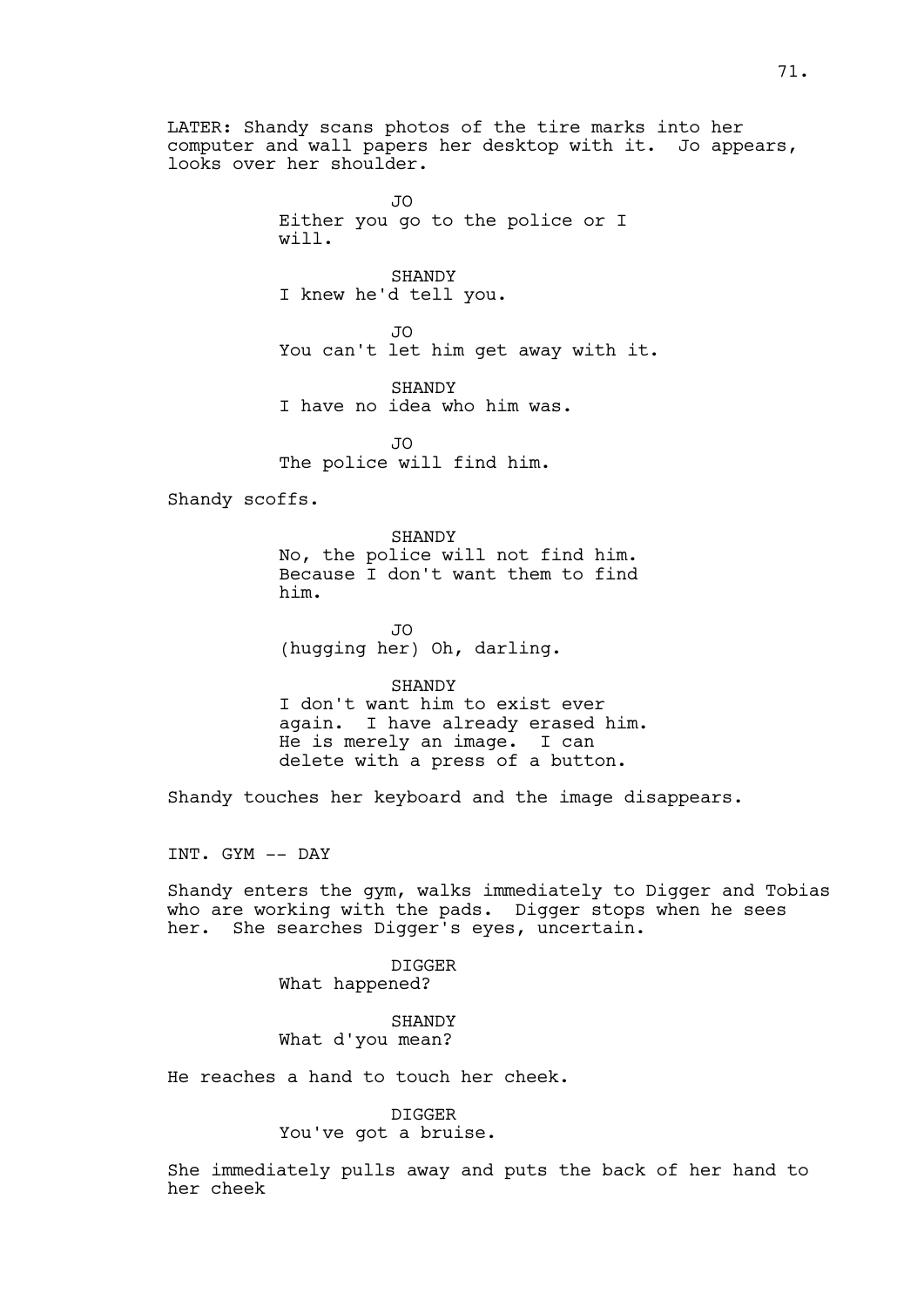SHANDY Have I? DIGGER Should have been ducking when you were weaving, eh? SHANDY No, nothing like that. He looks deep into her eyes. She turns away. DIGGER Is there anything I can do? She doesn't answer. DIGGER (CONT'D) I wouldn't say that unless I meant it. SHANDY (smiling) Thanks but I'm fine. DIGGER (joking) You should tell Peirre to look after you better. Her demeanor nearly crumbles. Big Arch watches from above. DIGGER (CONT'D) Where's your camera? SHANDY I've got everything I need so I won't be bothering you anymore. DIGGER (forcing a smile) Great.

She abruptly turns to leave.

DIGGER (CONT'D) I mean it's great you've finished. Shandy.

She stops.

DIGGER (CONT'D) You weren't bothering me.

She contemplates telling him but two teenage girls, KAREN and JILL, skimpily dressed, enter as if they own the place. Some of the fighters whistle. Shandy leaves.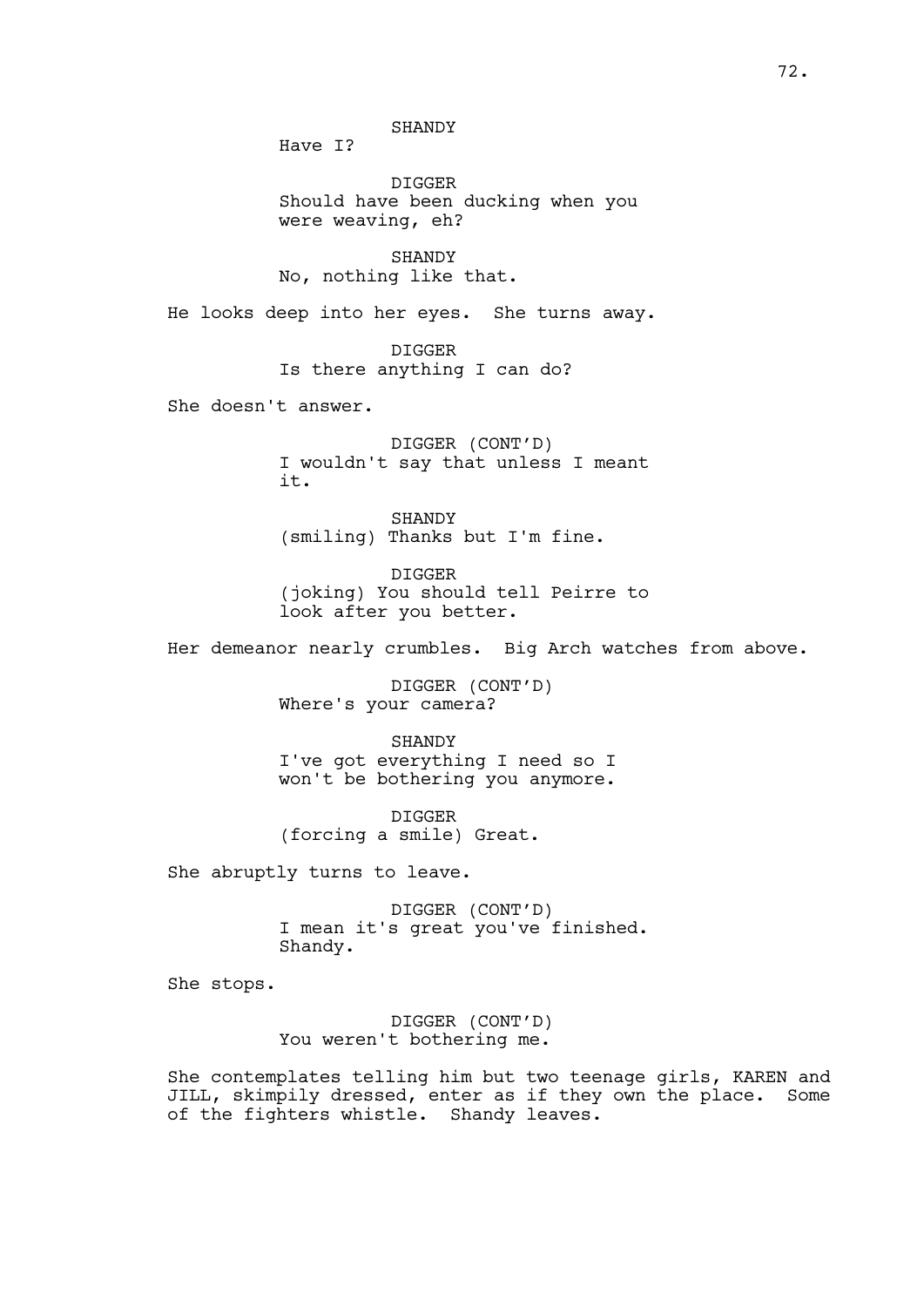EXT. GYM -- DAY

Shandy leans against the door of the Gym, allowing the sun to warm her. Suddenly the sun is blocked out.

> CORBETT Some people get it easy.

Shandy is startled.

CORBETT (CONT'D) You look like shit.

Shandy searches his face.

SHANDY So would you if you had to put up with blokes like you all the time.

CORBETT

You wish.

Corbett opens the gym door. Shandy can see Digger signing the belly of Karen with a Texta. Karen moves Digger's hand towards her groin.

> SHANDY I'm finished.

CORBETT When do I see it.

SHANDY Jo'll let you know.

CORBETT How about dinner?

She glares at him.

CORBETT (CONT'D) To celebrate.

She walks away.

CORBETT (CONT'D) What did I say? What is it with you fucken women?

INT. SHANDY'S CAR -- DAY

Shandy drives through traffic. Suddenly a HOON cuts her off, gives her the finger. She U-turns, forcing traffic to swerve.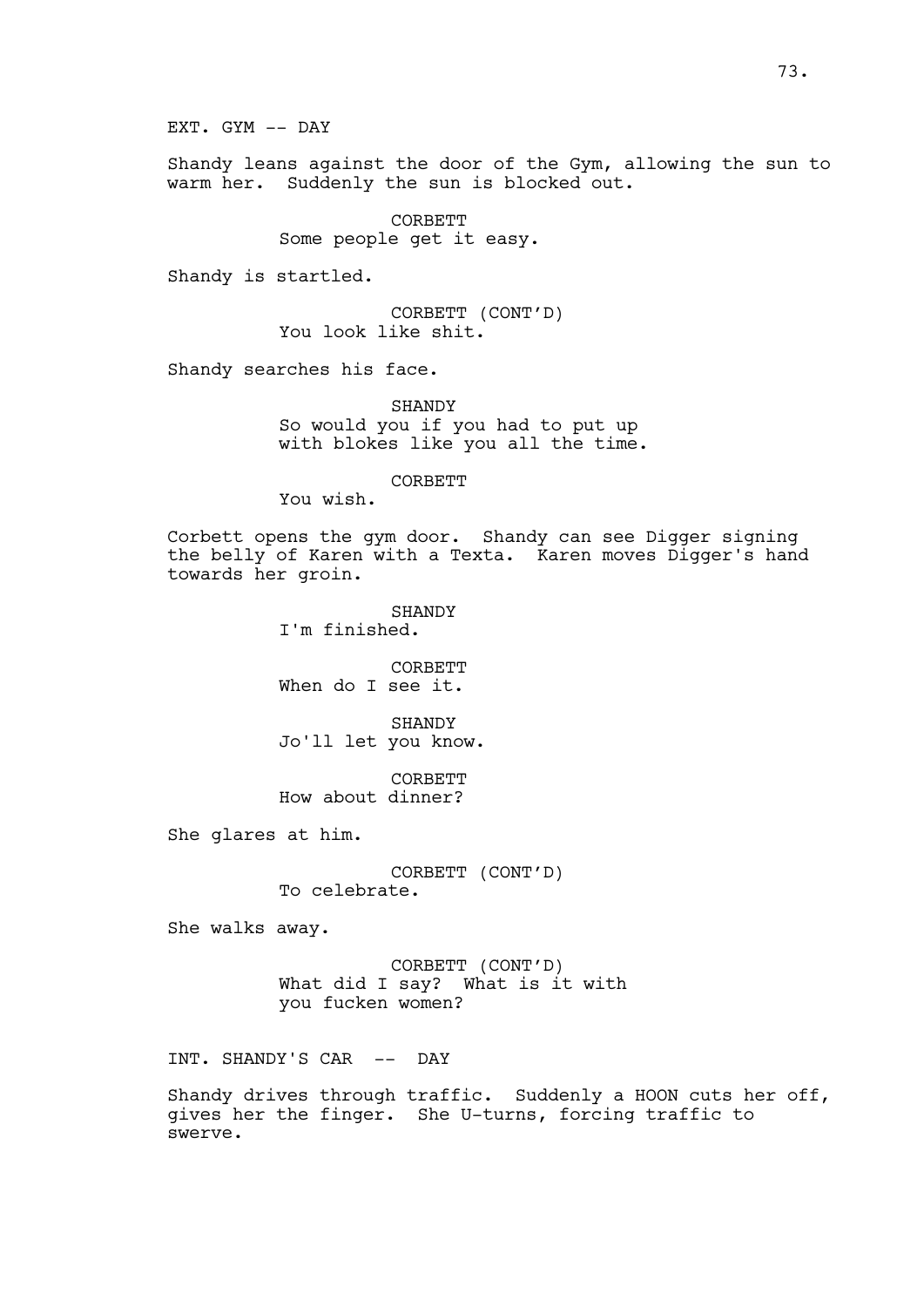# EXT. GYM -- DAY

Shandy parks outside the gym, steels herself, then decides to tell Digger about the rape. As she's exiting the car Digger emerges with Karen who's amorously clinging to him. Shandy watches them playfully get into Digger's car.

## INT. SHANDY'S LOUNGE -- NIGHT

Unopened take-away food is on the table. The television is on but the sound is mute. Shandy browses through old photo albums showing her hugging her dad, sitting between her mum and dad on a blanket, at the zoo, etc. The phone rings. Shandy nostalgically smiles. She continues looking at the photos, stops at a photo of her at the beach with her parents. The phone stops. Tears swell in her eyes. She dials the phone.

## SHANDY

(softly) Dad.

LATER: Shandy sips tea. Davis pours himseld a cup. Shandy looks at her father then breaks down. He hugs her. She blinks the tears away. Behind her the television shows Digger, handcuffed and surrounded by REPORTERS, being led into a police station.

EXT. POLICE STATION -- NIGHT

The scene is near chaotic with reporters bustling to interview Digger and police attempting to escort Digger inside the police station. Corbett arrives.

> REPORTER 1 Why did you rape her, Digger?

REPORTER 2 Did she lead you on?

REPORTER 3 Is this the first girl you've raped?

Corbett violently pushes reporters away. Two POLICE restrain him.

> **CORBETT** Back off, you vultures!

REPORTER 1 What have you got to say for yourself, Digger?

The Police usher Digger inside the police station and prevent Reporters entering.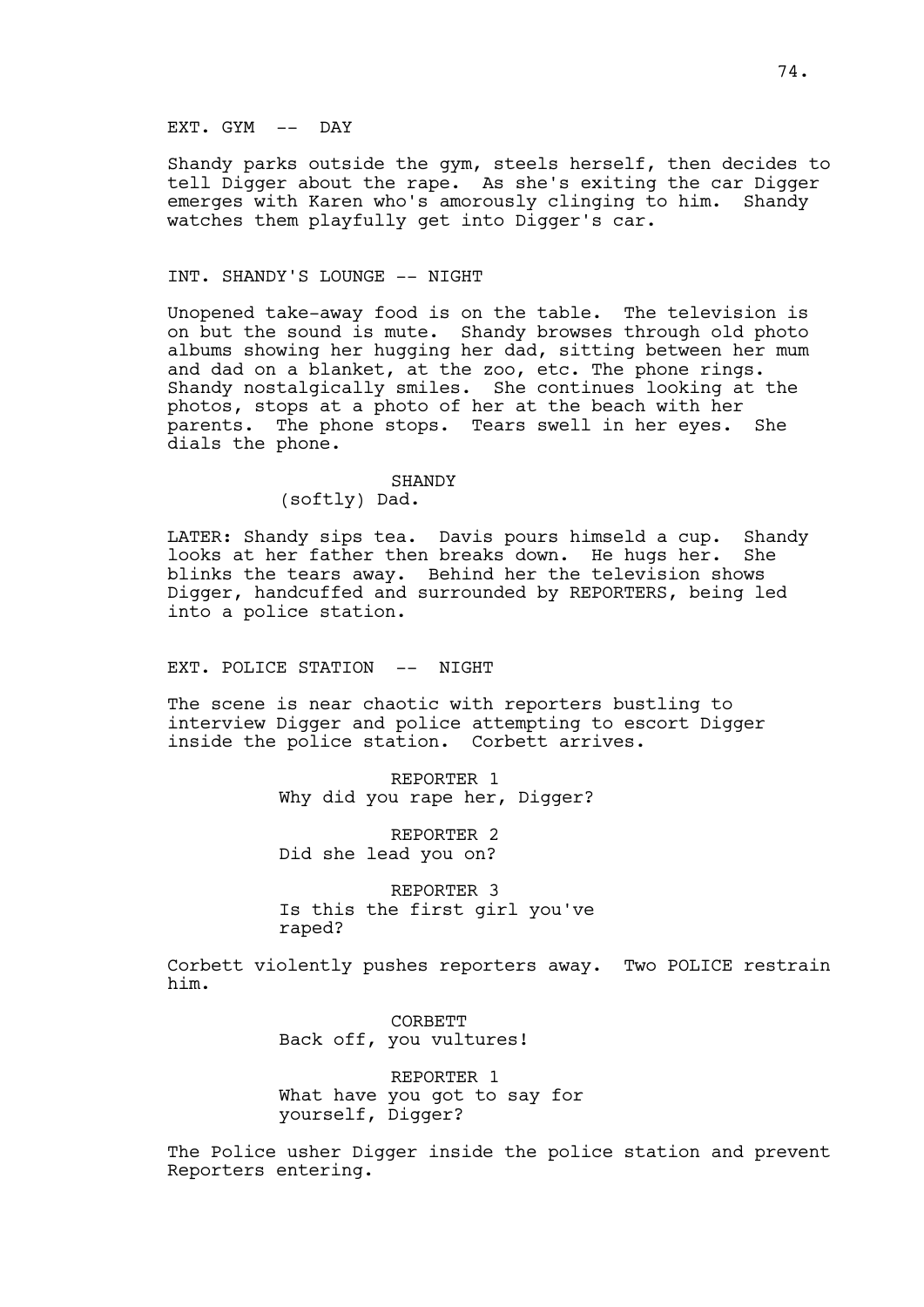Digger, still handcuffed, is being put into a holding cell in the reception area. Corbett enters, immediately goes to the counter.

> **CORBETT** This is stupid. (to Digger) Don't worry, mate. I'll have you out straight away.

POLICE RECEPTIONIST If you're not his lawyer, out!

The Reception Officer indicates to Police to remove Corbett. Corbett leaves before they can touch him.

INT. SHANDY'S HOUSE -- DAY

Shandy sits, staring out a window.

INT. POLICE STATION -- DAY

Corbett, Big Arch and FRANK MONTE, a QC, approach the reception counter.

> MONTE I believe my client is your guest.

Corbett smiles at the Police Receptionist.

POLICE RECEPTIONIST

Not him.

Monte tosses Corbett a pen.

MONTE He's my stenographer.

Corbett smiles.

POLICE RECEPTIONIST Strip search him.

Corbett's smile immediately vanishes.

INT. CELL - NIGHT

Digger is in a cold and austere cell. He looks mournfully up at Corbett, Big Arch and Monte.

> **CORBETT** We're gonna get you out, mate.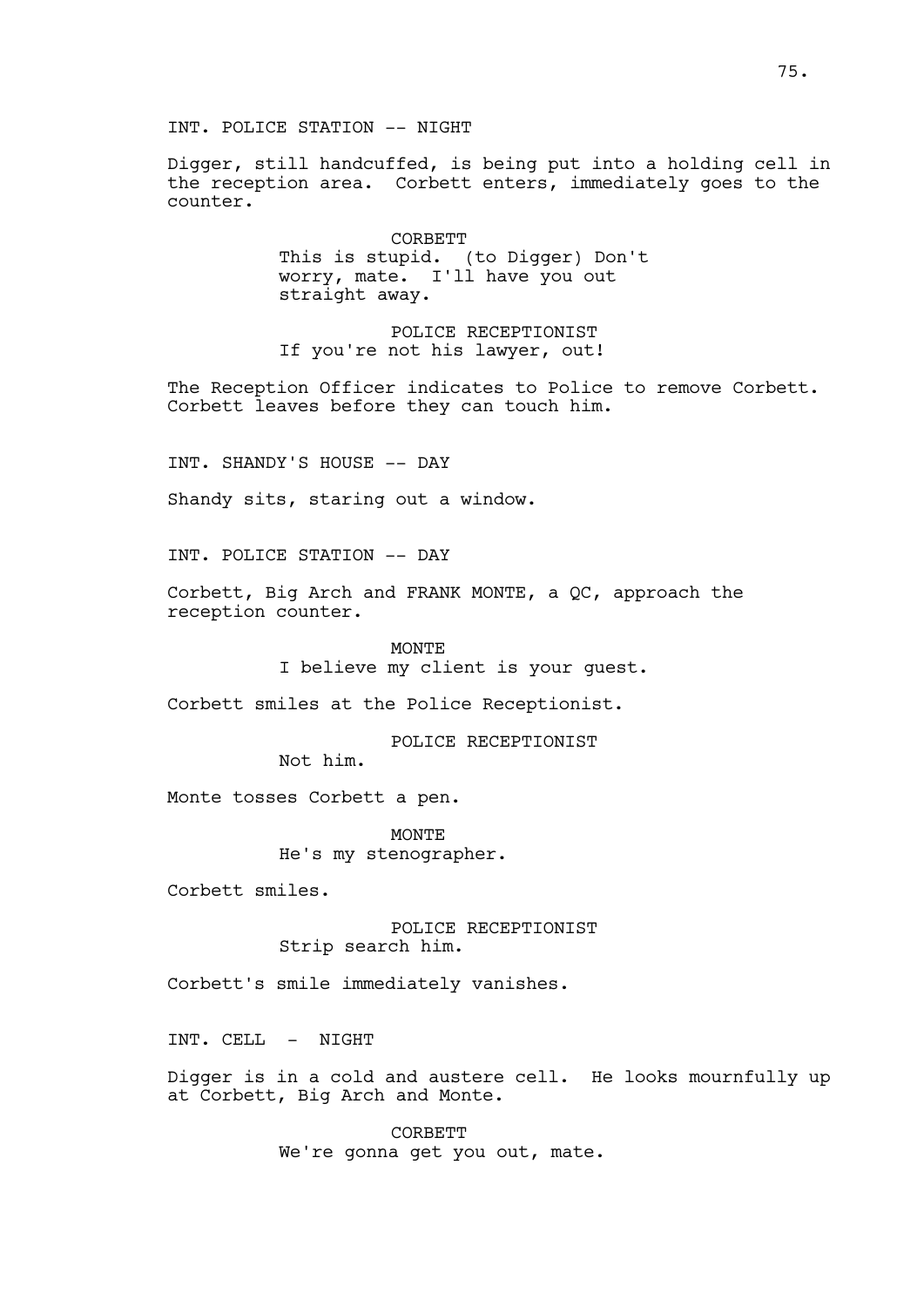It won't be as easy as that I'm afraid.

**CORBETT** This is Frank Monte. He's the best, mate. Big Arch got him.

Digger looks at Big Arch who is unable to hide his disappointment. Digger smiles and shrugs his shoulders.

> BIG ARCH Mate, if you wanted a piece of tail, all you had to do was ask.

Digger looks straight through Big Arch.

CORBETT He didn't fucken do it!

Monte indicates for them to quieten. Big Arch coughs violently.

> MONTE. I've seen her statement. She's a convincing witness.

Corbett is dismayed. Big Arch sits next to Digger.

INT. COURT -- DAY

Shandy sits at the back of the court. Corbett turns to acknowledges her but she ignores him. Digger, dressed in suit, sits impassionate in the dock. Karen is giving evidence from the witness box. Her face is still bruised. The Prosecutor is Rhonda.

> KAREN He seemed really nice, you know. Then he turned, just snapped. One moment he was all nice. Smack! Next thing I'm on my back and he's all over me, ripping my underwear and....

She breaks down.

RHONDA Take your time, Karen.

Monte searches Karen's eyes but she refuses to look at him or Digger.

> RHONDA (CONT'D) Did you assist in any way?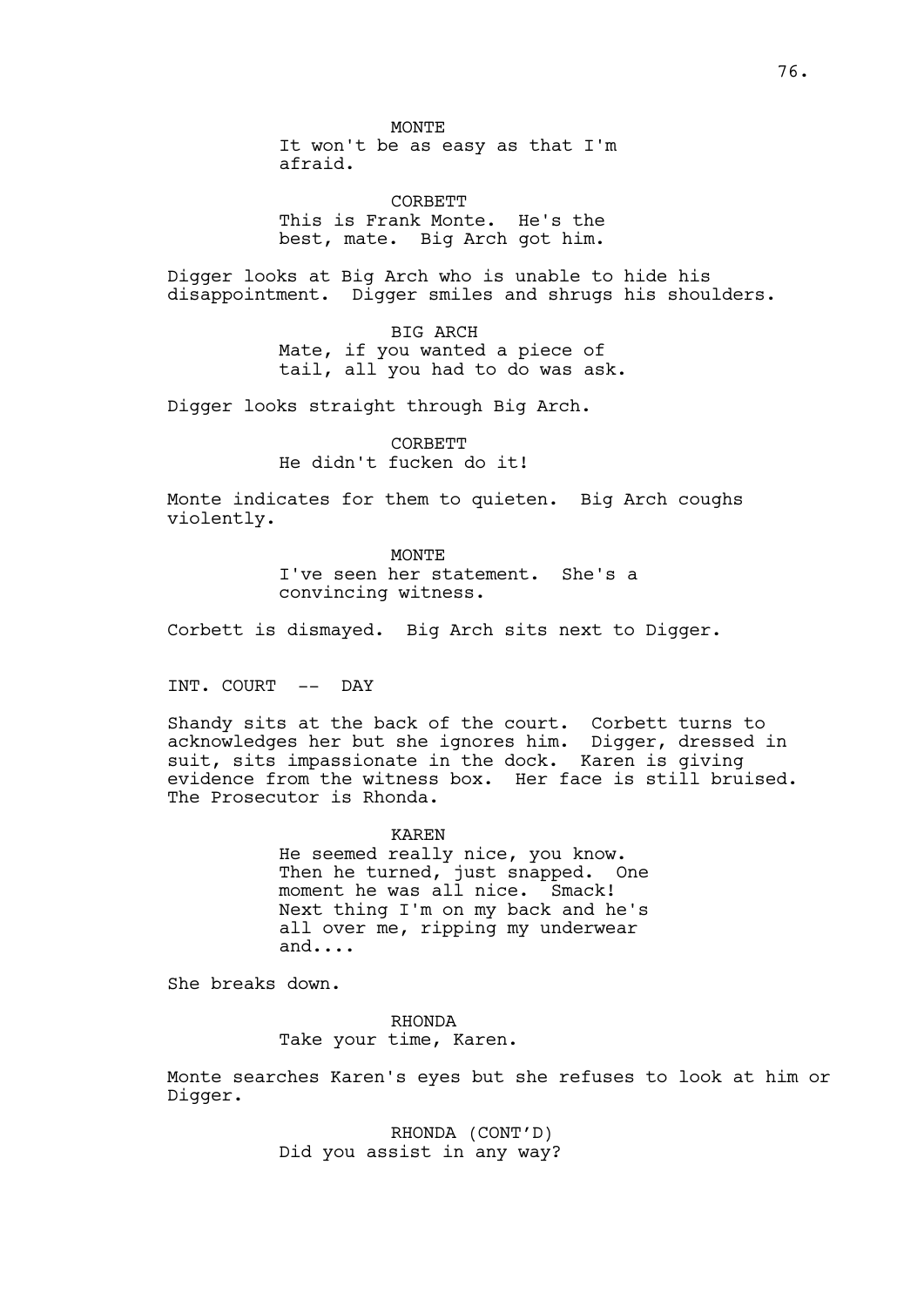No. He was a pig. A pig!

RHONDA Did you encourage him...?

KAREN

No!

RHONDA ...in any way?

KAREN No! You should've seen him.

RHONDA But you did go willingly to his apartment?

KAREN

Yes.

RHONDA

Why?

KAREN Because I...I thought he'd be nice. That we'd just talk and things, you know.

Corbett rolls his eyes. Big Arch, coughing violently, leaves the court.

> RHONDA What sort of things?

> > KAREN

You know.

RHONDA

Kiss?

KAREN Maybe. But I'm not...I don't do that. Not on the first time.

RHONDA And you had no intention of going to his place for sex?

KAREN Ugh! Course not!

RHONDA I tender these photos, Your Worship.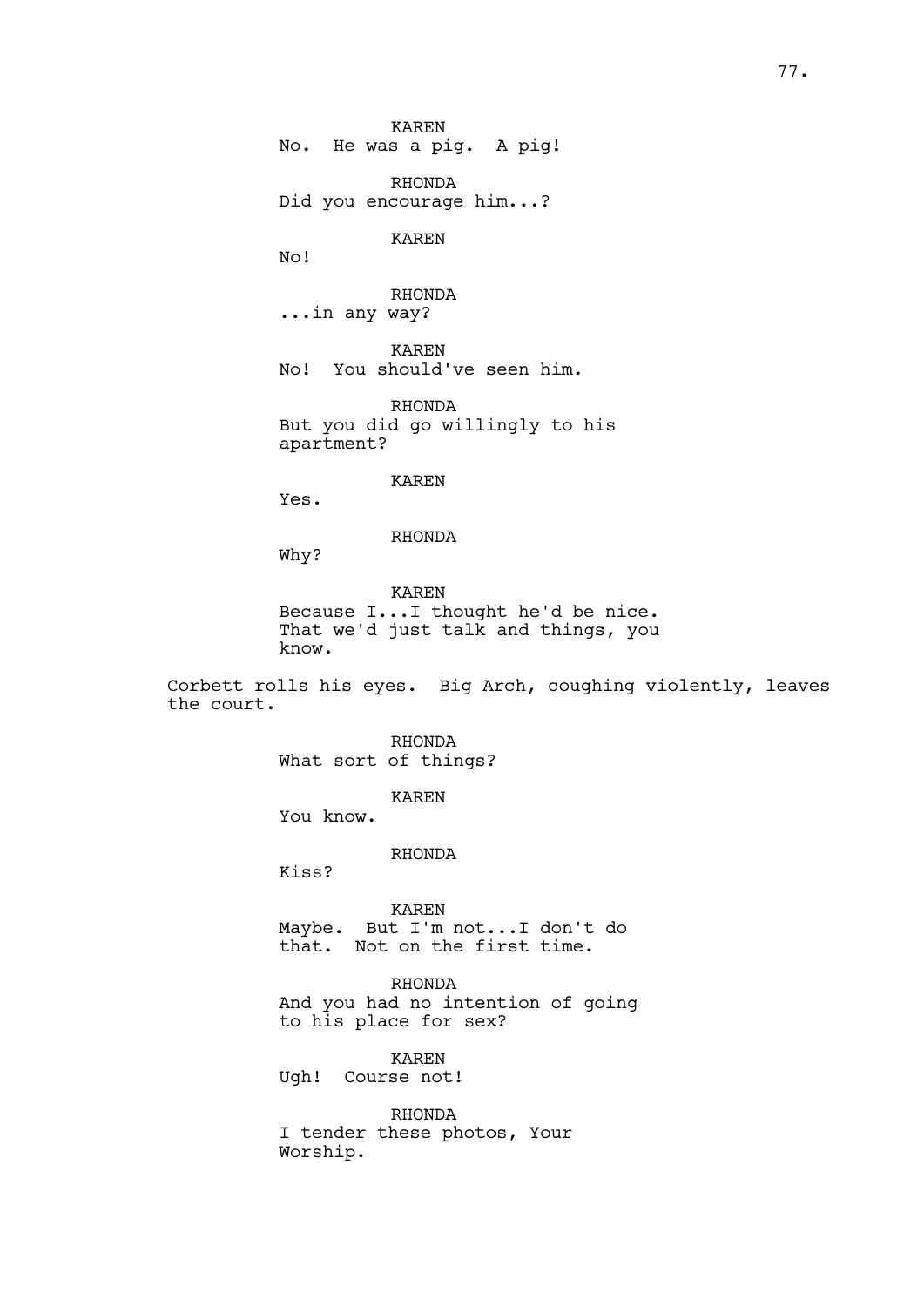Rhonda's ASSISTANT gives the MAGISTRATE and Monte a series of photos. One photo shows Karen's severely bruised face. During the following two speeches we focus on Shandy who remains unemotional.

## RHONDA (CONT'D)

You will notice bruising of her back, inner thighs. You will also notice the scratch marks on the defendant's back. Evidence will prove skin samples taken from under Miss Wilson's fingernails match the defendant and semen taken from Miss Wilson belongs to the Defendant.

Peirre enters, sits next to Shandy. Rhonda acknowledges Peirre.

#### MAGISTRATE

Thankyou, Ms Prosecutor, as this is a bail application, not a committal or trial, I'll accept that evidence in a hand-up brief. Do you have any problems with that, Mr Monte?

MAGISTRATE (CONT'D) No, your Worship.

Corbett is agitated.

MAGISTRATE (CONT'D) Do you wish to question the witness?

MONTE No, Your Worship.

CORBETT

What!

Digger doesn't react.

MAGISTRATE You may step down.

**CORBETT** The bitch is lying!

MONTE

(quietly to Corbett) That bitch is not going to change her story and if this is a set-up, anything I ask gives her the advantage of being forewarned.

Corbett angrily folds his arms.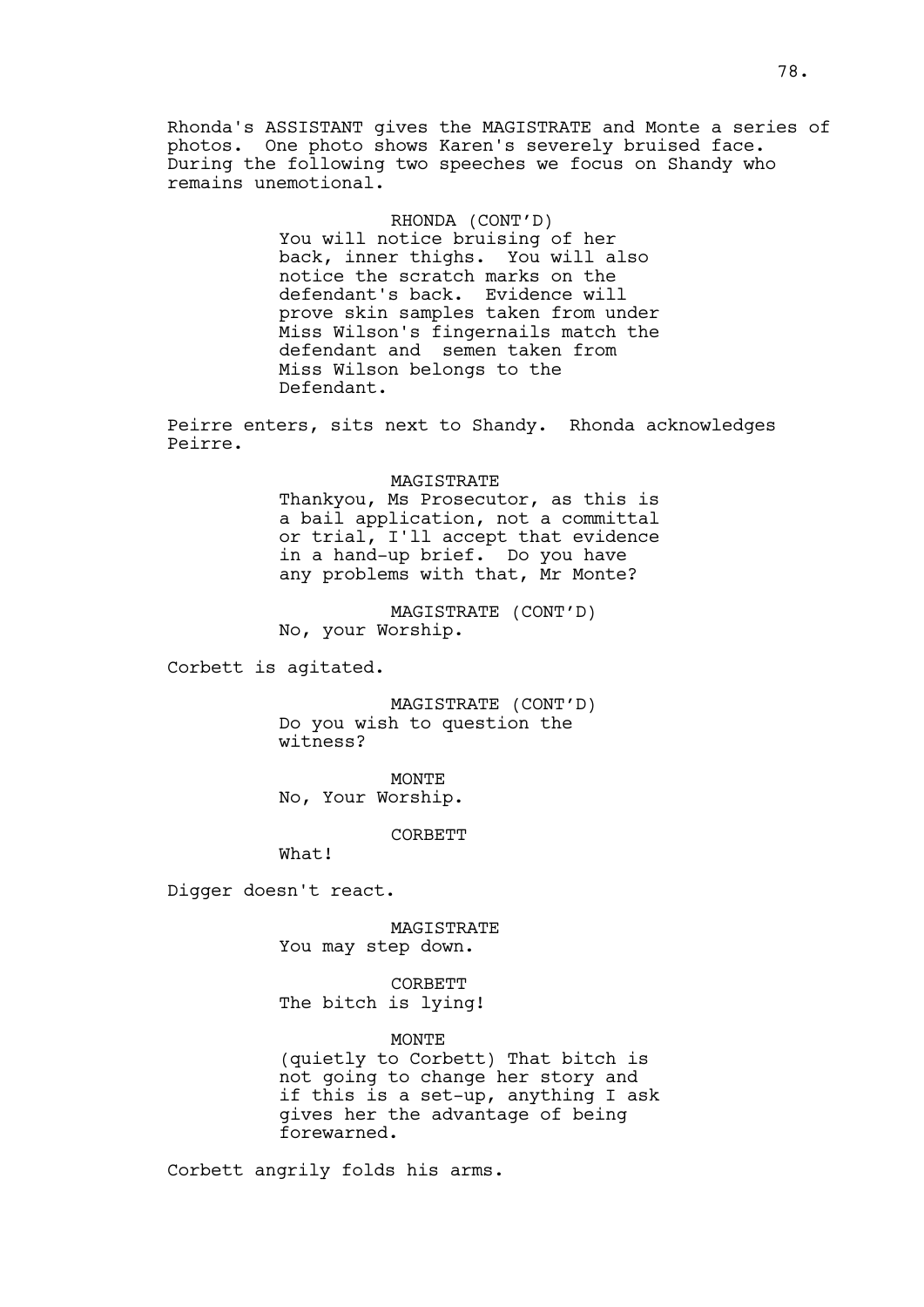MONTE (CONT'D) Your worship, we wish to make it abundantly clear we will be strenuously denying all charges. My client is a man of impeccable character......

Monte's voice fades as we slowly penetrate Digger's iris.

INT. PRISON RECEPTION -- DAY

Digger, still handcuffed, is led into prison reception. Six GUARDS eagerly wait. Two hit batons into their hands. In the background a PRISON BILLET mops the floor.

INT. PRISON GOVERNOR'S OFFICE -- DAY

The Governor watches a monitor in his office showing Digger in Reception.

INT. PRISON RECEPTION - DAY

Davis enters. He stands in front of Digger, staring straight at him. Digger returns the stare stolidly. Satisfied, Davis leaves.

> GUARD 1 Give the officer your name.

Digger looks incredulously at the instructing guard.

DIGGER You know my name.

Guard 2 whacks Digger on the back of his legs with the baton. Digger bristles. Guard 3 goes to whack Digger. The Governor arrives. The Guards stand to attention. The Governor motions to the Guards and they stand easy.

#### GOVERNOR

I'm sorry to see this, son. I couldn't believe it when I heard it.

DIGGER

I'm innocent.

#### GOVERNOR

I'm sure you are. I've brought you here instead of leaving you in remand because it's full of shitheads all looking to make themselves a reputation. You understand?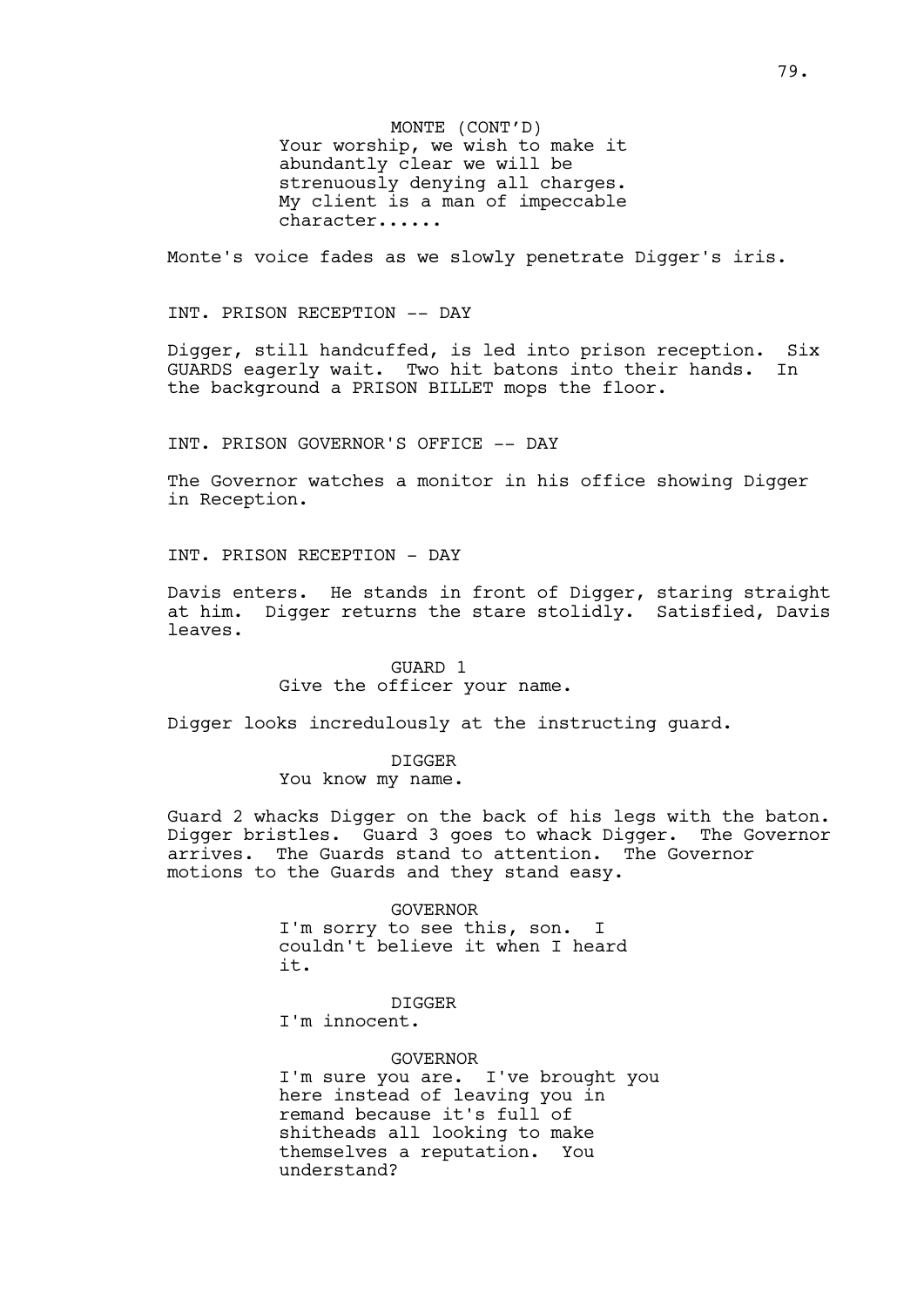DIGGER

Sure.

GOVERNOR Some of the shitheads are so stupid they forget it's mandatory two years jail to touch one of my officers, for any reason.

The Governor stands to the side and nods to Guard 2.

GUARD 2 Give the officer your name.

Digger looks at the unemotional Governor.

DIGGER

Digger.

GUARD 1 Your real name!

DIGGER Digger. That's it. That is my name.

Guard 2 whacks Digger again.

GUARD 2

Sir.

DIGGER

What?

Digger looks disbelievingly at the Governor who smiles.

GUARD 1 It's Digger, Sir.

Digger shakes his head disbelievingly. The Governor nods and Guard 1 and Guard 2 ferociously baton Digger. The Billet keep working without watching. Prosak enters, watches.

> GUARD 2 Give the officer your name.

Digger hesitates.

DIGGER

Digger, Sir.

The Governor smiles at Prosak.

INT. SHANDY'S OFFICE - DAY

Corbett enters Shandy's office. Shandy indicates the two boxes of videos on her desk which Corbett gave her.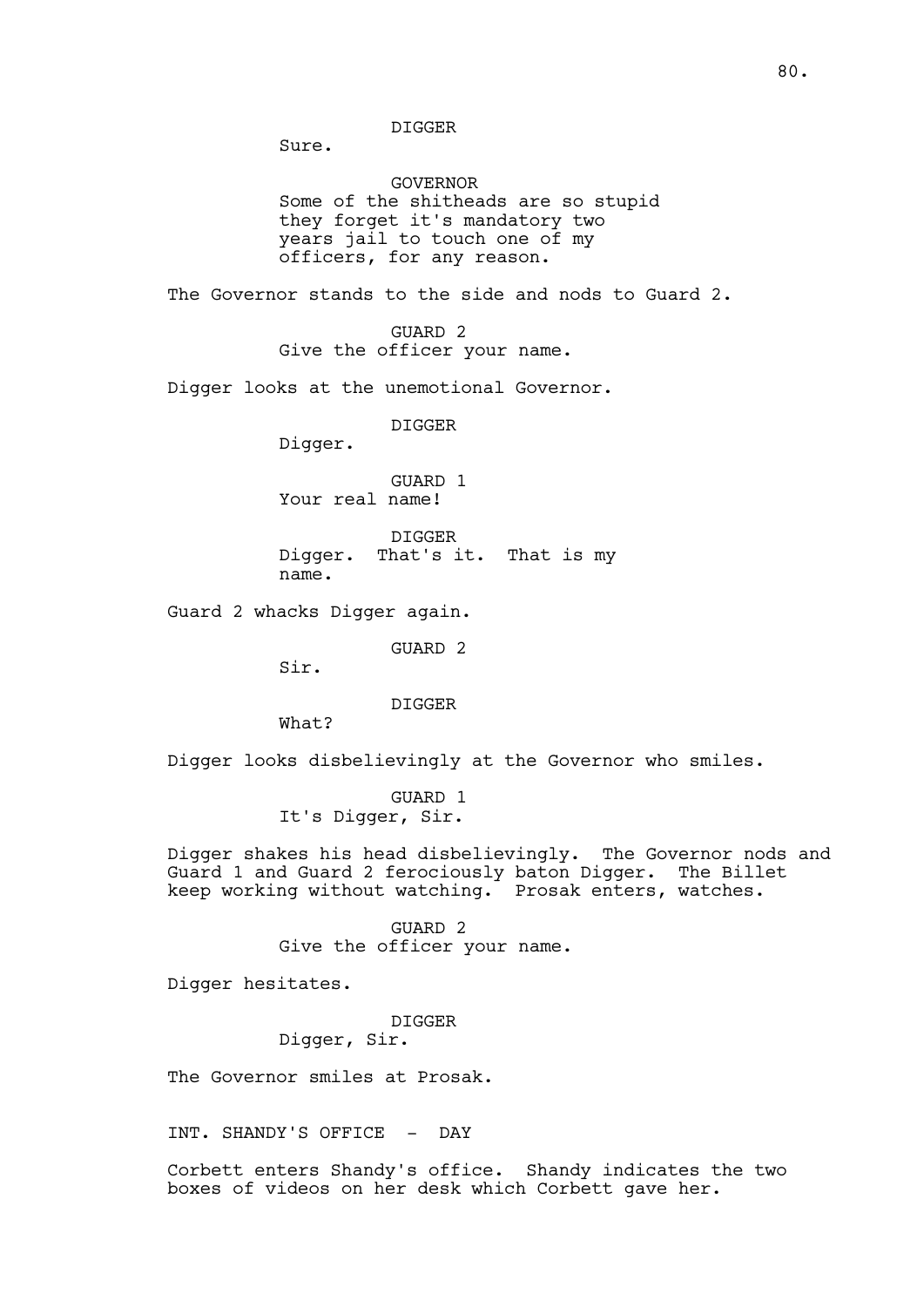CORBETT You're not going to show it, are you?

**SHANDY** It's for the best.

Corbett scoffs.

SHANDY (CONT'D) You think he's innocent!

Corbett waves a document.

CORBETT What my bank manager euphemistically calls a second mortgage, in case they granted bail.

SHANDY You only want him to fight.

CORBETT What would you care? You were doing a hatchet job from day one.

SHANDY That's not true. I was genuinely interested in why he quit.

CORBETT

Bullshit!

#### SHANDY

Something was wrong. If you were his real friend you would have seen<br>it. You would have wanted to know You would have wanted to know why too.

CORBETT

I know why.

Shandy scoffs.

CORBETT (CONT'D) You really are full of shit!

**SHANDY** 

Get out! Get out!

Shandy attempts to push Corbett out. Corbett stands his ground. Shandy breaks down, sits on the couch while Corbett searches the boxes for a video tape which he inserts into the cassette player.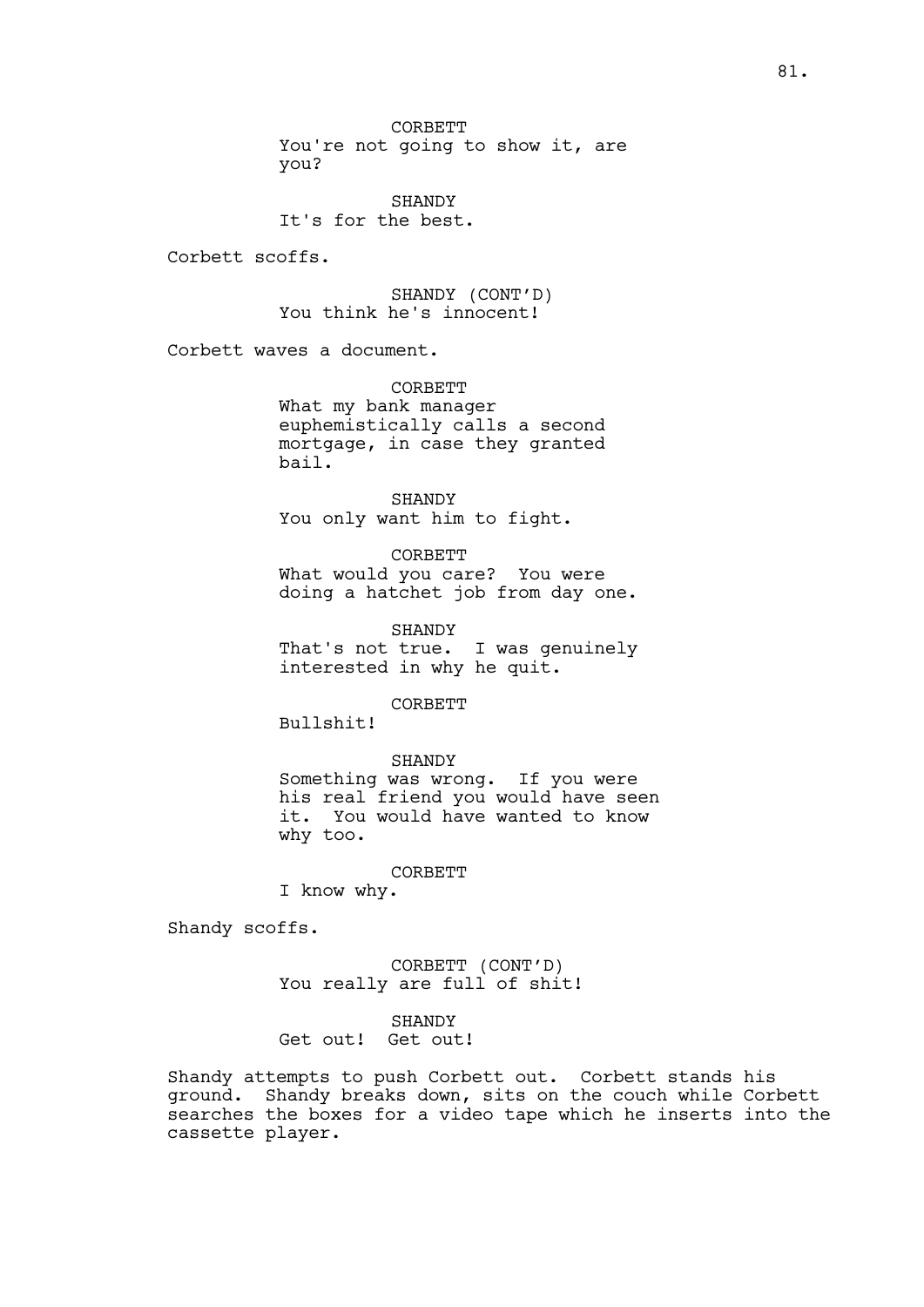CORBETT You didn't even look at them, did you? The tape shows Digger fighting Parez. But it's obvious

Digger's not trying.

CORBETT (CONT'D) They'd never fought. It was Parez's swangsong. Digger didn't want to fight him. But with Digger fighting, Parez was guaranteed a big purse. You can tell he wanted Parez to win.

The tape shows Digger allowing himself to be easily hit by Parez.

> CORBETT (CONT'D) But Parez wouldn't allow that. He just stood there.

The tape shows the slow motion kick from Scene 1.

CORBETT (CONT'D) The kick was soft. They do it in training a thousand times. It hit his temple. They went way back, to school days. It was Parez who got Digger into fighting.

SHANDY His name was Peter?

**CORBETT** Pablo sounds more Mexican.

Corbett removes the tape, picks up the boxes and goes to leave.

> SHANDY Why would that girl make it up?

Corbett stops.

SHANDY (CONT'D) Why would any girl make up being raped?

CORBETT Why should blind men pay electric light bills? How do I know? Did he ever put the hard word on you? Did he?

Shandy shakes her head, looks at him, smiles.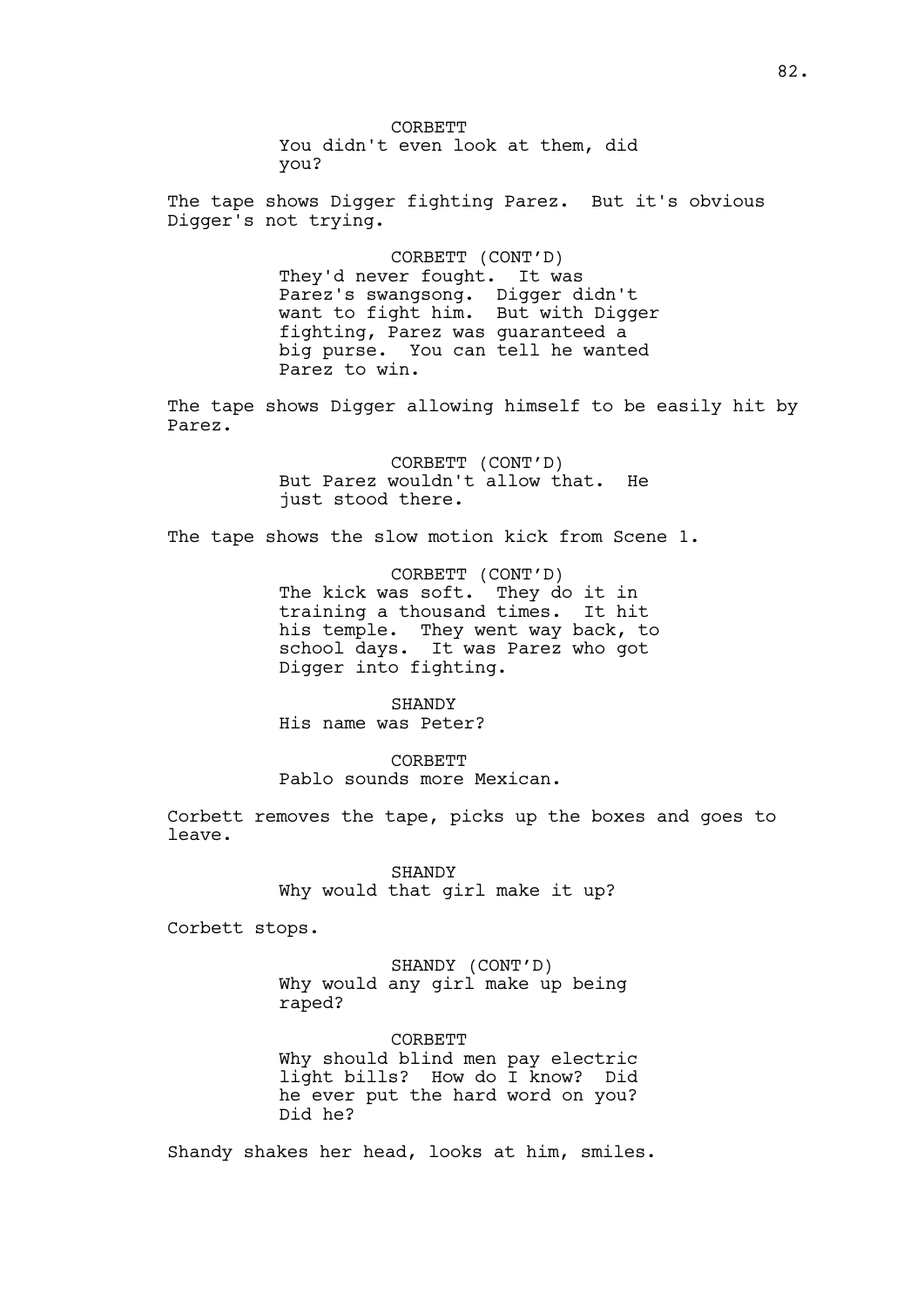What?

SHANDY Nothing. I just eliminated you from a long list, that's all.

Corbett gently touches her arm.

CORBETT Suppose a fuck's outa the question?

Shandy laughs at his effrontery.

SHANDY Right at this moment, Corby, I'm not interested in sleeping with anyone.

CORBETT What a waste.

INT. PRISON, SHOWER YARD -- DAY

The steel-barred gate to the shower room is opened. Digger enters.

#### GUARD 2

Strip off.

Digger removes his clothes. Prosak nods to two GUARDS.

GUARD 1

Shower up.

The other Guard turns a fire hose on. Digger is brutally hosed around the yard. Prosak leaves.

INT. PRISON,OUTSIDE SHOWER -- DAY

PROSAK nods and Blackie walks towards the showers. Davis enters from the opposite direction. Blackie disappears.

INT. PRISON, SHOWER YARD -- DAY

Davis enters the showers.

CPO DAVIS Turn it off.

The Guard turns the hose off. Davis hands Digger a towel.

CPO DAVIS (CONT'D) Get dressed, son.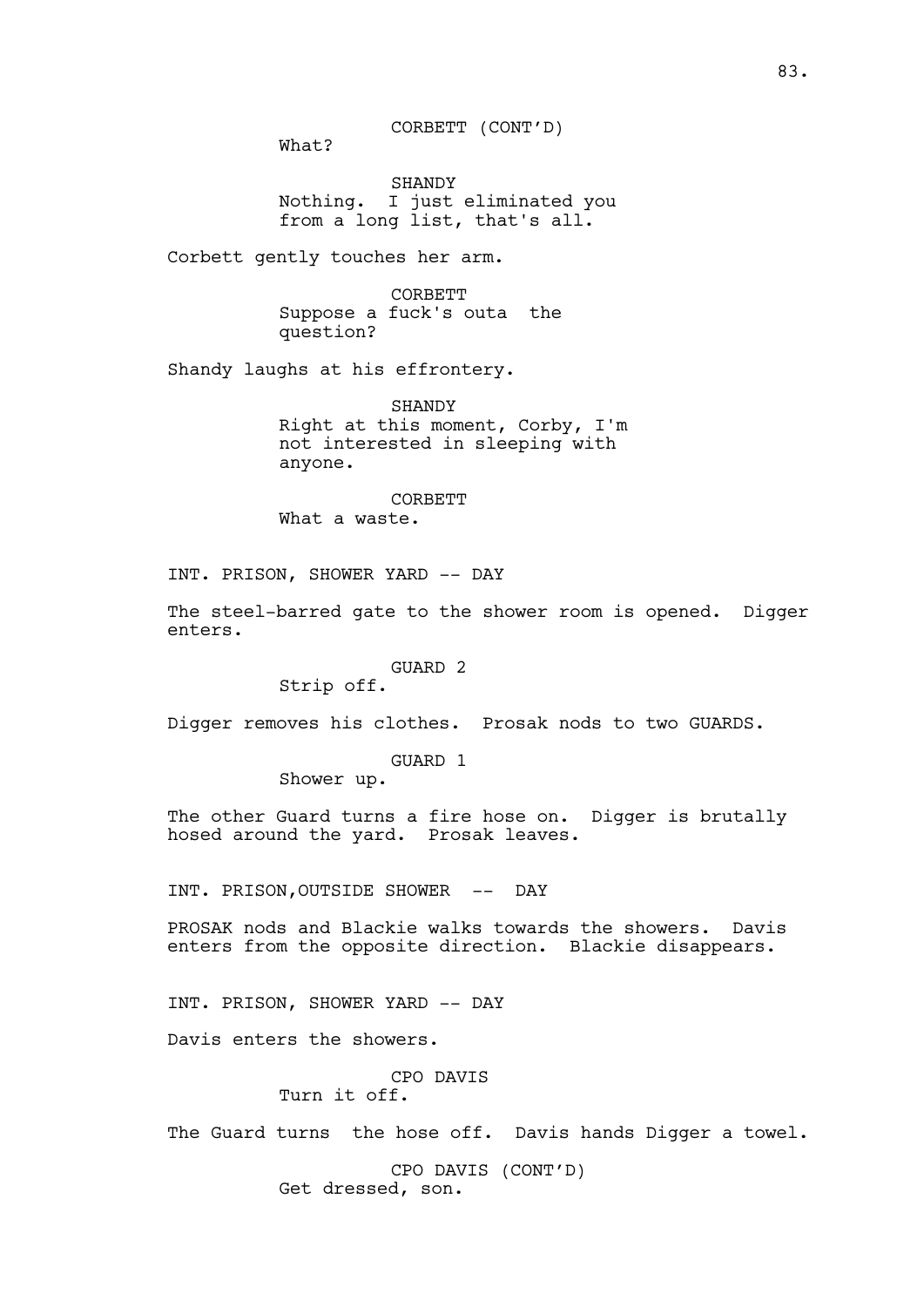INT. PEIRRE'S HOUSE -- DAY

Peirre sits in the dark. Suddenly a blind coils open letting in dazzling sunlight. The place is a mess.

> SHANDY First we'll start with these.

Shandy commences cleaning.

PEIRRE

Don't.

SHANDY Then we cook a big meal, lots of minerals and vitamins, then a long walk....

Peirre's eyes fill with tears.

## PEIRRE

I'm so sorry.

She walks behind him, hugs him.

SHANDY

It didn't happen because of you. Things like that happen because people aren't like you. It's a very beautiful world, Peirre and as long as there are people like you it will remain beautiful. My darling.

Tears run down Peirre's face.

EXT. COMMISSION FLATS -- DAY

Shandy, with camera kit, enters commission flats.

EXT. KAREN'S FLAT -- DAY

Shandy knocks on the door of a commission flat. Karen, stoned and wearing little, answers.

> SHANDY Karen Masters?

BOYFRIEND (O/S) Who is it?

**SHANDY** I'm with Voice Magazine. We're running your story, cover photo, the lot.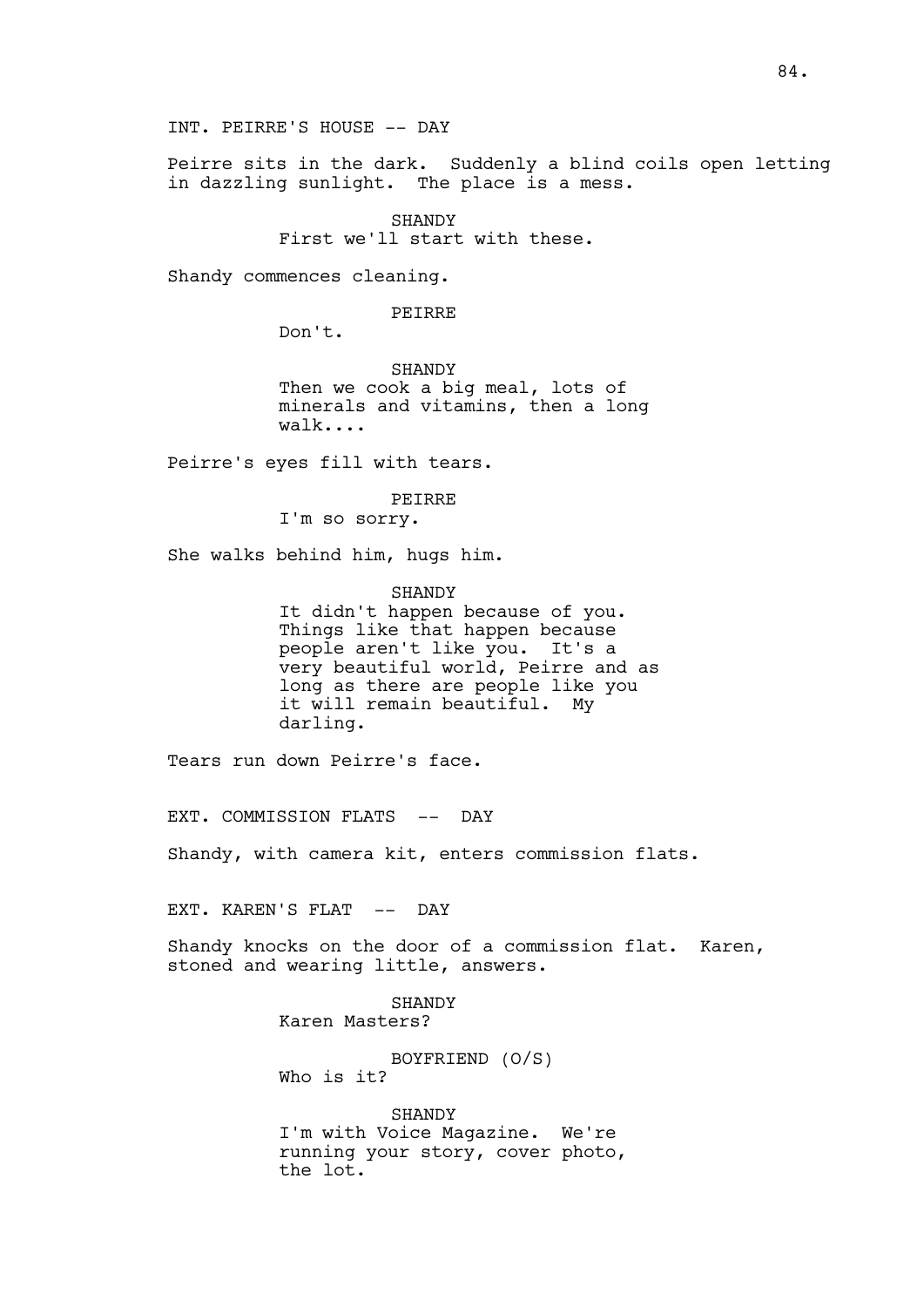KAREN

Oh....

## MALE VOICE

Who is it?

KAREN Shut up, Keith! Um I'm not...I'm not supposed to talk to anyone.

SHANDY I know. They sent me.

KAREN

They did? Who?

SHANDY There's still some things they're checking, the money, final amount....

KAREN There's more? How much?

SHANDY Depends. This'll be one of our biggest stories. Could be anything. We need quotes and photos, the whole thing.

KAREN

Um, come inside.

SHANDY Let's walk. I can get some photos in the park.

The BOYFRIEND appears in singlet and shorts.

BOYFRIEND Who're you?

## KAREN

She's cool.

Karen disappears.

BOYFRIEND Then what d'ya want?

Shandy doesn't answer.

BOYFRIEND (CONT'D)

Eh?

Karen reappears with make-up and a jumper.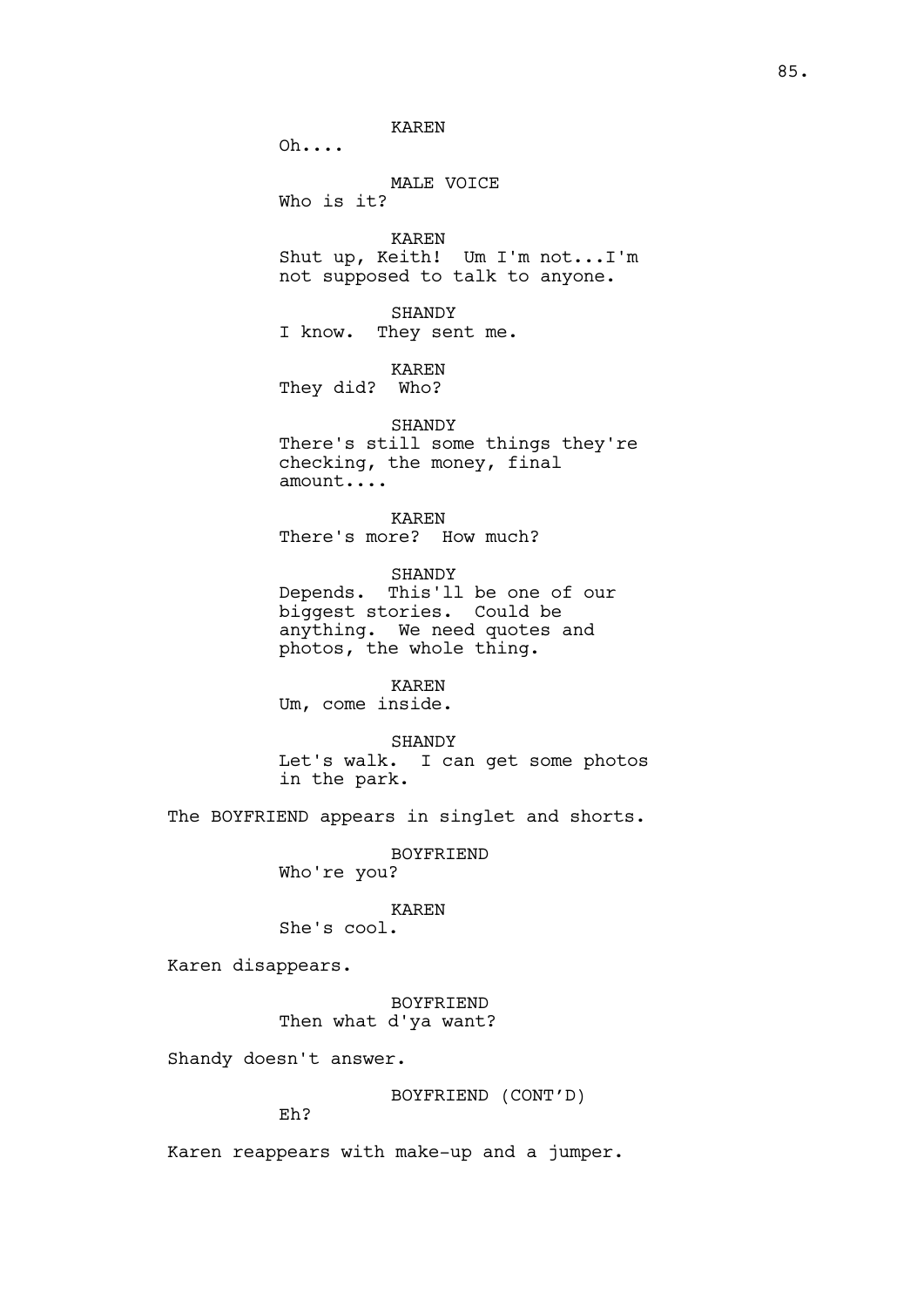KAREN Don't hassle me, okay?

Karen slams the door on the Boyfriend.

EXT. PARK -- DAY

Shandy and Karen walk in the park. Shandy photographs her in various poses.

> SHANDY You don't mind talking about it?

KAREN Shit no. How else will people know the truth?

SHANDY I'm interested in how it's affected you personally. How you cope.

KAREN

With what?

SHANDY

Being raped.

KAREN Oh, I thought you meant with money and that. I just don't think about it.

SHANDY How did you explain it to your boyfriend, being in Digger's flat?

KAREN He's cool. He's good like that.

SHANDY He doesn't mind you being with another guy?

Karen laughs.

SHANDY (CONT'D)

What?

KAREN He said he'd smash my face if I didn't go with him, didn't he?

Shandy can see the Boyfriend, mobile in hand, searching the park.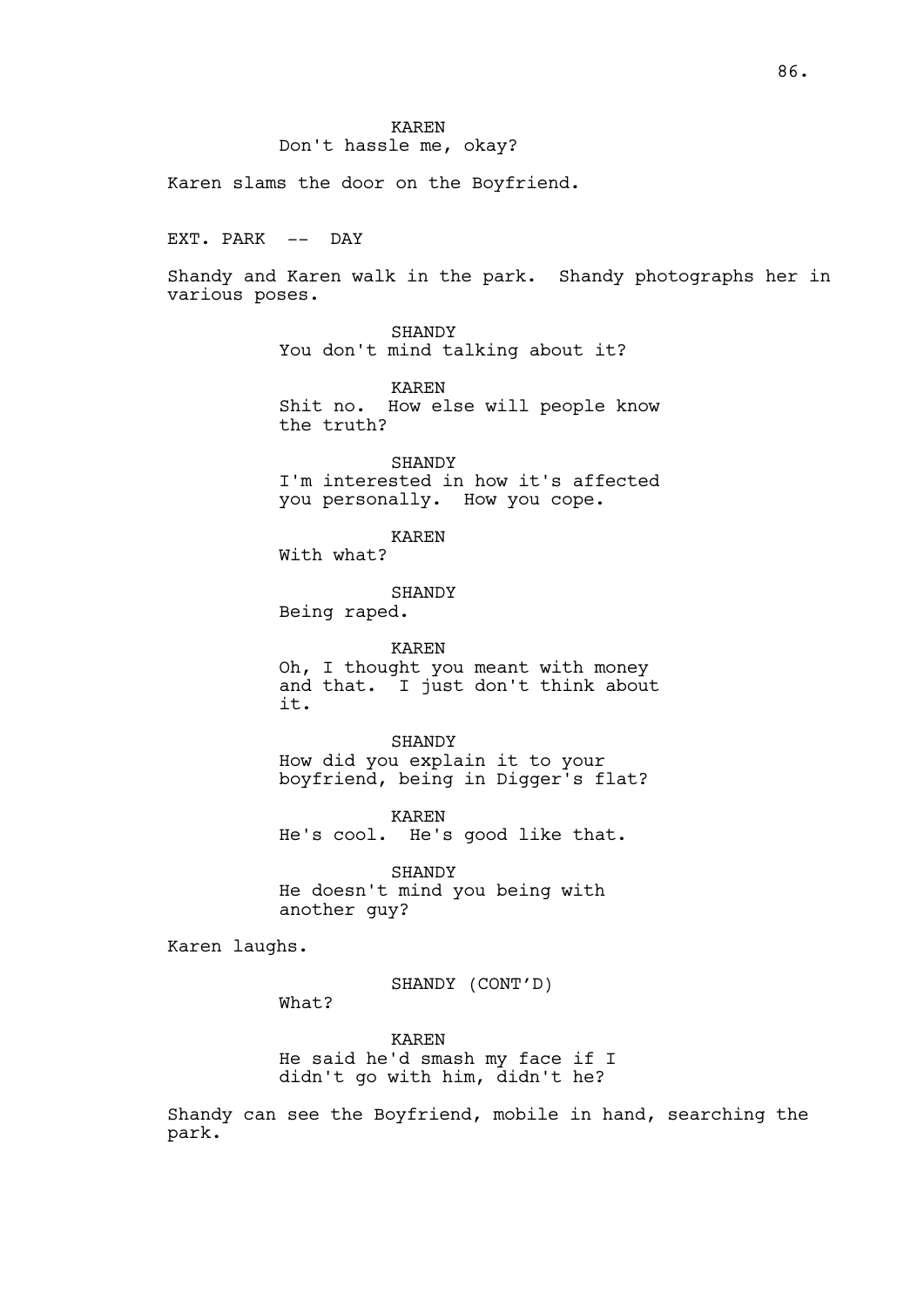Oh, Right. Off the record I think you've done the world a service. It took guts. You weren't the first you know.

## KAREN

Pardon?

SHANDY He's done it before.

KAREN

Bullshit!

SHANDY Twice. They actually asked a friend of mine to do what you're doing and she knocked them back.

KAREN They asked someone else?

Shandy nods.

KAREN (CONT'D) Bloody hell!

SHANDY She wanted more money.

KAREN

How much?

SHANDY Dunno, but I don't blame her.

KAREN They never said that, the bastards!

SHANDY Doesn't matter.

KAREN I could've been killed. If I had of know he raped someone else...!

The Boyfriend sees Shandy. He speaks into his mobile.

SHANDY You'll be on all the chat shows.

KAREN ......I should've asked for heaps more. He actually raped someone?

The Boyfriend runs towards them but suddenly Corbett, jogging in a tracksuit, accidentally crashes him to the ground.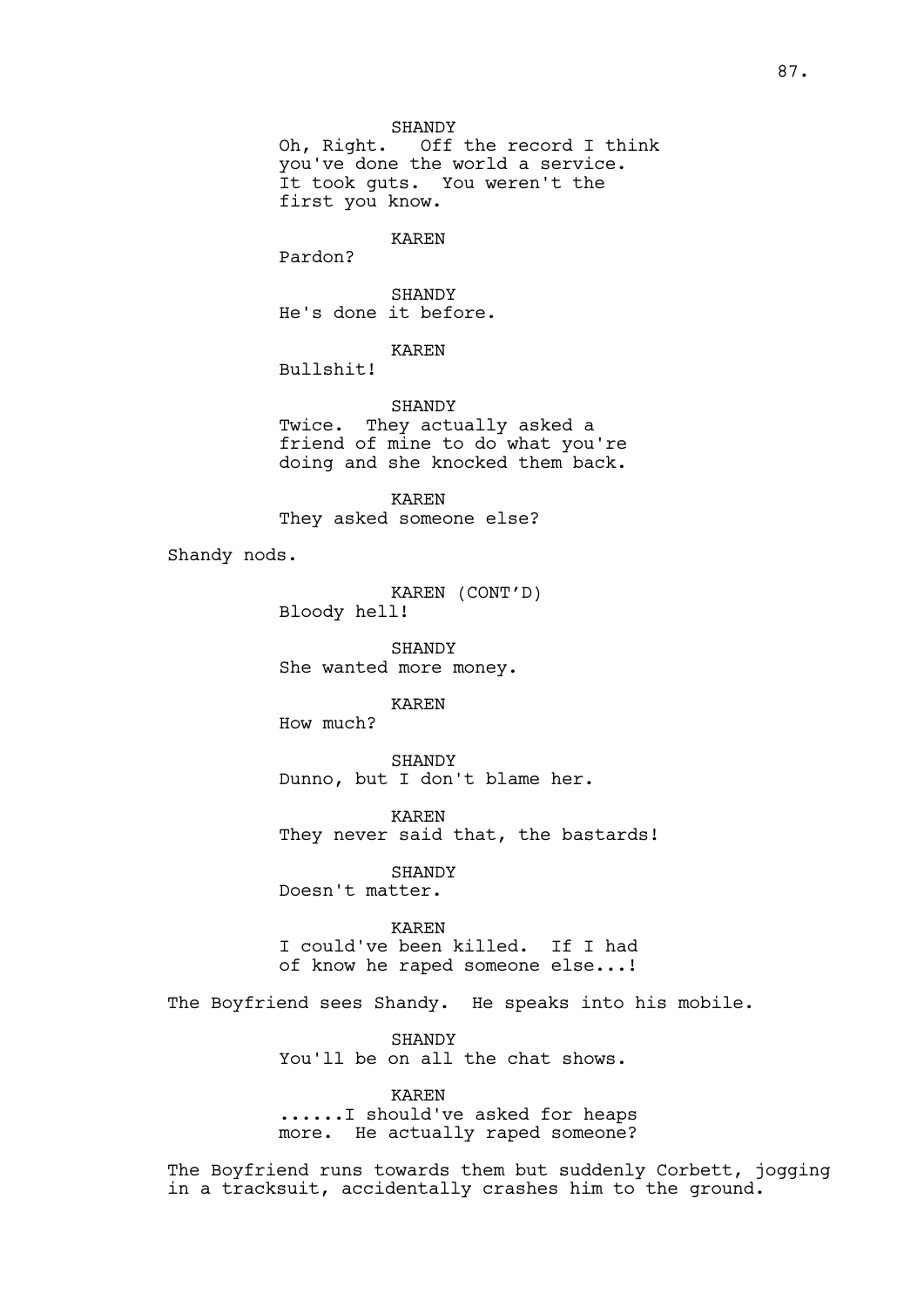Shandy removes a miniature tape recorder from her pocket. Karen is devastated. She attempts to run. Shandy grabs her.

> SHANDY Who paid you? (indicating tape) This'll be on every current affairs show tonight if you don't tell me.

> KAREN I don't know, honest. I don't. He always wore a wig and false beard. Honest.

Karen breaks down.

INT. MONTE'S OFFICE -- DAY

Shandy, Corbett and a teary Karen sit opposite Monte.

MONTE You did the right thing coming here first. Until we know who's behind this...

CORBETT

And why.

MONTE .......we trust no one, not even the police.

SHANDY But we must get Digger released.

Monte catches himself inadvertently looking at Shandy's cleavage.

> MONTE Leave that to me. In the meantime (to Karen) keep a low profile. (to Shandy) Have you made a copy of the tape?

**SHANDY** Um, I haven't had time.

MONTE

I'll do it.

Monte pockets the tape. Shandy smiles, relieved. Monte leads them to the door, his arm round Shandy.

> MONTE (CONT'D) You and I must have lunch sometime.

Shandy smiles.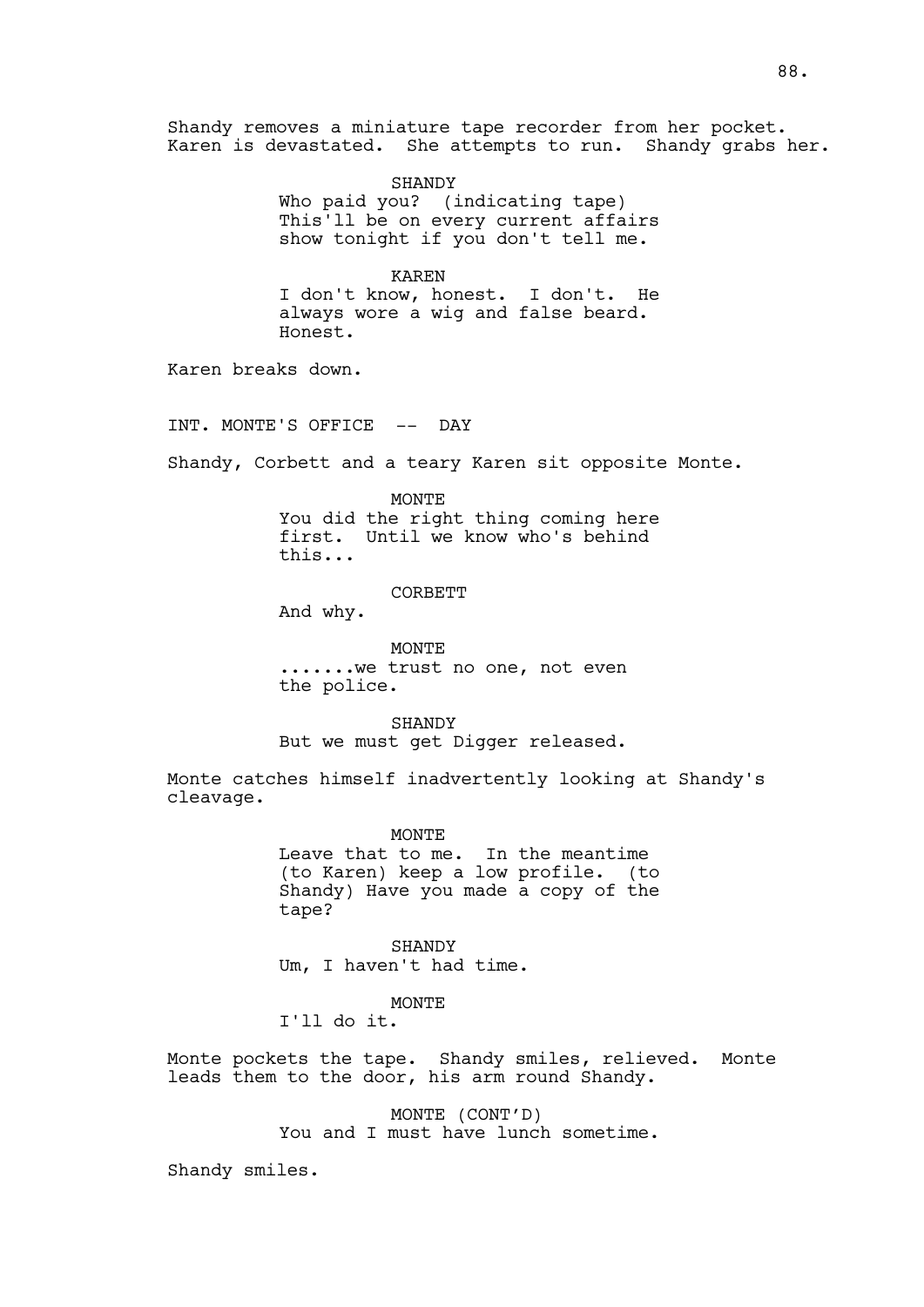INT. PRISON, GUARD'S GYM -- DAY

Prosak is being massaged by Marcus in the Guard's Gym. There are lockers and a drink machine. Digger is escorted in. Prosak looks up, grins.

# PROSAK

You and I, we were born hundreds of years too late. The son of Apollo versus the Viking Warlord. We could have met on the sands of Atlantis. The winner dinned from the skull of the vanquished, ravished fair damsels.

Digger warily looks around the gym.

PROSAK (CONT'D) No cameras. Why would you need a camera in the Officers's quarters? Hmmmmmm?

INT. PRISON, GOVERNOR'S OFFICE -- DAY

Through a two-way mirror built into a wall panel the Governor watches Prosak and Digger.

INT. PRISON, GUARD'S GYM -- DAY

Armed Guards escort Blackie and Snowy, both handcuffed, into the gym. Prosak sits, allowing Marcus to work on his back. Prosak motions to a Guard to remove Blackie's handcuffs which he does.

> PROSAK Did I tell you my favorite joke? No? The Governor is showing his little daughter a new cell block when they see two prisoners copulating. "Daddy," she asks. "What are they doing?"

INT. PRISON, GOVERNOR'S OFFICE -- DAY

The Governor watches, not amused.

PROSAK

The Governor says the prisoner underneath is trying to help the prisoner on top because he's hurt his leg. "Daddy, it's always like that. You want to help someone and they start fucking you."

Prosak smiles at the two-way mirror.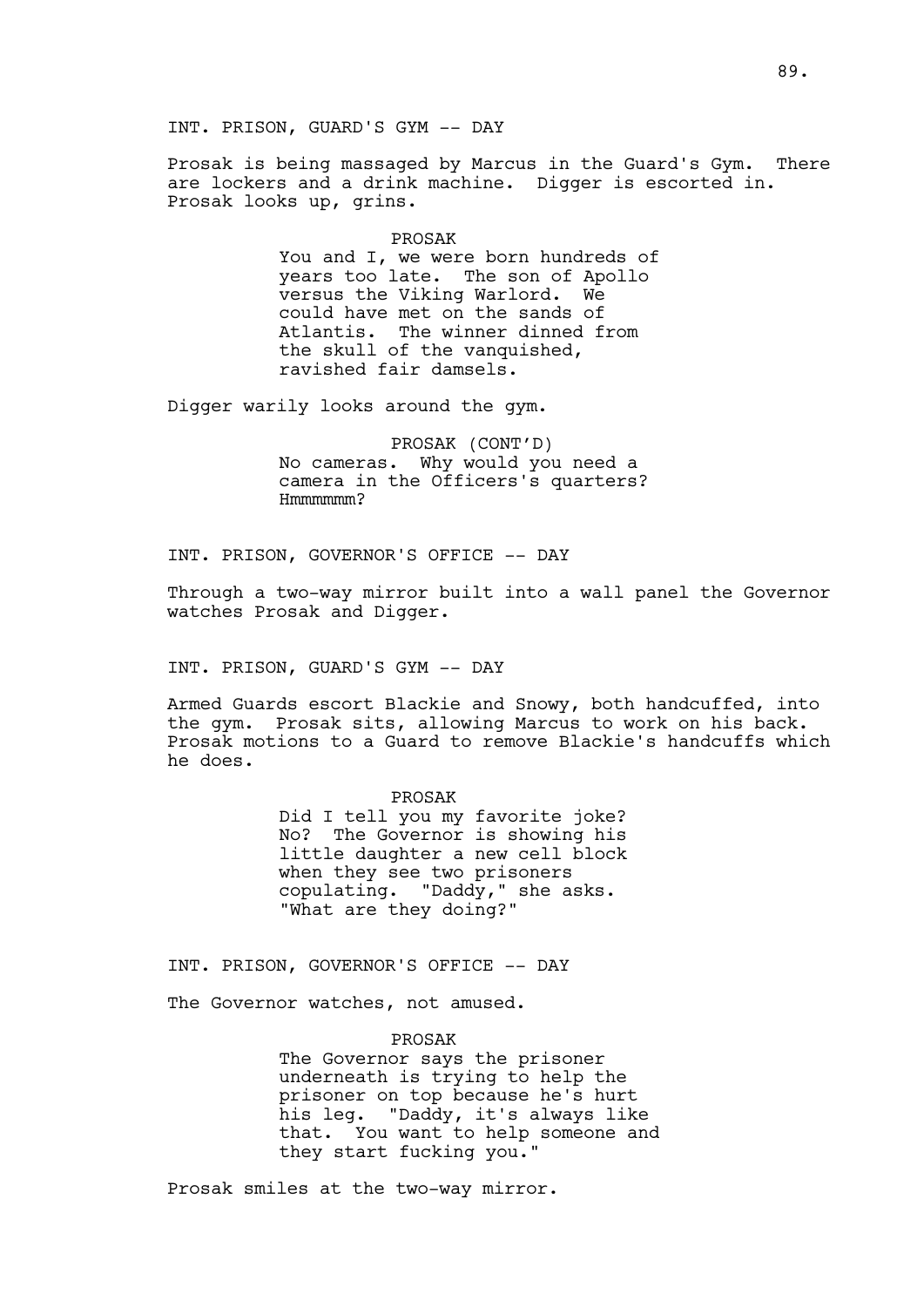Marcus roars laughing. Prosak moves close to Digger, almost whispering. Blackie glares at Digger.

PROSAK

I have a confession to make. I'm a confused man. To understand one's self one must be prepared to abandon life itself. But I'm afraid to die. My psychiatrist tells me I compensate by seeking courage in the field of conflict. Don't you find that confusing?

Prosak steps back. Blackie attacks Digger who skillfully parries Blackie's blows.

> DIGGER I'm not going to fight you.

PROSAK When a man looses the will to fight it is said he is at his most vulnerable. I say he is at his most dangerous.

Prosak motions and a Guard removes Snowy's handcuffs. Blackie attacks, breaking through Digger's defense and landing savage blows. As Blackie is about to again lunge at Digger, Prosak stuns Blackie with an almighty body blow then kicks him to the head with alternative feet. The semiconscious Blackie remains standing.

INT. PRISON, GOVERNOR'S OFFICE -- DAY

The Governor, watching through the two-way mirror, smiles and speaks into a microphone.

> GOVERNOR This is a security alert. Two armed and dangerous prisoners have forced their way into the Guard's gymnasium.

INT. PRISON, GUARD'S GYM -- DAY

GOVERNOR (O/S) These men are extremely dangerous.

Prosak jumps behind Blackie and punches him savagely to the back of the neck killing him. Snowy, roaring like a beast, charges Prosak, who swerves at the last moment, causing Snowy to crash into the wall. Prosak advances and with an almighty kick shatters Snowy's knee. Snowy hobbles at Prosak who shatters his other knee. Snowy writhes on the floor.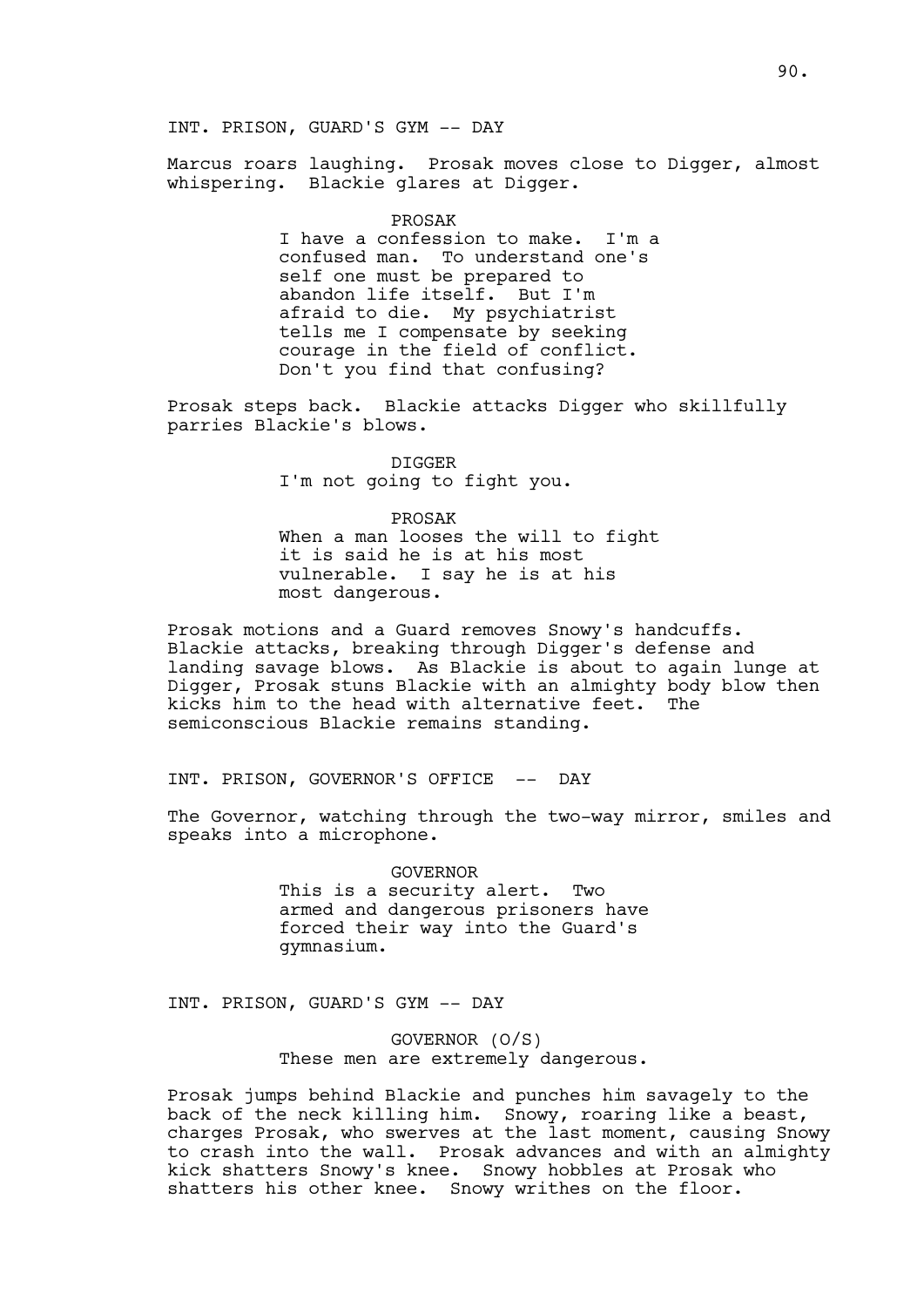Prosak laughs, kicks him hard in the face, snapping his neck. Prosak moves behind Digger who turns to face him.

INT. PRISON GOVERNOR'S OFFICE -- DAY

The Governor picks up the phone.

INT. PRISON, GUARD'S GYM -- DAY

Prosak circles Digger.

PROSAK I don't hate you, Digger. I'm advised, that to be the best, I must love the person I'm fighting. Then I can forget the fight. I'm not competing against you, Digger. I'm competing against myself.

DIGGER The ultimate love hate relationship.

The door opens. A GUARD hurries in.

GUARD The Governor wants Digger immediately.

Prosak glares angrily at the mirror before indicating for the Guard to take Digger.

> PROSAK You and I have unfinished business on the shores of Atlantis.

INT. PRISON, GOVERNOR'S OFFICE -- DAY

Digger is escorted into the Governor's Office where The Governor, Lonnigan and Monte sit. Monte stands, shakes Digger's hand.

MONTE

Good news.

GOVERNOR Get Digger a coffee.

Digger shakes his head. The Guard leaves.

MONTE We've uncovered new evidence. I'm applying for the charges to be dropped.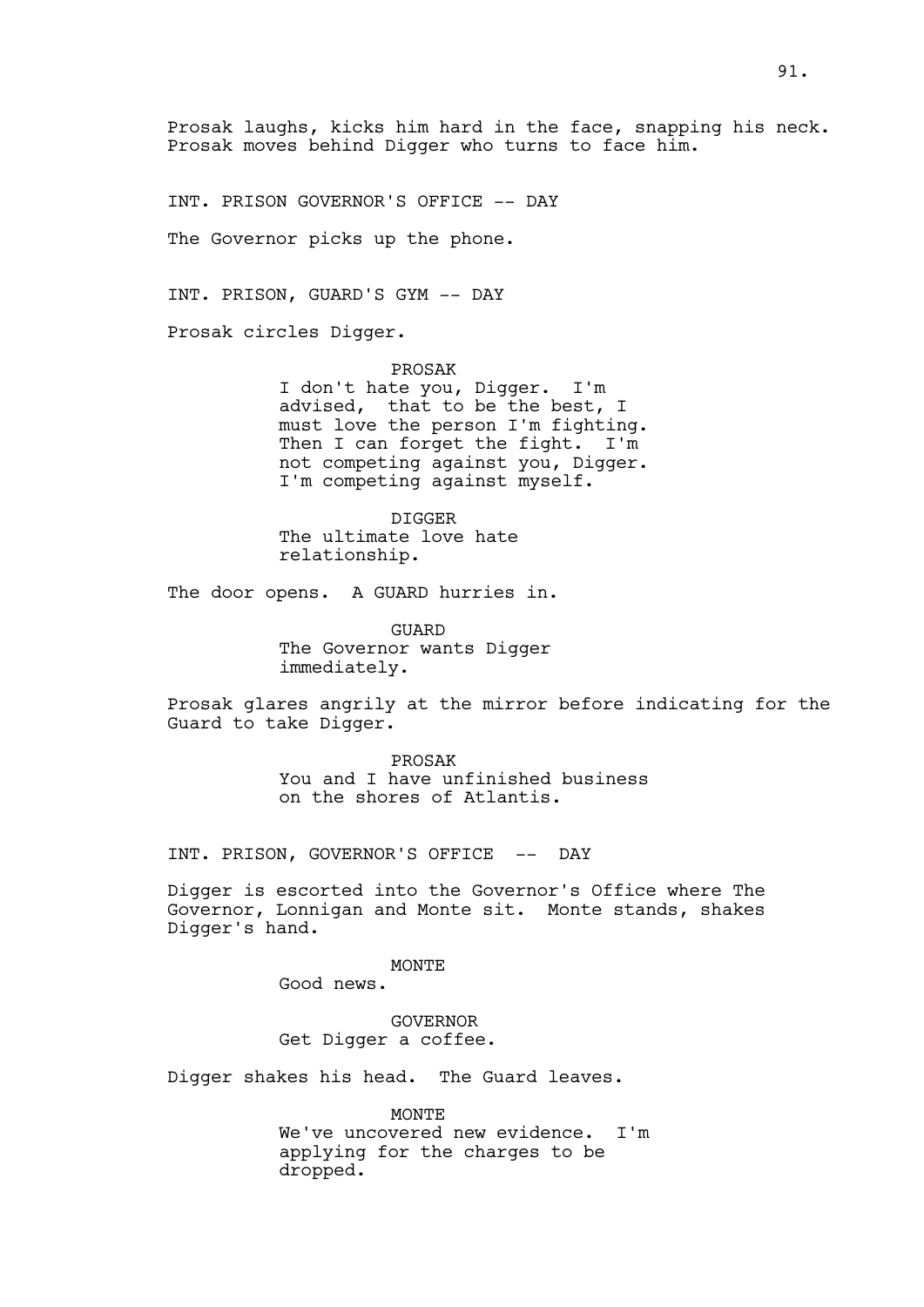DIGGER

What new evidence?

**MONTE** But it might be months before we have you out. However the Governor has come up with an idea.

GOVERNOR I always believed you were innocent.

LONNIGAN International Cable want to hold Decimation Day here in the prison.

GOVERNOR It'll do wonders for prison reform.

MONTE If you agree to fight...

GOVERNOR We can have you transferred to a half-way house. Immediately. Work release I'll call it.

LONNIGAN Where you can train

GOVERNOR Then return for the fight.

DIGGER What's the new evidence?

MONTE Too often the system gets it wrong, Digger. I want you out of here immediately.

DIGGER I'm not fighting.

Digger leaves. Monte and Lonnigan look at each other bewildered.

> GOVERNOR He'll fight.

INT. PRISON RECEPTION - DAY

Corbett and Shandy are attempting to visit Digger.

RECEPTION GUARD He's not allowed visitors.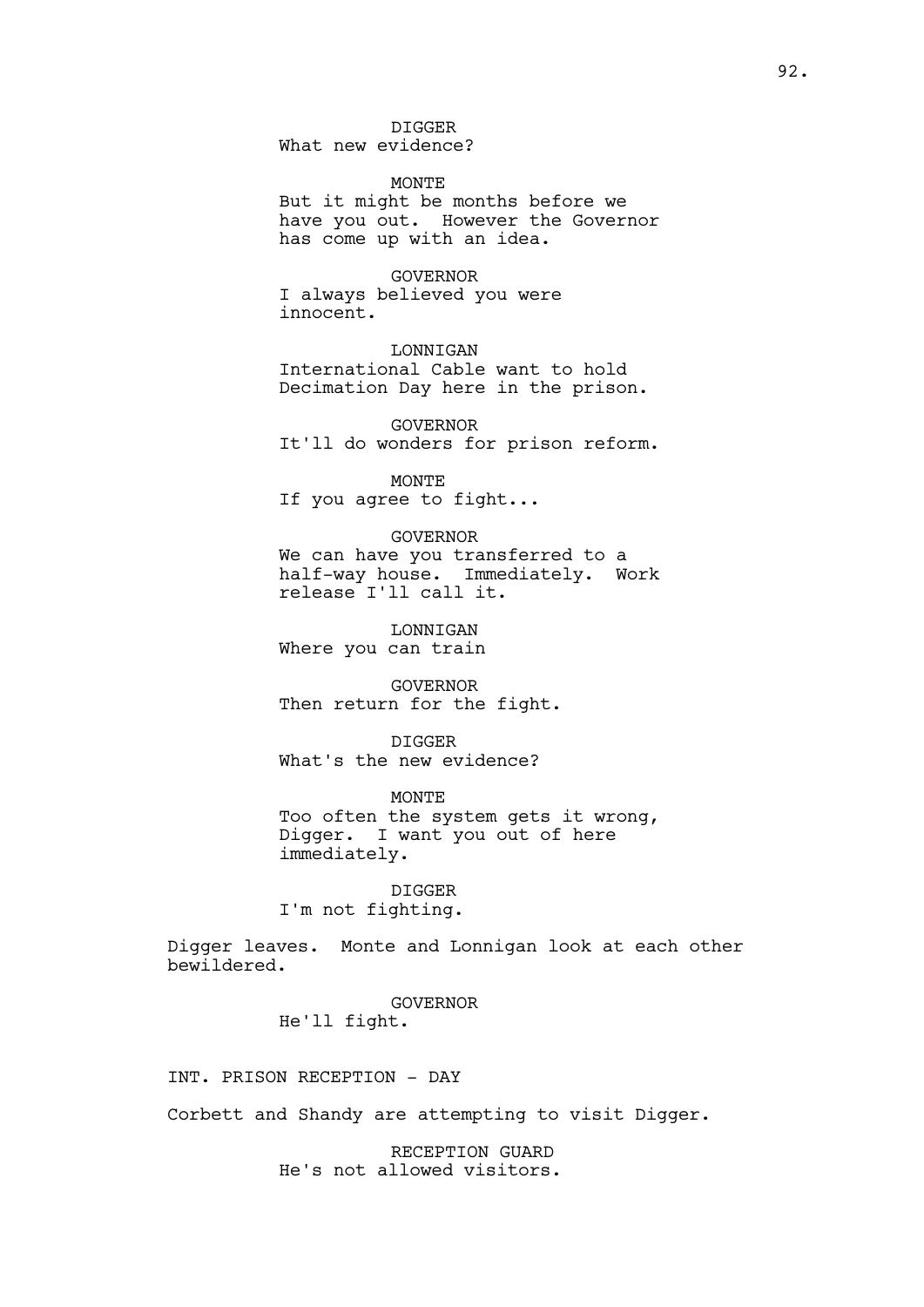CORBETT

Why?

# RECEPTION GUARD Governor's orders

Shandy takes Corbett's arm, leads him out

## CORBETT

Bastards!

INT. MONTE'S OFFICE, RECEPTION -- DAY

Shandy, accompanied by Corbett, talks to Monte's RECEPTIONIST.

> RECEPTIONIST Mr Monte's on holidays. He left instructions not to be contacted...

> > SHANDY

But...

## RECEPTIONIST ...under any circumstances.

Corbett motions the reluctant Shandy out.

EXT. KAREN'S FLAT -- DAY

Corbett and Shandy look through the window of Karen's deserted flat.

CORBETT

Come on.

SHANDY

Where?

INT. CORBETT'S CAR -- DAY

Corbett and Shandy drive through traffic. They pass a mobile advertisement for Decimation Day, advertising: Digger will fight - subscribe now. Corbett speeds up.

INT. HOSPITAL -- DAY

Corbett and Shandy are let into a hospital room by a SISTER. Big Arch is hooked up to every conceivable monitor. It's obvious he hasn't long to live. Struggling to breathe he immediately waves the Sister away.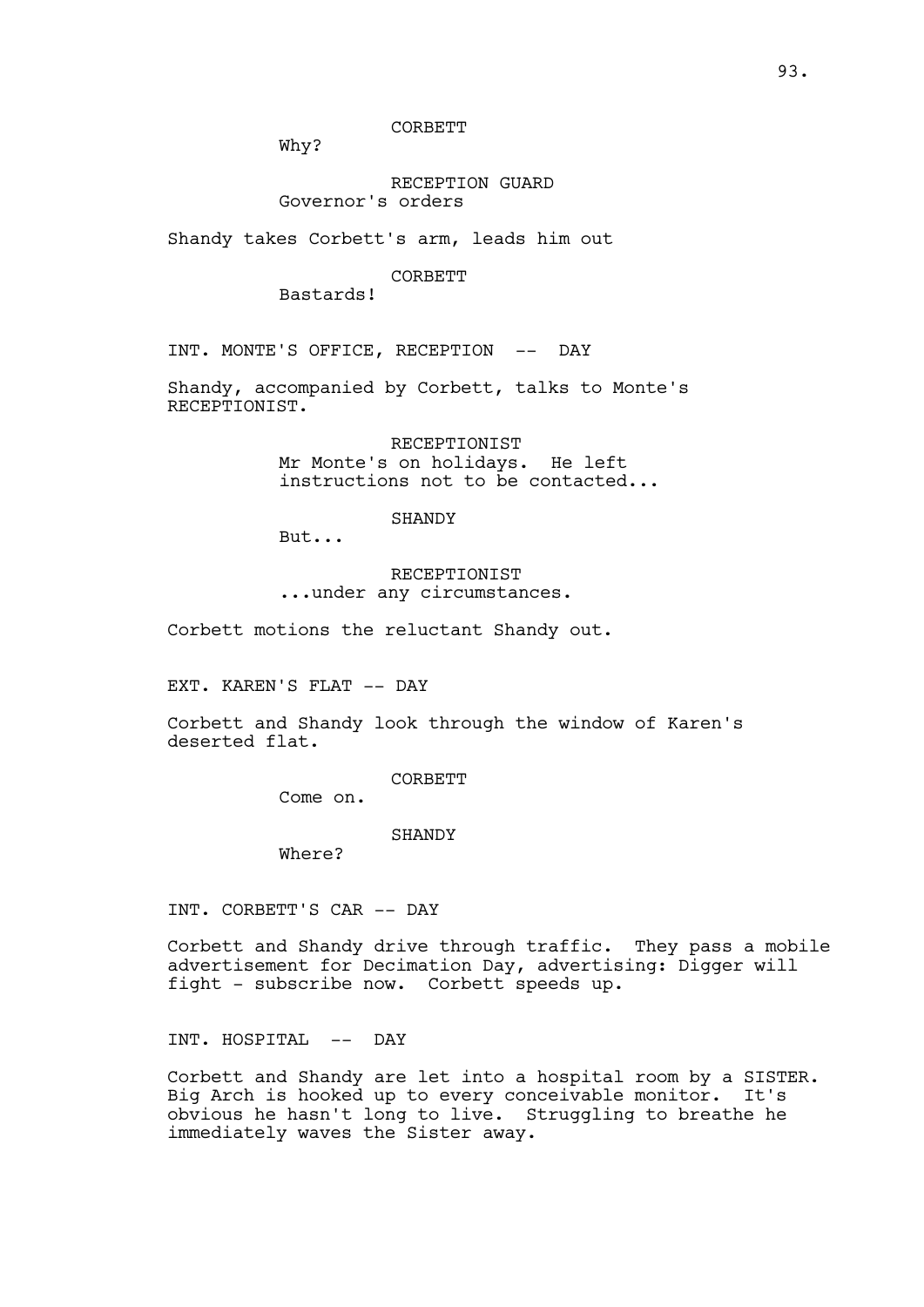BIG ARCH Hope you didn't bring chocolates. Do me a favour?

**CORBETT** 

What?

BIG ARCH Get us a fag.

Corbett smiles.

BIG ARCH (CONT'D) I had nothing to do with it, son. Nothing.

SHANDY

Who then?

BIG ARCH Who's got most to gain?

CORBETT

Me?

Big Arch raises his eyebrows and coughs severely.

BIG ARCH Who's putting up the money?

Big Arch looks to an enormous basket of flowers. The card reads Compliments International Cable.

INT. PRISON AUDITORIUM -- DAY

The Auditorium is set up similar to the Bluestone Challenge with Albert, in tuxedo, emceeing and the Fool coaxing the prisoners to participate. The Prisoners, dressed as before, enter into the spirit of the occasion. A large video screen has been constructed at the back. It continually shows profiles of the fighters. The Governor sits alone in his unit. Prosak, Nostradamus, The Busker, Ferocity Man, The Comedian, Cyprus and Tobias are lined up facing the cameras. Albert introduces them.

> ALBERT This is the most awesome undercard ever assembled......

INT. PRISON, ISOLATION -- DAY

The Isolation Section is white and austere. Two GUARDS wear whitecoats. The cells are glass cages. All, except one, are empty.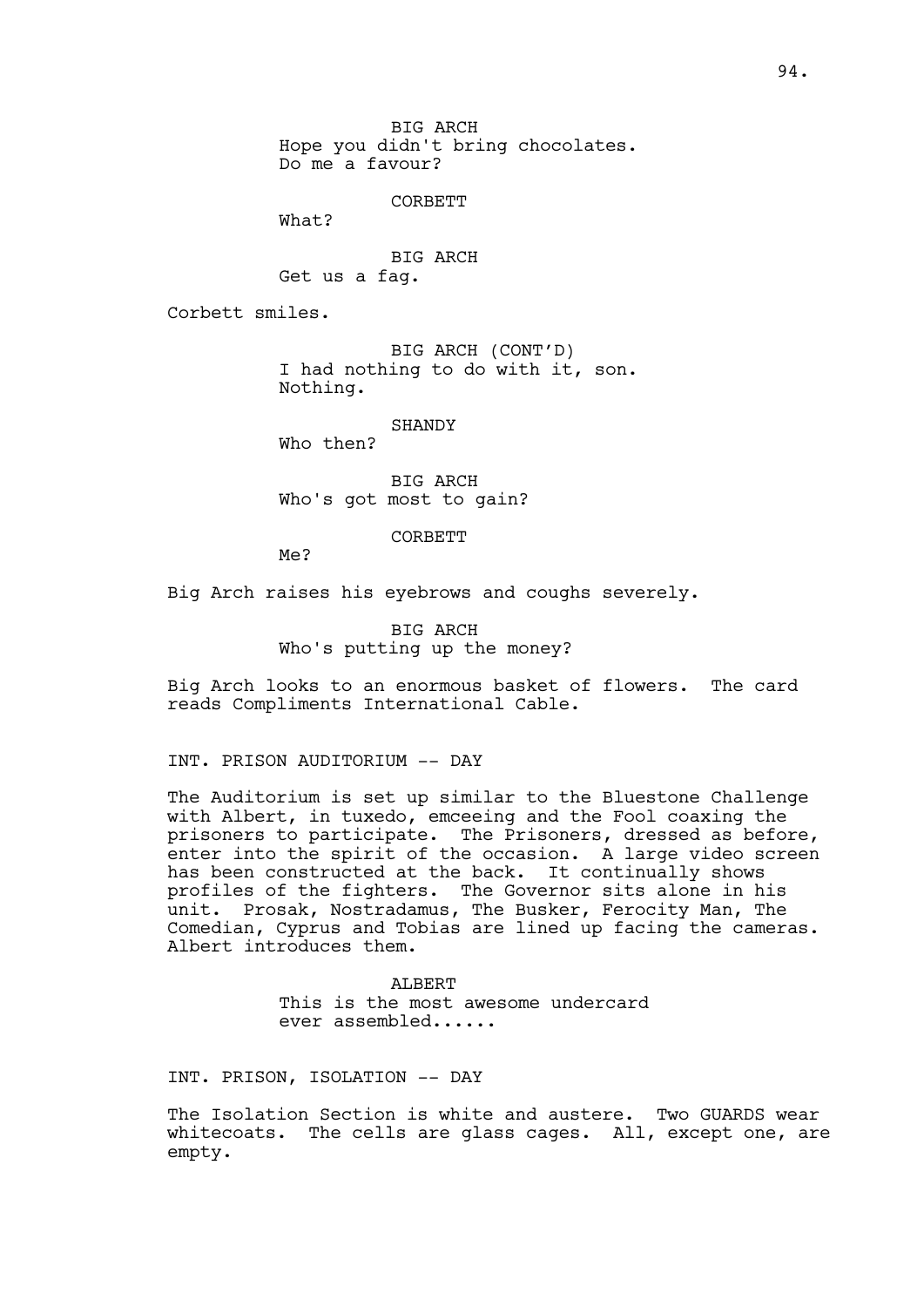Digger, wearing white underpants, sits on a glass box.

INT. PRISON SECURITY CONTROL ROOM -- DAY

Lonnigan oversees the security monitors. The Ratings Register is in the high section. One monitor focuses on Albert, still introducing the Fighters. Arnott types and Murderer - Life appears under the image of Albert. Arnott pushes a button and another monitor shows film of a young man shooting an unarmed man in the street. The caption reads: Reconstruction of Albert's crime. Arnott smiles.

> LONNIGAN Not over the introductions.

ARNOTT It'll be remixed for the video release.

Lonnigan reaches over Arnott's shoulder and types. Digger definitely is fighting appears on the master screen.

> ARNOTT (CONT'D) If he doesn't we'll have to reimburse every subscriber!

INT. PRISON AUDITORIUM -- DAY

Prozak is being introduced to total silence from the Prisoners.

> ALBERT ...the number one ranking, Prosak, the undefeated, has a bye in round one.

Albert indicates a board showing the order of fighting for the knockout draw. Prosak, at the top has a bye in the first round and will fight the winner of The Busker Vs The Comedian, while the bottom half of the draw shows the winner of Ferocity Man Vs Cyprus to fight the winner of Nostradamus Vs Tobias Long.

INT. PRISON SECURITY CONTROL ROOM -- DAY

A monitor shows close-ups of Prisoners in the audience. Arnott points to a prisoner.

**ARNOTT** 

Him.

**CLARKE** Mitchell, rapist.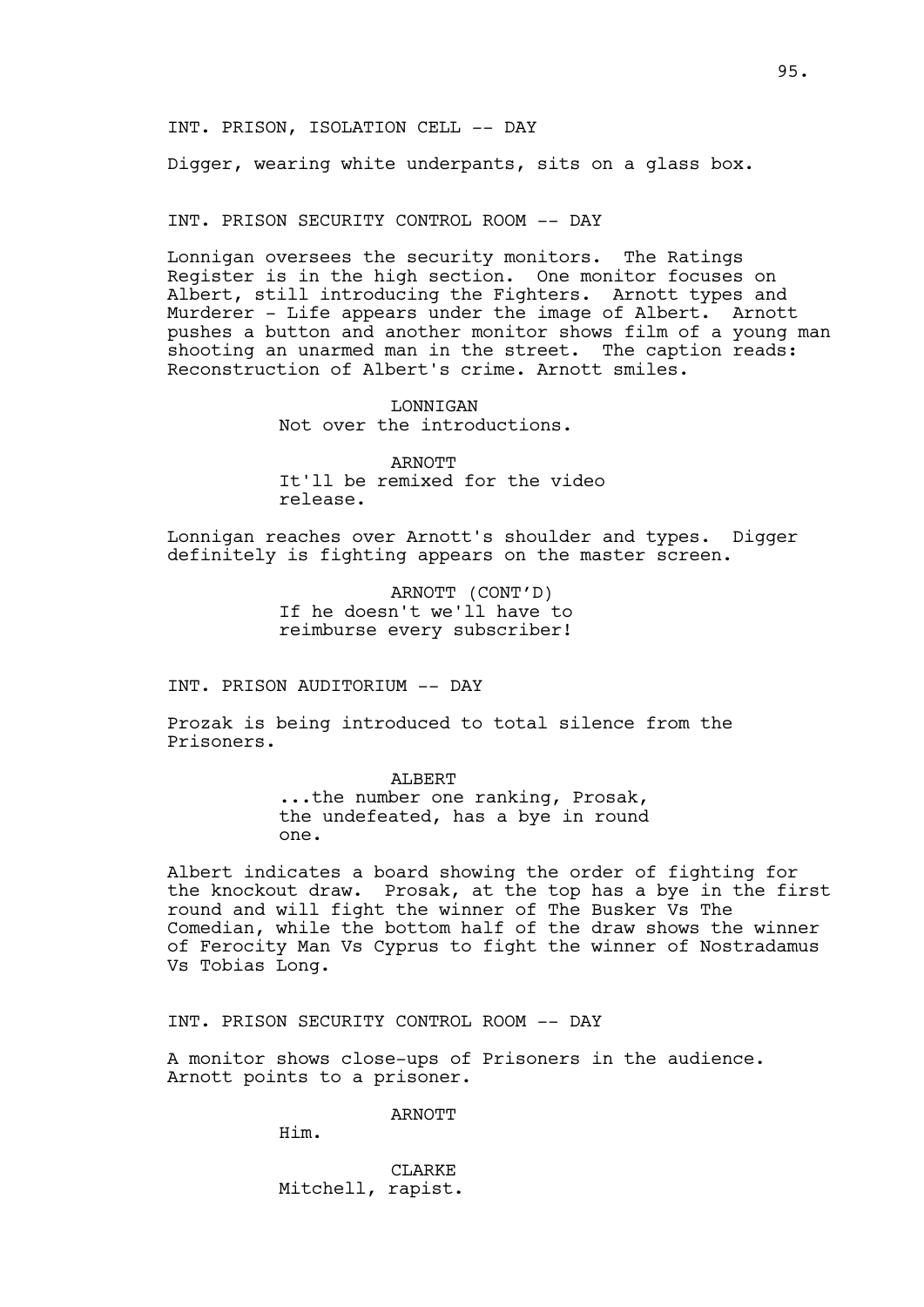## ARNOTT

Great.

Arnott types and Mitchell, Rapist - 15 years appears under the highlighted image of Mitchell. Arnott presses a computer menu.

#### ARNOTT (CONT'D)

He's here.

A short film of a young girl leaving a darkened, deserted railway station plays on a monitor. A hooded man stalks her, drags her into shrub. The caption Dramatic reconstruction appears.

INT. PRISON AUDITORIUM -- DAY

The Comedian and The Busker are ready to fight. The Prisoners excitedly cheer and barrack. Suddenly The Comedian holds his arms aloft. Everyone quietens. The Busker halts his advance.

> COMEDIAN (to the cameras) What did the bride say to the bridegroom on her wedding night?

There is silence.

COMEDIAN (CONT'D) (to the Busker) Well?

BUSKER (innocently) Um, gee, that's a hard one.

The Comedian laughs, the Prisoners laugh, then the Busker gets the joke and laughs. Suddenly the Comedian rips the Busker to the abdomen and as the Busker sinks to his knees the Comedian kicks him to the head knocking him unconscious. The Prisoners go wild.

INT. JO KING'S FILM PRODUCTION OFFICE -- DAY

Jo and the staff enjoy drinks as they watch Decimation Day on their cable screen.

> **MATT** That bloke's got no sense of humor.

## INT. PRISON AUDITORIUM -- DAY

Ferocity Man and the Cyprus are well into their fight. Tobias nervously watches from the side. Nostradamus glares hatred at Tobias who practices his hip switches.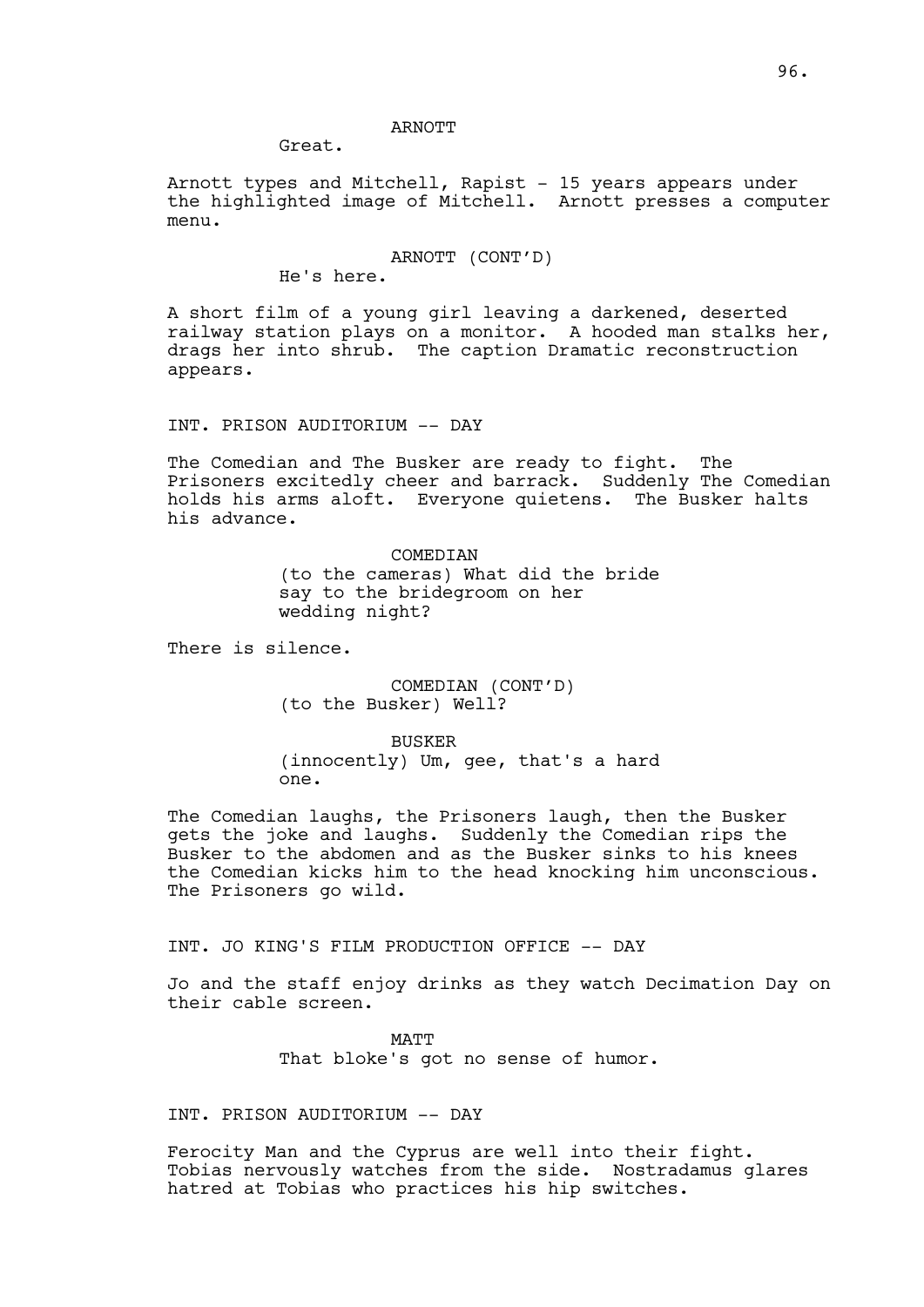# NOSTRADAMUS Armageddon day, boy.

Ferocity Man pounds Cyprus into submission. Tobias watches the merciless slaughter.

> DIGGER (V/O) There is a line of dignity between the fighter who wins and the fighter who continues beating his opponent unnecessarily.

Ferocity wipes blood off his sunglasses with the back of his arm. The crowd cheer.

LATER: Tobias is ready to fight Nostradamus who moves round the motionless Tobias. The crowd roars for blood.

> DIGGER (V/O) (CONT'D) Never strike the first blow. Samurai swordsmen stood face to face, waiting. The weaker man strikes the first blow.

## NOSTRADAMUS

You will die a cruel death, two wounds in one, kids will smoke seaweed, criminals will be implanted with new personalities, I will be invested as the one hundred and twelfth element...

TOBIAS You never did get it right, did you?

Nostradamus charges with high knee kicks. Tobias anticipates, grins and easily evades the charge. Nostradamus rebounds, scores with good punches. Tobias expertly swerves, jumps to one side, then with the perfect hip through movement, delivers a knockout blow . The Prisoners roar.

Tobias parades round the ring. Prosak holds a cricket ball for Tobias' benefit. He squeezes and the cricket ball crumbles. Tobias gulps.

INT. PRISON RECEPTION -- DAY

Shandy talks to the Reception Guard.

SHANDY We want to see Digger.

RECEPTION GUARD I told you, only his lawyer.

Peirre grins.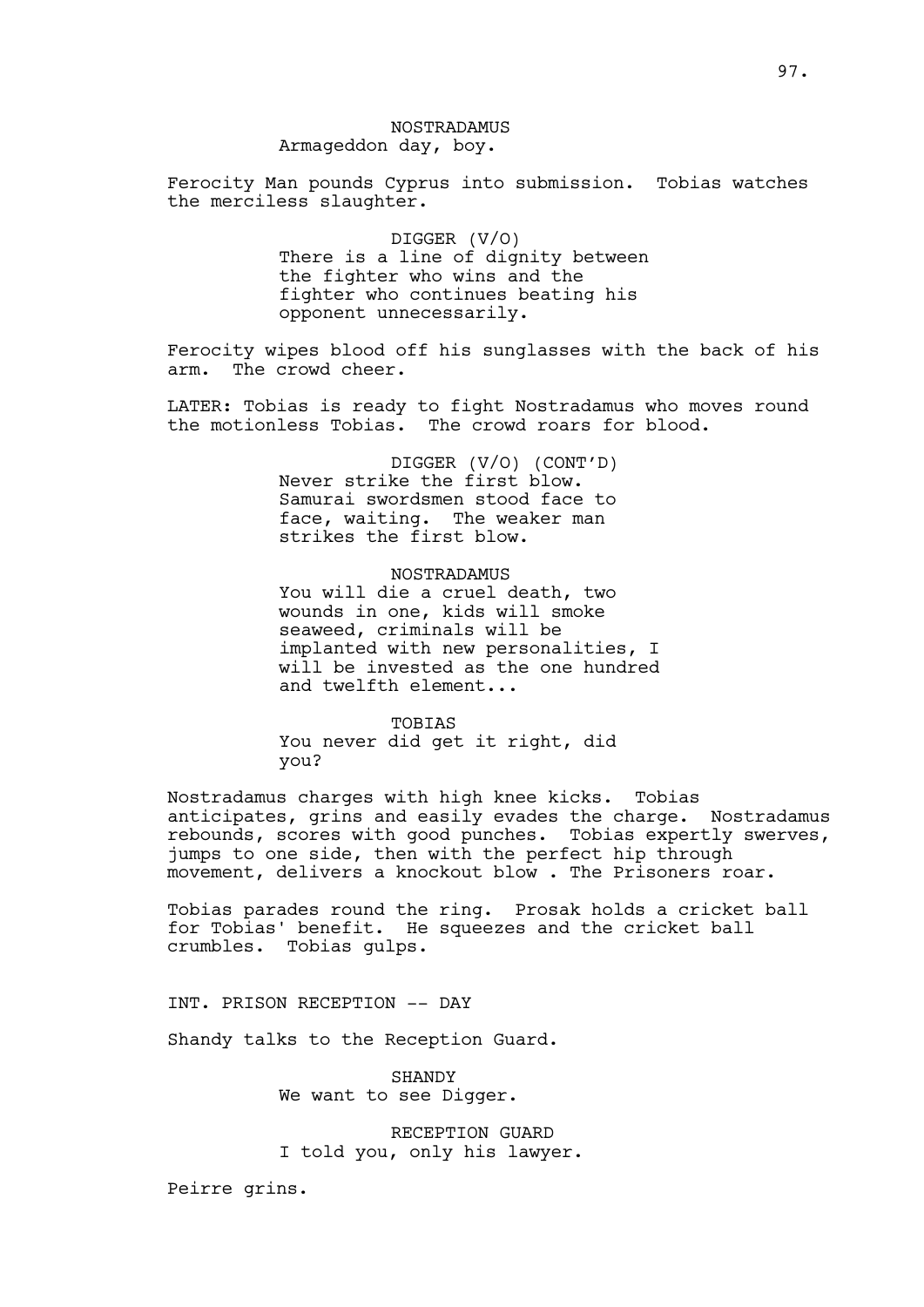## PEIRRE I am his lawyer.

INT. JO KING'S FILM PRODUCTION OFFICE -- DAY

Corbett enters. Jo hands him a stubbie.

INT. PRISON AUDITORIUM -- DAY

Prosak is ready to fight the Comedian. The Prisoners pound their fists into their hands. The Fool shrugs his shoulders to a visibly angry Governor. The Comedian raises his hands to the Prisoners. They quieten. The Governor's mobile rings. Everyone looks as the Governor answers his mobile.

> COMEDIAN Let me tell you my favorite joke. The Governor is showing his little daughter a new cell block.....

The Prisoners roar laughing.

GOVERNOR (into mobile) Strip search them.

The Governor dials another number. Davis, at the back of the Prisoners, answers his mobile.

> GOVERNOR (CONT'D) Davis, I want you on duty immediately in the Security Control room. That's an order!

Davis quickly leaves. The Governor puts his mobile away and nods to Prosak.

> COMEDIAN I haven't finished.

Prosak hits the Comedian with one fatal blow, stands over the prostrate Comedian.

> PROSAK We've heard it before.

As the Comedian is dragged out by the legs Tobias and Ferocity Man enter the fighting arena. The Governor leaves.

INT. PRISON, STRIP-SEARCH ROOM - DAY

A female GUARD leers at the naked Shandy.

**SHANDY** 

Satisfied?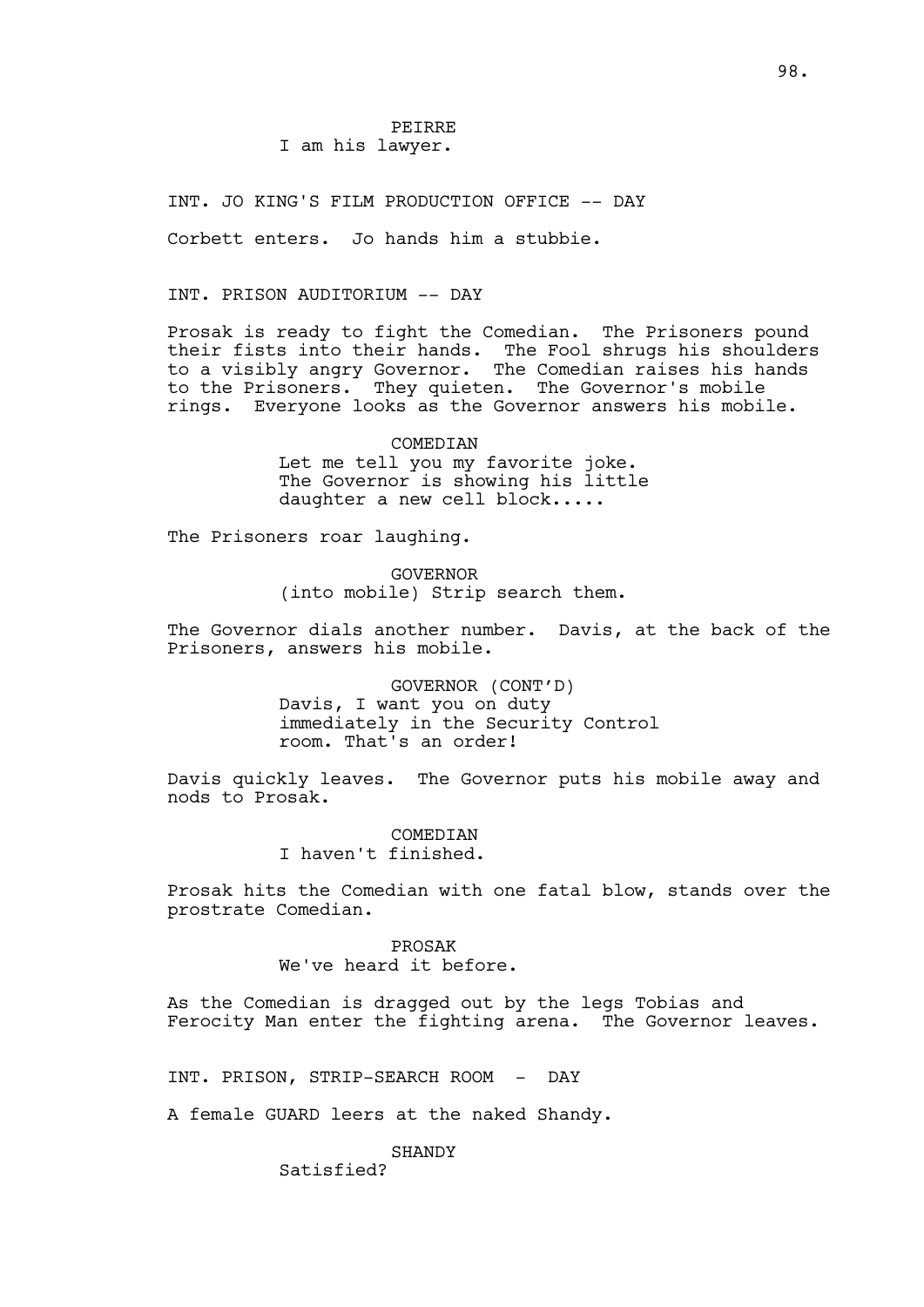INT. PRISON AUDITORIUM -- DAY

Tobias is fighting Ferocity Man. Both land telling blows. A clock shows they've been fighting five minutes.

INT. PRISON VISITING ROOM -- DAY

Digger, dressed in white overalls sits at a table with Shandy and Peirre. Two OFFICERS watch.

> DIGGER If Monte has the tape what can we do?

Shandy looks around before whispering to Digger.

GUARD 1 No whispering allowed.

INT. PRISON, GOVERNOR'S OFFICE -- DAY

The Governor watches the visit on a monitor in his office. Lonnigan is with him.

> LONNIGAN What'd she say?

## GOVERNOR

Shush!

The Governor turns the sound up.

INT. PRISON VISITING ROOM -- DAY

Peirre touches Digger reassuredly on the arm.

PEIRRE I've arranged for a special court hearing.

DIGGER But without the girl and the tape!

PEIRRE I'm your lawyer now...

**SHANDY** And when Peirre goes into battle...

PEIRRE Not pretty, Digger. Not pretty.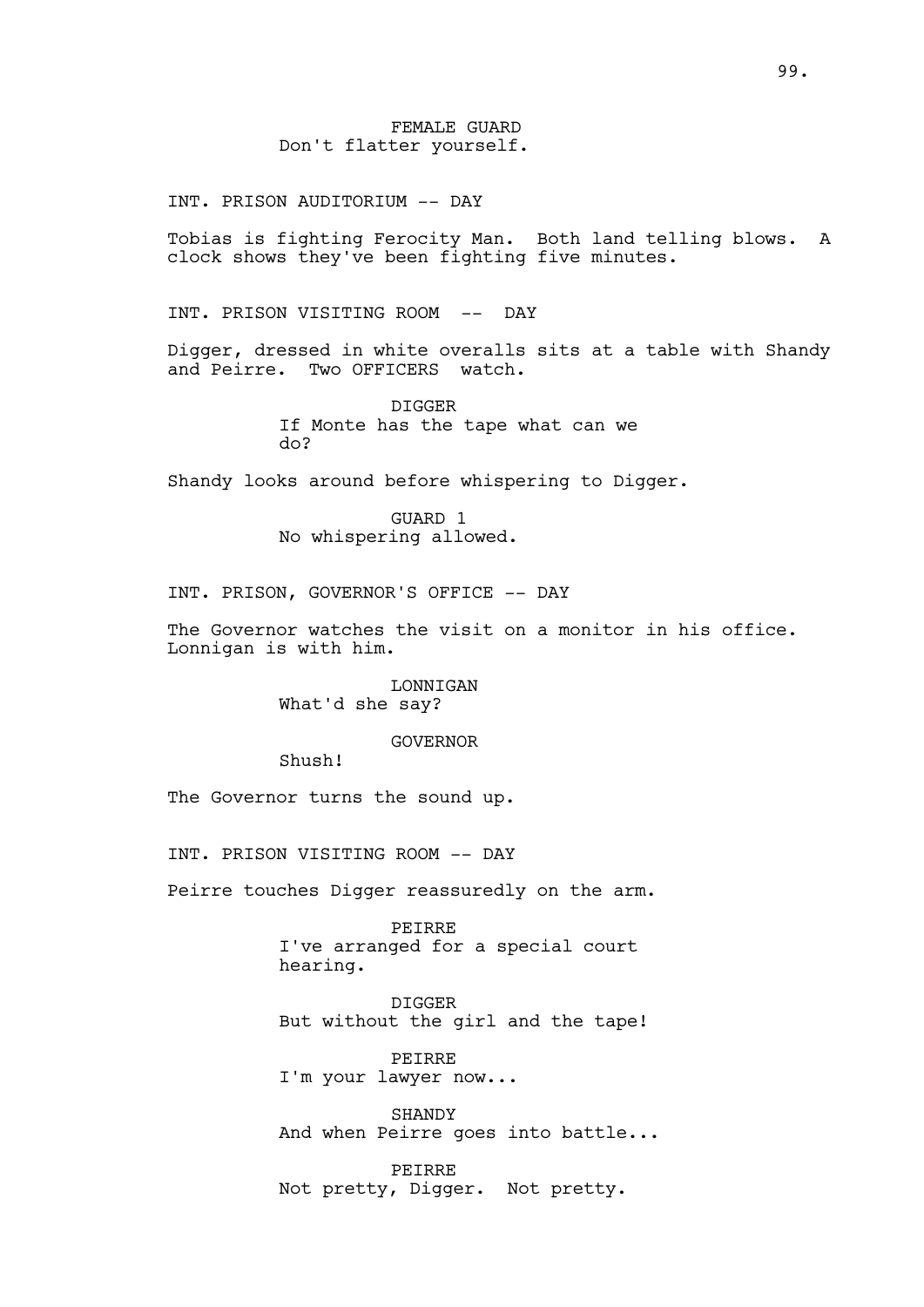Digger smiles.

INT. PRISON AUDITORIUM -- DAY

Tobias and Ferocity Man appear evenly matched as they trade blow for blow, kick for kick.

INT. PRISON VISITING ROOM -- DAY

Digger, Peirre and Shandy stand. Digger and Peirre shake hands. Shandy goes to kiss Digger.

GUARD 1

No kissing!

Shandy shakes Digger's hand.

SHANDY I know about Peter, why you don't want to fight. Whatever happens don't let them force you to.

DIGGER

They won't.

As Digger is escorted away, Prosak, carrying a cricket bat, passes him. Prosak sneers at Peirre who realises the implication.

PEIRRE

You bastard!

PROSAK (Whispering) I'm coming for you again, little petal.

PEIRRE

Digger!

Digger halts, turns. He is shoved by a Guard but stands defiant. Shandy grabs Peirre and pulls him away.

> SHANDY No, no, no, no, no..

DIGGER What? What is it?

SHANDY It's nothing. Nothing.

Shandy pulls Peirre through the door. The Guards push Digger through the opposite door. Prosak laughs.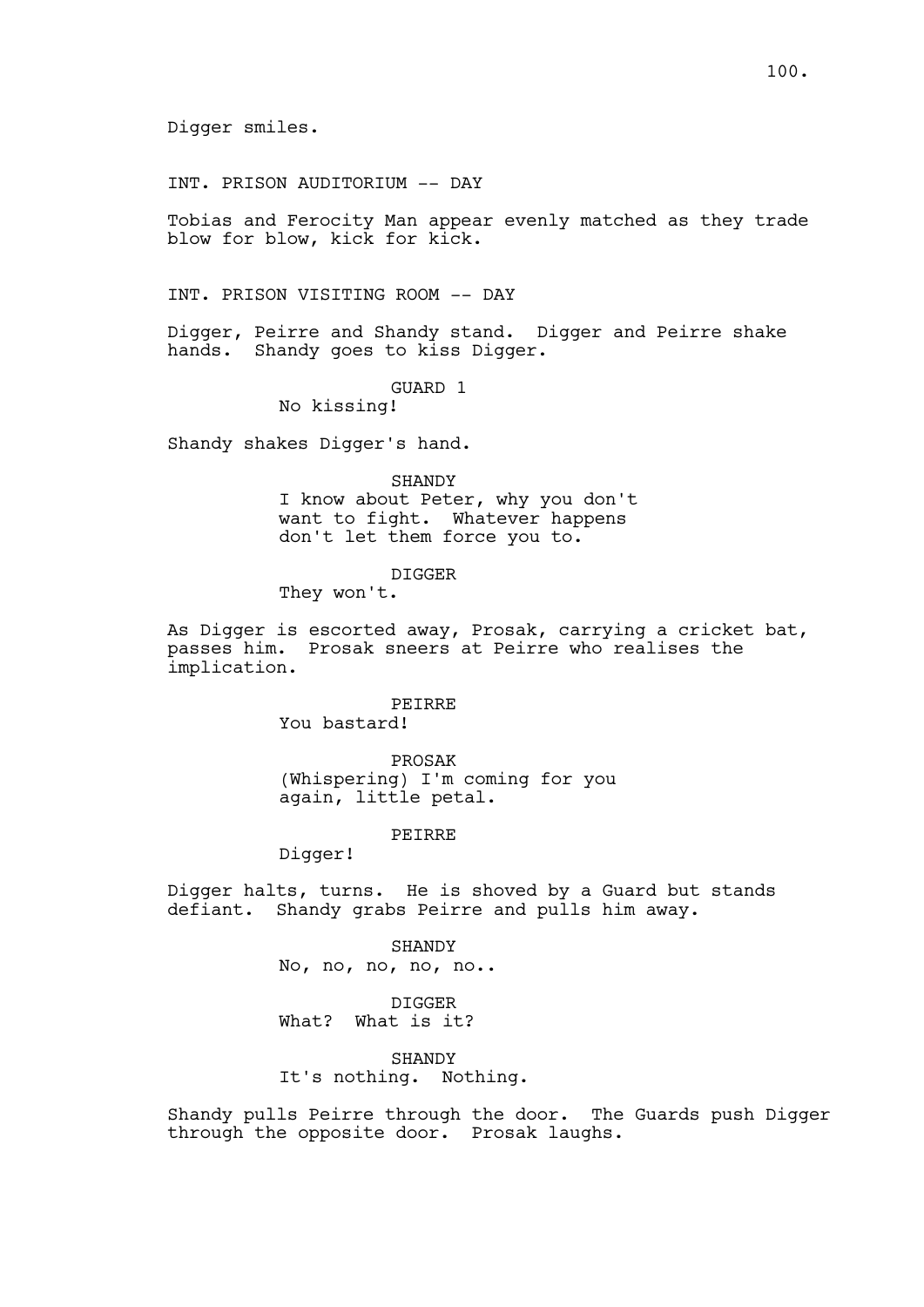INT. PRISON SECURITY CONTROL ROOM -- DAY

Davis watches the visiting room on a security monitor. Another monitor shows six GUARDS dressing in riot gear. Davis zooms in on Prosak sneering.

#### INT. PRISON, ISOLATION BLOCK -- DAY

Digger is escorted into Isolation. Six Guards, with batons and full riot dress, emerge simultaneously from separate cells. They surround Digger, hitting their batons into their hands as they circle. Davis appears.

## DAVIS

Leave us.

The officers don't move. Davis draws a pistol.

DAVIS (CONT'D) I'm giving you a direct order.

The Guards reluctantly leave.

INT. PRISON SECURITY CONTROL ROOM -- DAY

The Governor and Lonnigan watch security footage of Davis talking to Digger. The Governor smiles triumphantly at Lonnigan.

## INT. PRISON AUDITORIUM -- DAY

The clock shows Tobias and Ferocity Man have been fighting thirty minutes. Both are near collapse. They hit each other simultaneously, sink to their knees, before Ferocity Man falls face down on the ground. The Prisoners cheer as Tobias struggles to stand.

INT. PRISON GOVERNOR'S OFFICE -- DAY

The Governor sits at his desk, Lonnigan to the side. There is a knock at the door.

GOVERNOR

Enter.

A Guard escorts Digger in. The Governor raises an eyebrow.

GOVERNOR (CONT'D) Wait outside.

The Guard leaves. The Governor indicates for Digger to sit.

GOVERNOR (CONT'D) You wanted to see me?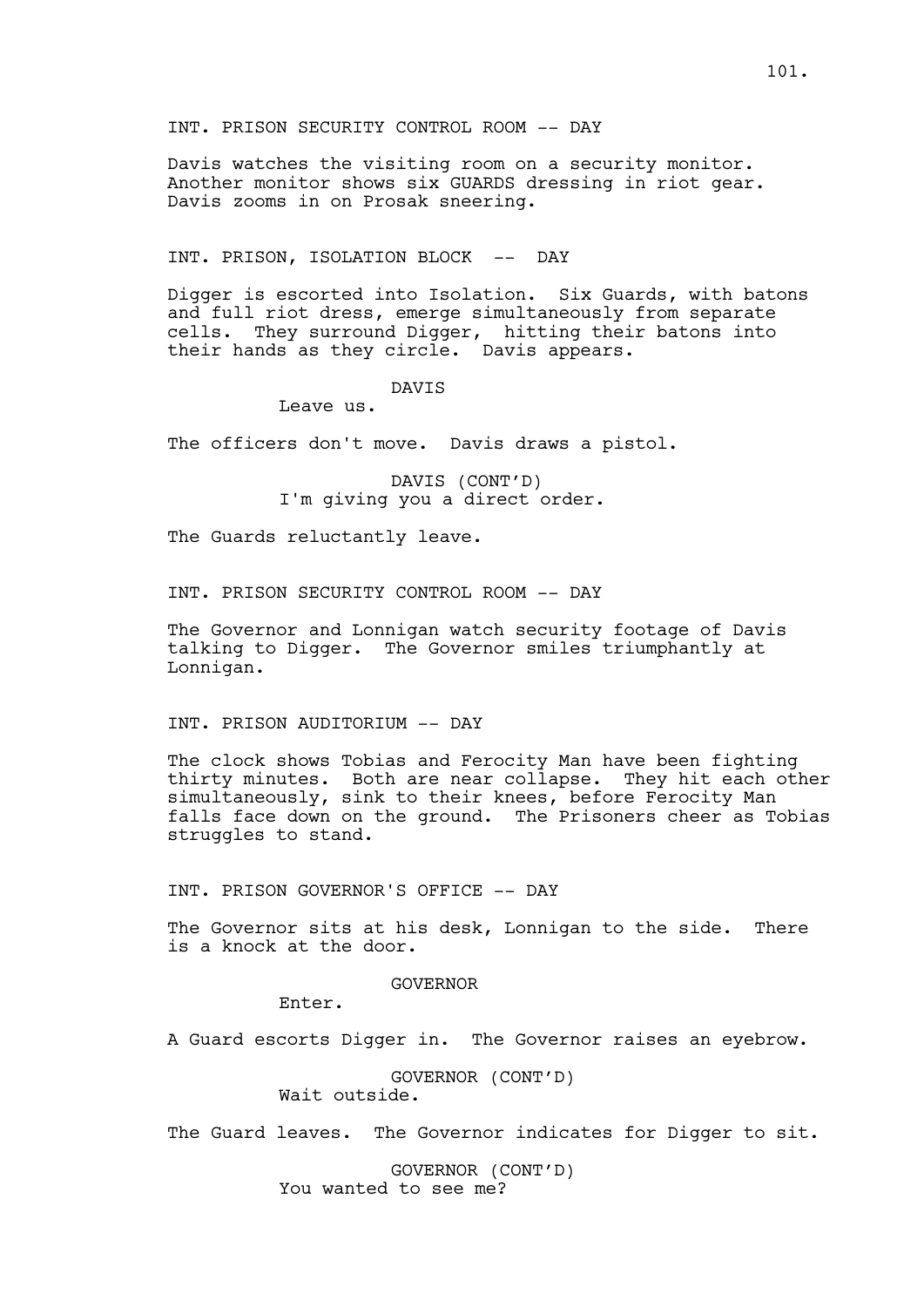Digger remains standing.

DIGGER If I fight Prosak......

The Governor smiles at Lonnigan.

DIGGER (CONT'D) ....what's the deal?

LONNIGAN What d'you want?

Digger puts a list on the table. Lonnigan reads it.

LONNIGAN (CONT'D) You want these?

Lonnigan shows the Governor the list.

GOVERNOR One million dollars transferred to Greenpeace....?

DIGGER Before I fight.

LONNIGAN

Done.

DIGGER

Do it now.

Lonnigan dials his mobile.

GOVERNOR You promise to fight Prosak here, today?

DIGGER

Yes.

GOVERNOR What made you change your mind?

DIGGER Prison made me see the light.

GOVERNOR I've been telling people that for years.

Lonnigan hands Digger the mobile for Digger to verify. He listens, returns the phone to Lonnigan.

> GOVERNOR (CONT'D) Let's get ready to fight.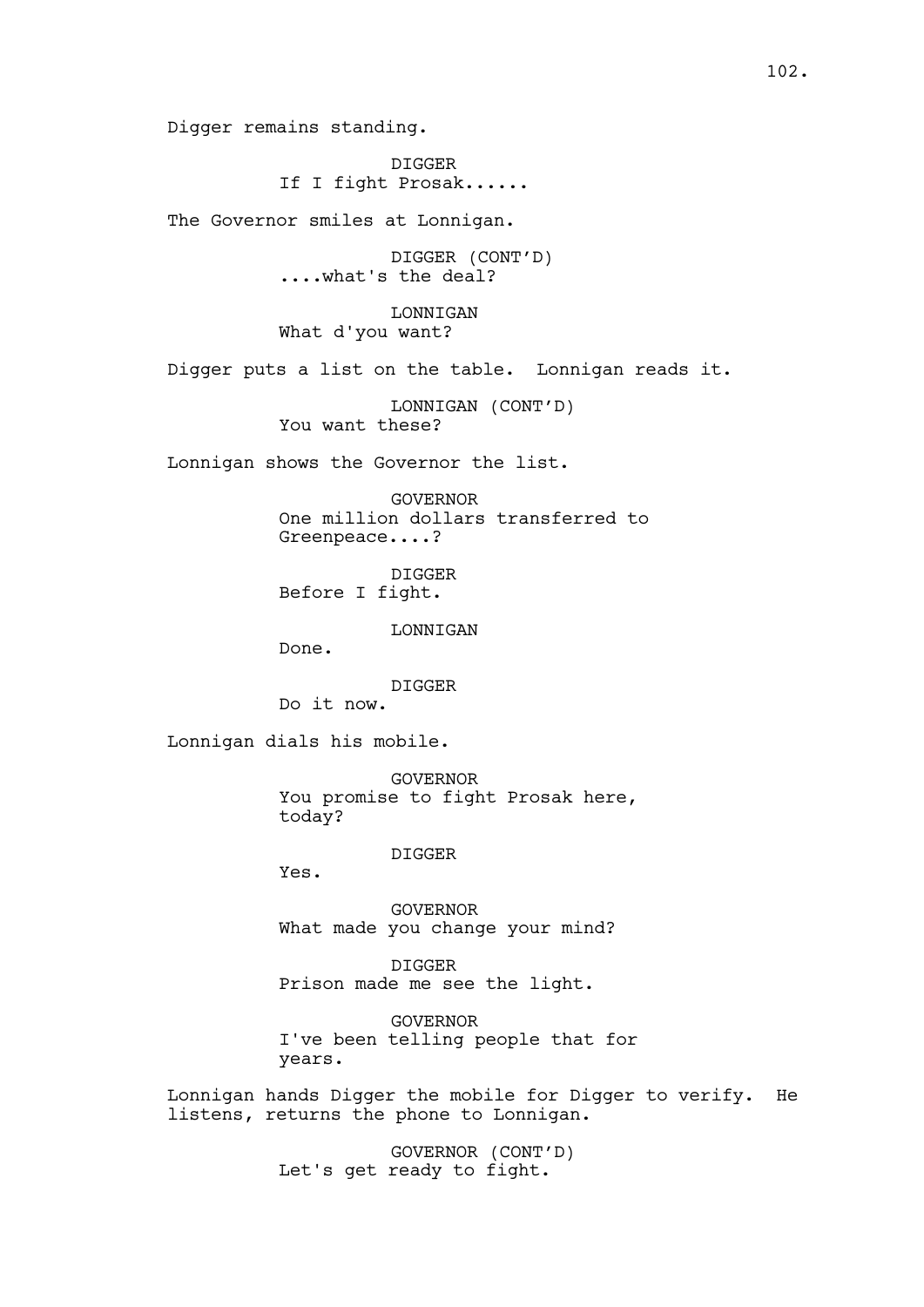DIGGER Not until you've met my other conditions.

INT. PRISON, SECURITY CONTROL ROOM -- DAY

Lonnigan types as he talks into his mobile. Digger to fight Prosak appears on the master monitor.

> LONNIGAN It's definitely on. Tee up all international contracts. They can have it on two-hour delay.

Davis smiles to himself.

INT. JO KING'S FILM PRODUCTION OFFICE -- DAY

Corbett sees the message on the screen.

CORBETT

Shit!

He rushes out.

INT. COURT -- DAY

Peirre and Rhonda sit opposite the Judge in a specially convened court. Shandy sits in the body of the court with two JOURNALISTS. Corbett enters, whispers to Shandy.

#### RHONDA

Your Honour, this could be true and it could be fantasy. Mr Monte's overseas, the plaintiff's is unable to be located and this so called tape, alleging her retraction, is hearsay.

#### JUDGE

I agree. I've allowed this special sitting because you said you had an important tape but I've been in contact with Mr Monte. He denies having had any conversation with Ms Davis.

Corbett is agitated. Shandy motions him not to worry.

PEIRRE Your Honor, if you will indulge me one moment?

JUDGE

Very well.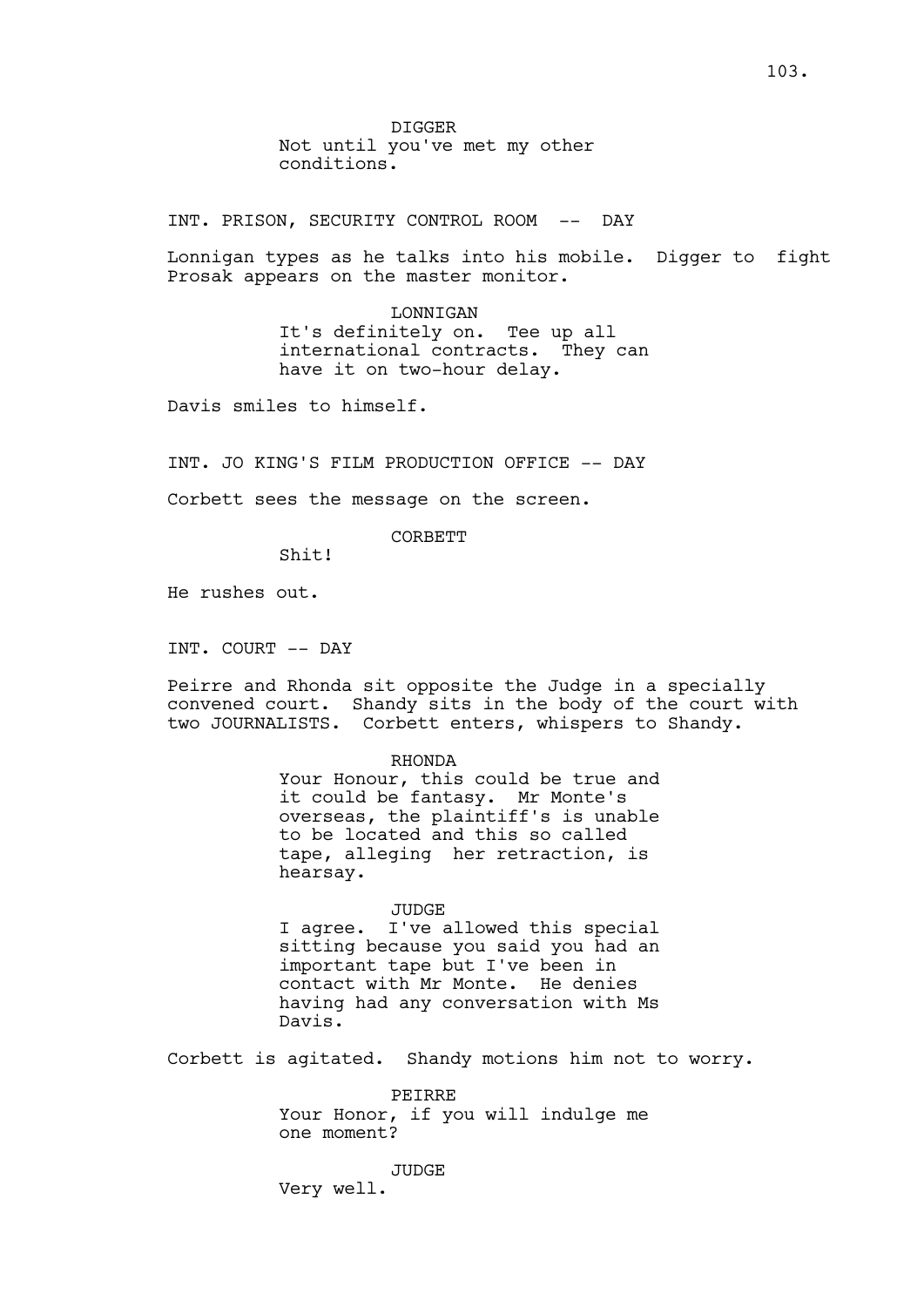Peirre puts a cassette tape in a video player.

INT. PRISON AUDITORIUM -- DAY

The auditorium is rocking. A DRAG band, wearing Sylvester Stallone masks, send up Rocky. Tobias, battered and exhausted, sits.

LONNIGAN

You're out.

TOBIAS

What?

#### LONNIGAN

Digger's in.

Tobias breathes a sigh of relief. Lonnigan turns to Albert for a televised interview.

Albert reads from notes as he interviews Lonnigan for the cable viewers.

> ALBERT How much money have you spent promoting this fight, Mr Lonnigan?

> > LONNIGAN

Millions.

INT. PARK -- DAY

Kids are playing in the park. A large van pulls up. The back doors open and free sportsgear is distributed while Cable International film the distribution.

In another area of the park SURVEYORS map a section of the park as BUILDERS prepare to construct a playground. Cable International film proceedings.

> ALBERT (O/S) Is it true you've donated sporting goods and financed a playground for underprivileged kids?

LONNIGAN That's the type of bloke I am.

ALBERT (O/S) And you've donated part of the proceeds to Greenpeace?

LONNIGAN (O/S) I've long admired the virtue and courage of Greenpeace.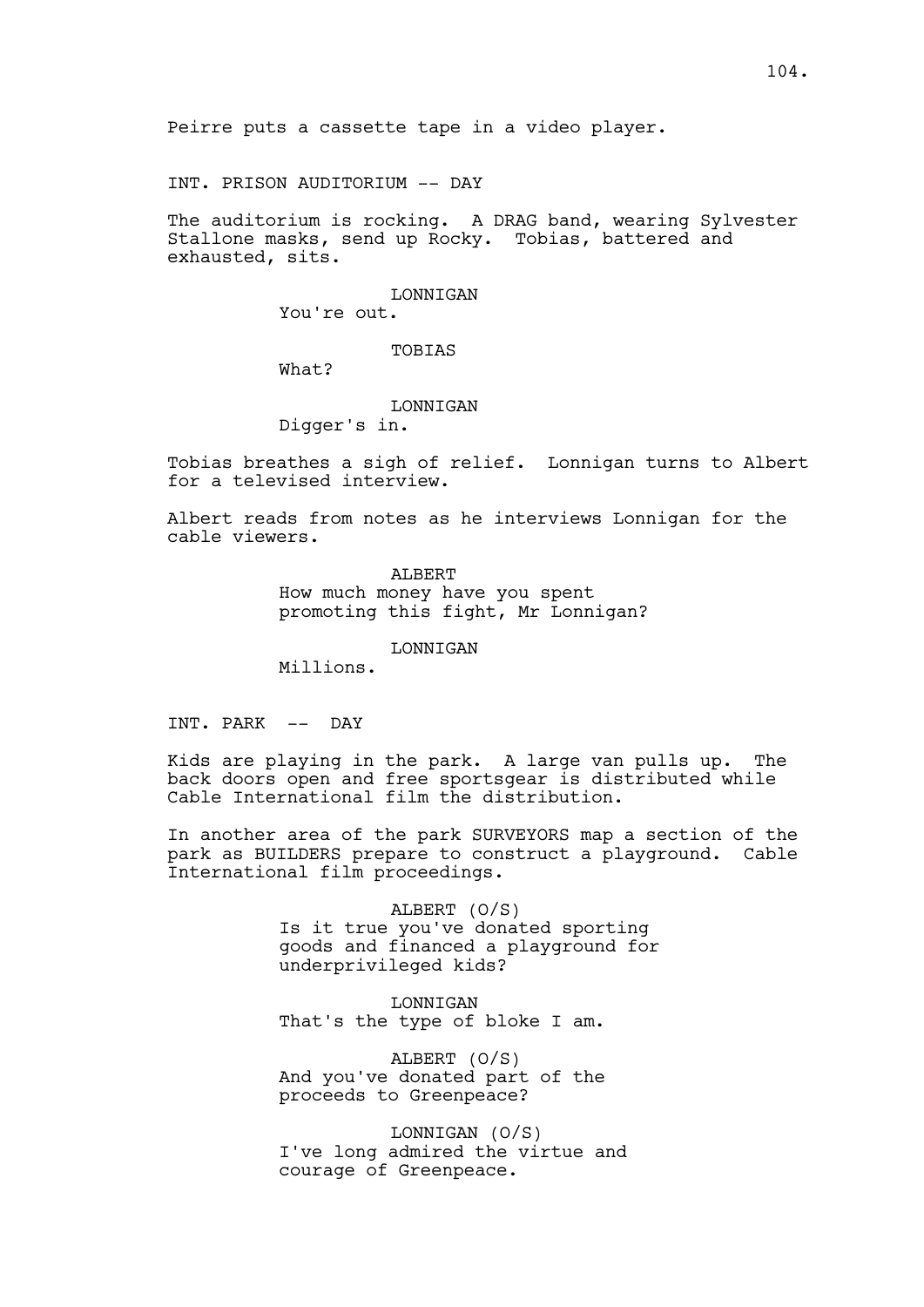INT. COURT -- DAY

The court is watching the end of a video showing Karen, in Monte's office, confessing her involvement in the conspiracy shot by Shandy's concealed camera.

> RHONDA Your Honour, these people were obviously unaware they were being filmed...

PEIRRE It was part of a documentary, your Honour.

RHONDA It can't be used in evidence.

JUDGE Nevertheless, it raises serious doubts in my mind.

Peirre smiles at Shandy.

JUDGE (CONT'D) This young girl, the supposed victim, is clearly claiming she was part of a conspiracy to frame the defendant. And quite obviously Mr Monte was aware.

Rhonda, disappointed, sits.

INT. PRISON AUDITORIUM -- DAY

The Drag Group finish their routine. Albert takes the mike to the center of the ring. The crowd cheer.

> ALBERT A big hand for the lovely girls.

INT. PRISON RECEPTION - DAY

Shandy, Peirre, Corbett and a COURT OFFICIAL arrive at Prison Reception. The Reception Guard picks up the phone.

INT. PRISON CORRIDOR -- DAY

The riot squad march down the corridor.

INT. PRISON, GUARD'S GYM -- DAY

Prosak meditates in readiness for his fight.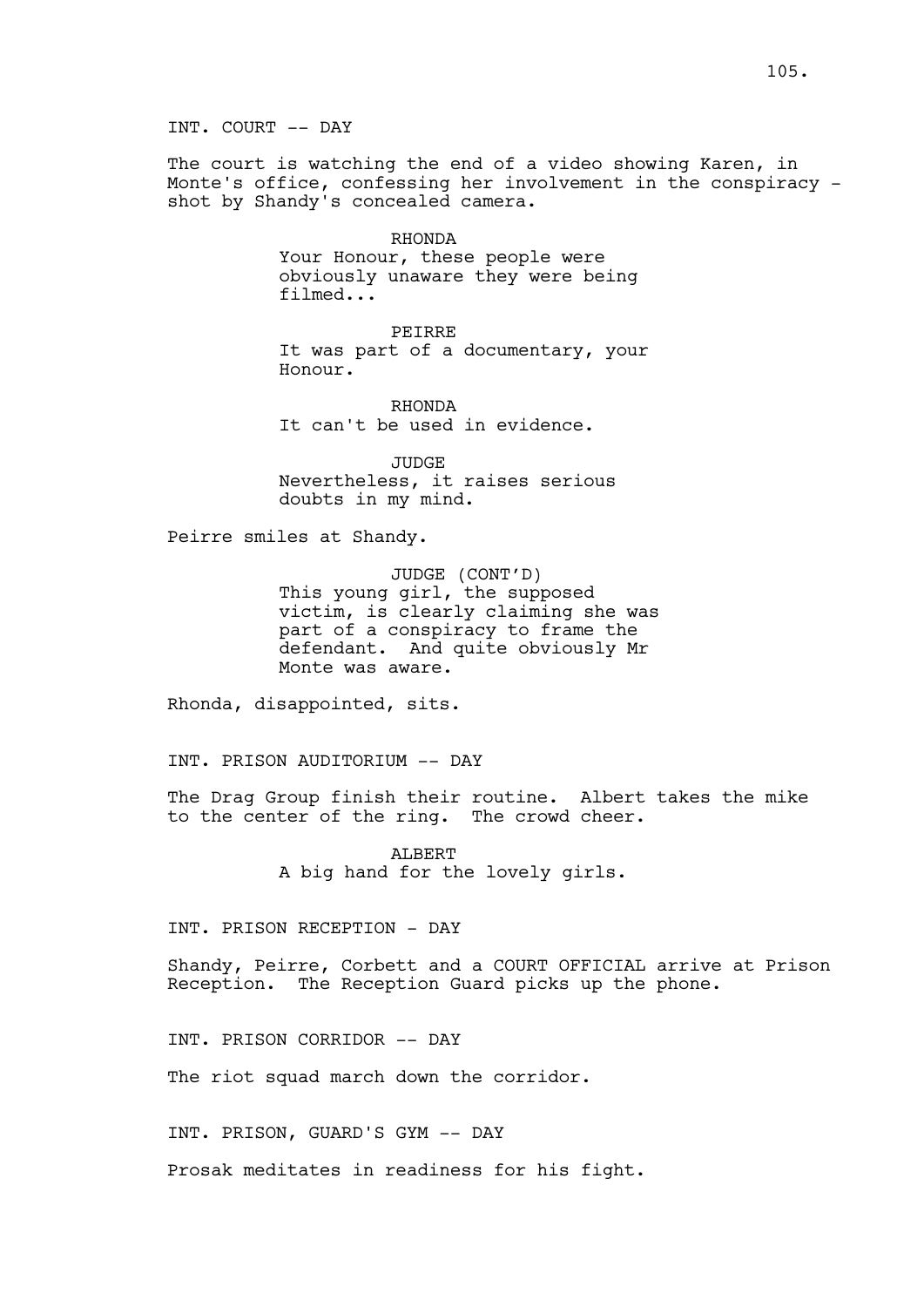INT. PRISON AUDITORIUM -- DAY

Marcus checks the auditorium. The fanfare is in full swing with the Prisoners eagerly awaiting the commencement of the fight.

INT. PRISON SECURITY CONTROL ROOM -- DAY

Davis surreptitiously leaves the Control Room.

INT. PRISON RECEPTION - DAY

RECEPTION GUARD I'm sorry. Nothing can be done without the Governor's approval.

The Court Official attempts to enter the prison proper.

COURT GUARD I have jurisdiction here.

The riot squad enter reception, blocking the Court Official.

INT. PRISON CORRIDOR -- DAY

Davis escorts a group of Guards and Digger, totally covered in gown and hood, down the corridor. Digger bounces and throws warm-up punches. The Prisoners can be heard cheering.

INT. PRISON AUDITORIUM -- DAY

Guards and a hooded figure, throwing punches, enter the fighting area.

> ALBERT A big hand for the greatest fighter ever....

The Prisoners go wild. The Governor smiles triumphantly at Lonnigan.

INT. PRISON CORRIDOR OUTSIDE GYM -- DAY

A hand opens the door to the Guard's gym.

INT. PRISON, GUARD'S GYM -- DAY

Prosak wakes from his meditation, eyes ablaze.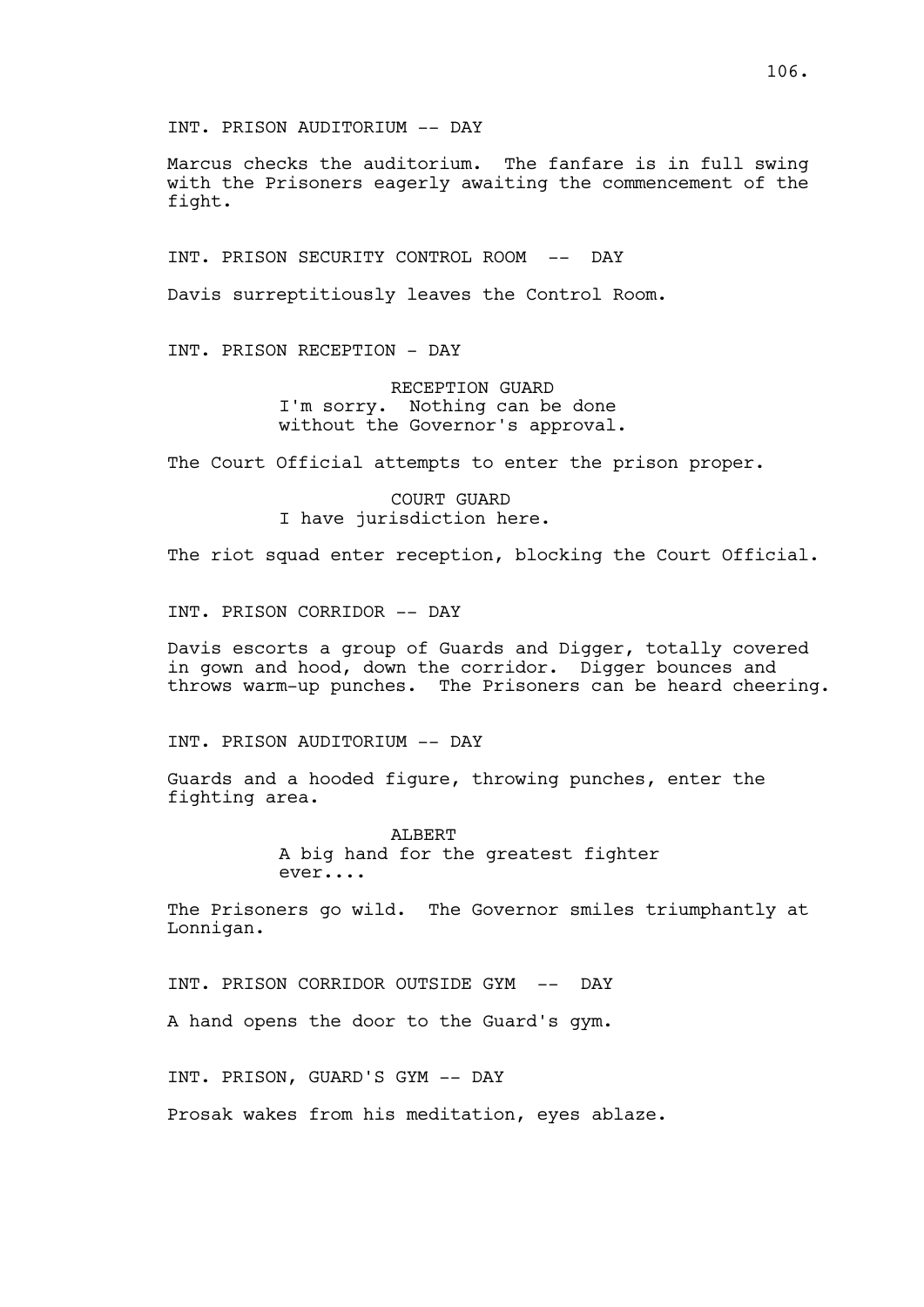INT. PRISON AUDITORIUM -- DAY

The figure bounds into the fighting arena. The Prisoners stamp their feet. Suddenly the figure disrobes to reveal The Fool on stilts. The Prisoners roar laughing. The Governor and Lonnigan angrily exit.

INT. PRISON, GUARD'S GYM -- DAY

Prosak is staring at Digger, decked out ready to fight. The door is closed from the outside, locked.

INT. PRISON CORRIDOR -- DAY

The Governor and Lonnigan hurriedly arrive outside the Guard's Gym. Davis is attempting to unlock the door to the gym.

> GOVERNOR Open the bloody door!

DAVIS I'm trying. It's been tampered with.

LONNIGAN Is there another entrance?

GOVERNOR Course not! (to Davis) If you've got anything to do with this!

Davis stares directly into The Governor's eyes.

DAVIS Now why would I do that?

INT. PRISON, SHOWER YARD -- DAY

Prosak, realising what's happened, attempts to open the door.

PROSAK Are you mad?

DIGGER

A little.

PROSAK They're not gonna pay us one cent if we fight here.

DIGGER I've already been paid.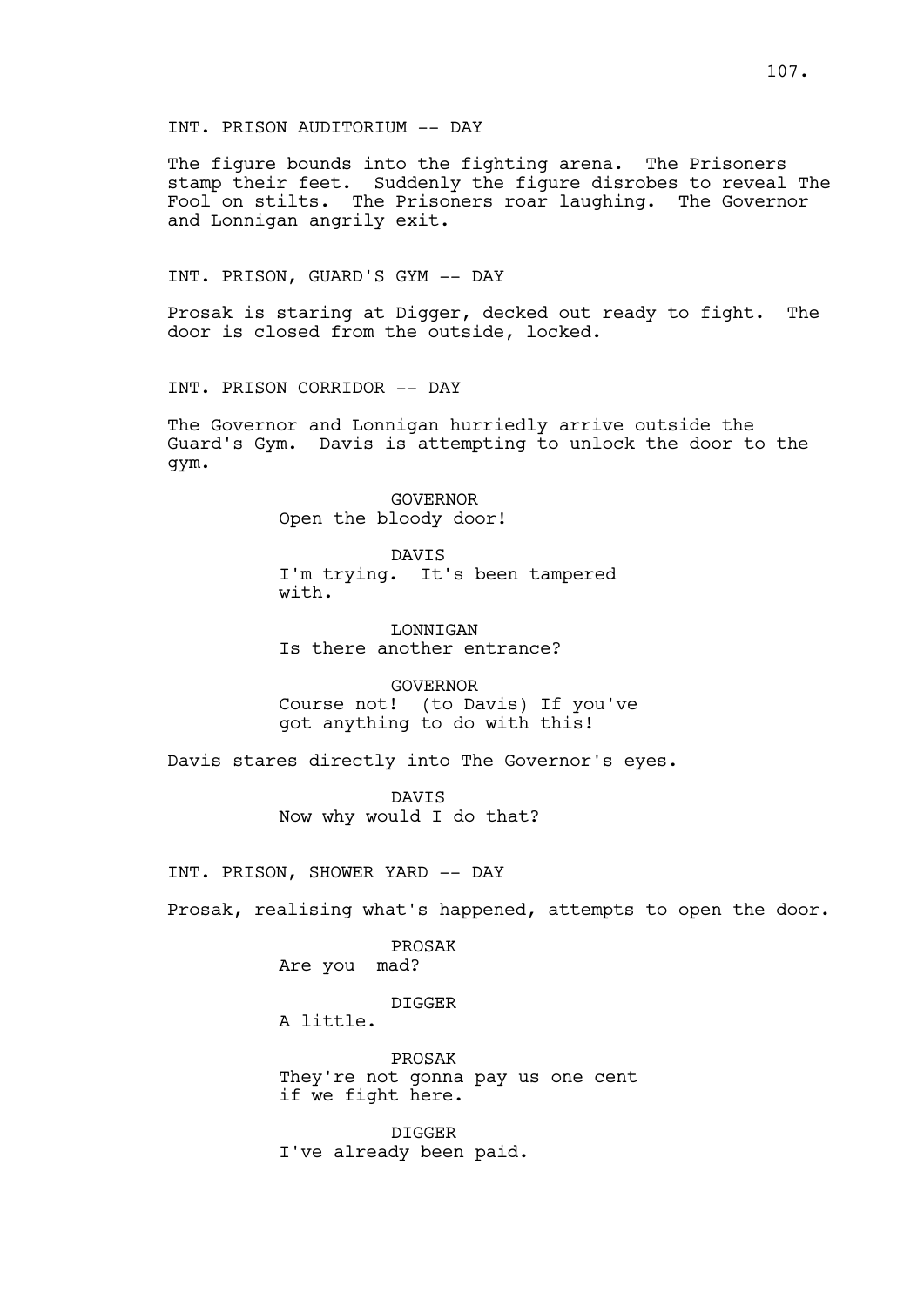Prosak smashes his fist into the door, leaving an indent. Digger notices the indent. Prosak smiles and cautiously moves around Digger.

INT. PRISON SECURITY CONTROL ROOM -- DAY

Lonnigan hurries into the Security Control Room.

ARNOTT What's happening?

LONNIGAN Shut-up! Bring up the Officer's gym.

CLARKE Can't. We don't go there.

LONNIGAN

Fuck!

INT. PRISON AUDITORIUM -- DAY

The Governor motions for Albert to stall.

ALBERT Ah, there seems to be just a slight delay. We'll return after a brief word from out sponsors.

The Prisoners slow clap. The Fool grabs the mike and sings Save The Last Dance For Me. The Drag Group accompany him.

EXT. PRISON GOVERNOR'S OFFICE -- DAY

The Governor and camera crew arrive outside his office. He is unable to insert his key into the lock because it's been tampered with.

> GOVERNOR Shit! Shit! Shit!

INT. PRISON, GUARD'S GYM -- DAY

Digger stares directly into Prosak's eyes as Prosak circles. Digger moves, keeping Prosak in eye-line. A light behind Prosak illuminates, slightly blinding, Digger.

> DIGGER Outside, the sun never changes,<br>always rising, always setting, Yet always rising, always setting. inside we have all this variable weather. (MORE)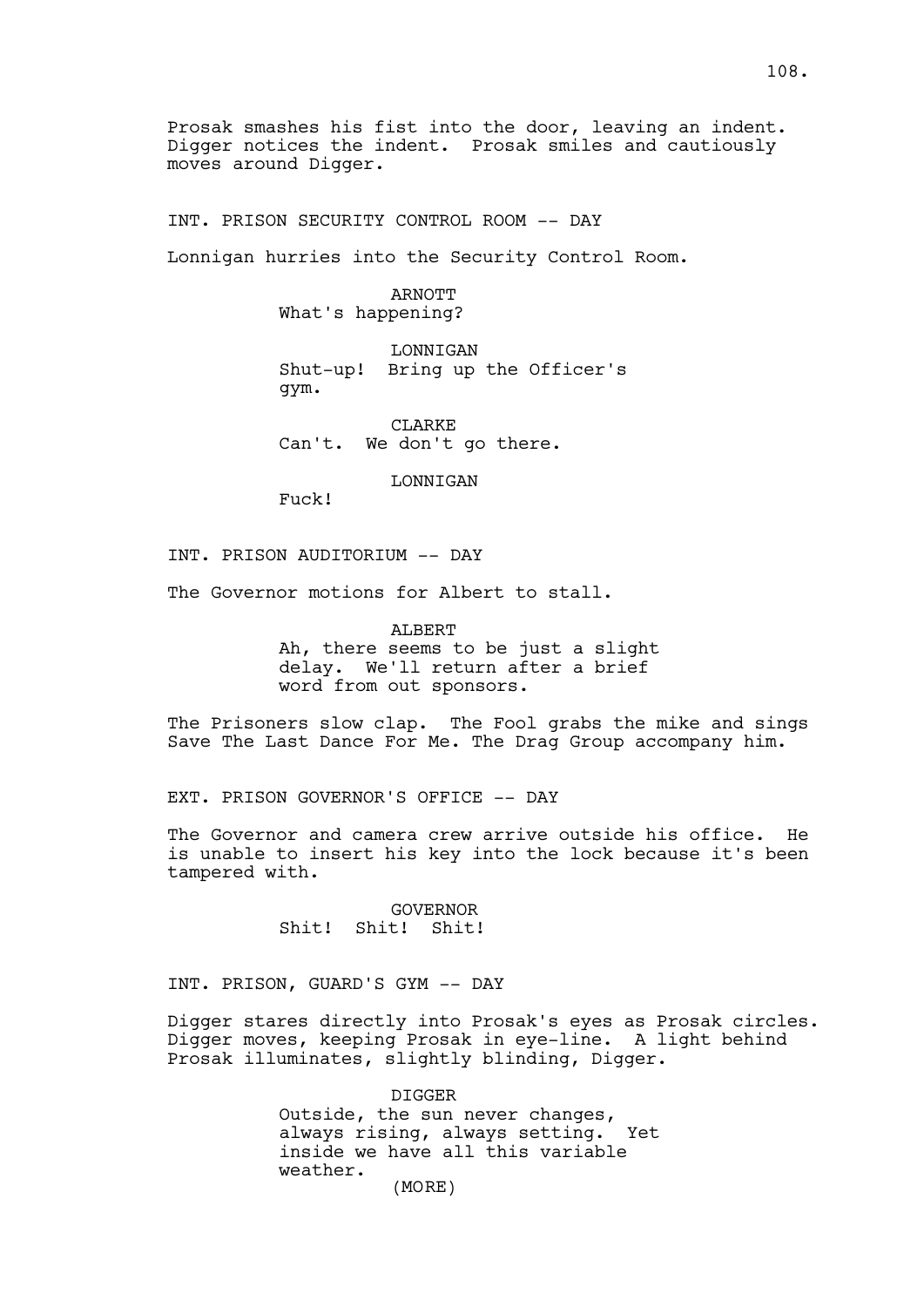A slight sneer erupts on Prosak's upper lip. It is some moments before Prosak lets forth an almighty bellow and charges Digger. Digger, waits till the last possible moment, deflects Prosak's punch, then counters with an awesome assault that leaves Prosak prostrate on the ground. As he speaks Digger allows Prosak to rise, stagger to his locker, remove a towel and wipe his face.

> DIGGER (CONT'D) If you try and change her moods she will simply pass, making way for another day. Life goes on.

Prosak replaces the towel surreptitiously for a can of mace. Prosak moves to Digger, deftly spraying his face with mace. Blinded, Digger backs. Prosak pummels him mercilessly, until Digger is semiconscious on the ground. Prosak, laughing, grabs a sports drink and a glass. He pours the drink into the glass, watches it overflow onto Digger.

> PROSAK See, no more will go in, Shovelman. Like this glass you are full of your own bullshit.

He jokingly holds the glass for Digger to take, but Digger can't see.

> PROSAK But how can I show you that? Hmmmmm? Unless I first empty it?

Prosak slowly drinks the contents of the glass. Digger stands straight, centers himself, perceptive to the sounds around him. He hears the glass smashing, Prosak coming at him and in that moment relives the kick that killed Peter. The kick hits Prosak high on the temple, droplets of sweat explode as they did in the first scene. Prosak's head smashes into the floor.

EXT. PRISON, GUARD'S GYM -- DAY

The door opens. Digger, partially blinded, emerges.

INT. PRISON AUDITORIUM -- DAY

Digger enters the Auditorium. Shandy, Peirre, Corbett and the Court Official are waiting with Davis. Tobias raises Digger's arm. The Prisoners are silent.

The Mercy Seat (Nick Cave) plays as the camera pulls back, merging into the front gates of the prison which slowly open.